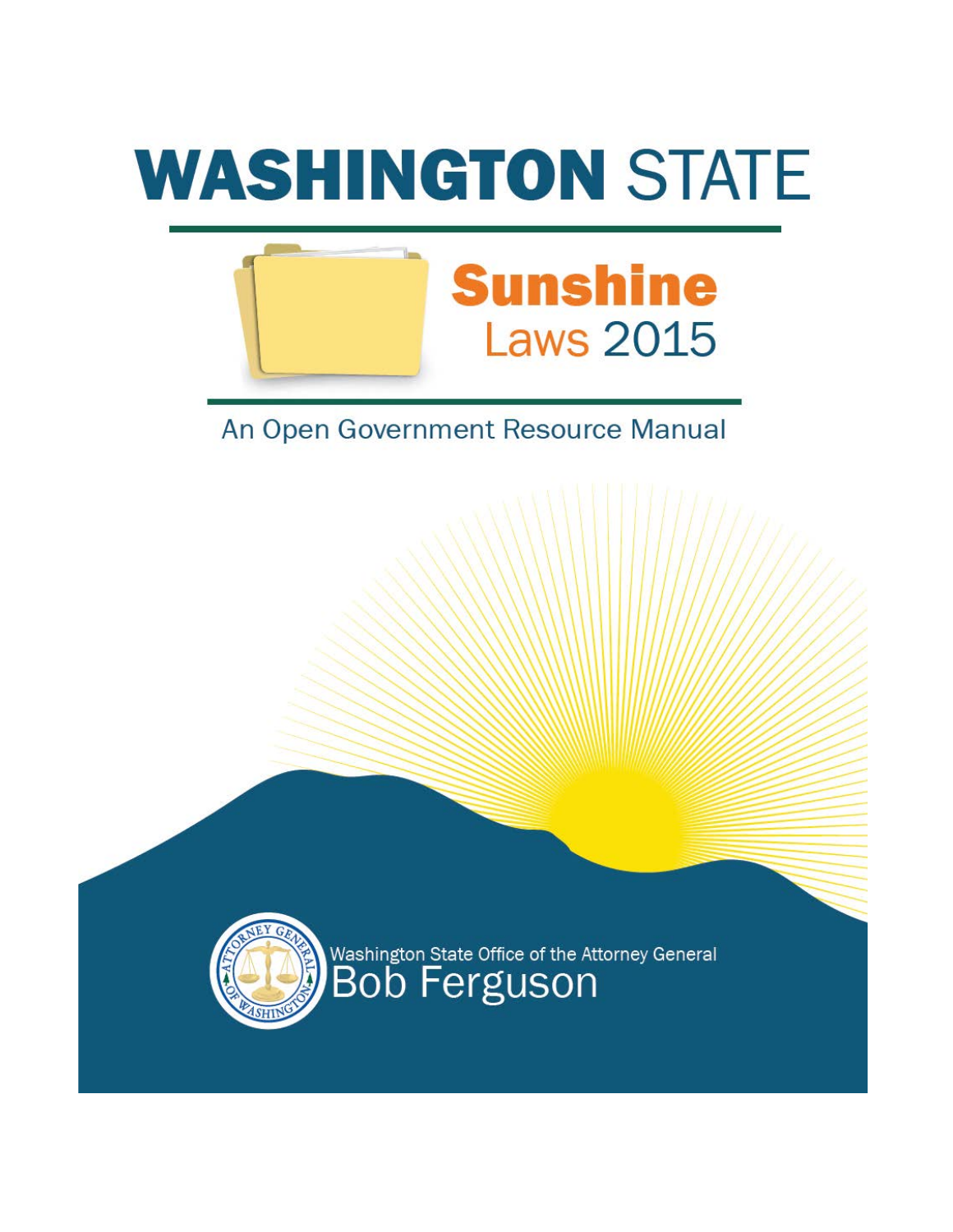#### **A Message from Attorney General Bob Ferguson**



*Greetings. Welcome to the Washington State Attorney General's Office 2015 Open Government Resource Manual.*

*This manual provides you information about our state's Sunshine*  Laws. I am committed to enhancing transparency in government. *Open government is vital to a free and informed society, and this updated guide will help both public officials and the people they serve understand our state's open government laws.*

*This manual modernizes the prior online manual to reflect the past several years' developments in the state's Public Records Act and Open Public Meetings Act, and court decisions interpreting those laws. The manual includes summaries of and links to relevant statutes, court decisions, formal Attorney General Opinions, and Public Records Act Model Rules.*

*The manual was produced by my office with the assistance of attorneys representing media and requesters, and local and state government organizations. If you have questions or comments about the contents of this manual, please contact Nancy Krier, the Assistant Attorney General for Open Government at nancyk1@atg.wa.gov.*

*My office seeks to be a resource for the public and for government entities on the state's Public Records Act and the Open Public Meetings Act. Please explore our website for training and other open government information at [http://www.atg.wa.gov/open](http://www.atg.wa.gov/open-government)[government.](http://www.atg.wa.gov/open-government)* 

*Thank you for your interest in open transparent government. I hope you find the open government manual informative and useful.*

*Bob Ferguson Washington State Attorney General*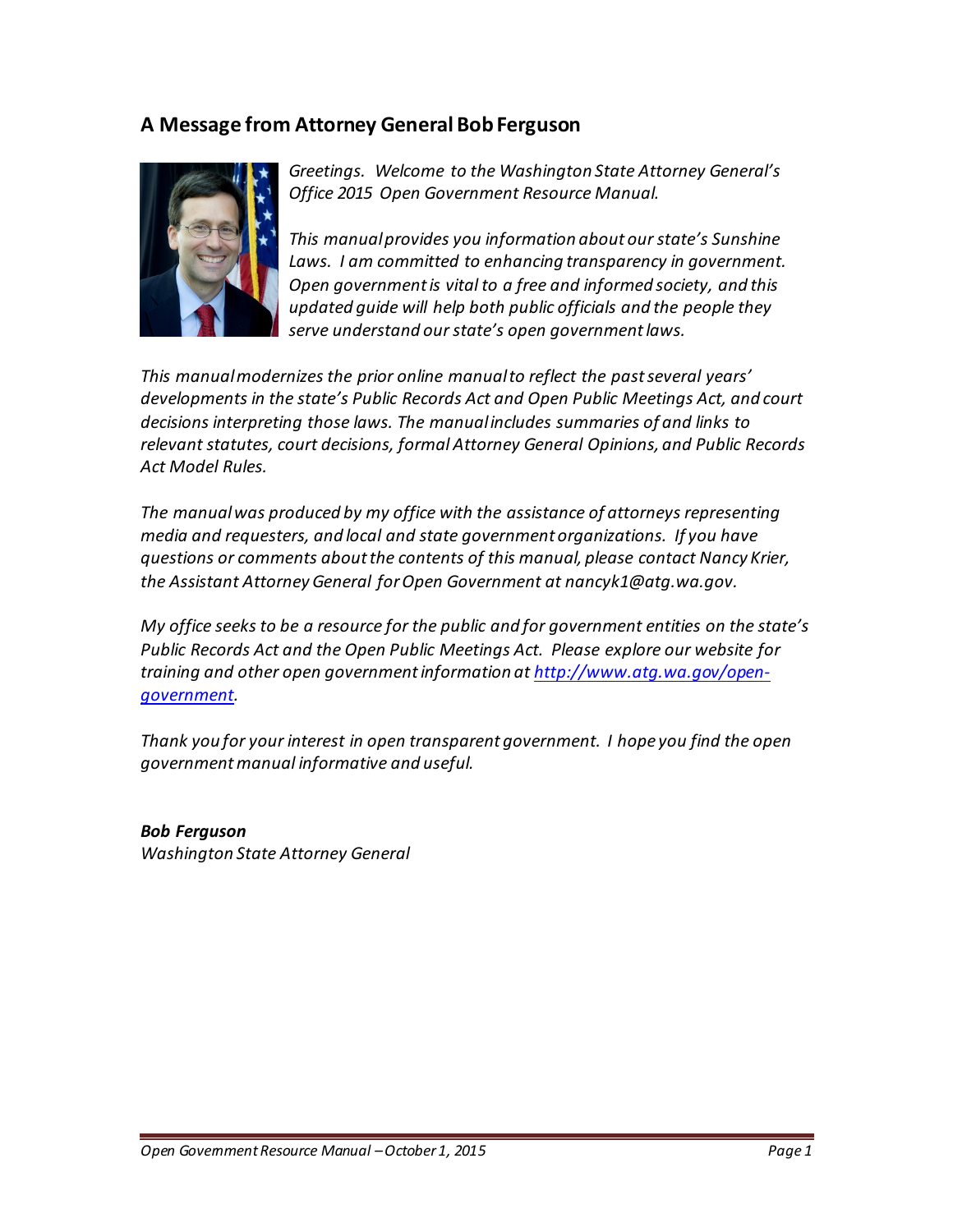#### **Open Government Resource Manual**

*Last revised: October 1, 2015*

The Attorney General's Open Government Resource Manual describes Washington's open government laws as of the last update in 2015. The manual was previously updated in 2007 by the Attorney General's Office with the assistance of Allied Daily Newspapers of Washington and local and state government organizations. Readers should be aware that court decisions issued or statutes enacted after the last revised date of the manual or a particular chapter may impact the law as summarized here.

The manual has an introduction and three chapters:

[Introduction](#page-3-0) Chapter 1: Public Records Act – [General and Procedural Provisions](#page-4-0) [Chapter 2: Public Records Act –](#page-18-0) Exemptions [Chapter 3: Open Public Meetings Act](#page-42-0) 

The manual provides links to cited statutes, cases, Attorney General's Opinions and rules. More information on open government is available at the Attorney General's Offic[e Open Government](http://www.atg.wa.gov/open-government)  [Web page,](http://www.atg.wa.gov/open-government) the [Washington Coalition for Open Government,](http://washingtoncog.org/) the [Municipal Research and Services](http://www.mrsc.org/)  [Center,](http://www.mrsc.org/) and other sources.

The current manual was written and edited by:

**Nancy Krier**, Assistant Attorney General for Open Government (Ombuds).

**Bob [Meinig,](mailto:bmeinig@mrsc.org)** Legal Consultant with the Municipal Research and Services Center, which provides legal advice and other services to Washington local governments.

**[Kristal Wiitala](mailto:wiitakk@dshs.wa.gov)**, Public Records Officer for the Department of Social and Health Services. Ms. Wiitala manages and coordinates the DSHS public records request program for the agency.

**Katherine George,** Attorney at the Harrison-Benis law firm. Ms. George is a former reporter who works with and represents requesters and others on open government cases and issues.

If you have any questions or comments about the content of this manual, please contactthe Attorney General's Office Assistant Attorney General for Open Government.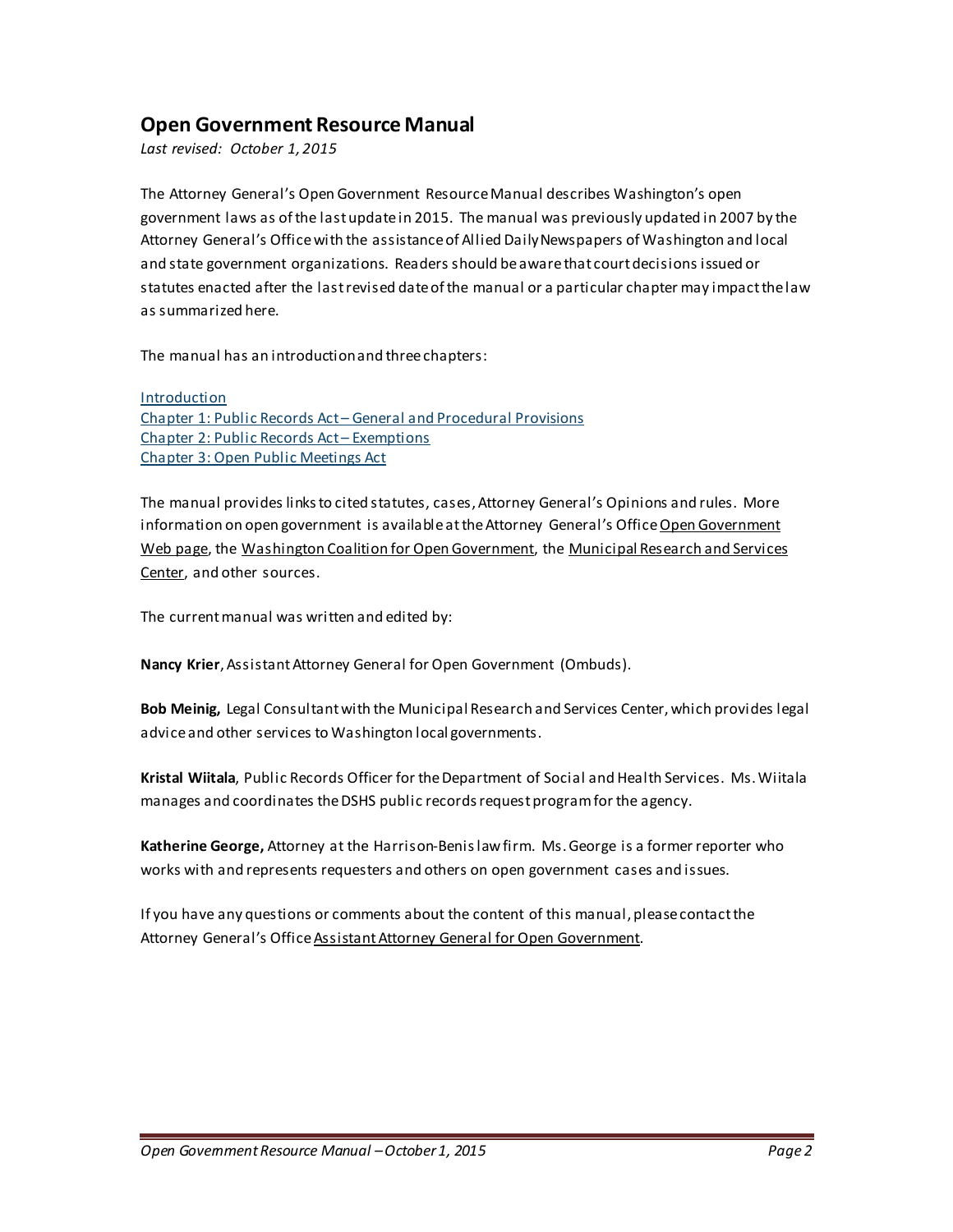#### <span id="page-3-0"></span>**Introduction**

#### *Introduction last revised: October 1, 2015*

The purpose of this Open Government Resource Manual is to provide summary information about the Public Records Act (PRA)[, chapter 42.56](http://apps.leg.wa.gov/rcw/default.aspx?cite=42.56) RCW and the Open Public Meetings Act (OPMA), chapter [42.30](http://apps.leg.wa.gov/RCW/default.aspx?cite=42.30) RCW. These laws are often called "sunshine laws." This manual is a resourcefor members of the public and stateand local agencies. Referenced statutes and cases are linked. Click on the links to read more information, including the full language of the statutes. This manual is only an overview of some of the provisions of these two laws and is not legal advice. This manual also provides some hypothetical case examples, based on certain facts. If the facts are different, or if the laws or court precedents have changed since this manual was prepared, the analysis in a hypothetical may not apply. This manual also references Attorney General's Officenon-binding [Model Rules,](http://www.atg.wa.gov/model-rules-public-disclosure) which are linked and are also available on the Attorney General's website. This manual is not an Attorney General Opinion, but several formal opinions are referenced and linked.

Remember: Laws change and courts can issue decisions explaining the PRA and OPMA. In the case of a difference between this manual and statutes or court decisions, thelaws govern.

#### Notes:

On July 1, 2006, the PRA was moved from chapter 42.17 RCW to chapter 42.56 RCW. Therefore, this manual uses thecurrent chapter 42.56 RCW citations. Some of the cases and older Attorney General Opinions cited in this manual use the former citations in chapter 42.17 RCW. [A recodification](http://www.atg.wa.gov/model-rules-public-disclosure)  [conversion chart](http://www.atg.wa.gov/model-rules-public-disclosure)is available on th[e Attorney General's website.](http://www.atg.wa.gov/uploadedFiles/Home/About_the_Office/Open_Government/Open_Government_Internet_Manual/ConversionTableForNewStatuteNumbers%5b1%5d.pdf)

And, as described above, links are provided to the referenced court decisions. The links direct the reader either to copies of the decisions on the Municipal Research and Services Center'[s website,](http://mrsc.org/Home/Research-Tools/Washington-State-Supreme-and-Appellate-Court-Decis.aspx) or for decisions beginning in 2014-2015, to copies of the decisions on the Washington State Courts [website.](http://www.courts.wa.gov/) The Washington State Courts website has a search function for court opinion[s here.](http://www.courts.wa.gov/opinions/)

Finally, this manual discusses records and meetings of state and local agencies. Courts are not subject to the Open Public Meetings Act or Public Records Act, and access to court records is governed by court rules and Article I, Section 10 of the Washington State Constitution. The relevant rules are o[n the Washington State Courts website.](http://www.courts.wa.gov/) See, for example[, General Rule \(GR\) 31](http://www.courts.wa.gov/court_rules/?fa=court_rules.display&group=ga&set=GR&ruleid=GAGR31) an[d GR](http://www.courts.wa.gov/court_rules/?fa=court_rules.adopted)  [31.1](http://www.courts.wa.gov/court_rules/?fa=court_rules.adopted) (adopted October 18, 2013, effective January 1, 2016). Records of the Washington State Legislature are defined a[t RCW 42.56.010\(3\)](http://apps.leg.wa.gov/rcw/default.aspx?cite=42.56.010) an[d RCW 40.14.100](http://apps.leg.wa.gov/rcw/default.aspx?cite=40.14.100). Discussion of court and legislative records is outside the scope of this manual.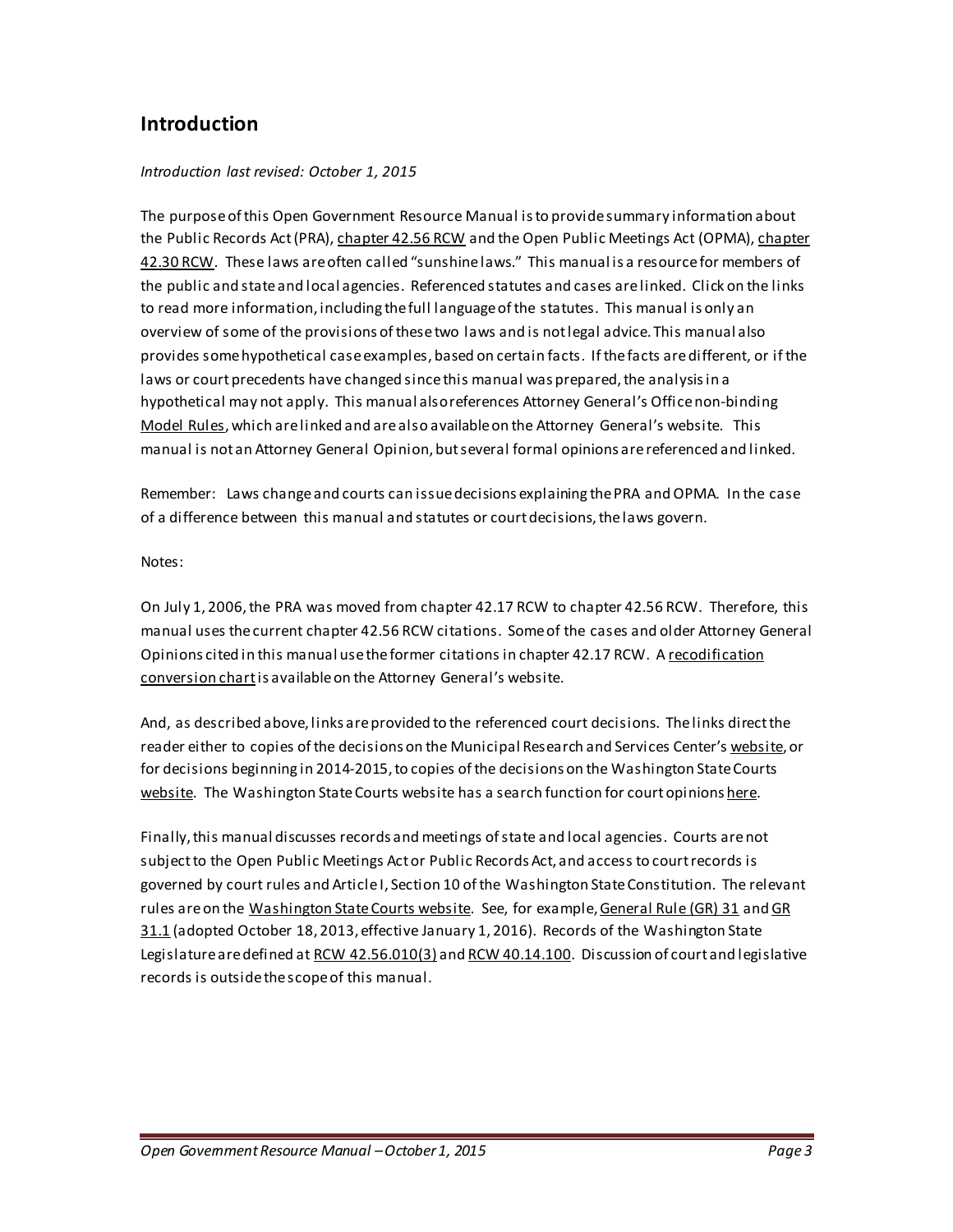# <span id="page-4-0"></span>**Chapter 1 PUBLIC RECORDS ACT – GENERAL AND PROCEDURAL PROVISIONS**

*Chapter last revised: October 1, 2015*

#### **1.1 The Public Records Act (PRA) is Interpreted in Favor of Disclosure**

The PRA was enacted by initiative to provide the people with broad rights of access to public records. The PRA declares that it must be "liberally construed" to promote the public policy of open government:

**The people of this state do not yield their sovereignty to the agencies that serve them. The people, in delegating authority, do not give their public servants the right to decide what is good for the people to know and what is not good for them to know. The people insist on remaining informed so that they may maintain control over the instruments that they have created. This chapter shall be liberally construed to promote this public policy and to assure that the public interest will be fully protected. In the event of a conflict between [the PRA] and any other act, the provisions of [the PRA] shall govern. [RCW 42.56.030.](http://apps.leg.wa.gov/rcw/default.aspx?cite=42.56.030)**

**Courts shall take into account the policy of this chapter that free and open examination of public records is in the public interest, even though such examination may cause inconvenience or embarrassment to public officials or others[. RCW 42.56.550\(3\)](http://apps.leg.wa.gov/rcw/default.aspx?cite=42.56.550).**

Courts interpret the PRA liberally to promote the purpose of informing people about governmental decisions[. WAC 44-14-01003](http://apps.leg.wa.gov/WAC/default.aspx?cite=44-14-01003) (summarizing how PRA is interpreted by courts).

#### **1.2 "Public Record" Is Defined Broadly**

The definition of a public record (other than a record of the Legislature) contains three elements. [RCW 42.56.010\(3\) and \(4\);](http://apps.leg.wa.gov/rcw/default.aspx?cite=42.56.010)[WAC 44-14-03001](http://apps.leg.wa.gov/WAC/default.aspx?cite=44-14-03001). First, the record must be a "writing," which is broadly defined i[n RCW 42.56.010\(4\)](http://apps.leg.wa.gov/rcw/default.aspx?cite=42.56.010) to include any recording of any communication, image or sound. A writing includes not only conventional documents, but also videos, photos, and electronic records including emails and computer data.

Second, the writing must relate to the conduct of government or the performance of any governmental or proprietary function. Virtually every document a government agency has relates in some way to the conduct of government business or functions. "Proprietary" refers to where an agency function is similar to a private business function or venture.

Third, the writing must be prepared, owned, used or retained by the agency. *[West v. Thurston](http://courts.mrsc.org/mc/courts/zappellate/168wnapp/168wnapp0162.htm)  [County](http://courts.mrsc.org/mc/courts/zappellate/168wnapp/168wnapp0162.htm)*, (2012); *[Nissen v. Pierce County](http://www.courts.wa.gov/opinions/index.cfm?fa=opinions.showOpinion&filename=908753MAJ)* (2015). A writing may include data compiled for the issuance of a report (as well as the report itself), even though the agency had not intended to make the underlying data public. *[Yacobellis v. City of Bellingham](http://courts.mrsc.org/mc/courts/zappellate/055wnapp/055wnapp0706.htm)*(1989); see also *[O'Neill v. City of Shoreline](http://courts.mrsc.org/mc/courts/zappellate/145wnapp/145wnapp0913.htm)*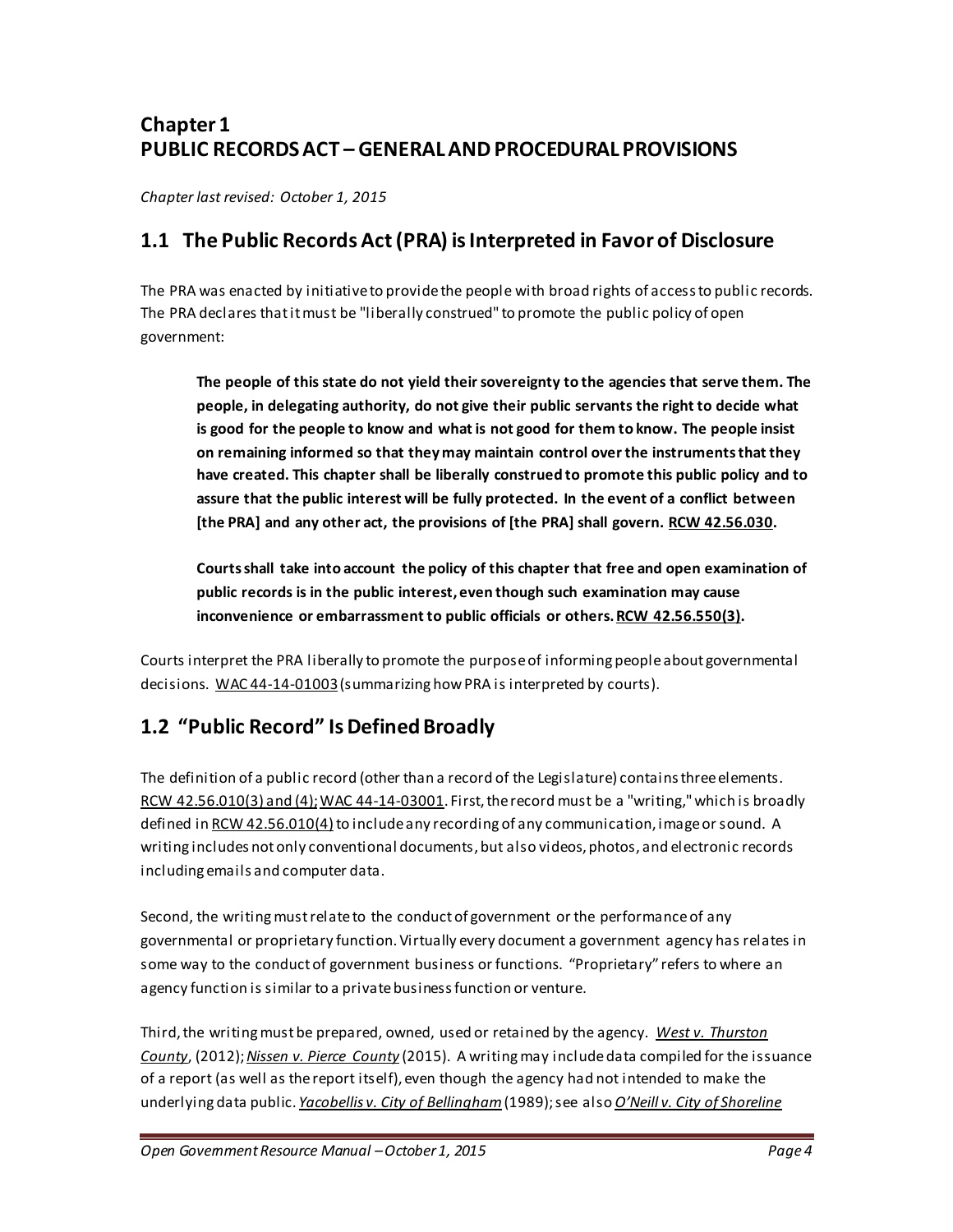(2010) (agency must produce non-exempt metadata when it is requested). An agency need not possess a record for it to be a "public record." *[Concerned Ratepayers v. Pub. Util. Dist. No. 1](http://courts.mrsc.org/mc/courts/zsupreme/138wn2d/138wn2d0950.htm)* (1999) (records held by out-of-state private vendor were "public records" because they were "used" by agency); see also *[Forbes v. City of Gold Bar](http://courts.mrsc.org/mc/courts/zappellate/171wnapp/171wnapp0857.htm)* (2012);*[O'Neill v. City of Shoreline](http://courts.mrsc.org/mc/courts/zappellate/145wnapp/145wnapp0913.htm)* (2010) (agency records on city officials' personal computers subject to PRA); *[Nissen v. Pierce County](http://www.courts.wa.gov/opinions/index.cfm?fa=opinions.showOpinion&filename=908753MAJ)* (2015) (agency records on cell phones). Although this element is broad, it is not limitless. *Compare* [1983 Att'y Gen. Op. No.](http://www.atg.wa.gov/ago-opinions/access-certain-records-public-utility-districts-under-state-public-disclosure-law)  [9](http://www.atg.wa.gov/ago-opinions/access-certain-records-public-utility-districts-under-state-public-disclosure-law) (list of customers of public utility district is a public record) *with* [1989 Att'y Gen. Op. No. 11](http://www.atg.wa.gov/ago-opinions/public-records-counties-municipal-corporations-municipal-bonds) (registry of municipal bondholders is not public record because itwas compiled by trust company and never prepared, possessed or used by county).

The PRA applies only to "public records." *[Oliver v. Harborview Med. Ctr.](http://courts.mrsc.org/mc/courts/zsupreme/094wn2d/094wn2d0559.htm)* (1980); *[Nissen v. Pierce](http://www.courts.wa.gov/opinions/index.cfm?fa=opinions.showOpinion&filename=908753MAJ)  [County](http://www.courts.wa.gov/opinions/index.cfm?fa=opinions.showOpinion&filename=908753MAJ)* (2015). The definition of "public record" is to be liberally construed to promote full access to public records. *Id*.

*Case Example: A public agency hires a consultant to help resolve a specific problem. The consultant prepares a report and transmits the report to the agency. After reviewing the report and before receiving a public records request for the report, the agency returns all copies to the consultant. Is the report a public record?*

*Resolution: Yes, because the agency "used" the report. A record outside the possession of the agency can be a "public record." The agency should require the consultant to return the report to the agency for public records processing (reviewing for exempt information, redacting, copying, etc.).* See *[Concerned Ratepayers v. PUD No. 1.](http://courts.mrsc.org/mc/courts/zsupreme/138wn2d/138wn2d0950.htm)* (1999).

#### **1.3 The PRA Applies to State and Local Agencies**

As noted above, only the records of an "agency" are covered by the PRA. The PRA's definition of "agency" is broad and covers all state agencies and all local agencies[. RCW 42.56.010\(1\)](http://apps.leg.wa.gov/rcw/default.aspx?cite=42.56.010)[; WAC 44-14-](http://apps.leg.wa.gov/WAC/default.aspx?cite=44-14-01001) [01001.](http://apps.leg.wa.gov/WAC/default.aspx?cite=44-14-01001) Courts have interpreted that definition to include a city's design and development department (*[Overlake Fund v. City of Bellevue](http://courts.mrsc.org/dtSearch/dtisapi6.dll?cmd=getdoc&DocId=8051&Index=C%3a%5cdtSearch%5czappellate&HitCount=189&hits=6+7+b+d+f+16+17+1b+1d+1f+2b+2c+30+32+34+bd+be+bf+c0+1df+22c+22d+22e+22f+277+283+284+291+293+2a0+2a5+2c7+2db+2dc+2e1+2e6+2e8+2ea+2f9+30c+30d+321+329+33b+347+34e+355+35a+360+370+374+375+376+377+38e+39b+39c+39f+3aa+3ad+3c2+3cd+3d3+3ee+3fa+3fe+44f+46a+470+473+489+4a9+4b8+4b9+4d8+4d9+4e6+4ec+4f9+4fa+4fb+4fc+52a+53e+561+56a+57a+589+592+5a7+5aa+5be+5c1+5d4+5e6+5f5+625+62e+631+644+647+649+669+66a+66b+66c+68b+6a7+6b2+6f6+70c+710+721+746+753+79c+7b2+7b3+7b4+7b5+824+850+86f+878+88c+8fb+908+909+90a+90b+917+927+935+93f+945+96d+991+9b5+9dc+a2d+a6b+a8c+a8d+a8e+a8f+ab5+ac2+ac5+acf+ad2+ada+aed+af1+af5+bbd+bc1+bfd+bfe+bff+c00+c10+c27+c9d+ca9+cb0+cb9+cc8+cd2+cec+cfa+d07+d12+d18+d61+d62+d63+d64+d76+dc8+ddd+e04+e51+e9d+ea0+eb6+f42+f68+f75+f8b+&SearchForm=%2fappellate%2findex%5fdtSearch%5fform%2ehtml%23hit1)* (1991)); a county prosecutor's office (*[Dawson v. Daly](http://courts.mrsc.org/dtSearch/dtisapi6.dll?cmd=getdoc&DocId=11632&Index=C%3a%5cdtSearch%5czsupreme&HitCount=75&hits=8+9+a+12+13+14+1f+20+21+24+26+28+4e7+5ad+5cd+615+61c+627+649+658+671+676+6b8+6c1+6cf+6d6+74d+850+900+92f+979+a41+a66+a81+ab1+ad2+af8+b3e+c0e+c40+c54+ccb+d2c+d9d+dc9+ddb+dee+dfa+e3e+e56+e6b+e7a+ea1+fcf+fed+fff+1112+1176+11ff+1271+12e6+1323+1335+1387+13e3+1546+1553+1562+15fe+167d+16b1+1748+1774+17b8+17e6+&SearchForm=%2fsupreme%2findex%5fdtSearch%5fform%2ehtml%23hit1)* (1993)); a city's parks department (*[Yacobellis v. City of Bellingham](http://courts.mrsc.org/mc/courts/zappellate/055wnapp/055wnapp0706.htm)* (1989))*;*and a public hospital district(*[Cornu-Labat v. Hospital Dist. No. 2 of Grant County](http://courts.mrsc.org/mc/courts/zsupreme/177wn2d/177wn2d0221.htm)* (2013)). Some non-government agencies (such as an association of counties) thatperformgovernmental or quasi-governmental functions can be considered the functional equivalent of an "agency" if they meet certain criteria. 2002 Att'y Gen. [Op. No. 2;](http://www.atg.wa.gov/ago-opinions/applicability-public-records-sections-rcw-4217-associations-comprised-counties-county) *[Telford v. Thurston County Board of Commissioners](http://courts.mrsc.org/mc/courts/zappellate/095wnapp/095wnapp0149.htm)* (1999)*; Clarke v. Tri-Cities Animal Care [Control](http://courts.mrsc.org/mc/courts/zappellate/095wnapp/095wnapp0149.htm) Shelter* (1999). Under the exceptional circumstances of one case, certain records of a contractor acting as the functional equivalent of a public employee were subject to a PRA request. *[Cedar Grove Composting Incorporated v. City of Marysville](http://www.courts.wa.gov/opinions/index.cfm?fa=opinions.showOpinion&filename=710524MAJ)* (2015). Whether a group of public agencies operating together by agreement can be sued as separate legal entity under the PRA can be a mixed question of law and fact. *[Worthington v. WestNet](http://www.courts.wa.gov/opinions/index.cfm?fa=opinions.showOpinion&filename=900370MAJ)* (2014).

The PRA applies in a more limited form to the [Washington State Legislature.](http://leg.wa.gov/) Information about accessing legislative documents is availabl[e here.](http://leg.wa.gov/Pages/default.aspx)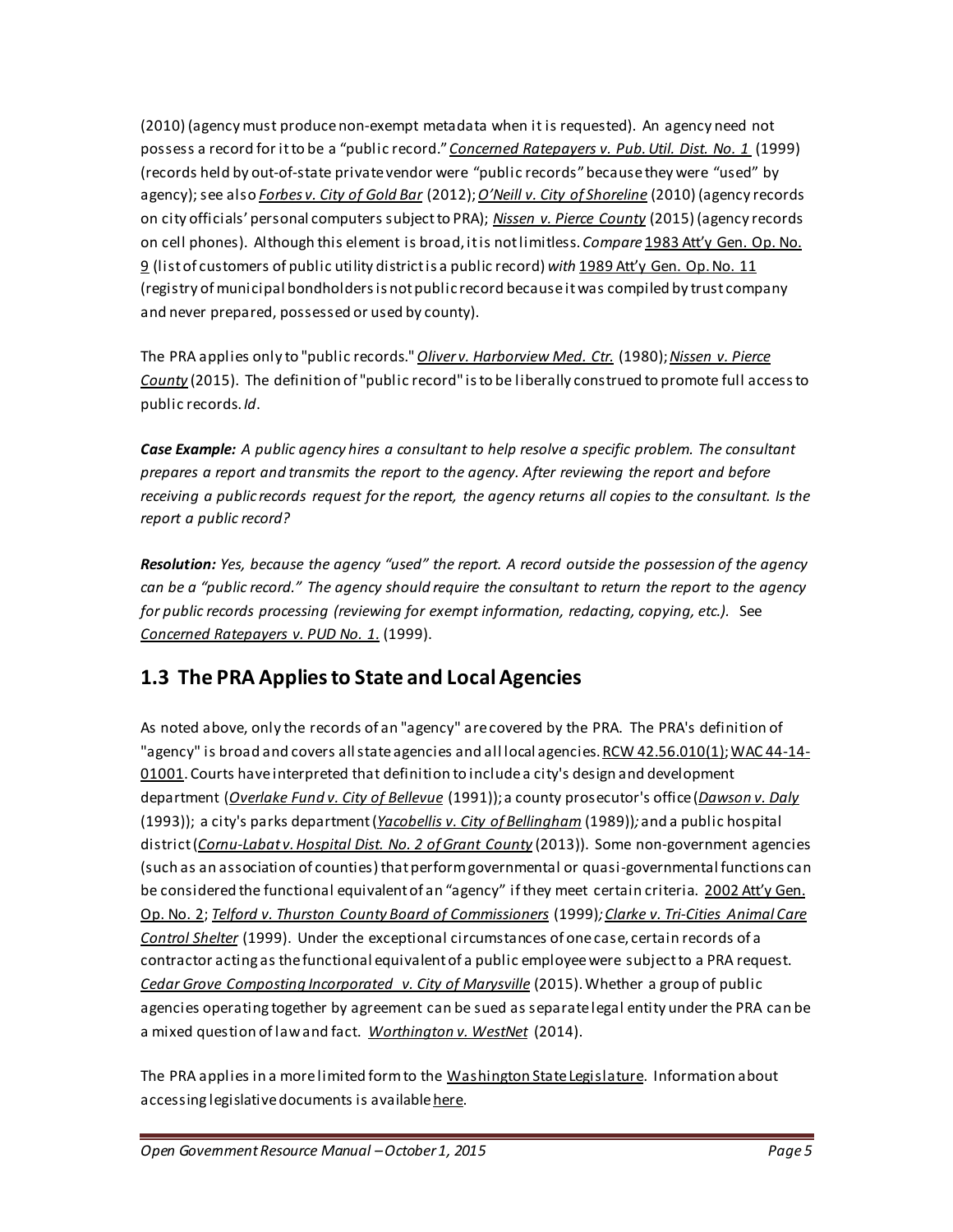The PRA does not apply to court case files; but those files are available through common law rights of access and court rules. *[Nast v. Michels](http://courts.mrsc.org/mc/courts/zsupreme/107wn2d/107wn2d0300.htm)* (1986); see also *[Cowles Publishing Co. v. Murphy](http://courts.mrsc.org/mc/courts/zsupreme/096wn2d/096wn2d0584.htm)* (1981); *[Yakima County v. Yakima Herald-Republic](http://courts.mrsc.org/mc/courts/zsupreme/170wn2d/170wn2d0775.htm)* (2011) and *[City of Federal Way v. Koenig](http://courts.mrsc.org/mc/courts/zsupreme/167wn2d/167wn2d0341.htm)* (2009). However, one court of appeals held that a request for judge's oaths to the superior court administrator was a disclosure request to be answered under the PRA. *[Smith v. Okanogan County](http://courts.mrsc.org/mc/courts/zappellate/100wnapp/100wnapp0007.htm)* (2000)*.* Accordingly, there is authority for the proposition that the PRA does not apply to the judicial functions of the courts and only to its administrative functions, but there is no clear decision on that point. Records that are held by other agencies (non-judicial entities), even if they relate to court activities, are available under the PRA from those agencies unless they are subject to a protective order. See, e.g., *Morgan [v. Federal Way](http://courts.mrsc.org/mc/courts/zsupreme/166wn2d/166wn2d0747.htm)* (2009) and *[Yakima County v. Yakima Herald-Republic](http://courts.mrsc.org/mc/courts/zsupreme/170wn2d/170wn2d0775.htm)* (2011). As noted, court rules govern access to court case files. Th[e Washington State Courts website](http://www.courts.wa.gov/) has more information [See General Rule \(GR\) 31](http://www.courts.wa.gov/court_rules/?fa=court_rules.display&group=ga&set=GR&ruleid=GAGR31) an[d 31.1](http://www.courts.wa.gov/court_rules/?fa=court_rules.adopted) (when effective), an[d these links](http://www.courts.wa.gov/newsinfo/publication/?fa=newsinfo_publication.recordsRequest) on the court's website.

## **1.4 An Agency's PRA Processes Must Assist Requesters**

## **A. General PRA Procedures**

The PRA requires agencies to implement several procedures for processing PRA requests. They include:

- Appointing a public records officer and making that information available to the public. [RCW 42.56.580](http://apps.leg.wa.gov/RCW/default.aspx?cite=42.56.580).
- Adopting procedures for handling PRA requests. [RCW 42.56.040.](http://apps.leg.wa.gov/RCW/default.aspx?cite=42.56.040)
- Publishing a list of exemptions and prohibitions to disclosure[. RCW 42.56.070.](http://apps.leg.wa.gov/RCW/default.aspx?cite=42.56.070)
- Maintaining an index of records, with certain exceptions[. RCW 42.56.070](http://apps.leg.wa.gov/RCW/default.aspx?cite=42.56.070).
- Adopting a PRA copying fee schedule. [RCW 42.56.070](http://apps.leg.wa.gov/RCW/default.aspx?cite=42.56.070)[;RCW 42.56.120](http://apps.leg.wa.gov/RCW/default.aspx?cite=42.56.120).
- Providing a review procedure for denial of records[. RCW 42.56.520](http://apps.leg.wa.gov/RCW/default.aspx?cite=42.56.520).

Agencies are to establish procedures to assist records requesters. [RCW 42.56.040](http://apps.leg.wa.gov/RCW/default.aspx?cite=42.56.040)[; RCW 42.56.580](http://apps.leg.wa.gov/RCW/default.aspx?cite=42.56.580); [RCW 42.56.070\(1\)](http://apps.leg.wa.gov/RCW/default.aspx?cite=42.56.070)[; RCW 42.56.100](http://apps.leg.wa.gov/RCW/default.aspx?cite=42.56.100); *[Resident Action Council v. Seattle Housing Authority](http://courts.mrsc.org/mc/courts/zsupreme/177wn2d/177wn2d0417.htm)* (2013). A state agency is required to adopt rules to assist the public in obtaining information about that agency, and local agencies must make that information available at the central office. RCW [42.56.040.](http://apps.leg.wa.gov/RCW/default.aspx?cite=42.56.040) See als[o WAC 44-14-01002](http://apps.leg.wa.gov/WAC/default.aspx?cite=44-14-01002). The Attorney General's Office provides Model Rules for agencies to consider adopting for their procedures. See [ch. 44-14 WAC.](http://apps.leg.wa.gov/WAC/default.aspx?cite=44-14)

These PRA rules must provide for the "fullest assistance to" requesters and the "most timely possible action" on request[s. RCW 42.56.100](http://apps.leg.wa.gov/RCW/default.aspx?cite=42.56.100)*[; Resident Action Council v. Seattle Housing Authority](http://courts.mrsc.org/mc/courts/zsupreme/177wn2d/177wn2d0417.htm)* (2013). An agency may not use its rules to create an exemption or other basis to withhold a record. *[Hearst Corp.](http://courts.mrsc.org/mc/courts/zsupreme/090wn2d/090wn2d0123.htm)  [v. Hoppe](http://courts.mrsc.org/mc/courts/zsupreme/090wn2d/090wn2d0123.htm)* (1978)*.*Agencies should have reasonable practices to allow them to promptly locate and produce requested documents if they are reasonably identifiable.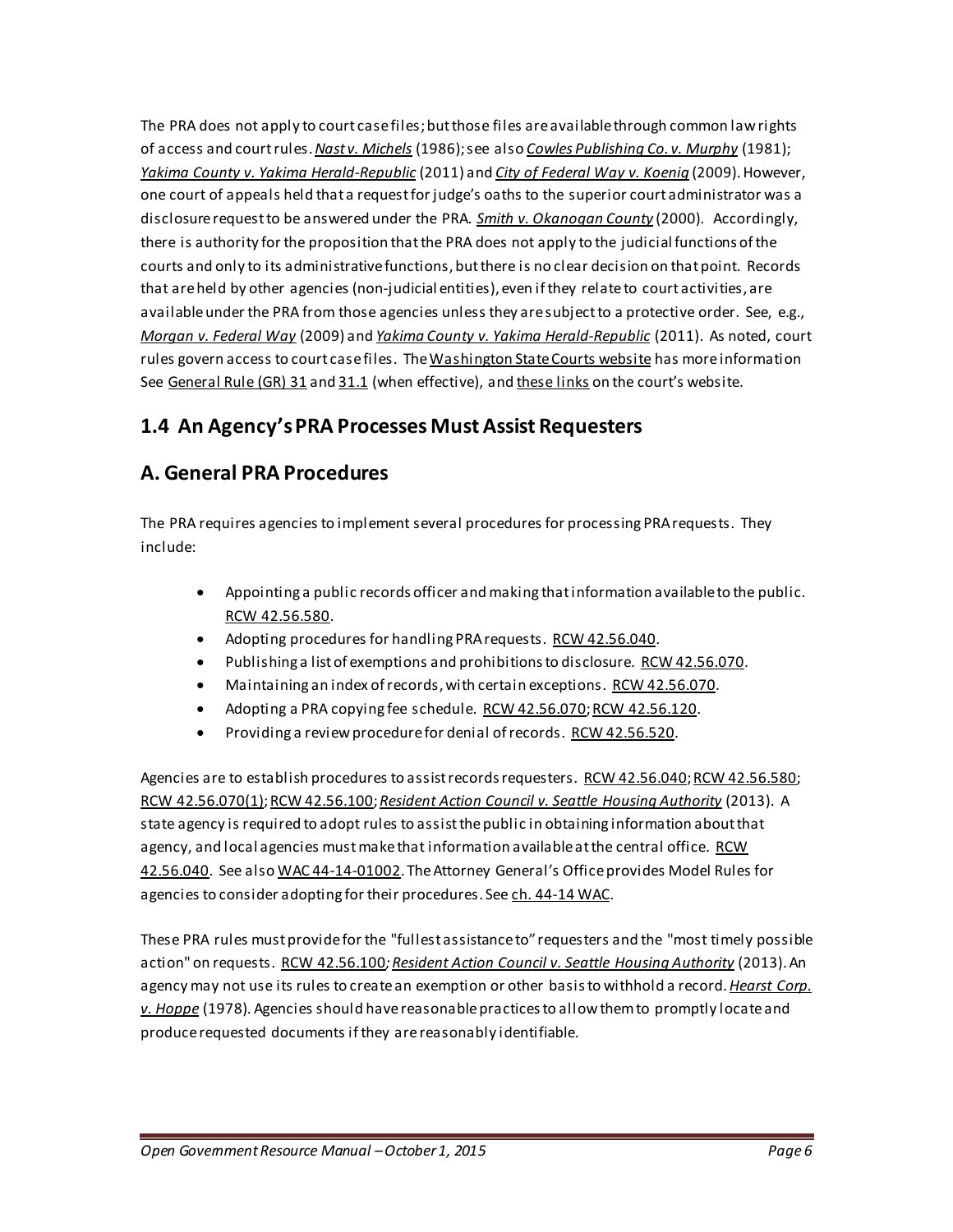# **B. Public Records Officers**

Agencies are required to appoint a public records officer and make the officer's contact information publicly available[. RCW 42.56.580](http://apps.leg.wa.gov/rcw/default.aspx?cite=42.56.580). A list of state agency public records officers is available at the [Office of the Code Reviser.](http://leg.wa.gov/CodeReviser/Documents/PROlist.htm) [WAC 44-14-020.](http://apps.leg.wa.gov/WAC/default.aspx?cite=44-14-020) The officer serves as the point of contact for a PRA request. The public records officer may have other persons assist in responding to requests. WAC [44-14-02002.](http://apps.leg.wa.gov/WAC/default.aspx?cite=44-14-02002)

## **1.5 Agencies Must Retain Records Once Disclosure is Requested**

Other state laws require state and local agencies to retain certain records for varying lengths of time depending on the content. See generally [chapter 40.14 RCW](http://apps.leg.wa.gov/rcw/default.aspx?cite=40.14)[, state](http://www.sos.wa.gov/archives/recordsmanagement/state-agencies-records-retention-schedules.aspx) an[d local](http://www.sos.wa.gov/archives/RecordsRetentionSchedules.aspx) government retention schedules, an[d WAC 44-14-03005](http://apps.leg.wa.gov/WAC/default.aspx?cite=44-14-03005). The PRA does not require production of records destroyed in accordance with state records retention schedules. *[Bldg. Indus. Ass'n of Wash .v. McCarthy](http://courts.mrsc.org/mc/courts/zappellate/152wnapp/152wnapp0720.htm)* (2009). The fact that records do not exist because an agency inadvertently lost them before any request for their disclosure does not constitute a PRA violation. *[West v. Department of Natural Resources](http://courts.mrsc.org/mc/courts/zappellate/163wnapp/163wnapp0235.htm)*  [\(2011\).](http://courts.mrsc.org/mc/courts/zappellate/163wnapp/163wnapp0235.htm) However, if an agency keeps a record longer than required — that is, if the agency still possesses a record that it could have lawfully destroyed under a retention schedule— the record is still a "public record" subject to disclosur[e. RCW 42.56.010\(3\)](http://apps.leg.wa.gov/RCW/default.aspx?cite=42.56.010) ("public record" includes writing "retained" by agency).

[RCW 42.56.100](http://apps.leg.wa.gov/RCW/default.aspx?cite=42.56.100) also addresses the situation when a record scheduled for destruction is the subject of a pending request. The agency must suspend any planned destruction and retain requested records until the public records request is resolved[. RCW 42.56.100](http://apps.leg.wa.gov/RCW/default.aspx?cite=42.56.100) requires agencies to adopt and enforce reasonable rules to protect public records from damage or disorganization.

#### **1.6 The PRA Imposes Some Requirements on Requesters**

The Attorney General's Model Rules for public records provide detailed information on the public records request process. See chapter [44-14 WAC.](http://apps.leg.wa.gov/WAC/default.aspx?cite=44-14)

# **A. Purpose of Request**

A person making a public records request is not required to give a reason for the request, unless the request is for lists of individuals. *[Dawson v. Daly](http://courts.mrsc.org/mc/courts/zsupreme/120wn2d/120wn2d0782.htm)* (1993)*[;Yacobellis v. City of Bellingham](http://courts.mrsc.org/mc/courts/zappellate/064wnapp/064wnapp0295.htm)* (1992). An agency may ask if a request for "lists of individuals" is "for commercial purposes.[" RCW 42.56.070\(9\)](http://apps.leg.wa.gov/rcw/default.aspx?cite=42.56.070). See also [1988 Att'y Gen. Op. No. 12](http://www.atg.wa.gov/AGOOpinions/opinion.aspx?section=archive&id=8652%23.VL2sVU10yM8) (access to list of individuals may be conditioned upon noncommercial use). The limitation on commercial-use requests has three elements: (1) "list of individuals," (2) for a "commercial purpose," and (3) disclosure is not "specifically authorized or directed by law.[" WAC 44-14-06002\(6\).](http://apps.leg.wa.gov/WAC/default.aspx?cite=44-14-06002) The word "individuals" refers to "natural persons - as opposed to business entities, committees, or group[s." 1975 Att'y Gen. Op. No. 15.](http://www.atg.wa.gov/ago-opinions/access-lists-individuals-under-initiative-no-276) A "list of individuals" can have other fields in it (such as addresses) and still be a "list of individuals.[" 1980](http://www.atg.wa.gov/ago-opinions/public-access-property-tax-assessment-rolls)  [Att'y Gen. Op. No. 1.](http://www.atg.wa.gov/ago-opinions/public-access-property-tax-assessment-rolls) "Commercial purpose" has its ordinary meaning - a "profit expecting" business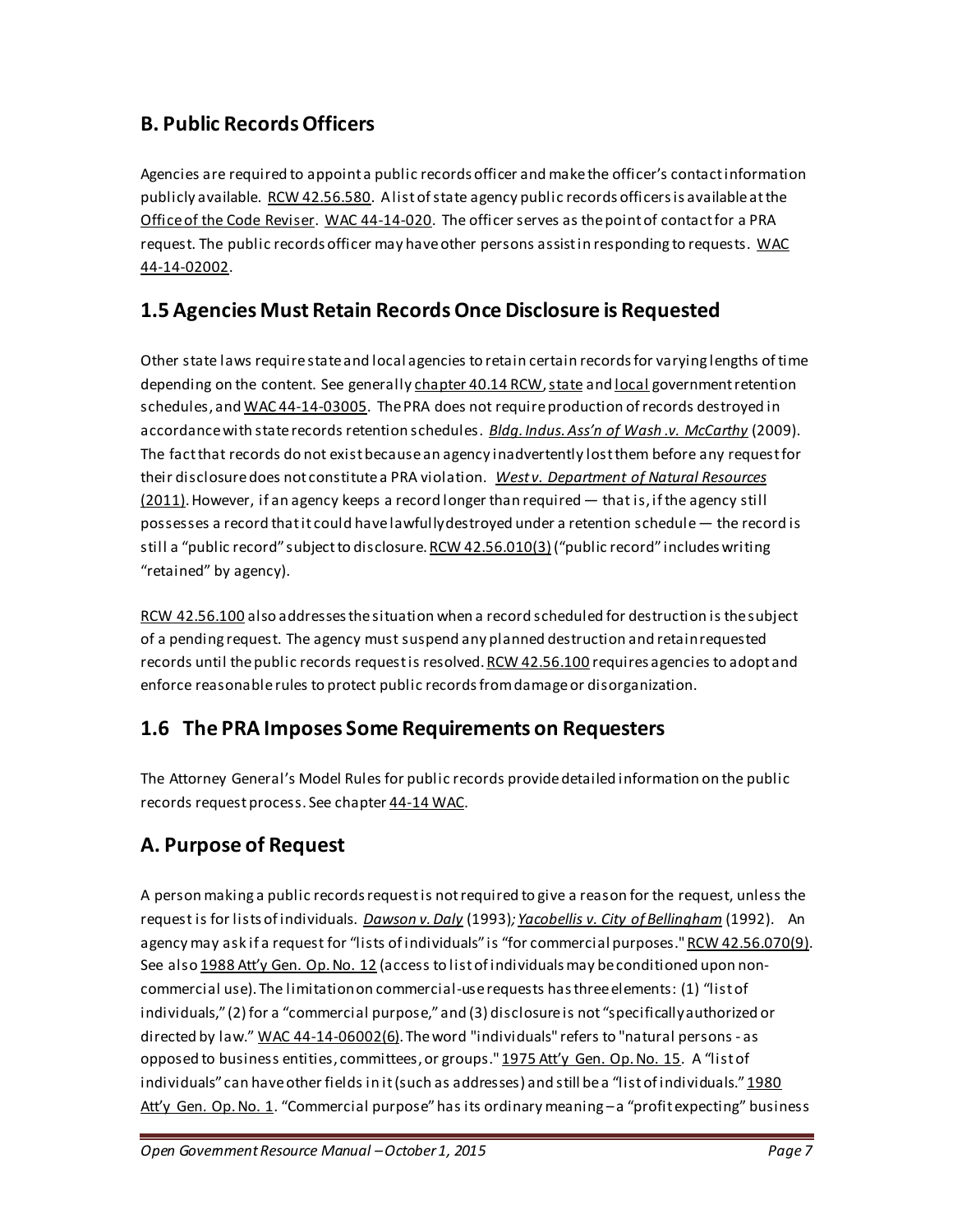activity[. 1998 Att'y Gen.](http://www.atg.wa.gov/ago-opinions/authority-public-agencies-allow-inspection-and-copying-lists-individuals) Op. No.2[; 1975 Att'y Gen. Op. No. 15.](http://www.atg.wa.gov/ago-opinions/access-lists-individuals-under-initiative-no-276) An agency may require a requester to sign a declaration that he or she will not use records listing individuals for a commercial purpose. [1988 Att'y Gen. Op. No. 12.](http://www.atg.wa.gov/ago-opinions/confidential-income-information) An example of a disclosure "specifically authorized or directed by law" is [RCW 84.40.020,](http://apps.leg.wa.gov/rcw/default.aspx?cite=84.40.020) which requires a county assessor's real property tax rolls to be available for public inspection. [1980 Att'y Gen. Op. No. 1.](http://www.atg.wa.gov/ago-opinions/public-access-property-tax-assessment-rolls)

#### **B. Identity of Requester**

[RCW 42.56.080](http://apps.leg.wa.gov/rcw/default.aspx?cite=42.56.080) provides that agencies may not distinguish between requesters and must make records available to "any person." However, the PRA recognizes that other statutes may limit which persons may receive records. [RCW 42.56.080.](http://apps.leg.wa.gov/rcw/default.aspx?cite=42.56.080) For example, an agency may need to determine whether a particular requester is authorized to receive requested health care records pursuant to [RCW 70.02.030.](http://apps.leg.wa.gov/RCW/default.aspx?cite=70.02.030) Also, a court order (including an injunction unde[r RCW 42.56.565](http://apps.leg.wa.gov/RCW/default.aspx?cite=42.56.565) o[r RCW](http://apps.leg.wa.gov/RCW/default.aspx?cite=71.09.120)  [71.09.120\(3\)](http://apps.leg.wa.gov/RCW/default.aspx?cite=71.09.120) barring an inmate or sexually violent predator from receiving a record) may restrict an agency from releasing records to particular persons. [RCW 42.56.080](http://apps.leg.wa.gov/rcw/default.aspx?cite=42.56.080)[; WAC 44-14-04003\(1\)](http://apps.leg.wa.gov/WAC/default.aspx?cite=44-14-04003). Therefore, depending upon the records requested and the laws that govern those records, sometimes an agency may consider the identity of a requester or need more information from a requester.

# **C. Form of Request**

No particular form of public records request is required by the PRA. See [RCW 42.56.080](http://apps.leg.wa.gov/rcw/default.aspx?cite=42.56.080)[; RCW](http://apps.leg.wa.gov/rcw/default.aspx?cite=42.56.100)  [42.56.100;](http://apps.leg.wa.gov/rcw/default.aspx?cite=42.56.100) *[Hangartner v. City of Seattle](http://courts.mrsc.org/mc/courts/zsupreme/151wn2d/151wn2d0439.htm)* (2004)*;* [WAC 44-14-03006](http://apps.leg.wa.gov/WAC/default.aspx?cite=44-14-03006). However, a request must provide "fair notice" to the agency that it is a PRA request. *[Wood v. Lowe](http://courts.mrsc.org/mc/courts/zappellate/102wnapp/102wnapp0872.htm)* (2000*)[; Germeau v. Mason County](http://courts.mrsc.org/mc/courts/zappellate/166wnapp/166wnapp0789.htm)* (2012). It must provide notice that it is a request made under the PRA. *[Hangartner v. City of Seattle](http://courts.mrsc.org/mc/courts/zsupreme/151wn2d/151wn2d0439.htm)* (2004)*[; Wright v. State](http://courts.mrsc.org/mc/courts/zappellate/176wnapp/176wnapp0585.htm)* (2013). The PRA specifically allows persons to make requests by mail, which includes email under current technology and practices.

Oral requests are not prohibited by the PRA, but they can be problematic. A written request is advisable for several reasons. It confirms the date on which the record is requested. It also clarifies what is being requested. Identification of the requesting party, with address and telephone number, will also facilitate a request for clarification by the agency of any ambiguous request or allow the agency to determine if a person has the right to a record that would normally be exempt. See WAC [44-14-03006](http://apps.leg.wa.gov/WAC/default.aspx?cite=44-14-03006). For these reasons, if a requester makes an oral request, an agency may need to follow up to confirm the request in writing.

Many agencies use public records requests forms, and make those forms available on their websites or at their offices. These forms typically identify what information the agency needs in order to process a request and search for records at that agency and thus can help expedite the request process. An agency's rules for submitting public records requests must be reasonable and provide the fullest assistance to a requester. [RCW 42.56.100.](http://apps.leg.wa.gov/rcw/default.aspx?cite=42.56.100)

Some laws outside the PRA require written requests for certain types of records.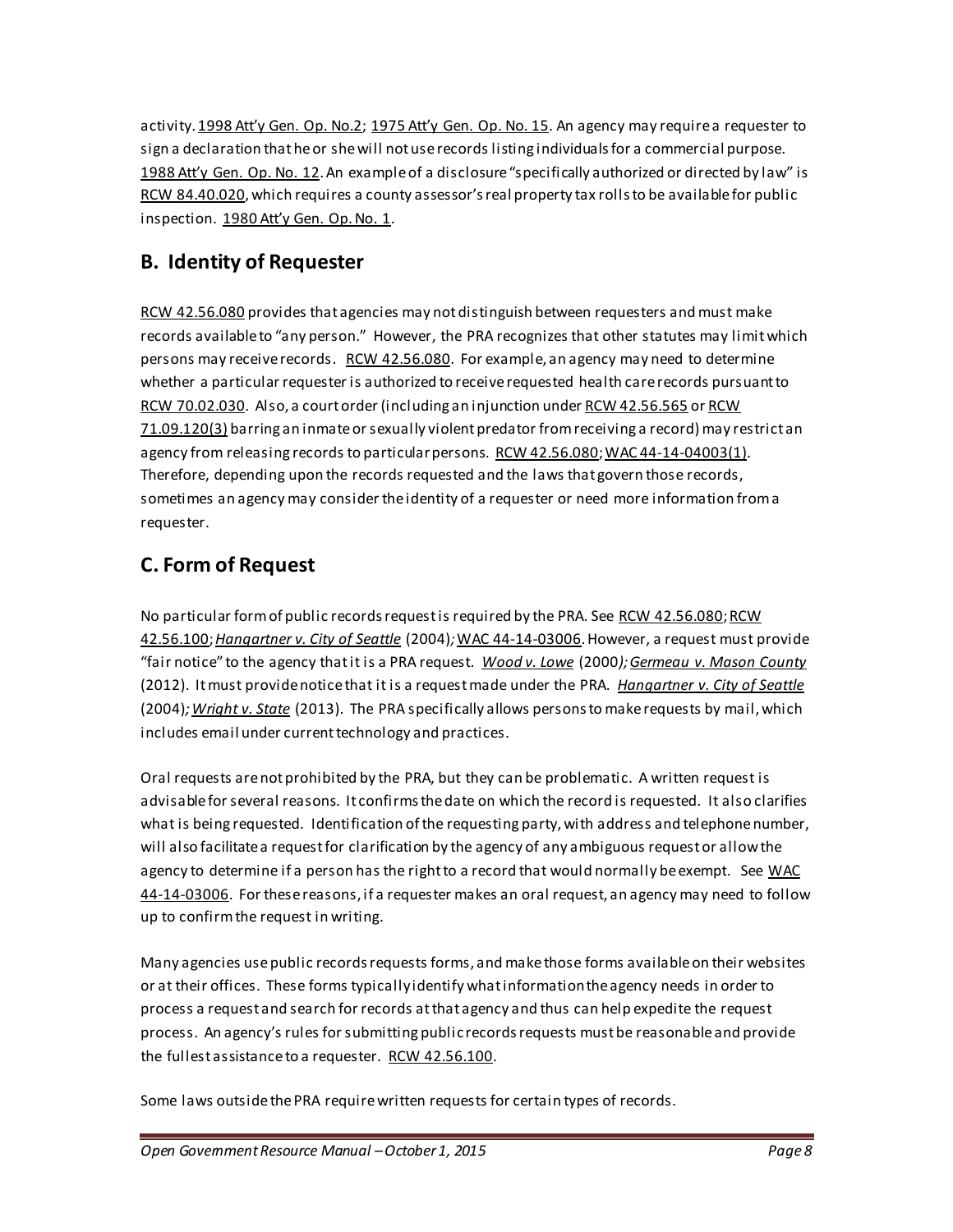# **D. "Identifiable Records" Requirement**

To obtain records under the PRA, a requester must ask for existing "identifiable public records." RCW [42.56.080](http://apps.leg.wa.gov/rcw/default.aspx?cite=42.56.080)[; WAC 44-14-04002\(2\)](http://apps.leg.wa.gov/WAC/default.aspx?cite=44-14-04002).

A record must exist at the time of a request; a requester cannot have a "standing" request for records that may be available in the future. *[Sargent v. Seattle](http://courts.mrsc.org/mc/courts/zappellate/167wnapp/167wnapp0001.htm) Police Dep't* (2011). An agency is not required to create a record to respond to a PRA request. *[Smith v. Okanogan County](http://courts.mrsc.org/mc/courts/zappellate/100wnapp/100wnapp0007.htm)* (2000); *[Fisher](http://caselaw.findlaw.com/wa-supreme-court/1669869.html)  [Broadcasting v. Seattle](http://caselaw.findlaw.com/wa-supreme-court/1669869.html)* (2014).However, electronic databases may present unique issues. For example, there is not always a simple answer to when an agency is producing an existing document as compared to creating a new record. *[Fisher Broadcasting v. Seattle](http://caselaw.findlaw.com/wa-supreme-court/1669869.html)* (2014)*.* An agency needs to look at the specific facts of each case. *[Fisher Broadcasting v. Seattle](http://caselaw.findlaw.com/wa-supreme-court/1669869.html)* (2014). An agency does not have broad duties to respond to questions, do research, or give information that is not an identifiable public record. *[Limstrom v. Ladenburg](http://courts.mrsc.org/mc/courts/zappellate/110wnapp/110wnapp0133.htm)* (2002)*.*

A requester satisfies the "identifiable record" requirement when he or she provides a "reasonable description" of the record enabling the agency to locate the requested records. *[Bonamy v. City of](http://courts.mrsc.org/mc/courts/zappellate/092wnapp/092wnapp0403.htm)  [Seattle](http://courts.mrsc.org/mc/courts/zappellate/092wnapp/092wnapp0403.htm)* (1998)*[; Hangartner v. City of Seattle](http://courts.mrsc.org/mc/courts/zsupreme/151wn2d/151wn2d0439.htm)* (2004)*[; Wright v. State](http://courts.mrsc.org/mc/courts/zappellate/176wnapp/176wnapp0585.htm)* (2013)[; WAC 44-14-04002](http://apps.leg.wa.gov/WAC/default.aspx?cite=44-14-04002). The request must be for identifiable records or classes of records, so the agency can search for potentially responsive records. *[Fisher Broadcasting v. Seattle](http://caselaw.findlaw.com/wa-supreme-court/1669869.html)* (2014)*.* A public records request must identify the records sought with "reasonable clarity." *[Wright v. State](http://courts.mrsc.org/mc/courts/zappellate/176wnapp/176wnapp0585.htm)* (2013)*.* 

However, the requester need not identify the record with precision. A requester is not required to use the exact name of the record in a PRA request.

An agency has a duty that its procedures provide the "fullest assistance" to inquirers[, RCW](http://apps.leg.wa.gov/rcw/default.aspx?cite=42.56.100)  [42.56.100,](http://apps.leg.wa.gov/rcw/default.aspx?cite=42.56.100) which may include assisting persons to fairly identify the documents requested. Agencies can ask a requester to clarify an unclear request. [RCW 42.56.520.](http://apps.leg.wa.gov/rcw/default.aspx?cite=42.56.520)

*Case Example: A person sends an email to an agency asking how it handles employment discrimination claims. A second person requests a copy of the agency's policy for handling employment discrimination claims. Which of these requests is for "identifiable public records"?*

*Resolution: The second request is a request of "identifiable records" (the written policy). The first request is not for "identifiable records" but rather for information.* 

#### **E. Submitting PRA Requests**

Requesters should send their PRA requests to the agency that has the records they seek. An agency can adopt rules explaining that requests are to be directed to a specific person (such as the public records officer) or to a specific address. Se[e RCW 42.56.040](http://apps.leg.wa.gov/rcw/default.aspx?cite=42.56.040)[; RCW 42.56.070\(1\);](http://apps.leg.wa.gov/rcw/default.aspx?cite=42.56.070) [RCW 42.56.100;](http://apps.leg.wa.gov/rcw/default.aspx?cite=42.56.100) *[Parmelee v. Clarke](http://courts.mrsc.org/mc/courts/zappellate/148wnapp/148wnapp0748.htm)* (2008). This process ensures that the request is received in a manner that enables the agency to timely respond and to give the fullest assistance to a requester.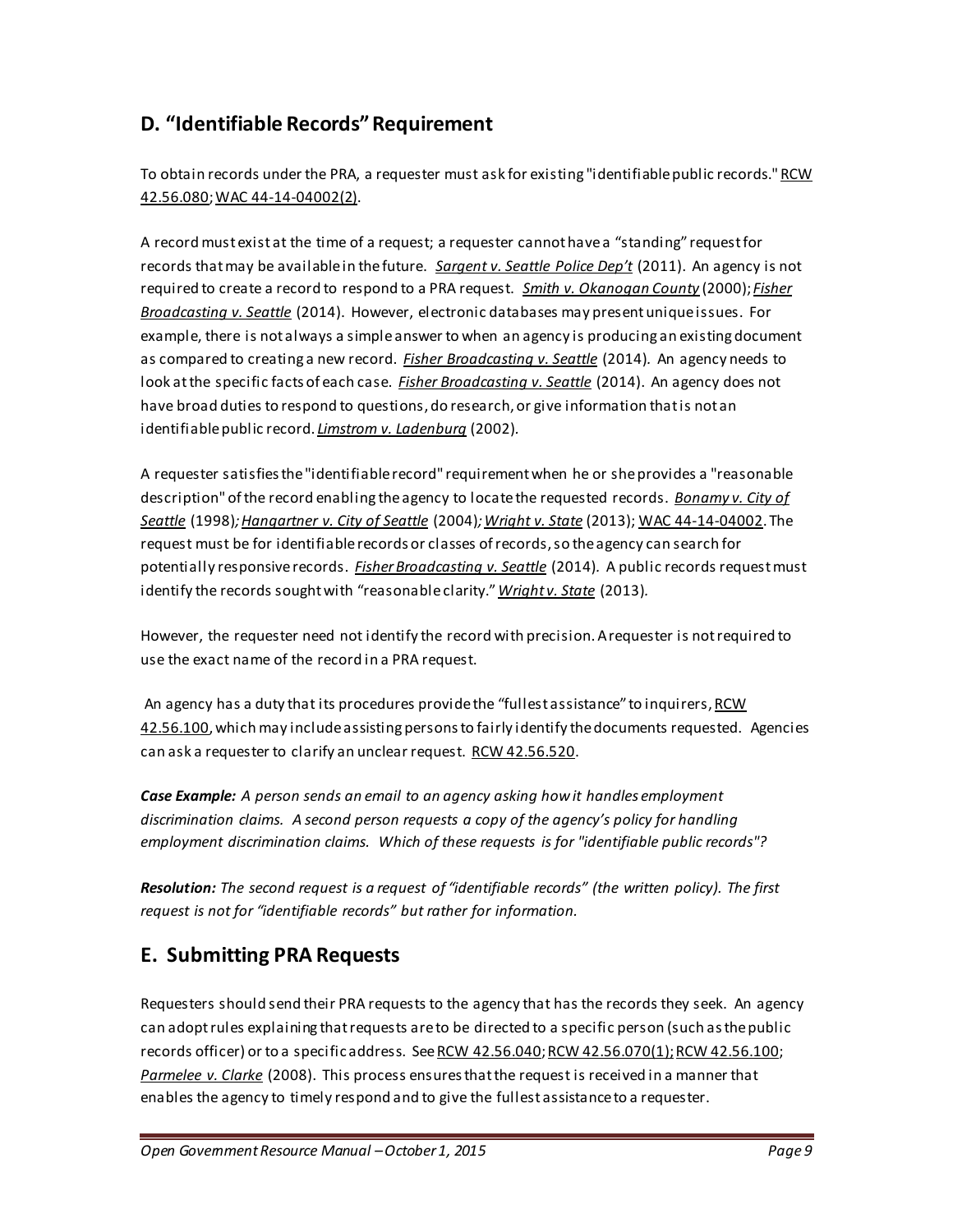A requester should review the agency's procedures to see what agency address to use to submit the request. The request should be submitted to the agency's public records officer.

#### **1.7 Agencies Have Duties in Responding to Requests**

An overview of an agency's duties to process and respond to requests is available i[n WAC 44-14-](http://apps.leg.wa.gov/WAC/default.aspx?cite=44-14-04003) [04003](http://apps.leg.wa.gov/WAC/default.aspx?cite=44-14-04003) an[d WAC 44-14-04004](http://apps.leg.wa.gov/WAC/default.aspx?cite=44-14-04004), respectively.

#### **A. Initial Response Within Five Business Days**

An agency must respond to a request for public records within five business days of receipt of the request. [RCW 42.56.520.](http://apps.leg.wa.gov/rcw/default.aspx?cite=42.56.520) Unde[r RCW 1.12.040,](http://apps.leg.wa.gov/RCW/default.aspx?cite=1.12.040) the time allowed excludes the day of receipt from the computation. The initialresponse to the request must do one at least one of the following: (1) produce the requested records by making them available for inspection at agency offices or by mailing or emailing copies to the requester; (2) provide an Internet address and link on the agency's website to the requested records; (3) acknowledge receipt of the request and give a reasonable estimate of the time needed; or, 4) deny all or part ofthe request in writing. [RCW 42.56.520.](http://apps.leg.wa.gov/rcw/default.aspx?cite=42.56.520) Each type of initial response is discussed below.

A request for voluminous records does not excuse an agency's initialresponse within five business days, even if it may take longer to produce the records. *[Zink v. City of Mesa](http://courts.mrsc.org/mc/courts/zappellate/140wnapp/140wnapp0328.htm)* (2007) (requiring strict compliance). See discussion i[n Chapter 1.7D](#page-12-0) below regarding estimates of time for further response. While the PRA requires a written response only for denials of records (see also [RCW 42.56.210\(3](http://apps.leg.wa.gov/RCW/default.aspx?cite=42.56.210))), agencies should nevertheless respond (or confirm a verbal response) in writing (by email or letter) in order to have a contemporaneous record of the response in case of a dispute. Also, if an agency does not find responsive records, it should explain, in at least general terms, the places searched. *[Neighborhood Alliance v. Spokane County](http://courts.mrsc.org/mc/courts/zsupreme/172wn2d/172wn2d0702.htm)* (2011); see also *[Fisher Broadcasting v. Seattle](http://caselaw.findlaw.com/wa-supreme-court/1669869.html)* (2014) (agency should show it attempted to be helpful).

Under case law, the failure to respond within the five business days is a violation of the PRA and entitles the requester to seek an award of attorneys' fees and statutory penalties. *West v. [Department of Natural Resources](http://courts.mrsc.org/mc/courts/zappellate/163wnapp/163wnapp0235.htm)* (2011).

#### **B. Adequate Search**

An agency must conduct an adequate search for requested records. *[Neighborhood Alliance v.](http://courts.mrsc.org/mc/courts/zsupreme/172wn2d/172wn2d0702.htm)  [Spokane County](http://courts.mrsc.org/mc/courts/zsupreme/172wn2d/172wn2d0702.htm)* (2011)*[; Fisher Broadcasting v. Seattle](http://caselaw.findlaw.com/wa-supreme-court/1669869.html)* (2014); *[Block v. City of Gold Bar](http://www.courts.wa.gov/opinions/index.cfm?fa=opinions.showOpinion&filename=714252MAJ)* (2015). The search must be reasonably calculated to uncover all relevant documents. *Id.* See also *[Nissen v.](http://www.courts.wa.gov/opinions/index.cfm?fa=opinions.showOpinion&filename=908753MAJ)  [Pierce County](http://www.courts.wa.gov/opinions/index.cfm?fa=opinions.showOpinion&filename=908753MAJ)* (2015) (searches for agency employees' relevant records on non-agency devices).

An agency is not required to go outside its own records in its search. *[Limstrom v. Ladenburg](http://courts.mrsc.org/mc/courts/zappellate/110wnapp/110wnapp0133.htm)* (2002)*; [Bldg. Indus. Ass'n of Wash .v. McCarthy](http://courts.mrsc.org/mc/courts/zappellate/152wnapp/152wnapp0720.htm)* (2009).As noted, a requester must identify the documents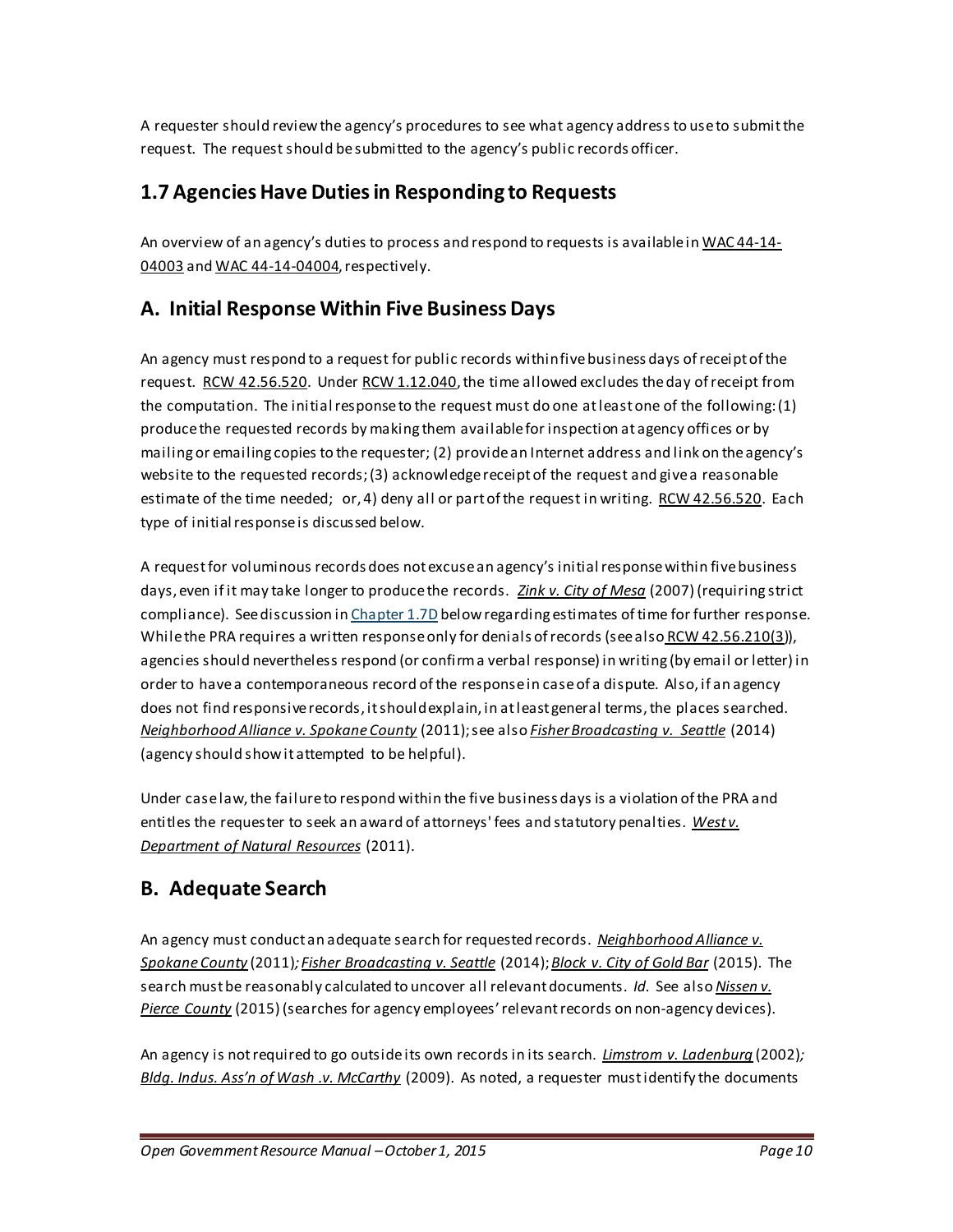with sufficient clarity to allow the agency to locate them. *[Hangartner v. City of Seattle](http://courts.mrsc.org/mc/courts/zsupreme/151wn2d/151wn2d0439.htm)* (2004)*[; Hobbs](http://www.courts.wa.gov/opinions/index.cfm?fa=opinions.showOpinion&filename=442841MAJ)  [v. State](http://www.courts.wa.gov/opinions/index.cfm?fa=opinions.showOpinion&filename=442841MAJ)* (2014). An agency can ask a requester to clarify the request to assist in the search.

## **C. Producing Records**

The PRA states broadly that an agency shall make available for inspection and copying all public records, unless a specific exemption applies. [RCW 42.56.070](http://apps.leg.wa.gov/RCW/default.aspx?cite=42.56.070). (The exemptions from disclosure are discussed below i[n Chapter 2\)](#page-18-0). A requester has a right to inspect and copy records, but is not required to do both. [WAC 44-14-07001\(4\)](http://apps.leg.wa.gov/WAC/default.aspx?cite=44-14-07001). For example, a person may choose to inspect all public records on a certain subject but ask for a copy of only some of the records inspected. Also, a requester may ask for copies of records without first inspecting the records at agency offices.

Agencies can produce records in installments over time. [RCW 42.56.550\(6\)](http://apps.leg.wa.gov/rcw/default.aspx?cite=42.56.550). However, even though some of the records requested may be readily available, the agency is not required to respond to a request in piecemeal fashion. *[Ockerman v. King County Dept. of Dev. & Envtl. Servs](http://courts.mrsc.org/mc/courts/zappellate/102wnapp/102wnapp0212.htm)* (2000)*.*

#### **1. Internet Link**

Records can be made available for inspection and copying by providing a link to the records on the agency's website although, if the requester cannot access records through the Internet, the agency must provide either copies or access to the records from an agency computer. [RCW 42.56.520.](http://apps.leg.wa.gov/RCW/default.aspx?cite=42.56.520) ("When an agency has made records available on its website, members of the public with computer access should be encouraged to preserve taxpayer resources by accessing those records online.") Agencies are encouraged to make commonly requested records available on agency websites. Laws of 2010 c. 69 (see notes followin[g RCW 42.56.520](http://apps.leg.wa.gov/RCW/default.aspx?cite=42.56.520)).

# **2. Inspection at Agency Offices**

Public records must be made available for inspection and copying at agency offices during the normal business hours of the agency for at least 30 hours per week (except in weeks that include state legal holidays) unless the requester and the agency agree on a different time. [RCW 42.56.090](http://apps.leg.wa.gov/RCW/default.aspx?cite=42.56.090). The agency's customary business hours must be posted on the agency's website and also made known to the public by other means. *[Id](http://apps.leg.wa.gov/RCW/default.aspx?cite=42.56.090)*.

Requesters who choose to inspect records at agency offices may ask to bring in their own copying equipment, which an agency may allow if its business is not disrupted and if redaction of records is not needed. Typically if copies are requested during an inspection, an agency promptly processes the request for copies and notifies the requester when the documents are ready. If the amount of requested documents is not voluminous, and if staff resources permit, the agency often may copy the documents while the requester waits. Use of an agency's copying facilities should not "unreasonably disrupt the operations of the agency." [RCW 42.56.080.](http://apps.leg.wa.gov/RCW/default.aspx?cite=42.56.080)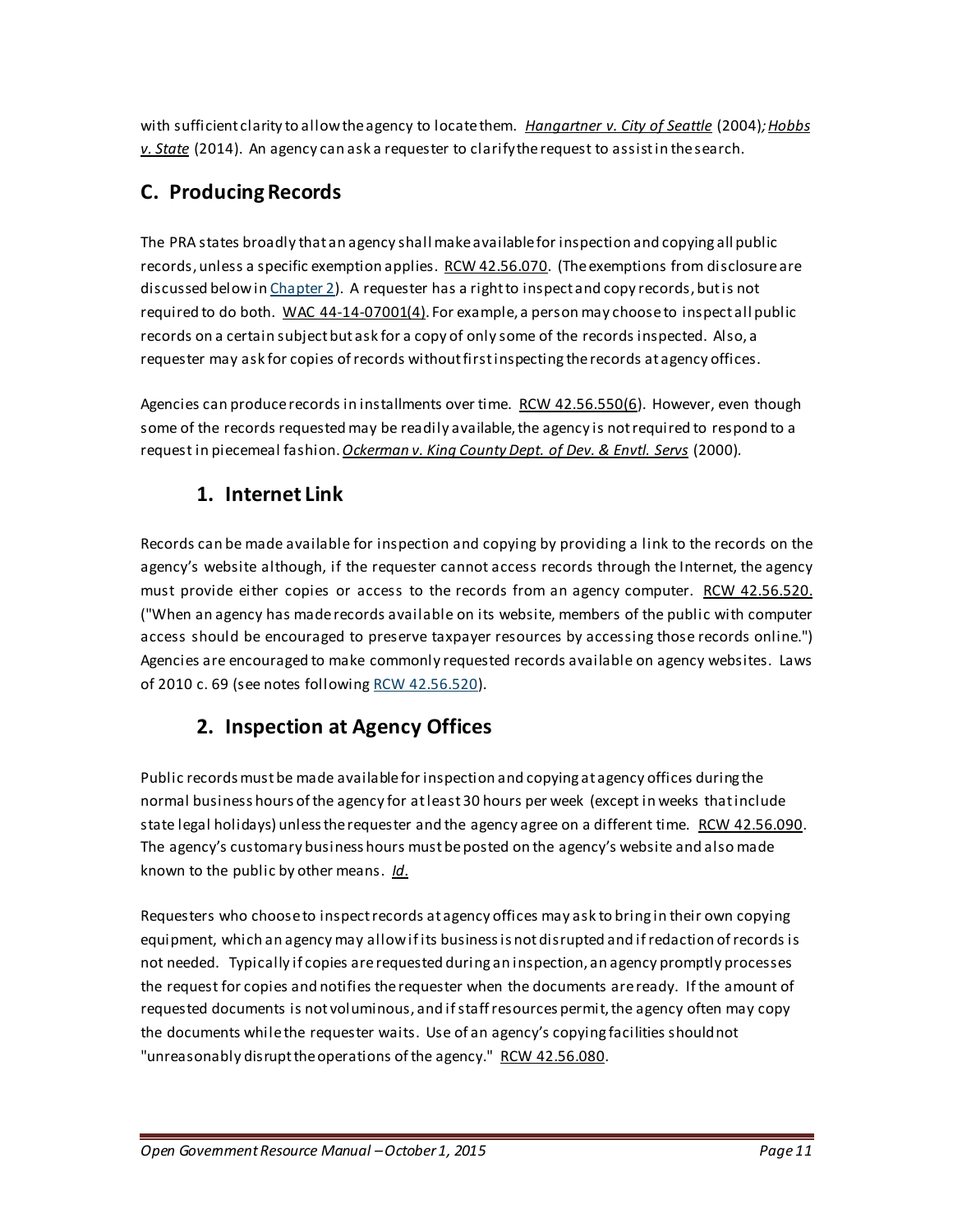# **3. Charging for Records**

Under the PRA, no one may be charged a fee for the inspection of public records. [RCW 42.56.070](http://apps.leg.wa.gov/RCW/default.aspx?cite=42.56.070); [WAC 44-14-07001\(1\)](http://apps.leg.wa.gov/WAC/default.aspx?cite=44-14-07001). Consequently, no agency may charge a person for the time to search for records for inspection.

The PRA sets out the parameters for agency copying charges a[t RCW 42.56.120](http://apps.leg.wa.gov/RCW/default.aspx?cite=42.56.120)[, RCW 42.56.070](http://apps.leg.wa.gov/RCW/default.aspx?cite=42.56.070) and [RCW 42.56.130.](http://apps.leg.wa.gov/RCW/default.aspx?cite=42.56.130) Other laws outside the PRA may also permit charges[. RCW 42.56.130](http://apps.leg.wa.gov/RCW/default.aspx?cite=42.56.130).

Expenses for copying records must be limited to "actual" costs of copying as set by the agency. These costs may include the paper, ink and cost per page for the use of copying equipment, together with staff salary expense incurred in copying. The costs may include scanning fees. [WAC 44-14-05002](http://apps.leg.wa.gov/WAC/default.aspx?cite=44-14-05002), [WAC 44-14-07003](http://apps.leg.wa.gov/WAC/default.aspx?cite=44-14-07003). The agency may also charge the actual cost of postage and any shipping or mailing container. General administrative or overhead charges may not be included in copying costs.

If an agency has not calculated its actual copying cost per page, it is limited to a charge of 15 cents per page. [RCW 42.56.120](http://apps.leg.wa.gov/rcw/default.aspx?cite=42.56.120)[; WAC 44-14-07001\(2\)](http://apps.leg.wa.gov/WAC/default.aspx?cite=44-14-07001). An agency is not required to charge a fee for copying records but may waive its fees either on its own initiative or at the invitation of the requester. [WAC 44-14-07005](http://apps.leg.wa.gov/WAC/default.aspx?cite=44-14-07005).

An agency may require a deposit of up to 10 percent of the estimated cost before copying record[s.](http://apps.leg.wa.gov/rcw/default.aspx?cite=42.56.120)  [RCW 42.56.120.](http://apps.leg.wa.gov/rcw/default.aspx?cite=42.56.120) Records may be provided in installments, and an agency may assess copying charges per installment. [RCW 42.56.120.](http://apps.leg.wa.gov/rcw/default.aspx?cite=42.56.120) If an installment of records is not paid for or inspected, the agency need not continue its response to the request. [RCW 42.56.120.](http://apps.leg.wa.gov/rcw/default.aspx?cite=42.56.120)

*Case Example: A person requests the opportunity to inspect and copy certain documents from an agency. The agency responds that some of the information in the records is exempt. The agency offers to allow inspection of redacted documents (with the exempt information deleted) if the requester will pay the costs of copying the redacted documents and the cost of the employee who must locate, redact and copy the documents. Is the agency's offer consistent with RCW 42.56.120 and .070(7) and (8)?*

*Resolution: No agency may charge for the right to inspect a document. Accordingly, it cannot ask the requester to pay the costs of locating and redacting records to make them available for inspection. An agency may charge for copies in accordance with its fee schedule.*

#### <span id="page-12-0"></span>**D. Reasonable Time Estimate**

The PRA recognizes that an agency may need more than five business days to complete a request. *[Forbes v. City of Gold Bar](http://courts.mrsc.org/mc/courts/zappellate/171wnapp/171wnapp0857.htm)* (2012)*[; Hobbs v. State](http://www.courts.wa.gov/opinions/index.cfm?fa=opinions.showOpinion&filename=442841MAJ)* (2014). In those situations, the agency must estimate the additional time needed to respond based upon time needed to: (1) clarify a request; (2) "locate and assemble" records to respond to the request; (3) contact a third party affected by the request; or (4) determine whether any records are covered by an exemption and should not be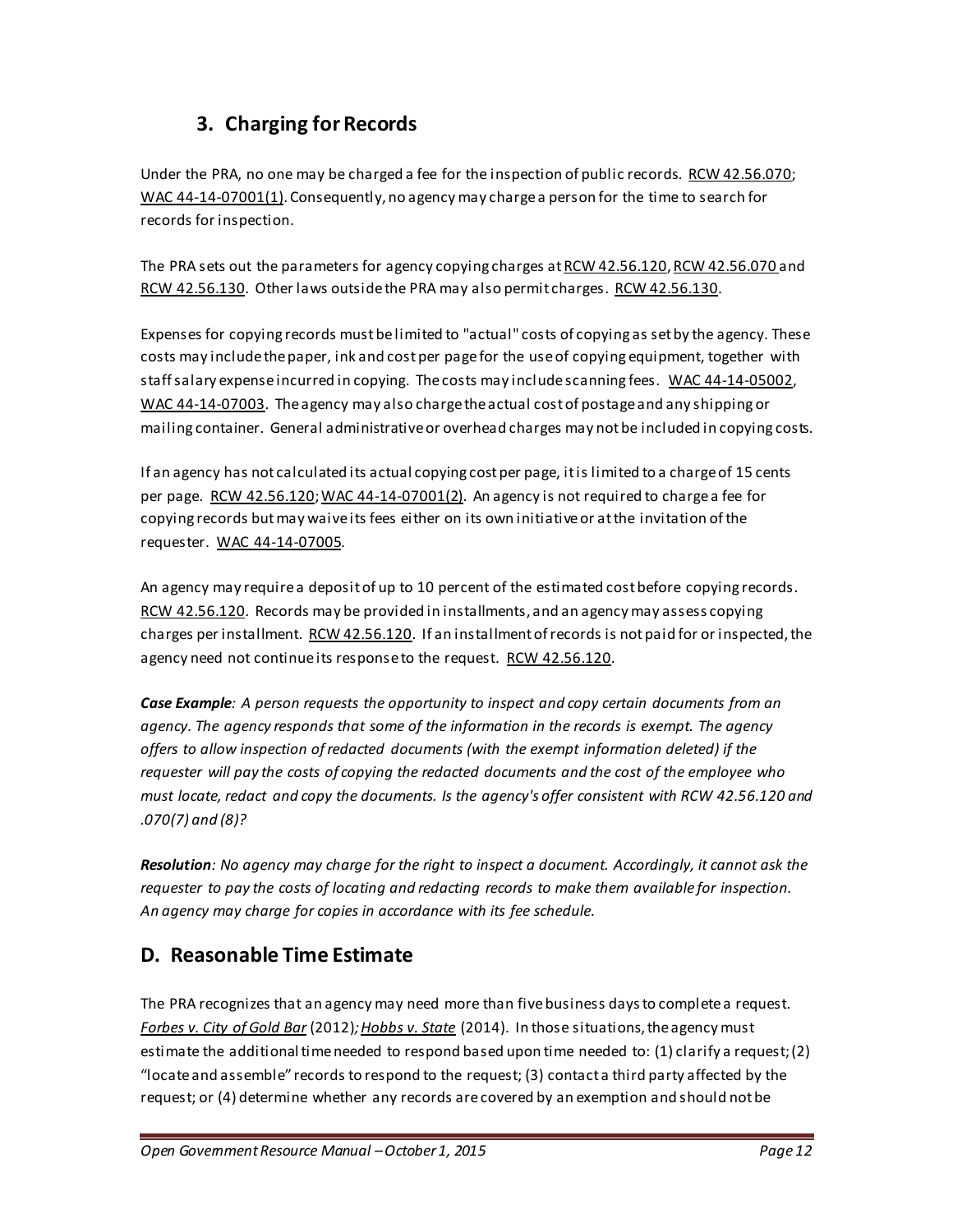disclosed in whole or in part. [RCW 42.56.520.](http://apps.leg.wa.gov/rcw/default.aspx?cite=42.56.520) See als[o WAC 44-14-04002](http://apps.leg.wa.gov/WAC/default.aspx?cite=44-14-04002) an[d WAC 44-14-04003](http://apps.leg.wa.gov/WAC/default.aspx?cite=44-14-04003). Each basis for needing additional timeis discussed below.

The PRA does not require an agency to provide a written explanation of its time estimate. *[Ockerman](http://courts.mrsc.org/mc/courts/zappellate/102wnapp/102wnapp0212.htm)  v. King County Dept. [of Dev. & Envtl. Servs](http://courts.mrsc.org/mc/courts/zappellate/102wnapp/102wnapp0212.htm)* (2000). An agency may extend its initial estimate of time when more time is needed than first anticipated. *[Andrews v. Wash. State Patrol](http://caselaw.findlaw.com/wa-court-of-appeals/1678311.html)* (2014). The "operative" word for the estimate of time is "reasonable." *[Forbes v. City of Gold Bar](http://courts.mrsc.org/mc/courts/zappellate/171wnapp/171wnapp0857.htm)* (2012).

To provide a "reasonable" estimate, an agency should not use the same estimate for every request. [WAC 44-14-04003](http://apps.leg.wa.gov/WAC/default.aspx?cite=44-14-04003). An agency should roughly calculate the time it will take to respond to the request and send estimates of varying lengths, as appropriate. *Id*. There is no standard amount of time for fulfilling a request so reasonable estimates should vary. *Id*.

The PRA authorizes lawsuits challenging the reasonableness of an agency's time estimate. RCW [42.56.550\(2\)](http://apps.leg.wa.gov/rcw/default.aspx?cite=42.56.550). The burden of proof is on the agency to show that its estimate was reasonable. *Id*. When a person prevails against an agency in an action seeking the right to receive a response to a public records request within a reasonable time, that person is entitled to an award of attorney fees and costs incurred in the action. [RCW 42.56.550\(4\)](http://apps.leg.wa.gov/rcw/default.aspx?cite=42.56.550).

# **1. Requesting Clarification**

An agency may need additional time to clarify the request. If an agency response seeks clarification of a request, the requester must clarify the intent or scope of the request. A requester's failure clarify a request excuses the agency from responding to the unclarified request. [RCW 42.56.520;](http://apps.leg.wa.gov/RCW/default.aspx?cite=42.56.520) see also *[White v. Skagit County and Island County](http://www.courts.wa.gov/opinions/index.cfm?fa=opinions.showOpinion&filename=720287MAJ)* (2015).

# **2. Locating and Assembling Records**

An agency may need additional time to locate and assemble records. And, the PRA recognizes that agencies have essential functions in addition to providing public records. [RCW 42.56.100](http://apps.leg.wa.gov/rcw/default.aspx?cite=42.56.100)[; WAC 44-](http://apps.leg.wa.gov/WAC/default.aspx?cite=44-14-04001) [14-04001;](http://apps.leg.wa.gov/WAC/default.aspx?cite=44-14-04001) *[Zink v. City of Mesa](http://courts.mrsc.org/mc/courts/zappellate/140wnapp/140wnapp0328.htm)* (2007). The Model Rules comment a[t WAC 44-14-04001](http://apps.leg.wa.gov/WAC/default.aspx?cite=44-14-04001) (cited in *[Forbes v. City of Gold Bar](http://courts.mrsc.org/mc/courts/zappellate/171wnapp/171wnapp0857.htm)* (2012)) describes in part:

Requesters should keep in mind that all agencies have essential functions in addition to providing public records. Agencies also have greatly differing resources. The act recognizes that agency public records procedures should prevent "excessive interference" with the other "essential functions" of the agency. [RCW 42.56.100]. Therefore, while providing public records is an essential function of an agency, it is not required to abandon its other, nonpublic records functions. Agencies without a full-time public records officer may assign staff part-time to fulfill records requests, provided the agency is providing the "fullest assistance" and the "most timely possible" action on the request. The proper level of staffing for public records requests will vary among agencies, considering the complexity and number of requests to that agency, agency resources, and the agency's other functions.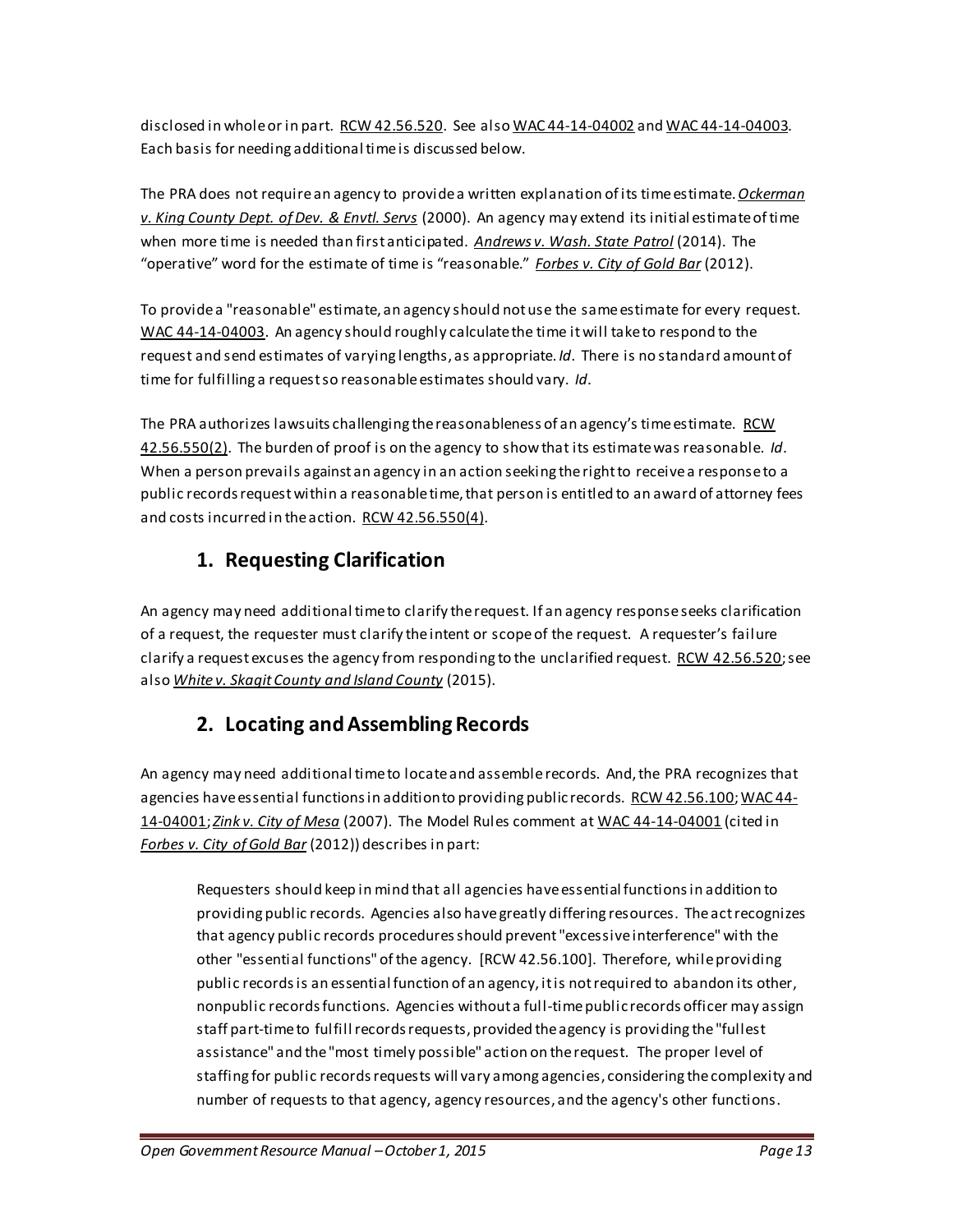A court reviewing an agency's estimate of time for assembling records may consider "the circumstances" related to the request. *[Bartz v. Department of Corrections](http://courts.mrsc.org/mc/courts/zappellate/173wnapp/173wnapp0522.htm)* (2013). For example, the *Bartz* court considered the volume of potentially responsive records that needed to be reviewed, the agency's need to seek clarification, the agency's reasonable explanation for the timeframe, and the fact the agency provided records in installments. The court in *[Ockerman v. King County Dept. of Dev.](http://courts.mrsc.org/mc/courts/zappellate/102wnapp/102wnapp0212.htm)  [& Envtl. Servs](http://courts.mrsc.org/mc/courts/zappellate/102wnapp/102wnapp0212.htm)*. (2000) considered that the records were in multiple locations and were being used by the prosecutor's office in litigation. The court in *[Forbes v. City of Gold Bar](http://courts.mrsc.org/mc/courts/zappellate/171wnapp/171wnapp0857.htm)* (2012) described the city's response as "reasonable in light of the difficulty the city had in retrieving the information and the efforts it expended to recover the information," and referenced the Model Rules. The court in *[West](http://caselaw.findlaw.com/wa-court-of-appeals/1674859.html)  [v. Department of Licensing](http://caselaw.findlaw.com/wa-court-of-appeals/1674859.html)* (2014) considered that the request was "complex and broad." And the court in *[Andrews v. Wash. State Patrol](http://caselaw.findlaw.com/wa-court-of-appeals/1678311.html)* (2014) said an agency may extend its time estimate if locating records takes more time than initially anticipated.

# **3. Contacting Third Parties**

An agency may need additional time to contact third parties[. RCW 42.56.540](http://apps.leg.wa.gov/rcw/default.aspx?cite=42.56.540) gives agencies the "option" of notifying persons named in a record or to whom a record pertains, that the record has been requested, unless the law requires such notice. An agency may give such persons a reasonable amount of time to seek an injunction against disclosure before complying with a request for nonexempt records. [WAC 44-14-04003\(11\)](http://apps.leg.wa.gov/WAC/default.aspx?cite=44-14-04003).

#### **4. Reviewing for Exempt Content**

An agency may need additional time to review records for exempt content. Agencies are not relieved of their duties to respond to requests for public records because an exemption applies. [RCW 42.56.210.](http://apps.leg.wa.gov/RCW/default.aspx?cite=42.56.210) An agency must determine if all or only part of a record is exempt. If only part of a record is exempt, an agency must withhold or redact only the exempt information and disclose the rest of the document. *[Hearst Corp. v. Hoppe](http://courts.mrsc.org/mc/courts/zsupreme/090wn2d/090wn2d0123.htm)* (1978)*;* see also [WAC 44-14-04004\(4\)\(b\)\(i\)](http://apps.leg.wa.gov/WAC/default.aspx?cite=44-14-04004). If an entire document is exempt, an agency must still provide the requester the basis for the exemption. (See more detailed discussion of exemptions i[n Chapter 2\)](#page-18-0).

#### **E. Denials**

When denying access to records in whole or in part, agencies must do so in writing and specify the reasons for the denial[. RCW 42.56.520](http://apps.leg.wa.gov/RCW/default.aspx?cite=42.56.520)[; RCW 42.56.210\(3\).](http://apps.leg.wa.gov/RCW/default.aspx?cite=42.56.210) The written response must identify the specific statutes relied upon by the agency to exempt the record or part of a record from disclosure and must briefly explain how the exemptions apply to the records requeste[d. RCW 42.56.210\(3\)](http://apps.leg.wa.gov/RCW/default.aspx?cite=42.56.210); *[City of Lakewood v. Koenig](http://www.courts.wa.gov/opinions/index.cfm?fa=opinions.showOpinion&filename=896488MAJ)* (2014);see also *[White v. Skagit County and Island County](http://www.courts.wa.gov/opinions/index.cfm?fa=opinions.showOpinion&filename=720287MAJ)* (2015).

In order to comply with the PRA and to create an adequate record for a reviewing court, the agency's response to a request for documents must include a way to identify any individual records withheld in their entirety. *[Progressive Animal Welfare Soc'y v. University of Wash.](http://courts.mrsc.org/mc/courts/zsupreme/125wn2d/125wn2d0243.htm)* (1994) (*PAWS II*); *s*ee also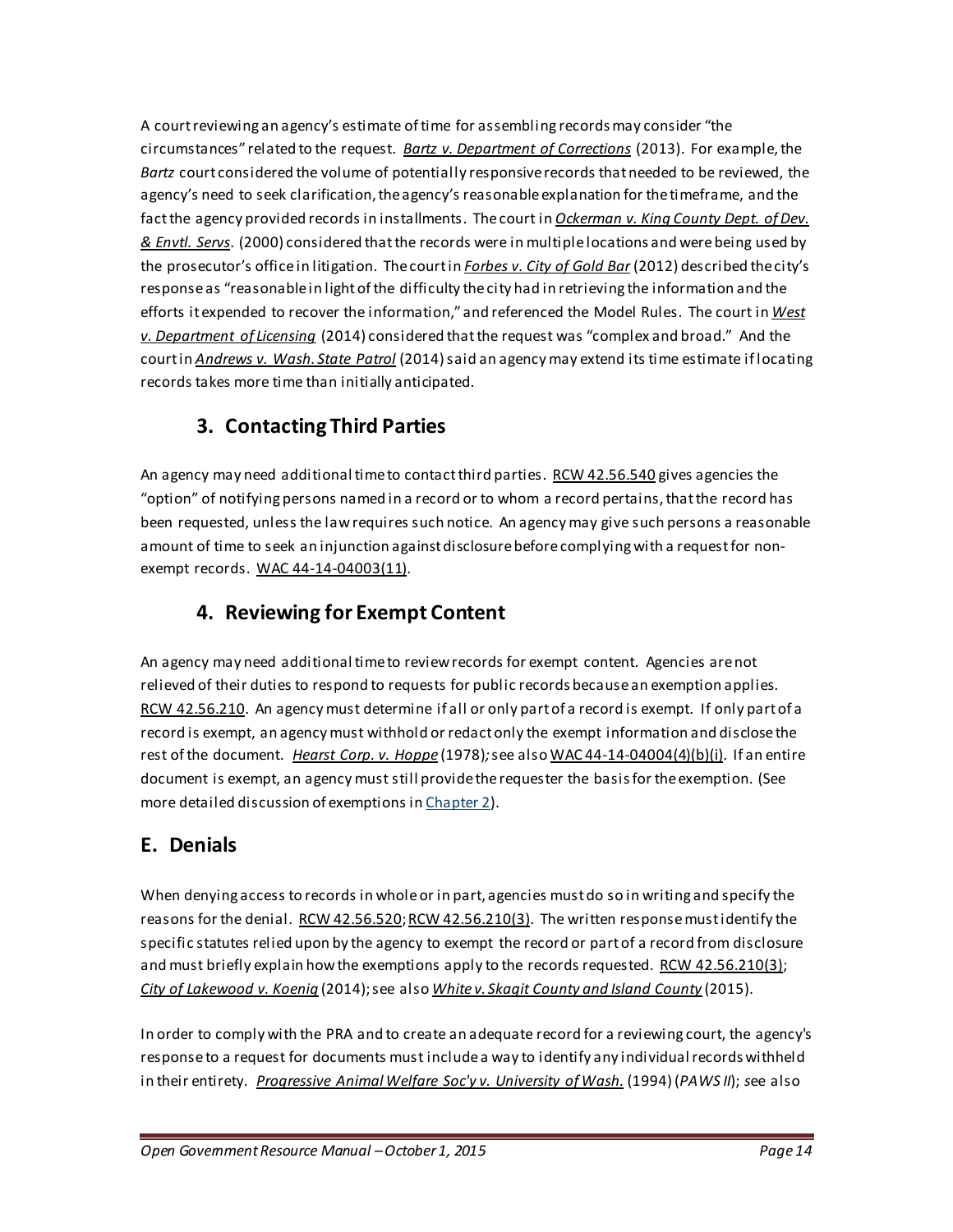[WAC 44-14-04004\(4\)\(b\)\(ii\).](http://apps.leg.wa.gov/WAC/default.aspx?cite=44-14-04004) If challenged, an agency is not limited by the grounds in its initial written denial and it may argue additional reasons for nondisclosure on judicial review. *PAWS II.*

#### **F. No Liability for Good Faith Response**

A good faith decision by a public agency to comply with the PRA and release a public record relieves the agency or any public official or employee from liability arising from the disclosure. RCW [42.56.060.](http://apps.leg.wa.gov/RCW/default.aspx?cite=42.56.060) This immunity applies to claims by third parties for damages arising from the release of the records. For example, a third party named in a public record cannot successfully sue a public agency under the PRA for a good faith release of that record on the basis that the disclosure violated the subject's privacy. There may be rights to sue under other statutes which may require confidentiality provisions for certain types of records. The protection from liability by RCW [42.56.060](http://apps.leg.wa.gov/rcw/default.aspx?cite=42.56.060) does not apply to the failure to disclose information that should have been disclosed. In that situation, a court may award penalties and attorneys' fees under [RCW 42.56.550\(4\)](http://apps.leg.wa.gov/rcw/default.aspx?cite=42.56.550) to a prevailing party even if the agency acts in good faith. *[Amren v. City of Kalama](http://courts.mrsc.org/mc/courts/zsupreme/131wn2d/131wn2d0025.htm)* (1997)*.*

## **1.8 Agency Decisions May Be Reviewed Internally and In Court**

## **A. Review by Agency of Its Own Denial**

Agencies must establish procedures to promptly review decisions denying access to records in whole or in part. [RCW 42.56.520.](http://apps.leg.wa.gov/RCW/default.aspx?cite=42.56.520) Final agency action that grants a requester the right to seek judicial review is deemed complete at the end of the second business day after an agency's denial of the right to inspect any portion of a record. This means that a requester may file a court case two business days after the initial denial regardless of whether the agency has completed its internal review. [WAC 44-14-08001](http://apps.leg.wa.gov/WAC/default.aspx?cite=44-14-08001)[; WAC 44-14-08004](http://app.leg.wa.gov/WAC/default.aspx?cite=44-14-08004). A requester should consult an agency's rules or procedures describing its internal reviews. And, a requester and an agency can agree to extend the time to permit an internal review. Note that an agency may cure a PRA violation by voluntarily remedying an alleged problemwhile the request remains open and the agency is actively engaging in efforts to fully respond to the request, so it is in the requester's interest to promptly communicate concerns about an agency's response. *[Hobbs v. State](http://www.courts.wa.gov/opinions/index.cfm?fa=opinions.showOpinion&filename=442841MAJ)* (2014)*.*

# **B. Attorney General Review of Denial by State Agency**

A requester may ask the Attorney General to review a state agency's claim that a record is exempt from disclosure[. RCW 42.56.530](http://apps.leg.wa.gov/RCW/default.aspx?cite=42.56.530). The Office of the Attorney General will respond in writing whether the record is exempt. The right of review by the Attorney General does not extend to a delay in producing records or failure to respond to the request. [RCW 42.56.530](http://apps.leg.wa.gov/RCW/default.aspx?cite=42.56.530) does not allow the Attorney General to formally review denials of requests by local agencies; however, the Attorney General's Office may provide information and technical assistance unde[r RCW 42.56.155](http://apps.leg.wa.gov/rcw/default.aspx?cite=42.56.155). The review is nonbinding and a requester is not required to seek review before going to court.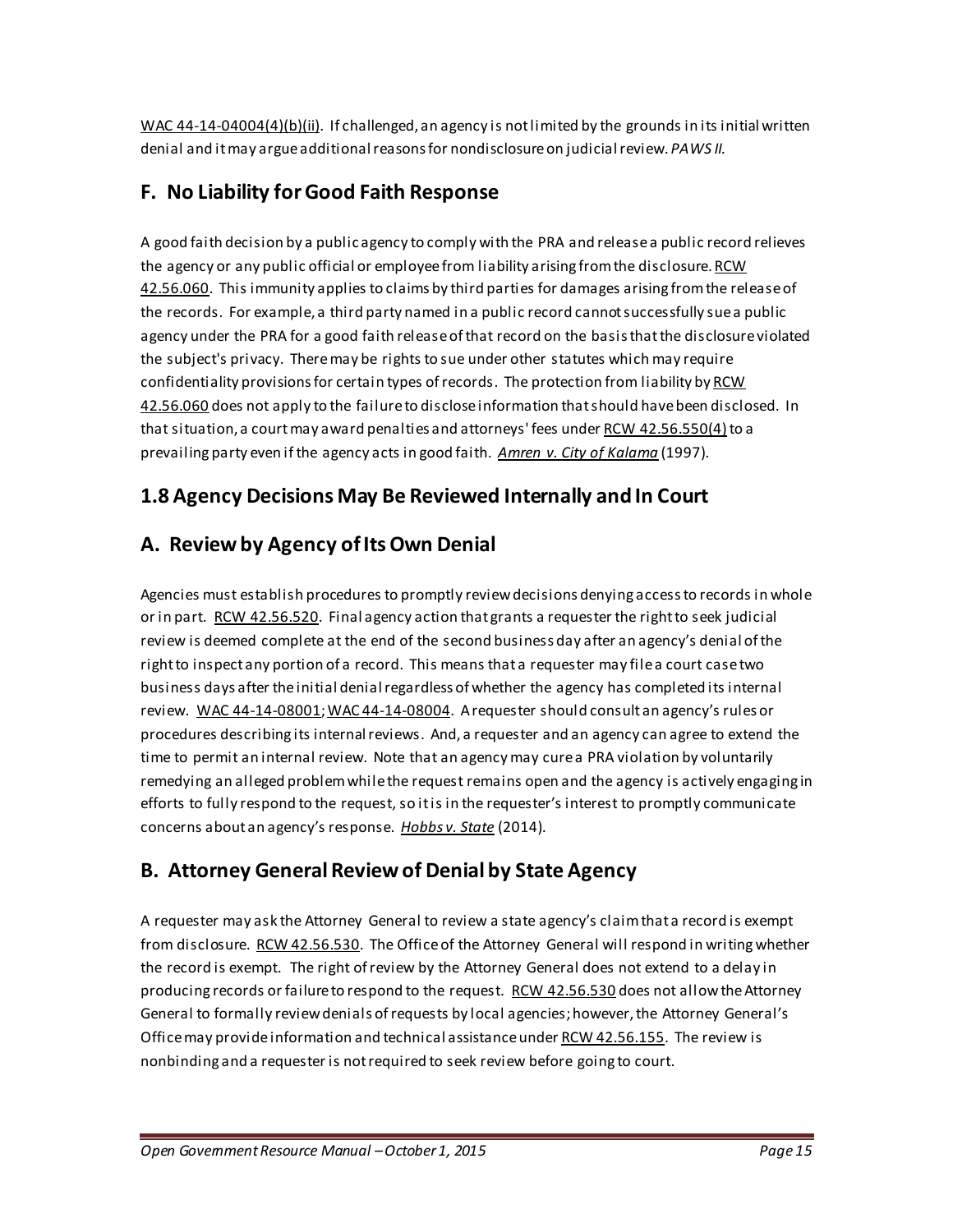## **C. Third-Party Action to Prevent Disclosure**

A third party who is named in a record, or who is the subject of a record, may seek an injunction to prevent the disclosure of a record. [RCW 42.56.540.](http://apps.leg.wa.gov/rcw/default.aspx?cite=42.56.540) An agency may also seek a judicial determination on whether a record should be disclosed. *[Soter v. Cowles Publishing Co](http://courts.mrsc.org/mc/courts/zsupreme/162wn2d/162wn2d0716.htm)*.(2007). The action to prevent disclosure may be filed in the superior court where that party resides or where the record is kept. *Id*. The requester is a necessary (required) party. *[Burt v. Department of Corrections](http://courts.mrsc.org/mc/courts/zsupreme/168wn2d/168wn2d0828.htm)* (2010).

The burden of proof is on the party seeking to block disclosure. *[Confederated Tribes of the Chehalis](http://courts.mrsc.org/mc/courts/zsupreme/135wn2d/135wn2d0734.htm)  [Reservation v. Johnson](http://courts.mrsc.org/mc/courts/zsupreme/135wn2d/135wn2d0734.htm)* (1998).An injunction requires proving both that a PRA exemption applies and that disclosure "would clearly not be in the public interest and would substantially and irreparably damage any person, or ... vital governmental functions."*[Morgan v. City of Federal Way](http://www.courts.wa.gov/opinions/?fa=opinions.disp&filename=815569MAJ)* (2009). See also *[Progressive Animal Welfare Soc'y v. University of Wash.](http://courts.mrsc.org/mc/courts/zsupreme/125wn2d/125wn2d0243.htm)*(1994) (*PAWS II*).

Additional procedures may apply to injunctions regarding records requests from inmates or sexually violent predators[. RCW 42.56.565](http://apps.leg.wa.gov/rcw/default.aspx?cite=42.56.565)[; RCW 71.09.120\(3\).](http://apps.leg.wa.gov/RCW/default.aspx?cite=71.09.120)

#### **D. Filing Suit to Enforce the PRA**

A records requester may go to court to obtain the requested records, or to challenge a response to a request or the reasonableness of an agency's estimate of the time to provide the records. [RCW](http://apps.leg.wa.gov/rcw/default.aspx?cite=42.56.550)  [42.56.550;](http://apps.leg.wa.gov/rcw/default.aspx?cite=42.56.550) see generally [WAC 44-14-04004\(4\)](http://apps.leg.wa.gov/WAC/default.aspx?cite=44-14-04004) an[d -08004\(5\).](http://apps.leg.wa.gov/WAC/default.aspx?cite=44-14-08004) Note that an agency may cure a PRA violation by voluntarily remedying an alleged problemwhile the request remains open and the agency is actively engaging in efforts to fully respond to the request. Therefore, prior to going to court it is in the requester's interest to promptly communicate with an agency if a requester has concerns about the agency's action or inaction. *[Hobbs v. State](http://www.courts.wa.gov/opinions/index.cfm?fa=opinions.showOpinion&filename=442841MAJ)* (2014)*.*

A person who has been finally denied the opportunity to inspect or copy a record requested under the PRA may file a lawsuit in the superior court of the county in which a record is kept (or, if the case is against a county, in the adjoining county). [RCW 42.56.550.](http://apps.leg.wa.gov/rcw/default.aspx?cite=42.56.550) See also [WAC 44-14-08004](http://apps.leg.wa.gov/WAC/default.aspx?cite=44-14-08004). The agency has the burden to prove that a specific exemption applies to the record or part of the record withheld from disclosure. *Id.[; Hearst Corp. v. Hoppe](http://courts.mrsc.org/mc/courts/zsupreme/090wn2d/090wn2d0123.htm)* (1978). A courtwill interpret exemptions narrowly and in favor of disclosure, RCW 42.56.030, and will order the disclosure of a non-exempt record "even though such examination may cause inconvenience or embarrassment to public officials or others" (language now codified at RCW [42.56.550\(3](http://apps.leg.wa.gov/rcw/default.aspx?cite=42.56.550))).

A person may also go to superior court and ask a judge to determine whether the agency's estimate of time to provide the records is indeed "reasonable." [RCW 42.56.550\(2\).](http://apps.leg.wa.gov/rcw/default.aspx?cite=42.56.550) The burden of proof is on the agency to prove its estimate is "reasonable." *Id.* See also [WAC 44-14-08004\(4\)](http://apps.leg.wa.gov/WAC/default.aspx?cite=44-14-08004).

The court's review of the agency's decision is *de novo* (meaning that the court reviews the matter on its own, without regard to the decision of the agency)[. RCW 42.56.550\(3\).](http://apps.leg.wa.gov/rcw/default.aspx?cite=42.56.550)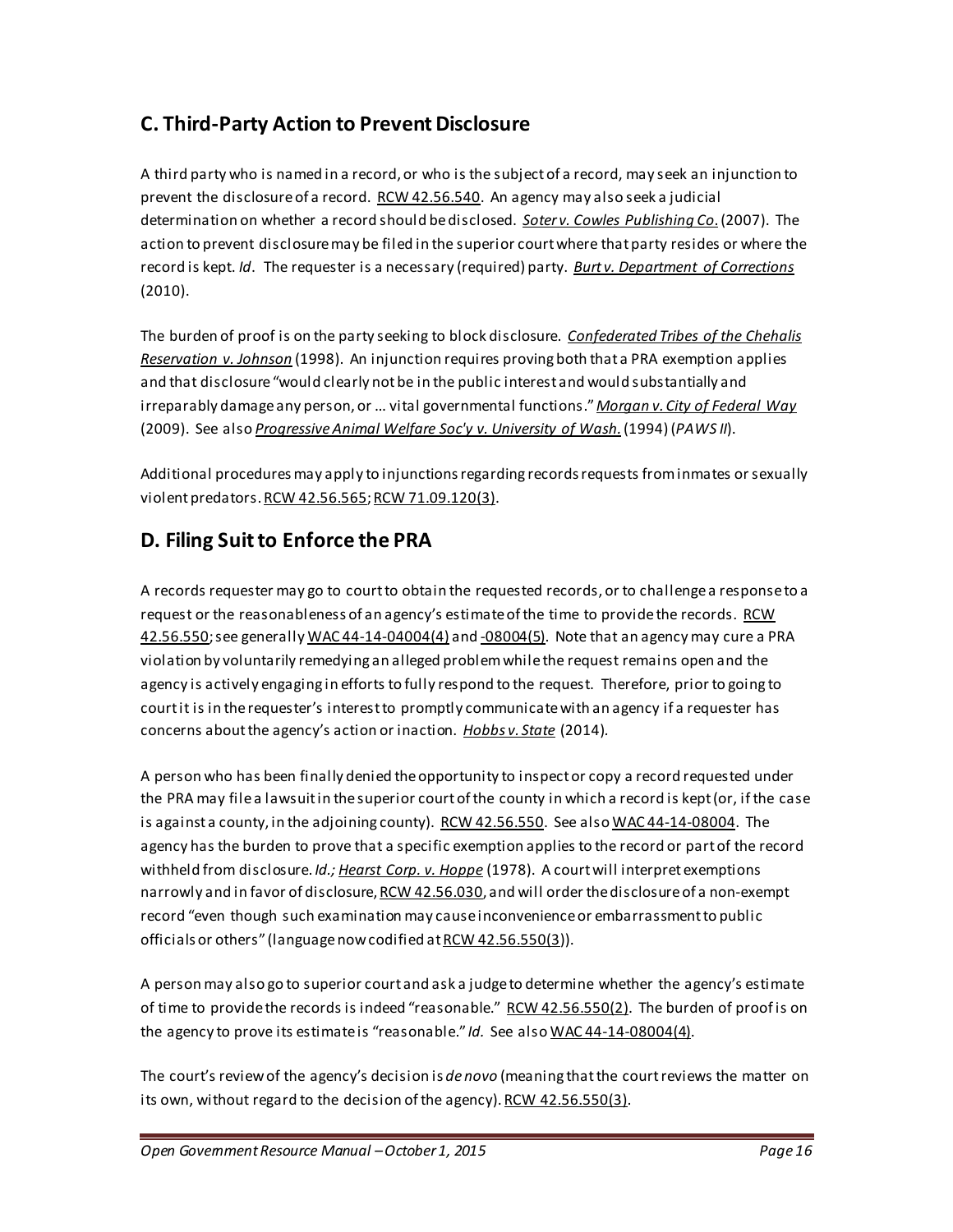The procedure for judicial review is set forth i[n RCW 42.56.550](http://apps.leg.wa.gov/rcw/default.aspx?cite=42.56.550). Procedures may include a "show cause" hearing, but cases under the PRA may also be resolved through summary judgment. *[Spokane](http://courts.mrsc.org/mc/courts/zsupreme/155wn2d/155wn2d0089.htm)  [Research and Defense Fund v. City of Spokane](http://courts.mrsc.org/mc/courts/zsupreme/155wn2d/155wn2d0089.htm) ("Spokane Research IV")* (2005). The court's rules will also govern the proceedings. More information about PRA court procedures is i[n RCW 42.56.550](http://apps.leg.wa.gov/rcw/default.aspx?cite=42.56.550) and the Model Rules a[t WAC 44-14-08004](http://apps.leg.wa.gov/WAC/default.aspx?cite=44-14-08004). Court procedures are also described in the court's Civil [Rules.](http://www.courts.wa.gov/court_rules/?fa=court_rules.list&group=sup&set=CR) Some courts have adopted local rules for PRA proceedings. See, e.g., [Thurston County Local](http://www.co.thurston.wa.us/superior/local-court-rules.htm)  [Rule 16.](http://www.co.thurston.wa.us/superior/local-court-rules.htm) And, a brochure on th[e courts' website](http://www.courts.wa.gov/newsinfo/index.cfm?fa=newsinfo.displayContent&theFile=content/selfhelp) explains civil proceedings in superior court for parties unrepresented by attorneys ("pro se" parties).

Requesters must start these PRA actions against agencies within a year of when the agency claims an exemption or when it last produces records on an installment basis[. RCW 42.56.550\(6\)](http://apps.leg.wa.gov/rcw/default.aspx?cite=42.56.550); see also *[Rental Housing Association of Puget Sound v.](http://courts.mrsc.org/mc/courts/zsupreme/165wn2d/165wn2d0525.htm) City of Des Moines* (2009) and *[Klinkert v. Washington](http://www.courts.wa.gov/opinions/index.cfm?fa=opinions.showOpinion&filename=714619MAJ)  [State Criminal Justice Commission](http://www.courts.wa.gov/opinions/index.cfm?fa=opinions.showOpinion&filename=714619MAJ)* (2015). Some decisions applied a two-year statute of limitations to PRA claims (*[Tobin v. Worden](http://courts.mrsc.org/mc/courts/zappellate/156wnapp/156wnapp0507.htm)* (2010); Reed v. Asotin, 917 F.Supp.2d (E.D.Wash. 2013)); however, see *[Bartz v. State Department of Corrections](http://courts.mrsc.org/mc/courts/zappellate/173wnapp/173wnapp0522.htm)* (2013) (applying one-year statute of limitations).

#### **E. Attorneys' Fees, Costs, and Daily Penalty**

A party who "prevails" against an agency in a lawsuit seeking either to disclose a record or to receive an appropriate response within a reasonable time is entitled to recover costs and reasonable attorneys' fees. [RCW 42.56.550\(4\)](http://apps.leg.wa.gov/rcw/default.aspx?cite=42.56.550). In addition, the court may award a statutory penalty of up to \$100 for each day that the agency denied the requester the right to inspect or get a copy of a public record. *Id*. The penalty range is \$0 to \$100. See also [WAC 44-14-08004\(7\).](http://apps.leg.wa.gov/WAC/default.aspx?cite=44-14-08004) Penalties may not be awarded to an inmate unless the court finds the agency acted in bad faith. [RCW 42.56.565.](http://apps.leg.wa.gov/rcw/default.aspx?cite=42.56.565)

A requester is the "prevailing party" if the final court hearing the matter determines that the record or portion of a record "should have been disclosed on request," *[Spokane Research &](http://courts.mrsc.org/mc/courts/zsupreme/155wn2d/155wn2d0089.htm) Defense Fund v. City of Spokane [\("Spokane Research IV"\)\)](http://courts.mrsc.org/mc/courts/zsupreme/155wn2d/155wn2d0089.htm)* (2005), or that some other violation of the PRA occurred. *[Doe I v. Washington State Patro](http://courts.mrsc.org/mc/courts/zappellate/080wnapp/080wnapp0296.htm)*l (1996). The requester also prevails if the agency "voluntarily" provides the records improperly withheld after being sued. The award of reasonable attorneys' fees to a prevailing party is mandatory, although the amount is within the court's discretion. *[Progressive](http://courts.mrsc.org/mc/courts/zsupreme/125wn2d/125wn2d0243.htm)  [Animal Welfare Soc'y v. University of Wash](http://courts.mrsc.org/mc/courts/zsupreme/125wn2d/125wn2d0243.htm)*.(1994);*[Doe I v. Washington State Patro](http://courts.mrsc.org/mc/courts/zappellate/080wnapp/080wnapp0296.htm)*l (1996); *[Lindberg](http://courts.mrsc.org/mc/courts/zappellate/082wnapp/082wnapp0566.htm)  [v. Kitsap Cy.](http://courts.mrsc.org/mc/courts/zappellate/082wnapp/082wnapp0566.htm) (*1996); *[Amren v. City of Kalama](http://courts.mrsc.org/mc/courts/zsupreme/131wn2d/131wn2d0025.htm)* (1997).

Penalties are not mandatory and can be awarded within the court's discretion[. RCW 42.56.550\(4\)](http://apps.leg.wa.gov/rcw/default.aspx?cite=42.56.550). A court is to consider a nonexclusive list of factors when assessing a penalty. *[Yousoufian v. Office of](http://courts.mrsc.org/mc/courts/zsupreme/152wn2d/152wn2d0421.htm)  [Ron Sims](http://courts.mrsc.org/mc/courts/zsupreme/152wn2d/152wn2d0421.htm)* (2004)*[;Neighborhood Alliance v. Spokane County](http://courts.mrsc.org/mc/courts/zsupreme/172wn2d/172wn2d0702.htm)* (2011). There are factors that can increase (aggravate) a penalty and factors that can decrease (mitigate) a penalty.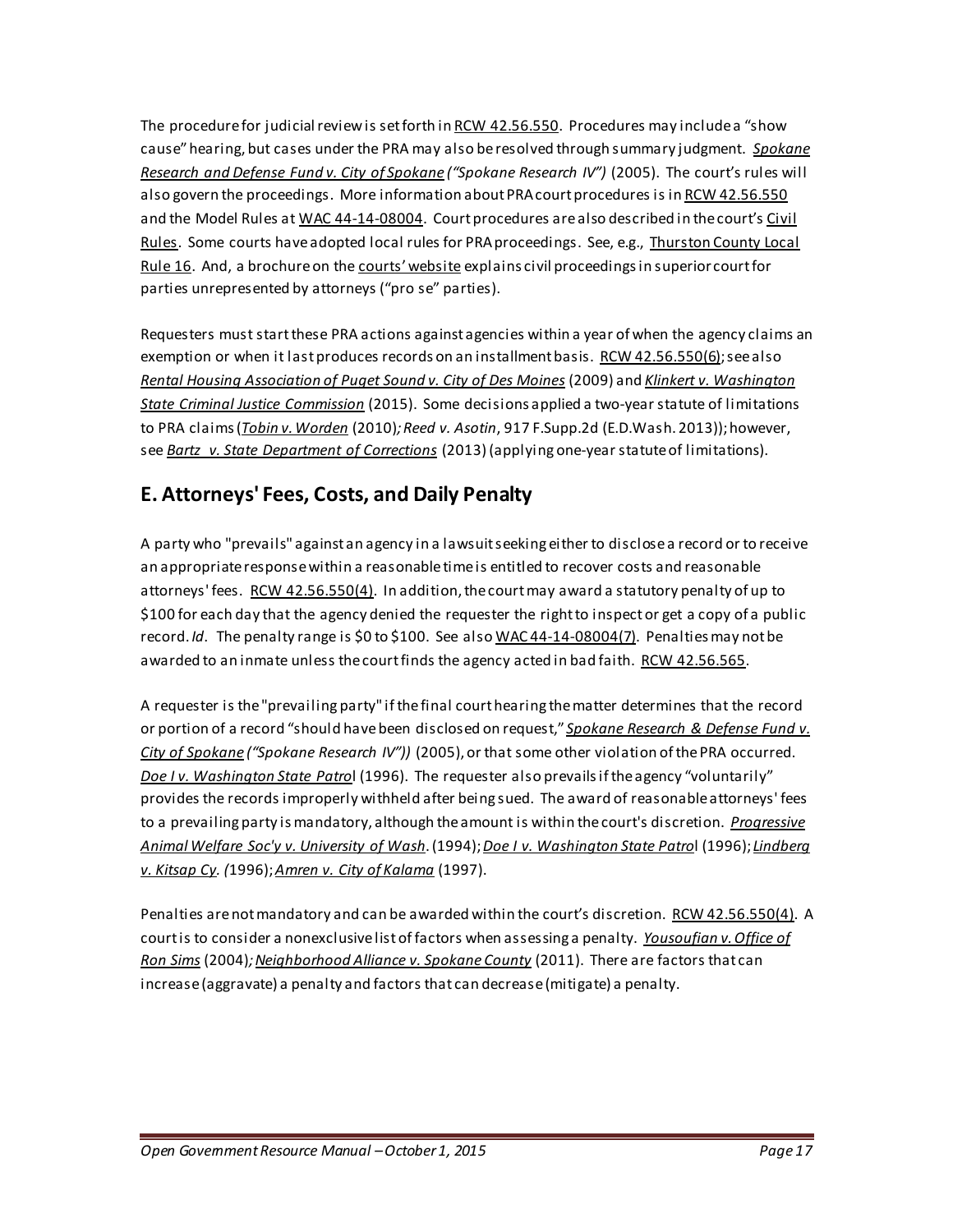#### **1.9 Other PRA Provisions**

Other provisions of the PRA include:

- **Training.** Effective July 1, 2014, public records officers and elected local and elected statewide officials must receive PRA training within 90 days of assuming their duties, and must receive refresher training no later than four years lat[er. RCW 42.56.152.](http://apps.leg.wa.gov/RCW/default.aspx?cite=42.56.152) The Attorney General's Office has a[n Open Government Training Web page](http://www.atg.wa.gov/open-government-training) with more resources and information.
- **Indexing.** There are certain records indexing requirements, and the requirements depend upon whether the agency is a state or local agency. [RCW 42.56.070.](http://apps.leg.wa.gov/RCW/default.aspx?cite=42.56.070) The requirement to keep indices of public records set forth in RCW  $42.56.070(3)$  is excused if a local agency makes an affirmative finding that maintaining such an index would be "unduly burdensome." [RCW 42.56.070\(4\)](http://apps.leg.wa.gov/rcw/default.aspx?cite=42.56.070). A state agency must have a rule on its system for indexing certain types of records as listed i[n RCW 42.56.070\(5\)](http://apps.leg.wa.gov/rcw/default.aspx?cite=42.56.070), including records it indexed before 1990. A public record may be "relied on, used, or cited as precedent by an agency against a party" only if that record has been included in an index available to the public or if the affected party has timely actual or constructive notice of that record. RC[W 42.56.070\(6\).](http://apps.leg.wa.gov/rcw/default.aspx?cite=42.56.070) See also [WAC 44-14-03003](http://apps.leg.wa.gov/WAC/default.aspx?cite=44-14-03003).
- **Exemptions.** [Chapter 2](#page-18-0) of this manual describes exemptions from disclosure.
- **Data Breaches.** [RCW 42.56.590](http://apps.leg.wa.gov/RCW/default.aspx?cite=42.56.590) provides procedures for notice of security breaches of data with personal information.
- **Attorney General's Office Assistance.** The Attorney General's Office may provide Model Rules, as well as other information, technical assistance, and training[. RCW 42.56.155](http://apps.leg.wa.gov/rcw/default.aspx?cite=42.56.155); RCW [42.56.570.](http://apps.leg.wa.gov/rcw/default.aspx?cite=42.56.570)

## <span id="page-18-0"></span>**Chapter 2 PUBLIC RECORDS ACT – EXEMPTIONS**

*Chapter last revised: October 1, 2015*

#### **2.1 Exemptions Permit Withholding or Redaction of Records**

Records must be produced upon request unless a law "exempts or prohibits disclosure of specific information or records.[" RCW 42.56.070\(1\).](http://apps.leg.wa.gov/RCW/default.aspx?cite=42.56.070) These laws are called "exemptions." The PRA and other statutes provide hundreds of very specific exemptions. If an exemption appliesto all or part of a record, the exempt content can be withheld or deleted (redacted). Many court cases interpret these exemptions, and new exemptions can be created or modified each year by the Legislature. For a list of these exemptions, see th[e linked table](http://atg.wa.gov/sunshine-committee) prepared by the Office of the Code Reviser (see the list under "Schedule of Review," then select the most recent year). The Public Records Exemptions Accountability Committee (["Sunshine Committee"\)](http://www.atg.wa.gov/sunshine-committee) is charged with reviewing exemptions in state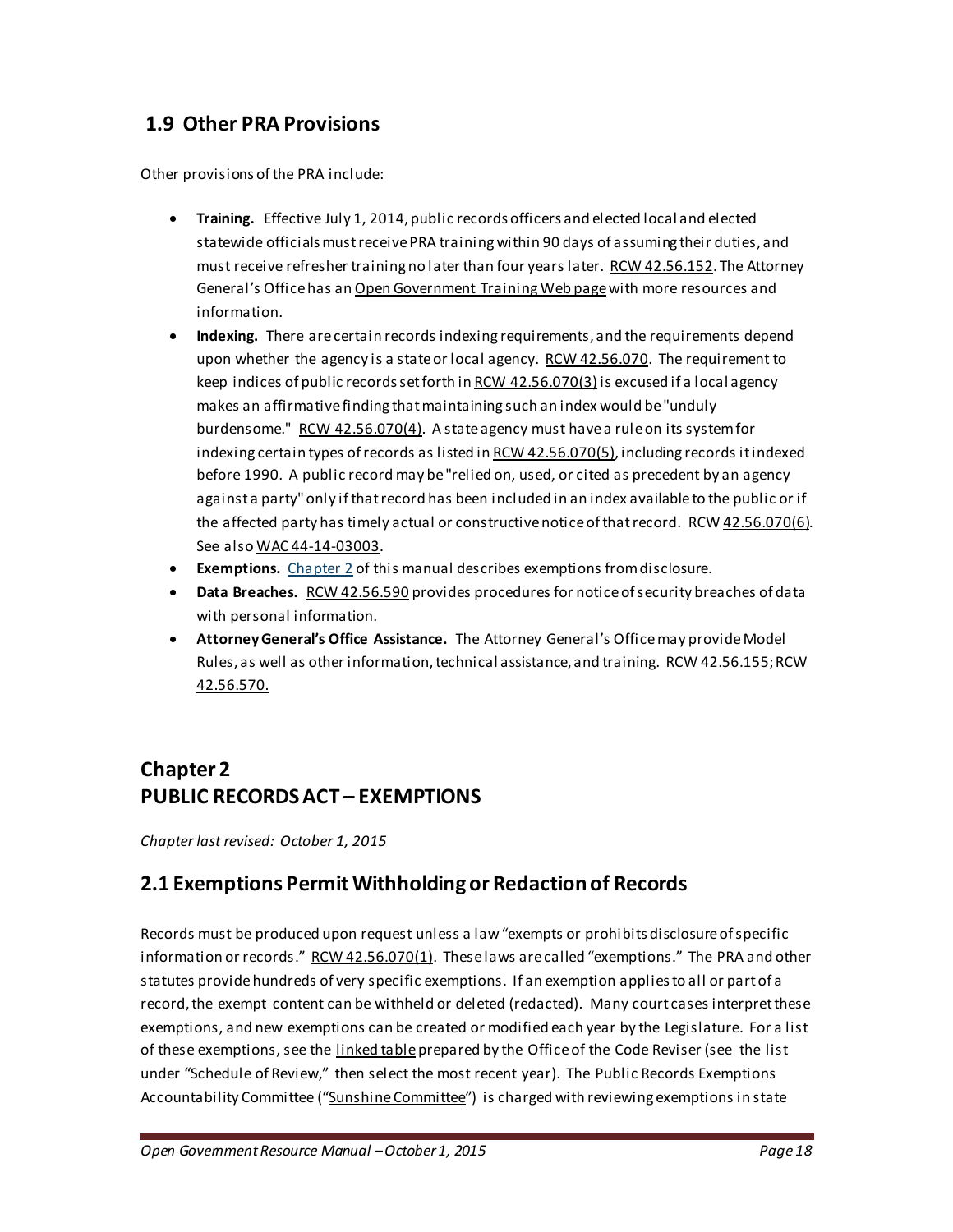law and making recommendations for changes. [RCW 42.56.140](http://apps.leg.wa.gov/RCW/default.aspx?cite=42.56.140). A full treatment of all exemptions is beyond the scope of this Open Government Resource Manual. Instead, this chapter provides general guidance on exemptions and summarizes many of the ones most frequently encountered by requesters and agencies.

#### <span id="page-19-0"></span>**A. Application of Exemptions**

The PRA requires exemptions to be narrowly construed to promote the public policy of disclosure. [RCW 42.56.030.](http://apps.leg.wa.gov/rcw/default.aspx?cite=42.56.030) An agency can refuse inspection and copying of public records based on exemptions found either in the PRA *or* in an "other statute which exempts or prohibits disclosure of specific information or records."  $RCW 42.56.070(1)$ . A record or portion of a record must fit squarely within a specific exemption in order to be withheld; otherwise, the withholding is invalid. An exemption will not be inferred or presumed. *[Progressive Animal Welfare Soc'y. v. Univ. of Wash](http://courts.mrsc.org/mc/courts/zsupreme/125wn2d/125wn2d0243.htm)* (1994) *("PAWS II")*. The "other statutes" provision does not allow a court "to imply exemptions but only allows specific exemptions to stand." *[Brouillet v. Cowles Publishing](http://courts.mrsc.org/mc/courts/zsupreme/114wn2d/114wn2d0788.htm) Co* (1990) (cited in *PAWS II*).

An agency must redact and produce the remaining parts of the records if exempt information can be effectively deleted or if the exemption is found by a court to be "clearly unnecessary to protect any individual's right of privacy or any vital governmental function." [RCW 42.56.210\(1\);](http://apps.leg.wa.gov/RCW/default.aspx?cite=42.56.210) *[Resident Action](http://courts.mrsc.org/mc/courts/zsupreme/177wn2d/177wn2d0417.htm)  [Council v. Seattle Housing Authority](http://courts.mrsc.org/mc/courts/zsupreme/177wn2d/177wn2d0417.htm)* (2013). The existence of exempt records must be disclosed to the requester. *[Sanders v. State](http://courts.mrsc.org/mc/courts/zsupreme/169wn2d/169wn2d0827.htm)* (2010) (citing to *PAWS II*).

An agency cannot define the scopeof a statutory exemption through rule-making or policy. *[Servais](http://courts.mrsc.org/mc/courts/zsupreme/127wn2d/127wn2d0820.htm)  [v. Port of Bellingham](http://courts.mrsc.org/mc/courts/zsupreme/127wn2d/127wn2d0820.htm)* (1995). An agency agreement or promise not to disclose a record cannot create an exemption that does not exist in the law. [RCW 42.56.070\(1\);](http://apps.leg.wa.gov/rcw/default.aspx?cite=42.56.070) *[Spokane Police Guild v. Liquor](http://courts.mrsc.org/mc/courts/zsupreme/112wn2d/112wn2d0030.htm)  [Control Bd.](http://courts.mrsc.org/mc/courts/zsupreme/112wn2d/112wn2d0030.htm)* (1989).

Exemptions have been classified by the Washington Supreme Court as being of two primary types: categorical, meaning that a particular type of information or record is exempt; and conditional, meaning that exempting a record depends on the effect on a privacy right or government interest. *Resident Action Council [v. Seattle Housing Authority](http://courts.mrsc.org/mc/courts/zsupreme/177wn2d/177wn2d0417.htm)* (2013).

Exemptions within the PRA can be "permissive rather than mandatory." [1980 Att'y Gen. Op. No. 1.](http://www.atg.wa.gov/ago-opinions/public-access-property-tax-assessment-rolls) Therefore, an agency has the discretion to disclose an exempt record. However, there are instances when disclosure is prohibited and where an agency has no discretion to disclose the record, such as producing lists of individual in response to requests for commercial purposes[. RCW 42.56.070\(9\).](http://apps.leg.wa.gov/rcw/default.aspx?cite=42.56.070)

Laws outside the PRA use a variety of terms such as "confidential," "privileged," or "shall not be disclosed," to create exemptions. "Other statutes" can be found in state laws, federal laws and regulations, and court rules. See*,* e.g., *[Progressive Animal Welfare Soc'y v. University of Wash](http://courts.mrsc.org/mc/courts/zsupreme/125wn2d/125wn2d0243.htm)* (1994)("*PAWS II*") (other state laws); *[O'Connor v. DSHS](http://courts.mrsc.org/mc/courts/zsupreme/143wn2d/143wn2d0895.htm)* (2001) (court rules); *[Ameriquest v. Office of](http://www.courts.wa.gov/opinions/index.cfm?fa=opinions.showOpinion&filename=876614MAJ)  [the Attorney General](http://www.courts.wa.gov/opinions/index.cfm?fa=opinions.showOpinion&filename=876614MAJ)* (2013)(federal laws and rules). If another statute does not conflict with the PRA and either exempts or prohibits disclosure of specific public records in their entirety; then the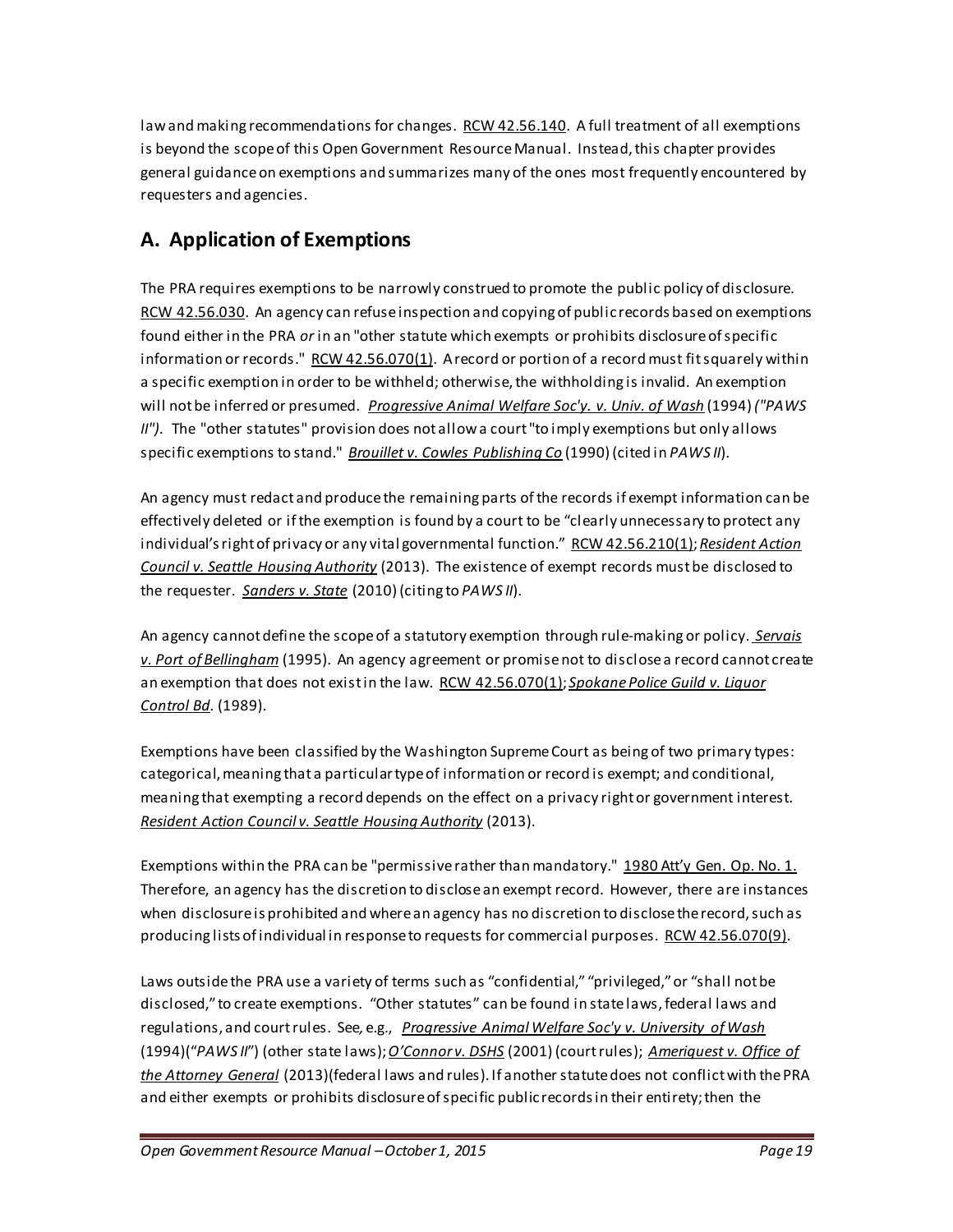records may be withheld despite the redaction requirements i[n RCW 42.56.210\(1\).](http://apps.leg.wa.gov/RCW/default.aspx?cite=42.56.210) *[Progressive](http://courts.mrsc.org/mc/courts/zsupreme/125wn2d/125wn2d0243.htm)  [Animal Welfare Soc'y v. University of Wash](http://courts.mrsc.org/mc/courts/zsupreme/125wn2d/125wn2d0243.htm)* (1994)("*PAWS II*"). Other statutes outside the PRA typically prohibit disclosure and may impose penalties if the prohibition is violated. See, for example, Chapter [70.02 RCW](http://apps.leg.wa.gov/RCW/default.aspx?cite=70.02) (Health Care Information Act), Chapter [13.50 RCW](http://apps.leg.wa.gov/RCW/default.aspx?cite=13.50) (Juvenile Records Act), an[d RCW 74.04.060](http://apps.leg.wa.gov/rcw/default.aspx?Cite=74.04.060) (public assistance records). While some other statutes provide an "exclusive process" outside the PRA to produce records, it is not necessary to do so in order to qualify as an "other statute" under [RCW 42.56.070\(1\).](http://apps.leg.wa.gov/RCW/default.aspx?cite=42.56.070) *[Fisher Broadcasting Co. v. Seattle](http://caselaw.findlaw.com/wa-supreme-court/1669869.html)* (2014)*.*  Additionally, the Washington State Constitution grants the Governor a qualified gubernatorial privilege in response to a PRA request for policymaking communications with advisors. *[Freedom](http://courts.mrsc.org/mc/courts/zsupreme/178wn2d/178wn2d0686.htm)  [Foundation v. Gregoire](http://courts.mrsc.org/mc/courts/zsupreme/178wn2d/178wn2d0686.htm)* (2013).

The descriptions of exemptions below address both exemptions found in the PRA as well as "other statute" exemptions related to the records addressed. This chapter does not address all exemptions in detail but instead focuses on those that are most frequently applied or have been interpreted by the courts.

#### <span id="page-20-0"></span>**B. No Stand-Alone "Privacy" Exemption**

The PRA does not have a stand-alone "privacy" exemption. The PRA has a description of when privacy is invaded, described a[t RCW 42.56.050](http://apps.leg.wa.gov/rcw/default.aspx?cite=42.56.050), but that statute is not an exemption. RCW [42.56.050](http://apps.leg.wa.gov/rcw/default.aspx?cite=42.56.050) expressly states that it does not, by itself, "create any right of privacy beyond those rights that are specified in this chapter as express exemptions from the public's right to inspect, examine, or copy public records." [RCW 42.56.050](http://apps.leg.wa.gov/rcw/default.aspx?cite=42.56.050) also explains that, when an exemption within the PRA protects "privacy," it allows withholding only if disclosure: (1) would be highly offensive to a reasonable person, and (2) is not of legitimate concern to the public. This two-part test requires proof of both elements. *[King County v. Sheehan](http://courts.mrsc.org/mc/courts/zappellate/114wnapp/114wnapp0325.htm)* (2002).

An agency exempting information from a record must do so based upon some statute other than [RCW 42.56.050](http://apps.leg.wa.gov/rcw/default.aspx?cite=42.56.050) (Se[e Chapter](#page-19-0) 2.1A above). Some exemptions incorporate privacy as one of the elements that must be met for the exemption to apply, and when they do, an agency then looks to what constitutes an invasion of privacy unde[r RCW 42.56.050](http://apps.leg.wa.gov/RCW/default.aspx?cite=42.56.050). RCW 42.56.230(3), RCW 42.56.230(4), an[d RCW 42.56.240\(1\).](http://apps.leg.wa.gov/RCW/default.aspx?cite=42.56.240) For example, personal information in agency employee files is exempt if disclosure would violate the employee's right to "privacy." [RCW 42.56.230\(2\)](http://apps.leg.wa.gov/RCW/default.aspx?cite=42.56.230). The Washington Supreme Court has found that privacy is a guiding principle for the creation and application of certain exemptions, observing that "PRA's exemptions are provided solely to protect relevant privacy rights or vital government interest that sometimes outweigh the PRA's broad policy in favor of disclosing records." *[Resident Action Council v. Seattle Housing Authority](http://courts.mrsc.org/mc/courts/zsupreme/177wn2d/177wn2d0417.htm)* (2013). When records are exempt in their entirety under a statute, the issue of whether an identified individual's right to privacy would be violated need not be addressed. *[Planned Parenthood v. Bloedow](http://www.courts.wa.gov/opinions/index.cfm?fa=opinions.showOpinion&filename=710397MAJ)* (2015). In *[Predisik v. Spokane School District No. 81](http://www.courts.wa.gov/opinions/index.cfm?fa=opinions.showOpinion&filename=901295MAJ)* (2015), the Supreme Court further explained that a person has a right to privacy under the PRA only in matters concerning the "private life."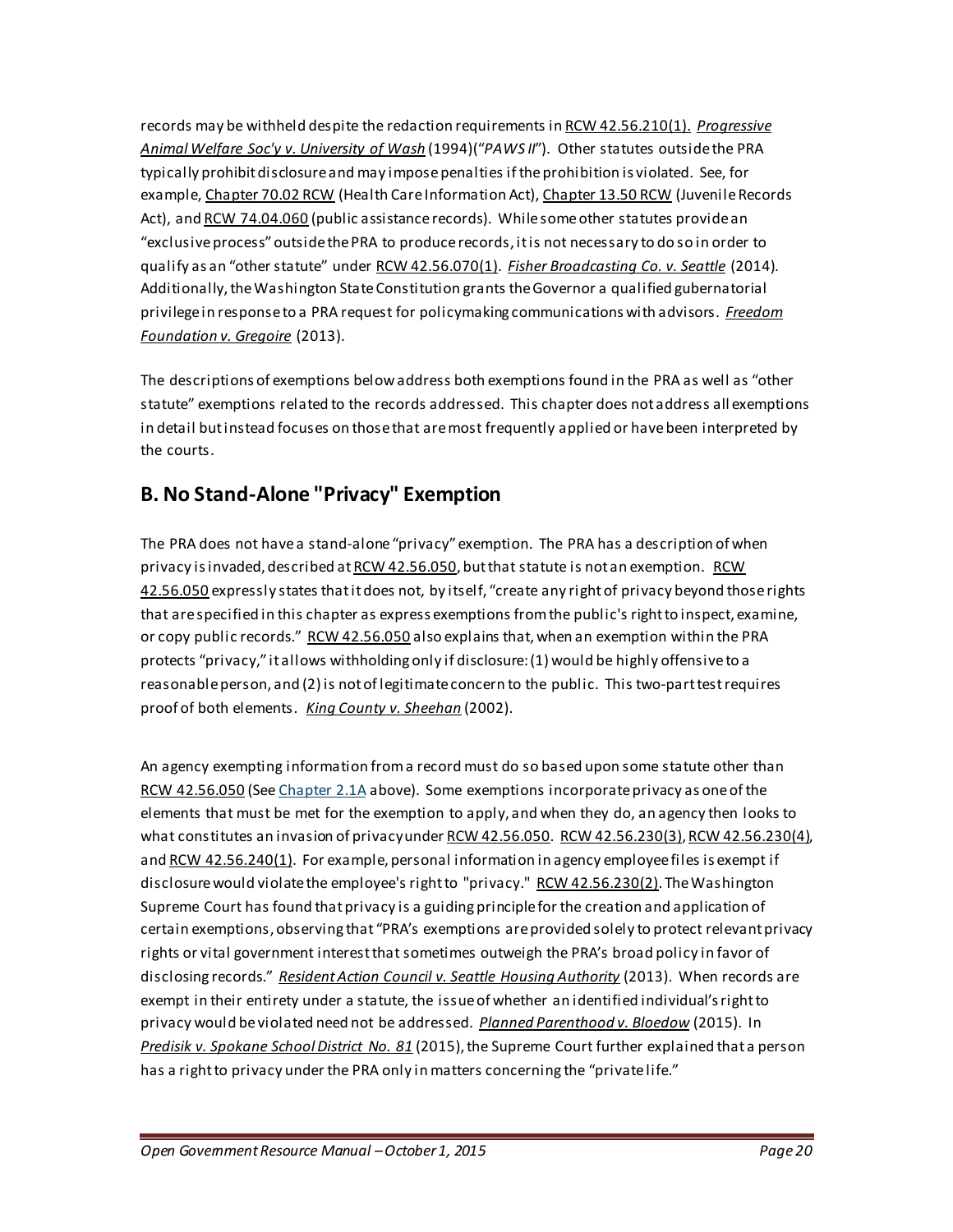# **2.2 There Are Several Types of Exemptions**

#### **A. Exemptions of General Applicability**

#### **1. Deliberative Process and Drafts[: RCW 42.56.280](http://apps.leg.wa.gov/RCW/default.aspx?cite=42.56.280)**

Preliminary drafts or recommendations, notes and intra-agency communications may be withheld by an agency if they pertain to the agency's deliberative process and show the exchange of opinions within an agency before it reaches a decision or takes an action. The purpose of this exemption limits its scope. *[Progressive Animal Welfare Soc'y v. University of Wash.](http://courts.mrsc.org/mc/courts/zsupreme/125wn2d/125wn2d0243.htm)* (1994)("*PAWS II*"); *[Hearst](http://courts.mrsc.org/mc/courts/zsupreme/090wn2d/090wn2d0123.htm)  [Corp. v. Hoppe](http://courts.mrsc.org/mc/courts/zsupreme/090wn2d/090wn2d0123.htm)* (1978). Its purpose is to "protect the give and take of deliberations necessary to formulation of agency policy." *[Hearst Corp. v. Hoppe](http://courts.mrsc.org/mc/courts/zsupreme/090wn2d/090wn2d0123.htm)* (1978);*[Progressive Animal Welfare Soc'y v.](http://courts.mrsc.org/mc/courts/zsupreme/125wn2d/125wn2d0243.htm)  [University of Wash.](http://courts.mrsc.org/mc/courts/zsupreme/125wn2d/125wn2d0243.htm)*(1994)("*PAWS II*"). It only protects records during a limited window of time while the action is "pending," and the withheld records are no longer exempt after final action is taken.

The test to determine whether a record is covered by this exemption has been summarized by the Washington Supreme Court as follows:

In order to rely on this exemption, an agency must show that the records contain predecisional opinions or recommendations of subordinates expressed as part of a deliberative process; that disclosure would be injurious to the deliberative or consultative function of the process; that disclosure would inhibit the flow of recommendations, observations, and opinions; and finally, that the materials covered by the exemption reflect policy recommendations and opinions and not raw factual data on which a decision is based. PAWS II. It is not, however, required that documents be prepared by subordinates to be exempt.

#### *[ACLU v. City of Seattle](http://courts.mrsc.org/mc/courts/zappellate/121wnapp/121wnapp0544.htm)* (2004).

The exemption applies only to documents that are part of the deliberative or policy-making process; records about implementing policy are not covered. *[Cowles Publishing v. City of Spokane](http://courts.mrsc.org/mc/courts/zappellate/069wnapp/069wnapp0678.htm)* (1993). For this reason, inter-agency (as opposed to intra-agency) discussions probably are not covered by this exemption. *[Columbian Publishing Co. v. City of Vancouver](http://courts.mrsc.org/mc/courts/zappellate/036wnapp/036wnapp0025.htm)* (1983).

Matters that are factual, or that are assumed to be factual for discussion purposes, must be disclosed. *[Brouillet v. Cowles Publishing Co](http://courts.mrsc.org/mc/courts/zsupreme/114wn2d/114wn2d0788.htm)* (1990); *[Hearst Corp. v. Hoppe](http://courts.mrsc.org/mc/courts/zsupreme/090wn2d/090wn2d0123.htm)* (1978) (description of a taxpayer's home by a field assessor treated as fact by agency appraisers). Thus, unless disclosure of the records would reveal or expose the deliberative process, as distinct from the facts used to make a decision, the exemption does not apply. *[Hearst Corp. v. Hoppe](http://courts.mrsc.org/mc/courts/zsupreme/090wn2d/090wn2d0123.htm)* (1978).

Additionally, under this statute, records are not exempt if "publicly cited in connection with an agency action." Therefore, an evaluation of a real property site requested by a city attorney was not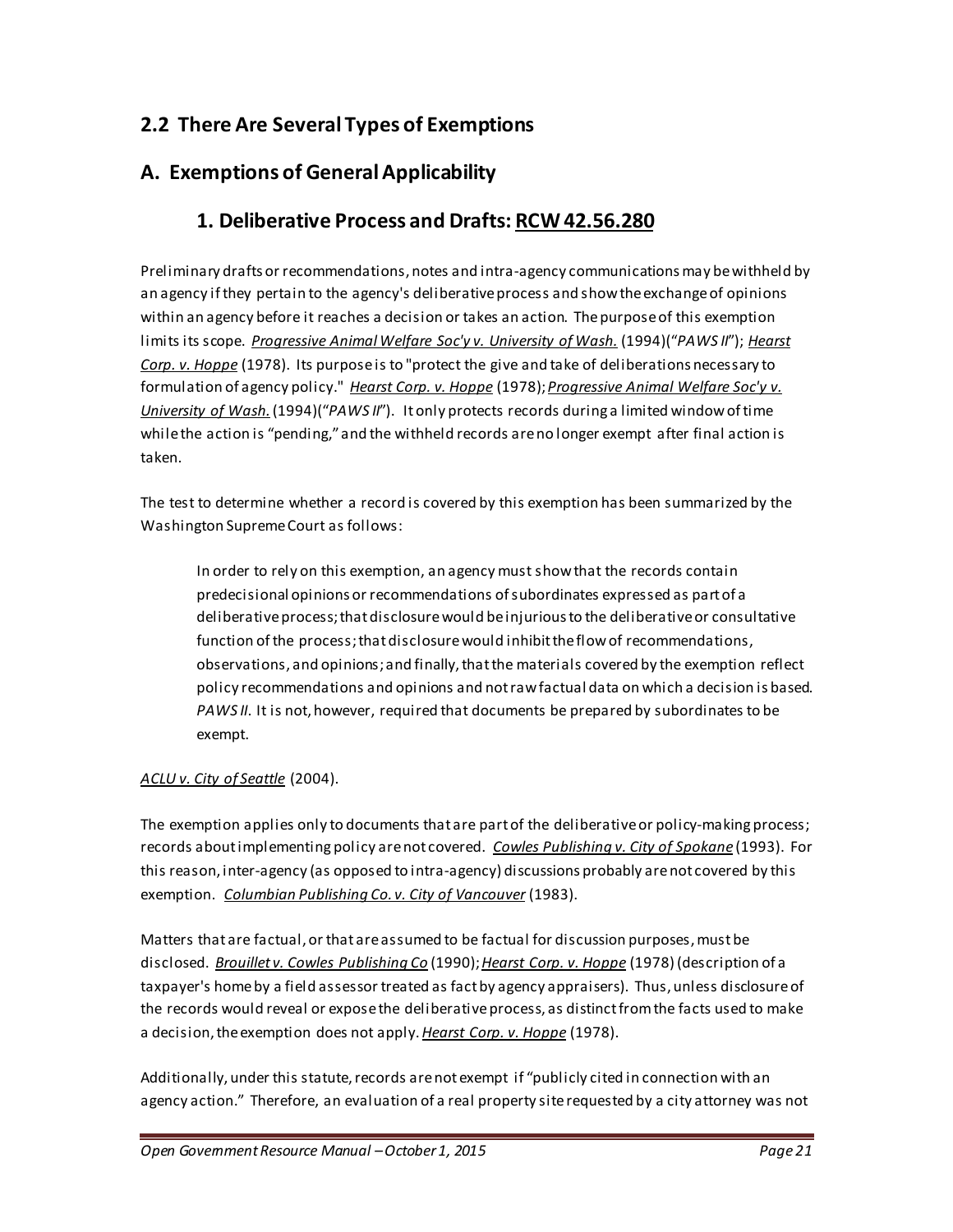exempt from disclosure under the deliberative process exemption where it was cited as the basis for a final action. *Overlake Fund v. City of Bellevue*, [\(1991\)](http://courts.mrsc.org/mc/courts/zappellate/060wnapp/060wnapp0787.htm), [\(1994\)](http://courts.mrsc.org/mc/courts/zappellate/070wnapp/070wnapp0789.htm) (study ultimately withheld on other grounds). Subjective evaluations are not exempt under this exemption if they are treated as raw factual data and not subject to further deliberation and consideration. *[Progressive Animal Welfare](http://courts.mrsc.org/mc/courts/zsupreme/125wn2d/125wn2d0243.htm)  [Soc'y v. University of Wash](http://courts.mrsc.org/mc/courts/zsupreme/125wn2d/125wn2d0243.htm)* (1994)("*PAWS II*"); *[Hearst Corp. v. Hoppe](http://courts.mrsc.org/mc/courts/zsupreme/090wn2d/090wn2d0123.htm)* (1978).

Importantly, once the policies or recommendations are implemented, those recommendations, drafts, and opinions cease to be protected under this exemption. *[Progressive Animal Welfare Soc'y](http://courts.mrsc.org/mc/courts/zsupreme/125wn2d/125wn2d0243.htm)  [v. University of Wash.](http://courts.mrsc.org/mc/courts/zsupreme/125wn2d/125wn2d0243.htm)* (1994)("*PAWS II*").

# **2. Litigation and Legal Information**

# **a. "Controversy" Exemption: [RCW 42.56.290](http://apps.leg.wa.gov/rcw/default.aspx?cite=42.56.290)**

This provision exempts records related to a controversy involving the agency as a party in a lawsuit where records would not be available to other parties under the court rules. A "controversy" covered by this exemption includes threatened, actual, or completed litigation. *[Dawson v. Daly](http://courts.mrsc.org/mc/courts/zsupreme/120wn2d/120wn2d0782.htm)* (1993).

If an agency is a party to a controversy, the agency may withhold records that normally would be privileged under litigation discovery rules (commonly called the "work product" doctrine). A document is work product if an attorney prepares it in confidence and in anticipation of litigation or it is prepared by another at the attorney's request. For example, a study of the economic viability of hotels of various sizes, commissioned by a city attorney's office to determine the city's potential liability for a constitutionaltakings claim, qualified as work product and was insulated from disclosure. *[Overlake Fund v. City of Bellevue](http://courts.mrsc.org/mc/courts/zappellate/070wnapp/070wnapp0789.htm)* (1994). Notes of interviews conducted by an investigator at the attorney's direction are protected if the records are relevant to and reasonably connected to an anticipated lawsuit even if the controversy is not identified in the records and the lawsuit has not yet been filed. See *[Soter v. Cowles Publishing Co](http://courts.mrsc.org/mc/courts/zsupreme/162wn2d/162wn2d0716.htm)*. (2007) and see generally [Public](http://agportal-s3bucket.s3.amazonaws.com/uploadedfiles/Home/About_the_Office/Open_Government/Open_Government_Internet_Manual/Chapter_2/AGGuidanceAttyCliPriv.pdf)  [Records: The Attorney-Client Privilege and Work Product Doctrine –](http://agportal-s3bucket.s3.amazonaws.com/uploadedfiles/Home/About_the_Office/Open_Government/Open_Government_Internet_Manual/Chapter_2/AGGuidanceAttyCliPriv.pdf) Guidance on Recurring Issues (Washington State Attorney General's Office) (Dec. 1, 2004).

# **b. Attorney/Client Privileged Records: [RCW 5.60.060\(2\)](http://apps.leg.wa.gov/RCW/default.aspx?cite=5.60.060)**

In addition to the PRA exemption for records related to a controversy, information in records may be exempt from production if it constitutes privileged attorney-client communications. The Washington Supreme Court in *[Hangartner v. City of Seattle](http://courts.mrsc.org/mc/courts/zsupreme/151wn2d/151wn2d0439.htm)* (2004) ruled tha[t RCW 5.60.060\(2\),](http://apps.leg.wa.gov/RCW/default.aspx?cite=5.60.060) the statute codifying the common law attorney-client privilege, is an "other statute" exemption under [RCW](http://apps.leg.wa.gov/RCW/default.aspx?cite=42.56.070)  [42.56.070\(1\).](http://apps.leg.wa.gov/RCW/default.aspx?cite=42.56.070) Accordingly, records or portions of records covered by the attorney-client privilege are exempt from disclosure. See generall[y WAC 44-14-06002\(3\).](http://apps.leg.wa.gov/WAC/default.aspx?cite=44-14-06002) This privilege protects communications and advice between attorneys and their clients but not records prepared for reasons other than communicating with an attorney. See *[Morgan v. City of Federal Way](http://courts.mrsc.org/mc/courts/zsupreme/166wn2d/166wn2d0747.htm)* (2009) and *[Sanders v. State](http://courts.mrsc.org/mc/courts/zsupreme/169wn2d/169wn2d0827.htm)* (2010).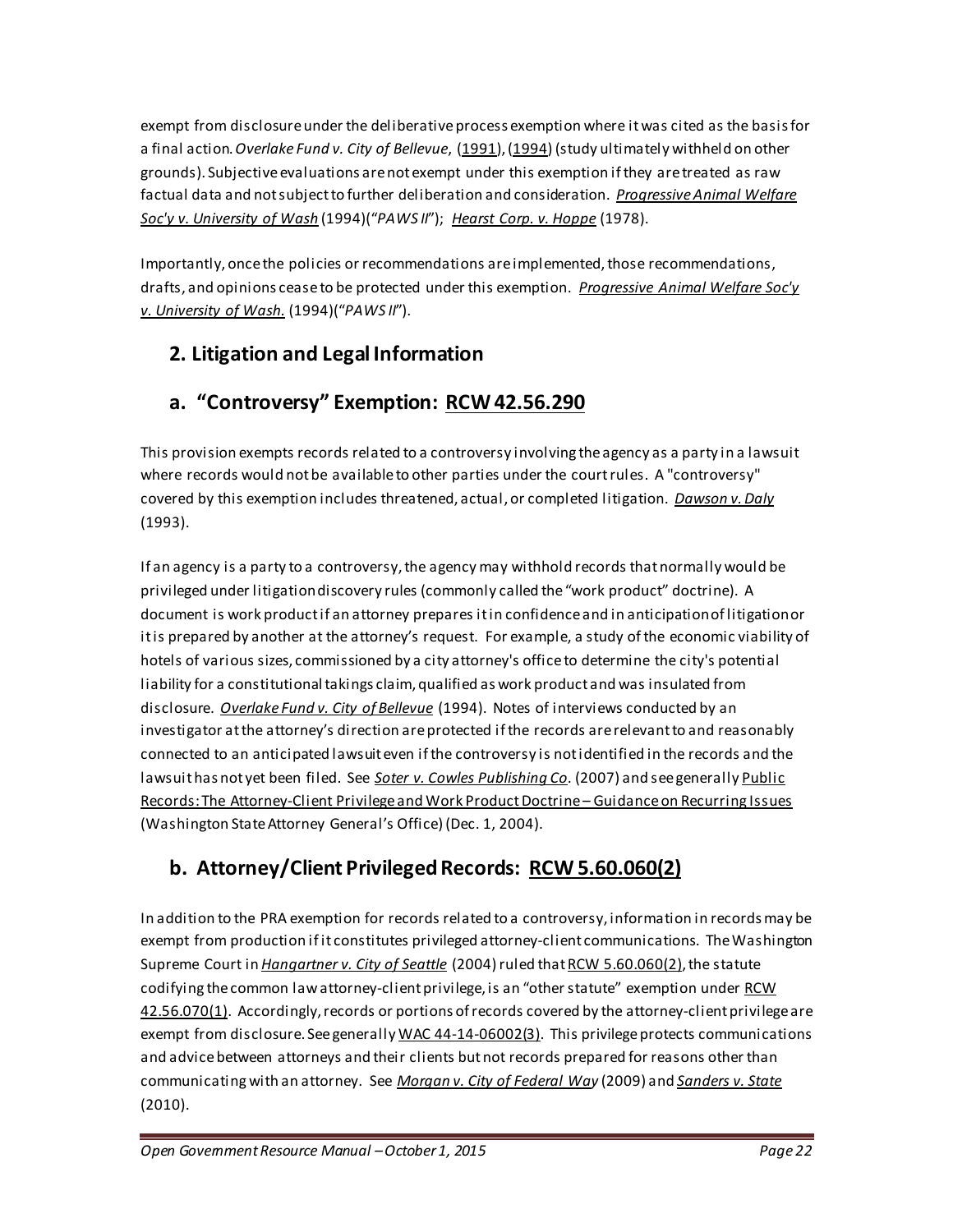#### **c. Mediation Communications: [RCW 42.56.600](http://apps.leg.wa.gov/RCW/default.aspx?cite=42.56.600)**

Communications in the context of mediation that are privileged unde[r chapter 7.07 RCW](http://apps.leg.wa.gov/RCW/default.aspx?cite=7.07) are exempt from production.[RCW 7.07.070](http://apps.leg.wa.gov/RCW/default.aspx?cite=7.07.070) states that mediation communications are confidential as agreed by the parties or as covered by other laws.

## **3. Security and Terrorism**

[RCW 42.56.420](http://apps.leg.wa.gov/rcw/default.aspx?cite=42.56.420) provides exemptions from disclosure based on the impact the disclosure of the records may have on physical or information security. This statute exempts the following categories of records:

(1) Records designed to respond to criminal terrorist acts, when release could significantly disrupt the conduct of government and are substantially likely to threaten public safety including vulnerability assessments and plans and records exempt under federal law

(2) Vulnerability assessments and emergency or escape response plans at correctional facilities or secure treatment facilities for civilly committed sexually violent predators

(3) Comprehensive safe school plans

(4) Information about the infrastructure and security of computer and telecommunications networks that, if released, would increase risk to their confidentiality, integrity or availability

(5) System security and emergency preparedness plans for transportation systems.

In *[Northwest Gas Association v. Washington Utilities and Transportation Commission](http://courts.mrsc.org/mc/courts/zappellate/141wnapp/141wnapp0098.htm)* (2007), the Court of Appeals interpreted subsection (1) of this statute to exempt pipeline shapefile data because the information was initially collected and then maintained to prevent, mitigate or respond to criminal terrorist acts.

# **B. Personal Information**

"Personal information" is information that is "peculiar or proper to private concerns." *[Lindeman v.](http://courts.mrsc.org/mc/courts/zsupreme/162wn2d/162wn2d0196.htm)  [Kelso School Dist. No. 458](http://courts.mrsc.org/mc/courts/zsupreme/162wn2d/162wn2d0196.htm)* (2007). Although the PRA is intended to enable citizens to retain sovereignty over government and to demand full access to information relating to our government's activities, the PRA was "not intended to make it easier for the public to obtain personal information about individuals who have become subject to government action due to personal factors.... Such personal information generally has no bearing on how our government operates." *[Lindeman](http://courts.mrsc.org/mc/courts/zsupreme/162wn2d/162wn2d0196.htm)*; *[DeLong v. Parmelee](http://courts.mrsc.org/mc/courts/zappellate/157wnapp/157wnapp0119.htm)* (2010). "Personal information" has a different meaning than "privacy." *[Lindeman](http://courts.mrsc.org/mc/courts/zsupreme/162wn2d/162wn2d0196.htm)*. Some exemptions list what is "personal information" and some exemptions also include invasion of "privacy" as a required element. The discussion of "invasion of privacy" is in [Chapter](#page-20-0)  [2.1B.](#page-20-0)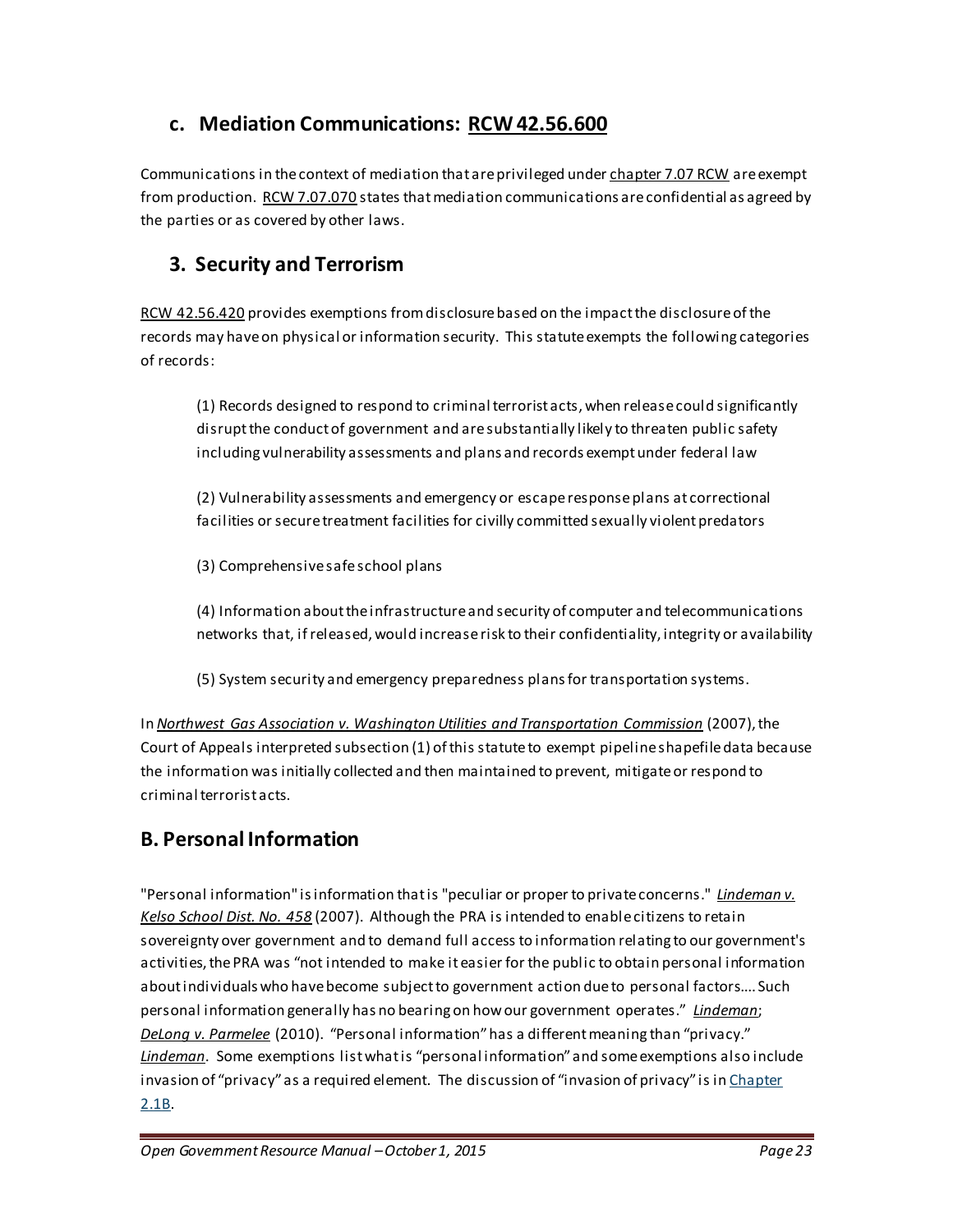#### **1. Student, Institutional Residents, and Public Assistance Records: [RCW 42.56.230\(1\)](http://apps.leg.wa.gov/RCW/default.aspx?cite=42.56.230)**

This exemption covers "personal information" held by agencies in files kept for public assistance or public health clients, students, and residents of public institutions. Although a record may include information about such persons, the information might not satisfy all the provisions of the exemption and thus that information would not be exempt from disclosure. For example, a surveillance video recorded on a school bus was not considered to be "personal information" maintained in a student file and was found to not be exempt under this provision. *[Lindeman v. Kelso](http://courts.mrsc.org/mc/courts/zsupreme/162wn2d/162wn2d0196.htm)  [School Dist. No. 458](http://courts.mrsc.org/mc/courts/zsupreme/162wn2d/162wn2d0196.htm)* (2007). As an exception to this exemption, in *[Oliver v. Harborview Med. Ctr.](http://courts.mrsc.org/mc/courts/zsupreme/094wn2d/094wn2d0559.htm)* (1980), a patient was allowed copies of her own medical records. (Note that since the decisionin *Oliver*, disclosure of health care records is now addressed in specific statutes a[t RCW 42.56.360](http://apps.leg.wa.gov/rcw/default.aspx?cite=42.56.360) and the statutes listed there includ[e chapter 70.02 RCW.](http://apps.leg.wa.gov/rcw/default.aspx?cite=70.02) See more detailed discussion of health care records i[n Chapter 2.2F\)](#page-37-0).

# **2. Child Information: [RCW 42.56.230\(2\)](http://apps.leg.wa.gov/RCW/default.aspx?cite=42.56.230)**

Personal information of children and their family members or guardians is exempt when held in licensed child care files of the Department of Early Learning and by any other public or nonprofit program serving or applying to children or students, including parks and recreation and after-school programs, except that emergency contact information can be produced in emergency situations.

## **3. Personal Information of Public Employees[: RCW 42.56.230\(3\)](http://apps.leg.wa.gov/RCW/default.aspx?cite=42.56.230)** (See [Chapter](#page-25-0) 2.2C below)

The extent to which information about employees can be considered private and of no legitimate concern to the public has not been fully defined. Protection has been applied to intimate details of personal life that a person "does not expose to the public eye, but keeps entirely to himself or at most reveals only to his family or close personal friends." *[Bellevue John Does 1-11 v. Bellevue Sch.](http://courts.mrsc.org/mc/courts/zsupreme/164wn2d/164wn2d0199.htm)  [Dist.](http://courts.mrsc.org/mc/courts/zsupreme/164wn2d/164wn2d0199.htm)* (2008). Exemption of public employee information is discussed in more detail below.

# **4. Taxpayer Information[: RCW 42.56.230\(4\)](http://apps.leg.wa.gov/RCW/default.aspx?cite=42.56.230)**

This exemption applies to information about taxpayers and incorporates the prohibitions in RCW [84.08.210](http://apps.leg.wa.gov/RCW/default.aspx?cite=84.08.210)[, RCW 82.32.330](http://apps.leg.wa.gov/RCW/default.aspx?cite=82.32.330)[, 84.40.020](http://apps.leg.wa.gov/RCW/default.aspx?cite=84.40.020)[, 84.40.340](http://apps.leg.wa.gov/RCW/default.aspx?cite=84.40.340), or a city B&O tax ordinance authorized unde[r RCW](http://apps.leg.wa.gov/RCW/default.aspx?cite=35.102.145)  [35.102.145](http://apps.leg.wa.gov/RCW/default.aspx?cite=35.102.145). The most common prohibition applied here i[s RCW 82.32.330](http://apps.leg.wa.gov/RCW/default.aspx?cite=82.32.330), which provides that tax returns (filed with the Department of Revenue) and tax information about a specific or identifiable taxpayer are confidential, subject to specific exceptions.

In addition, information is exempt if it would violate the taxpayer's right to privacy or cause unfair competitive disadvantage. See *[Van Buren v. Miller](http://courts.mrsc.org/mc/courts/zappellate/022wnapp/022wnapp0836.htm)* (1979) (information relied upon by the assessor to make valuation is not private);*[Hearst Corp. v. Hoppe](http://courts.mrsc.org/mc/courts/zsupreme/090wn2d/090wn2d0123.htm)* (1978).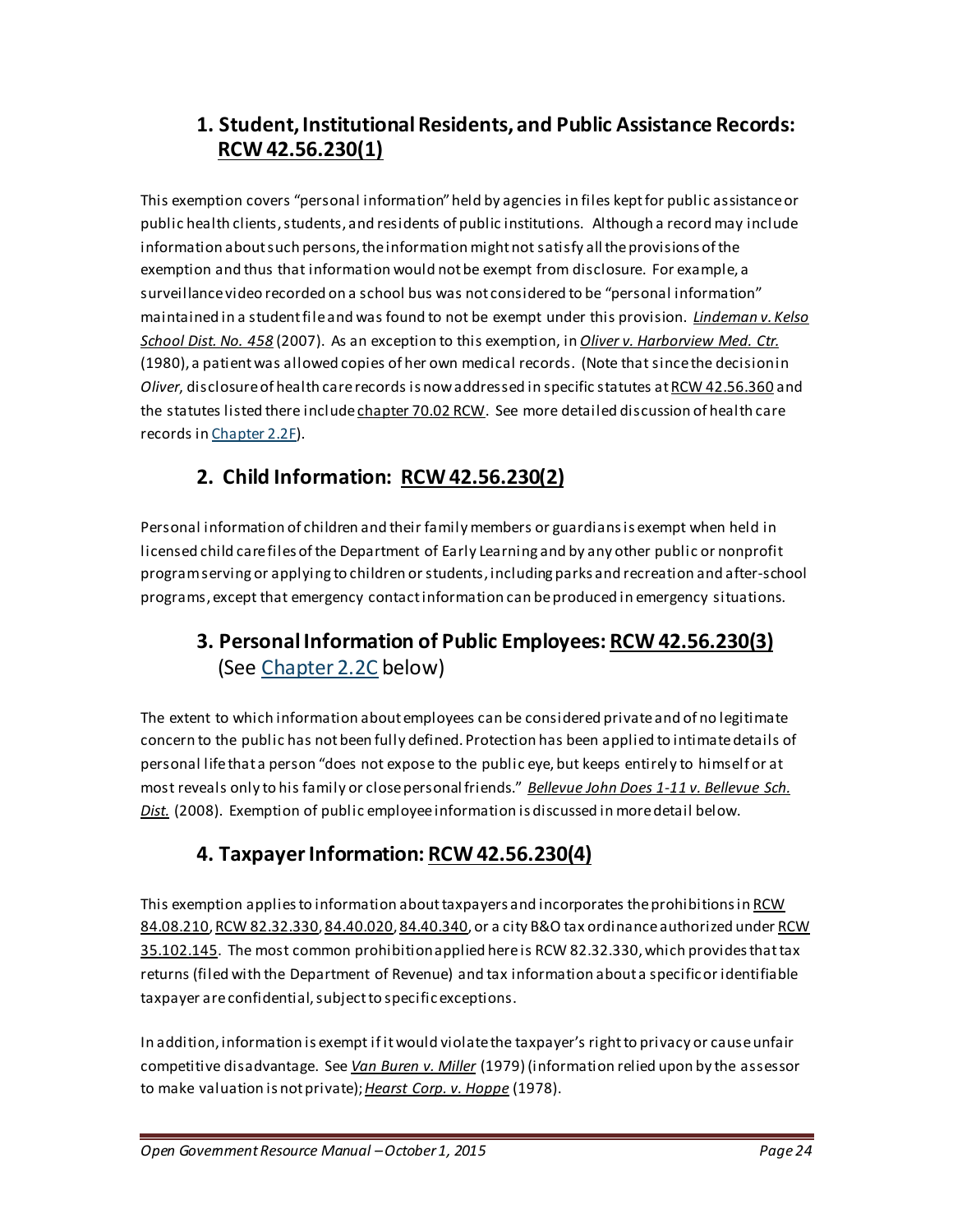## **5. Financial Account Information[: RCW 42.56.230\(5\)](http://apps.leg.wa.gov/RCW/default.aspx?cite=42.56.230)**

This exemption for banking and financial account information is designed to limit the risk of identity theft and protects account numbers and information such as social security numbers, tax payer identification numbers, drivers' license numbers and other information listed in the definition of financial information in RCW 9.35.005. Disclosure can occur if required by other law.

#### **6. Small Loan Information: [RCW 42.56.230\(6\)](http://apps.leg.wa.gov/RCW/default.aspx?cite=42.56.230)**

This exemption protects personal and financial information about borrowers held in the Department of Financial Institutions database that licensed lenders consult to determine if they are eligible to receive a small loan.

# **7. Vehicle Licensing Applications[: RCW 42.56.230\(7\)](http://apps.leg.wa.gov/RCW/default.aspx?cite=42.56.230)**

Records provided by applicants for driver's licenses or state identicards to prove identity and other factors is protected from disclosure, as is information that shows a person failed to register with the selective service. Vehicle and boat registration or licensing records are exempt if they reveal that a person serves as an undercover law enforcement officer or conducts other types of confidential investigations.

#### **8. Industrial Insurance Structured Settlements[: RCW 42.56.230\(8\)](http://apps.leg.wa.gov/RCW/default.aspx?cite=42.56.230)**

In 2014, a provision was added to exempt all information related to these agreements, except for final orders from the Board of Industrial Insurance Appeals.

# **C. Public Employee Records**

# <span id="page-25-0"></span>**1. Exemption of Personal Information[: RCW 42.56.230\(3\)](http://apps.leg.wa.gov/RCW/default.aspx?cite=42.56.230)**

Personal information of employees is exempt if it violates their right to privacy as defined in RCW [42.56.050.](http://apps.leg.wa.gov/rcw/default.aspx?cite=42.56.050) What is determined to be personal information of public employees has been evolving through case law. This exemption requires a showing that the information about an employee would be "highly offensive" if disclosed **and** is not of "legitimate" public concern. Therefore, the application of this exemption can vary depending on the circumstances involved. *[Predisik v. Spokane](http://www.courts.wa.gov/opinions/index.cfm?fa=opinions.showOpinion&filename=901295MAJ)  [School District No. 81](http://www.courts.wa.gov/opinions/index.cfm?fa=opinions.showOpinion&filename=901295MAJ)* (2015) (privacy right under PRA depends upon the types of facts disclosed and is not amenable to a bright-linerule). The exemption includes records in files for current and former employees, whether held by an employing agency or other agency, such as a retirement system. *[Seattle Fire Fighters Union, Local No. 27, v. Hollister](http://courts.mrsc.org/mc/courts/zappellate/048wnapp/048wnapp0129.htm)* (1987); *[Belenski v. Jefferson County](http://www.courts.wa.gov/opinions/index.cfm?fa=opinions.showOpinion&filename=457563MAJ)* (2015)(former employee records). Courts have analyzed what is "personal information" of public employees in the following areas: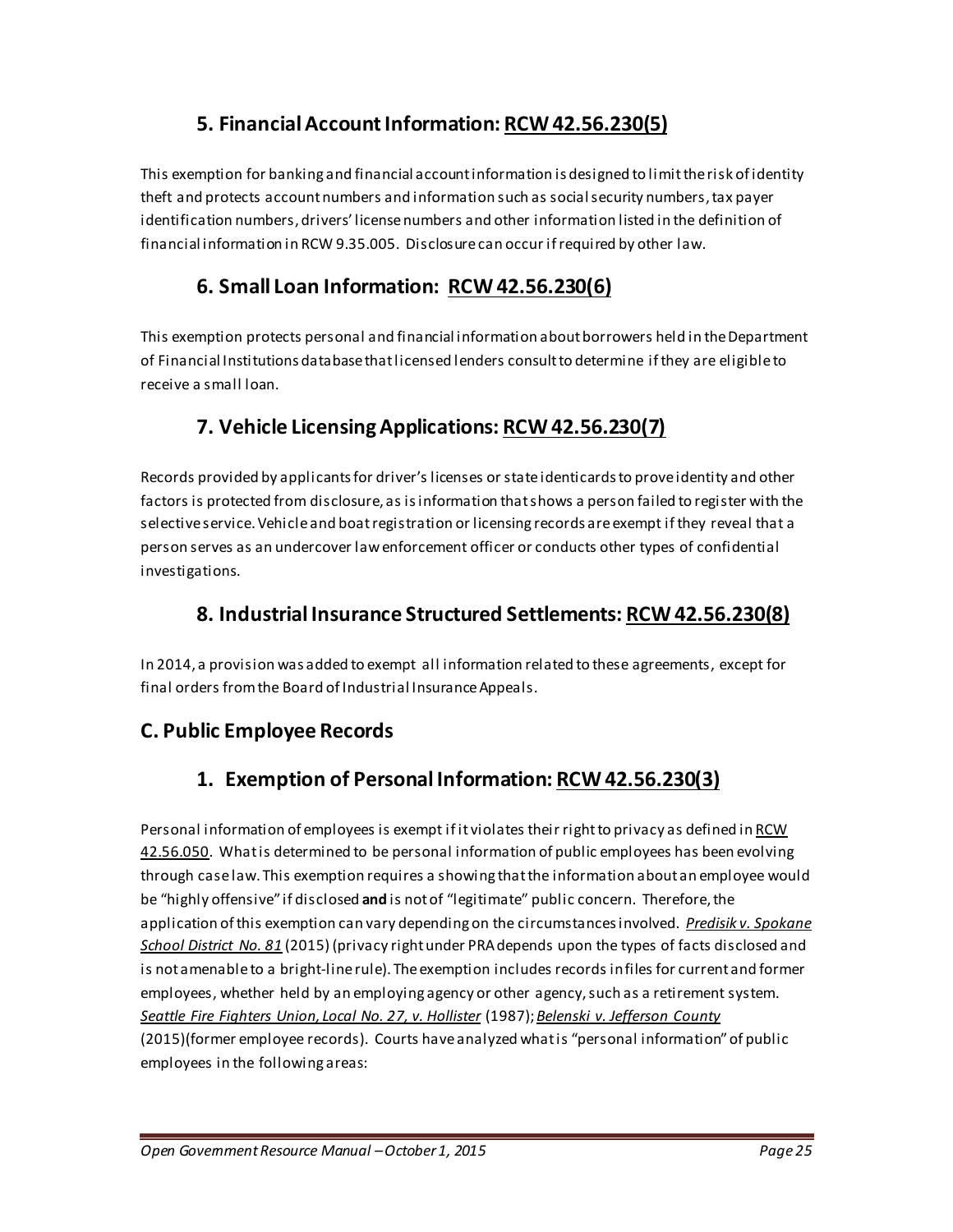- **a. Employees' Public Conduct**: Disclosure of police officer's involvement at a bachelor party/strip show at a private club was not highly offensive because the conduct occurred in front of more than 40 people. *[Spokane Police Guild v. State Liquor Control Bd.](http://courts.mrsc.org/mc/courts/zsupreme/112wn2d/112wn2d0030.htm)* (1989). Misconduct on the job and off-duty actions that "bear on ability to perform" public office are "not private, intimate, personal details" of a state patrol officer's life, but are of public concern. *[Cowles Publ'g Co. v. State Patrol](http://courts.mrsc.org/mc/courts/zsupreme/109wn2d/109wn2d0712.htm)* (1988).
- **b. Employees' Emails and Text Messages:** Emails and text messages involving public agency business clearly are public records subject to disclosure. However, the "personal information exemption" may apply to information within those emails that would be highly offensive and of no legitimate public interest if released. Even if the content of some employee emails is exempt because it is personal and unrelated to government operations and solely related to the employee's personal life, information about the number of personal emails sent and the time spent transmitting them is of public concern and should be disclosed. *[Tiberino v. Spokane County](http://courts.mrsc.org/mc/courts/zappellate/103wnapp/103wnapp0680.htm)* (2000). Text messages sent and received from a government employee's private cell phone are public records if they satisfy the definition of "public record" at RC[W 42.56.010\(3\).](http://apps.leg.wa.gov/RCW/default.aspx?cite=42.56.010) *[Nissen v. Pierce County](http://www.courts.wa.gov/opinions/index.cfm?fa=opinions.showOpinion&filename=908753MAJ)* (2015).
- **c. Employee Evaluations**: Courts have held disclosure of an employee's performance evaluations with no discussion of specific incidents of misconduct is presumed to be highly offensive and of no legitimate concern to the public. *[Dawson v. Daly](http://courts.mrsc.org/dtSearch/dtisapi6.dll?cmd=getdoc&DocId=11632&Index=C%3a%5cdtSearch%5czsupreme&HitCount=75&hits=8+9+a+12+13+14+1f+20+21+24+26+28+4e7+5ad+5cd+615+61c+627+649+658+671+676+6b8+6c1+6cf+6d6+74d+850+900+92f+979+a41+a66+a81+ab1+ad2+af8+b3e+c0e+c40+c54+ccb+d2c+d9d+dc9+ddb+dee+dfa+e3e+e56+e6b+e7a+ea1+fcf+fed+fff+1112+1176+11ff+1271+12e6+1323+1335+1387+13e3+1546+1553+1562+15fe+167d+16b1+1748+1774+17b8+17e6+&SearchForm=%2fsupreme%2findex%5fdtSearch%5fform%2ehtml%23hit1)* (1993); *[Brown v.](http://courts.mrsc.org/mc/courts/zappellate/071wnapp/071wnapp0613.htm)  [Seattle Public Schools](http://courts.mrsc.org/mc/courts/zappellate/071wnapp/071wnapp0613.htm)*(1993). Disclosure of this information between a public employee and supervisor normally serves no legitimate public interest and would impair the candidness of evaluations and employee morale if made public to anyone upon request. However, the performance evaluation of a city manager - the city's chief executive officer, its leader, and a public figure - was not exempt because it was of legitimate concern to the public. *[Spokane](http://courts.mrsc.org/mc/courts/zappellate/099wnapp/099wnapp0452.htm)  [Research & Defense Fund v. City of Spokane](http://courts.mrsc.org/mc/courts/zappellate/099wnapp/099wnapp0452.htm)* (2000).
- **d. Personnel Complaints and Investigations**: Multiple court opinions have addressed the disclosure of personnel investigations. If the misconduct is substantiated or disciplinary action has been taken, these records are to be disclosed because they are of legitimate interest to the public, even if embarrassing to the employee. See *[Brouillet v. Cowles](http://courts.mrsc.org/mc/courts/zsupreme/114wn2d/114wn2d0788.htm)  [Publishing Co](http://courts.mrsc.org/mc/courts/zsupreme/114wn2d/114wn2d0788.htm)* (1990) (records of teacher certificate revocation records are of legitimate public interest); *[Morgan v. Federal Way](http://courts.mrsc.org/mc/courts/zsupreme/166wn2d/166wn2d0747.htm)* (2009) (investigated and substantiated allegations of inappropriate behavior by a municipal court judge in dealing with others are of "substantial" public interest). In *[Bellevue John Does 1-11 v. Bellevue Sch. Dist.](http://courts.mrsc.org/mc/courts/zsupreme/164wn2d/164wn2d0199.htm)* (2008), the Washington Supreme Court confirmed that teachers have no right to privacy in complaints of sexual misconduct that are substantiated or when disciplinary action is taken. The *Bellevue John Does* decision also held thatdisclosing "letters of direction" discussing alleged misconduct that was not substantiated is not "highly offensive" to the employee if identifying information is redacted. Unsubstantiated allegations are considered "personal information" that can be exempt from production if the standard of the "right to privacy" in [RCW 42.56.050](http://apps.leg.wa.gov/RCW/default.aspx?cite=42.56.050) is met.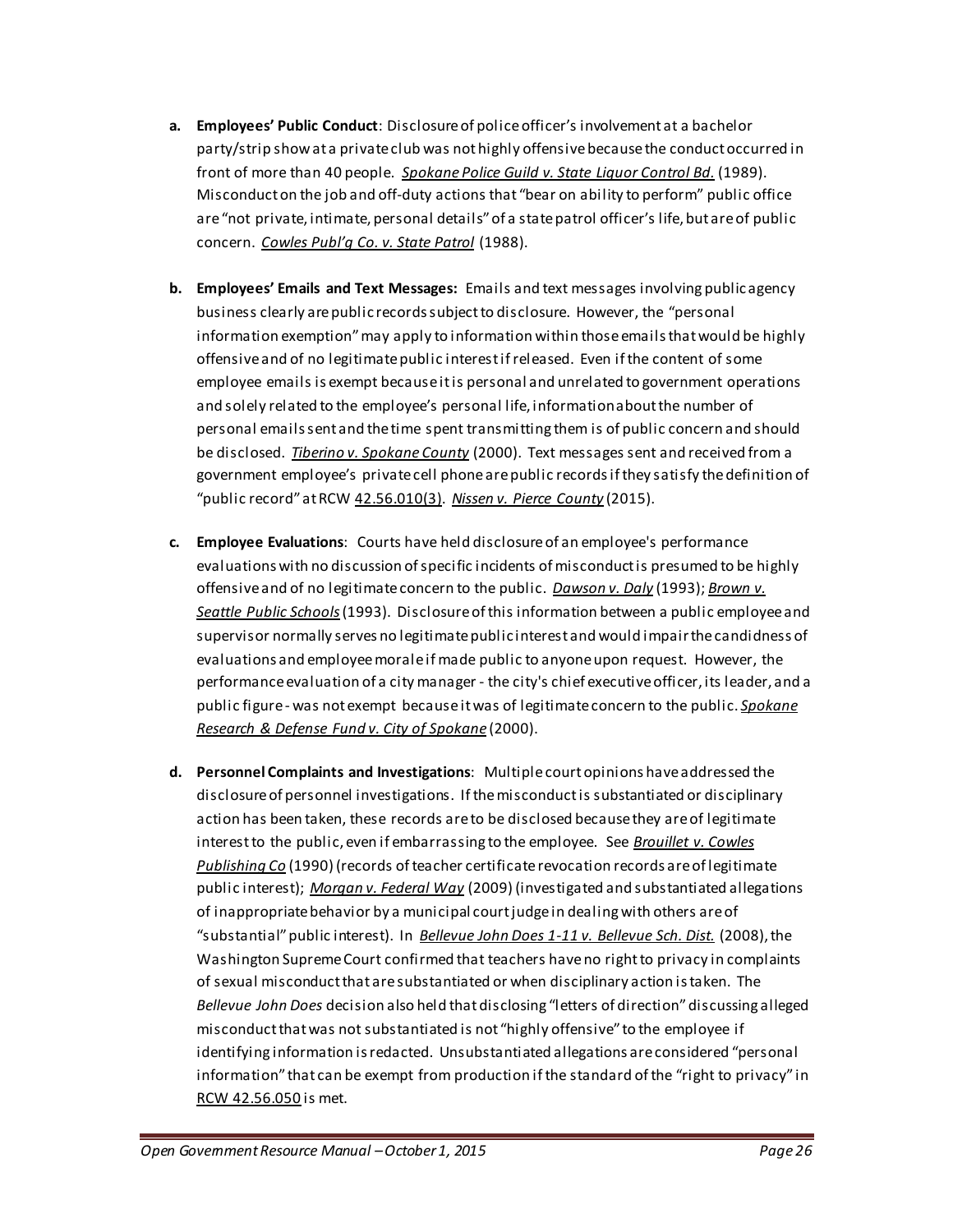The Washington Supreme Court further addressed the issue of the extent to which unsubstantiated allegations can be disclosed in *[Bainbridge Island Police Guild v. City of](http://courts.mrsc.org/mc/courts/zsupreme/172wn2d/172wn2d0398.htm)  [Puyallup](http://courts.mrsc.org/mc/courts/zsupreme/172wn2d/172wn2d0398.htm)* (2011). In that case, the requester asked for the records regarding an investigation of sexual misconduct by a police officer by name. The court held that the unsubstantiated allegation of such misconduct was "personal information" and release would be "highly offensive" if released, but that the public's legitimate concern in the investigation would be satisfied by redacting the identity of the officer. The Washington Supreme Court has also held that records showing employees on administrative leave while their employer investigates allegations of misconduct, but which do not describe the allegations, do not implicate the privacy rights of the employees and must be disclosed. *[Predisik v. Spokane](http://www.courts.wa.gov/opinions/index.cfm?fa=opinions.showOpinion&filename=901295MAJ)*  [Sch. Dist. No. 81](http://www.courts.wa.gov/opinions/index.cfm?fa=opinions.showOpinion&filename=901295MAJ) (2015). In [West v. Port of Olympia](http://www.courts.wa.gov/opinions/index.cfm?fa=opinions.showOpinion&filename=449641MAJ) (2014), the court of appeals held that unsubstantiated allegations concerning accounting procedures, disposal of environmentally sensitive materials, and violation of port policies regarding working on holidays would not be highly offensive to the reasonable person and thus would be disclosed. Identities of highranking police officials was found to be of greater interest to the public and of legitimate public concern with fewer privacy rights attached even when misconduct was not established in *[City of Fife v. Hicks](http://www.courts.wa.gov/opinions/index.cfm?fa=opinions.showOpinion&filename=454505MAJ)* (2015).

**e. Employee Whistleblowers:** The identity of state employees filing complaints with an ethics board or making a whistleblower complaint to the state auditor or other public official is protected from disclosure unde[r RCW 42.56.240\(11\).](http://apps.leg.wa.gov/RCW/default.aspx?cite=42.56.240)

#### **f. Other Types of Employee Information***:*

Settlement Agreements. Settlement agreements between employees and their employer are of legitimate public concern and must be disclosed, even if they were intended to be confidential. But information in a settlement agreement is exempt from disclosure based on the right to privacy, if it concerns intimate details of employee's personal and/or private lif[e.](http://courts.mrsc.org/mc/courts/zappellate/077wnapp/077wnapp0319.htm) *[Yakima Newspapers, Inc. v. City of Yakima](http://courts.mrsc.org/mc/courts/zappellate/077wnapp/077wnapp0319.htm)* (1995).

Salary and Benefit Information. Salary and benefit information of public employees is normally open to the public ( *[Tacoma Pub. Library v. Woessner](http://courts.mrsc.org/mc/courts/zappellate/090wnapp/090wnapp0205.htm)* (1998)), except that salary survey information collected from private employers used for state ferry employees is exempt from disclosure unde[r RCW 42.56.250\(7\).](http://apps.leg.wa.gov/rcw/default.aspx?cite=42.56.250)

Other Information. The extent to which information about employees can be considered to be private and of no legitimate concern to the public has not been fully defined but has been addressed as applying to intimate details of personal life that a person "does not expose to the public eye, but keeps entirely to himself or at most reveals only to his family or close personal friends." *[Bellevue John Does 1-11 v. Bellevue Sch. Dist.](http://courts.mrsc.org/mc/courts/zsupreme/164wn2d/164wn2d0199.htm)* (2008). The discussion of "invasion of privacy" is i[n Chapter](#page-20-0) 2.1B. Information that could be protected includes health information, marital status, disability, and reasonable accommodations. However, the ability to use a list of the names and ranks of law enforcement officers to locate other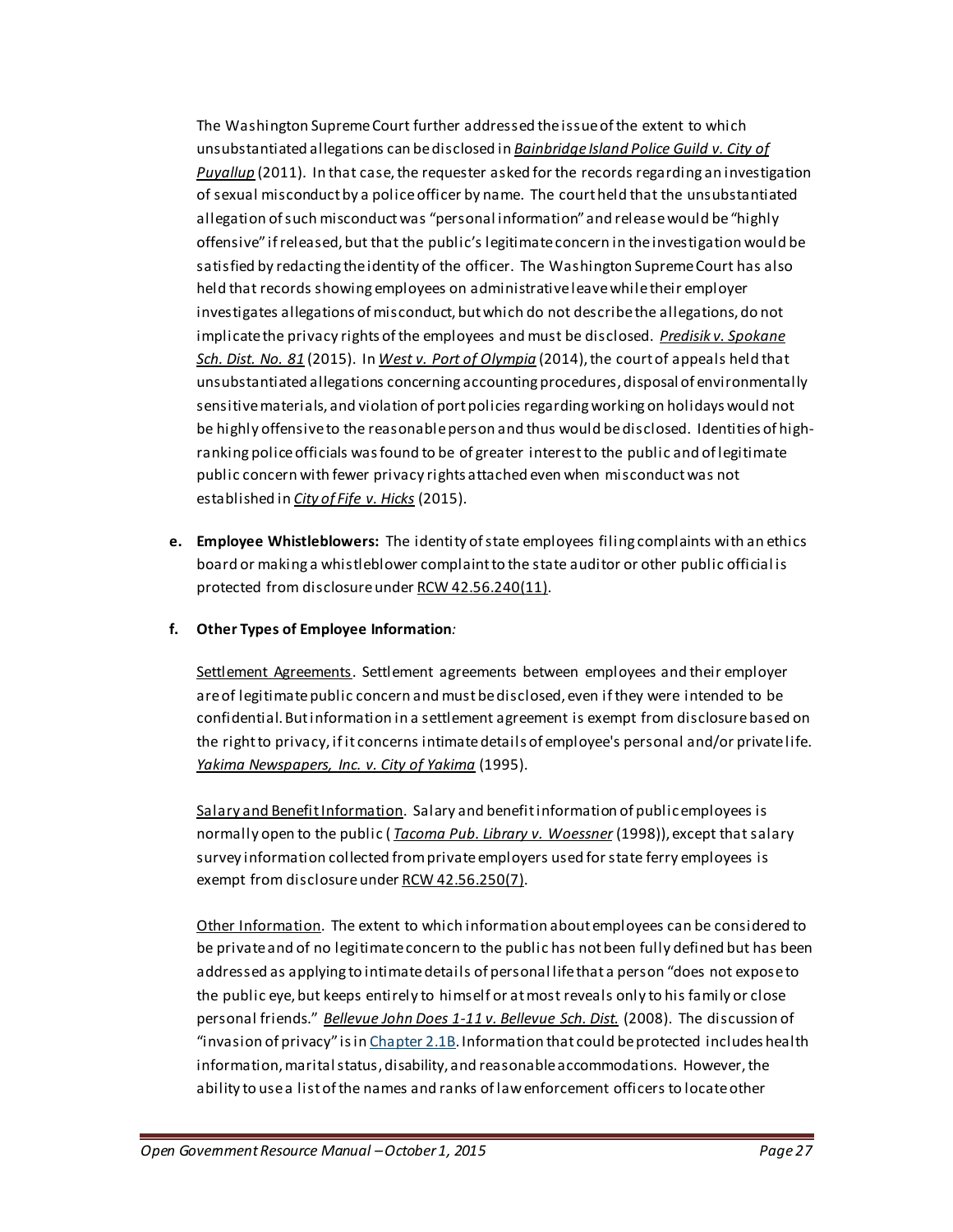publicly available information that could reveal private information about the officers was not accepted as a basis to exempt that list from disclosure. *[King County v. Sheehan](http://courts.mrsc.org/mc/courts/zappellate/114wnapp/114wnapp0325.htm)* (2002).

# **2. Test and Exam Questions[: RCW 42.56.250\(1\)](http://apps.leg.wa.gov/RCW/default.aspx?cite=42.56.250)**

"Test questions, scoring keys, and other examination data used to administer a license, employment, or academic examination" areexempt because disclosure would give an undue advantage to applicants for licenses or jobs.

# **3. Applicants for Public Employment[: RCW 42.56.250\(2\)](http://apps.leg.wa.gov/RCW/default.aspx?cite=42.56.250)**

Names of applicants and their job applications and accompanying materials are exempt from disclosure. See *[Beltran v. Dep't Social & Health Services](http://courts.mrsc.org/mc/courts/zappellate/098wnapp/098wnapp0245.htm)* (1999).

If an applicant is hired, some agencies do not consider this exemption to apply to that applicant's records. Instead, the agencies look to exemptions such a[s RCW 42.56.230\(3\)](http://apps.leg.wa.gov/RCW/default.aspx?cite=42.56.230) an[d RCW 42.56.250\(3\)](http://apps.leg.wa.gov/RCW/default.aspx?cite=42.56.250) to decide whether or not to disclose personal information from these records.

# **4. Public Employees' Home Information and Identification[: RCW](http://apps.leg.wa.gov/RCW/default.aspx?cite=42.56.250)  [42.56.250\(3\)](http://apps.leg.wa.gov/RCW/default.aspx?cite=42.56.250) and (8)**

For public employees, volunteers, and individual home health care workers, this section exempts their home addresses and telephone numbers, personal cell phone numbers and email addresses, social security and driver's licenses or state identicard numbers, and emergency contact information. For their dependents, similar information is exempt except that dates of birth are added as exempt and driver's license and identicard numbers are not listed here. For employees of criminal justice agencies, their photographs and month and year of birth are also exempt, except if requested by the news media. This section is intended to protect these employees from the offender population, as shown by the exclusion from the definition of news media of persons held in custody of these agencies.

The statute provides that this exemption applies to information held in personnel and employmentrelated records. However, personal email addresses of city councilmembers used to conduct city business were found not to be exempt, because they were not part of personnel records or employment-related records. *[Mechling v. City of Monroe](http://courts.mrsc.org/mc/courts/zappellate/152wnapp/152wnapp0830.htm)* (2009).

# **5. Discrimination and Unfair Labor Practice Investigations[: RCW](http://apps.leg.wa.gov/RCW/default.aspx?cite=42.56.250)  [42.56.250\(4\)](http://apps.leg.wa.gov/RCW/default.aspx?cite=42.56.250) an[d RCW 42.56.250\(5\)](http://apps.leg.wa.gov/RCW/default.aspx?cite=42.56.250)**

Identification of employees seeking advice to determine their rights about possible claims of discrimination against them is exempt when employees ask that their names be withheld; no showing of a risk of harm is required as is required for criminal investigations[. RCW 42.56.250\(5\).](http://apps.leg.wa.gov/rcw/default.aspx?cite=42.56.250) Additionally, all records compiled during investigations by employers into unfair labor practices or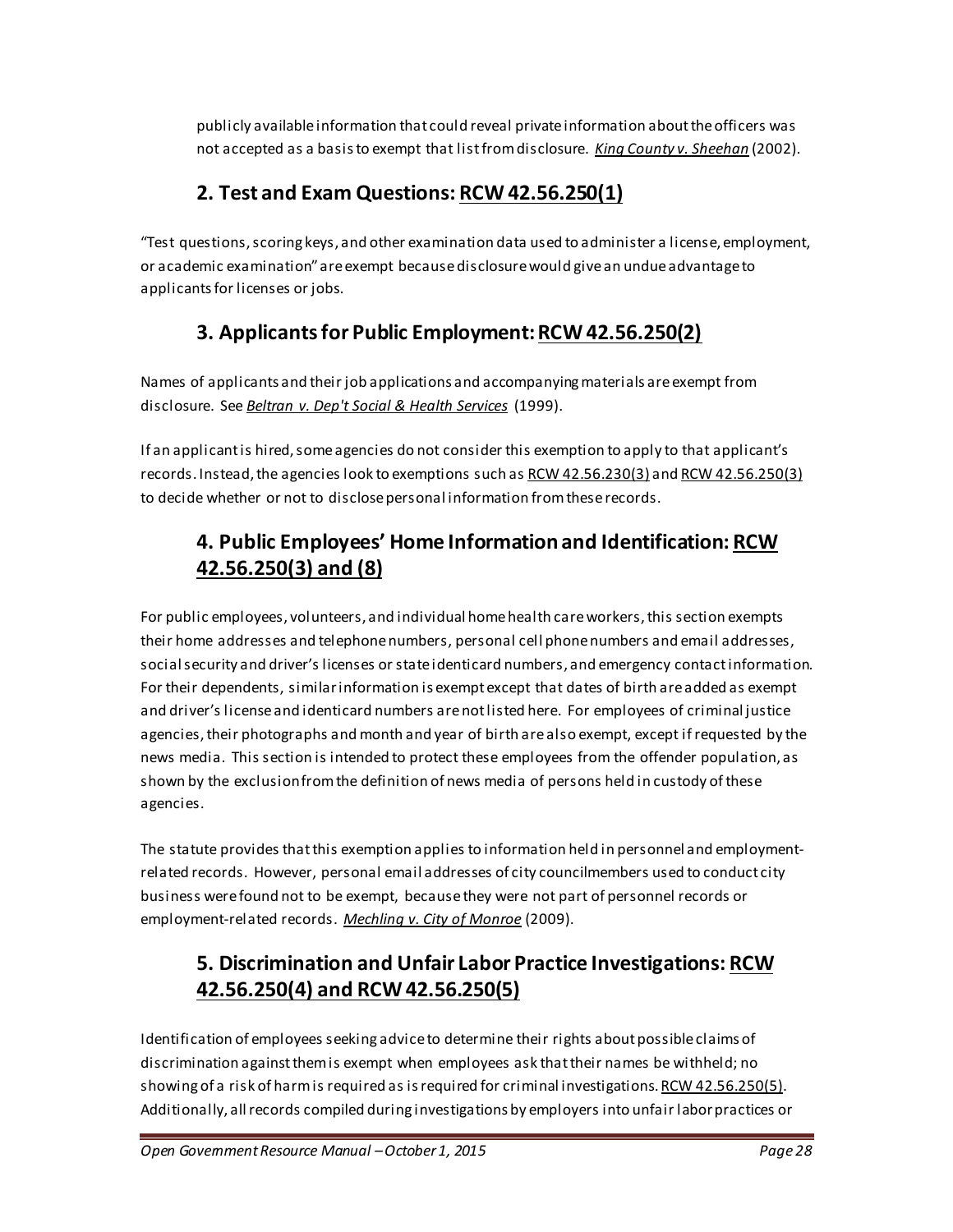employment discrimination claims are exempt while those investigations are in process. RCW [42.56.250\(5\)](http://apps.leg.wa.gov/RCW/default.aspx?cite=42.56.250).

#### **D. Several Exemptions Relate to Law Enforcement Information**

# <span id="page-29-0"></span>**1. Investigative Records[: RCW 42.56.240\(1\)](http://apps.leg.wa.gov/RCW/default.aspx?cite=42.56.240)**

The PRA exempts "intelligence information" and "specific investigative records" compiled by investigative, law enforcement, penology, and professional disciplinary agencies if the information is "essential to effective law enforcement" *or* needed to protect a person's privacy rights. "Specific . . . investigative records" are the result of an investigation focusing on a particular person, *[Laborers Int'l](http://courts.mrsc.org/mc/courts/zappellate/031wnapp/031wnapp0445.htm)  [Union of North America, Local No. 374 v. City of Aberdeen](http://courts.mrsc.org/mc/courts/zappellate/031wnapp/031wnapp0445.htm)* (1982), or an investigation to ferret out criminal activity or to shed light on specific misconduct. *[Dawson v. Daly](http://courts.mrsc.org/dtSearch/dtisapi6.dll?cmd=getdoc&DocId=11632&Index=C%3a%5cdtSearch%5czsupreme&HitCount=75&hits=8+9+a+12+13+14+1f+20+21+24+26+28+4e7+5ad+5cd+615+61c+627+649+658+671+676+6b8+6c1+6cf+6d6+74d+850+900+92f+979+a41+a66+a81+ab1+ad2+af8+b3e+c0e+c40+c54+ccb+d2c+d9d+dc9+ddb+dee+dfa+e3e+e56+e6b+e7a+ea1+fcf+fed+fff+1112+1176+11ff+1271+12e6+1323+1335+1387+13e3+1546+1553+1562+15fe+167d+16b1+1748+1774+17b8+17e6+&SearchForm=%2fsupreme%2findex%5fdtSearch%5fform%2ehtml%23hit1)* (1993); *[Columbian](http://courts.mrsc.org/mc/courts/zappellate/036wnapp/036wnapp0025.htm)  [Publishing v. City of Vancouver](http://courts.mrsc.org/mc/courts/zappellate/036wnapp/036wnapp0025.htm)* (1983); *[City of Fife v. Hicks](http://www.courts.wa.gov/opinions/index.cfm?fa=opinions.showOpinion&filename=454505MAJ)* (2015). If a law enforcement agency maintains reports as part of a routine administrative procedure, and not as the result of a specific complaint or allegation of misconduct, the reports are not investigative records within the terms of this exemption. For example, "Use of Force Administrative Reports" prepared by police whenever there is contact between a K-9 unit dog and a person were held not within the investigative information exemption. *[Cowles Publishing v. City of Spokane](http://courts.mrsc.org/mc/courts/zappellate/069wnapp/069wnapp0678.htm)* (1993).

"Investigative, law enforcement, and penology agencies" are agencies having authority to investigate and penalize, such as the police, the police internal affairs investigation unit, the Public Disclosure Commission, medical disciplinary boards, or a local health department. An investigative agency may exempt only those records made in its investigative function. *[Columbian Publishing v. City of](http://courts.mrsc.org/mc/courts/zappellate/036wnapp/036wnapp0025.htm)  [Vancouver](http://courts.mrsc.org/mc/courts/zappellate/036wnapp/036wnapp0025.htm)* (1983) (a general inquiry into agency personnel matters is not an "investigation" as contemplated by the PRA, even if it's performed by law enforcement officers). Case law under this section has focused more on criminal and law enforcement agencies and less on professional disciplinary agencies. A personnel investigation by a criminal justice agency that is not acting in its law enforcement capacity will be scrutinized to determine the impact on any law enforcement activities of the agency. For example, Department of Corrections' investigations of its medical staff's conduct were held not to be "essential to effective law enforcement" and could not be exempted under the narrow application of RCW 42.56.240(1). *[Prison Legal News, Inc. v. Dep't of](http://courts.mrsc.org/mc/courts/zsupreme/154wn2d/154wn2d0628.htm)  [Corrections](http://courts.mrsc.org/mc/courts/zsupreme/154wn2d/154wn2d0628.htm)* (2005). See also *[Brouillet v. Cowles Publishing Co.](http://courts.mrsc.org/mc/courts/zsupreme/114wn2d/114wn2d0788.htm)*(1990) (revocation of teacher certificates was not exempt).

The contents of an open, ongoing criminal investigation are generally exempt from disclosure because premature disclosure could jeopardize the investigation. *[Newman v. King County](http://courts.mrsc.org/mc/courts/zsupreme/133wn2d/133wn2d0565.htm)* (1997); *[Ashley v. Washington State Public Disclosure Comm'n](http://courts.mrsc.org/mc/courts/zappellate/016wnapp/016wnapp0830.htm)* (1977). Once the investigation is completed, the records mustbe made available. *[Sargent v. Seattle Police Department](http://courts.mrsc.org/mc/courts/zsupreme/179wn2d/179wn2d0376.htm)* (2013). Once the criminal case is referred to a prosecutor for a charging decision, the investigation is considered complete and the records of the investigation are no longer categorically exempt even if the matter is later referred back for additional investigation. *[Sargent v. Seattle Police Department](http://courts.mrsc.org/mc/courts/zsupreme/179wn2d/179wn2d0376.htm)* (2013). Instead, the records are subject to disclosure unless the law enforcement agency can prove that nondisclosure of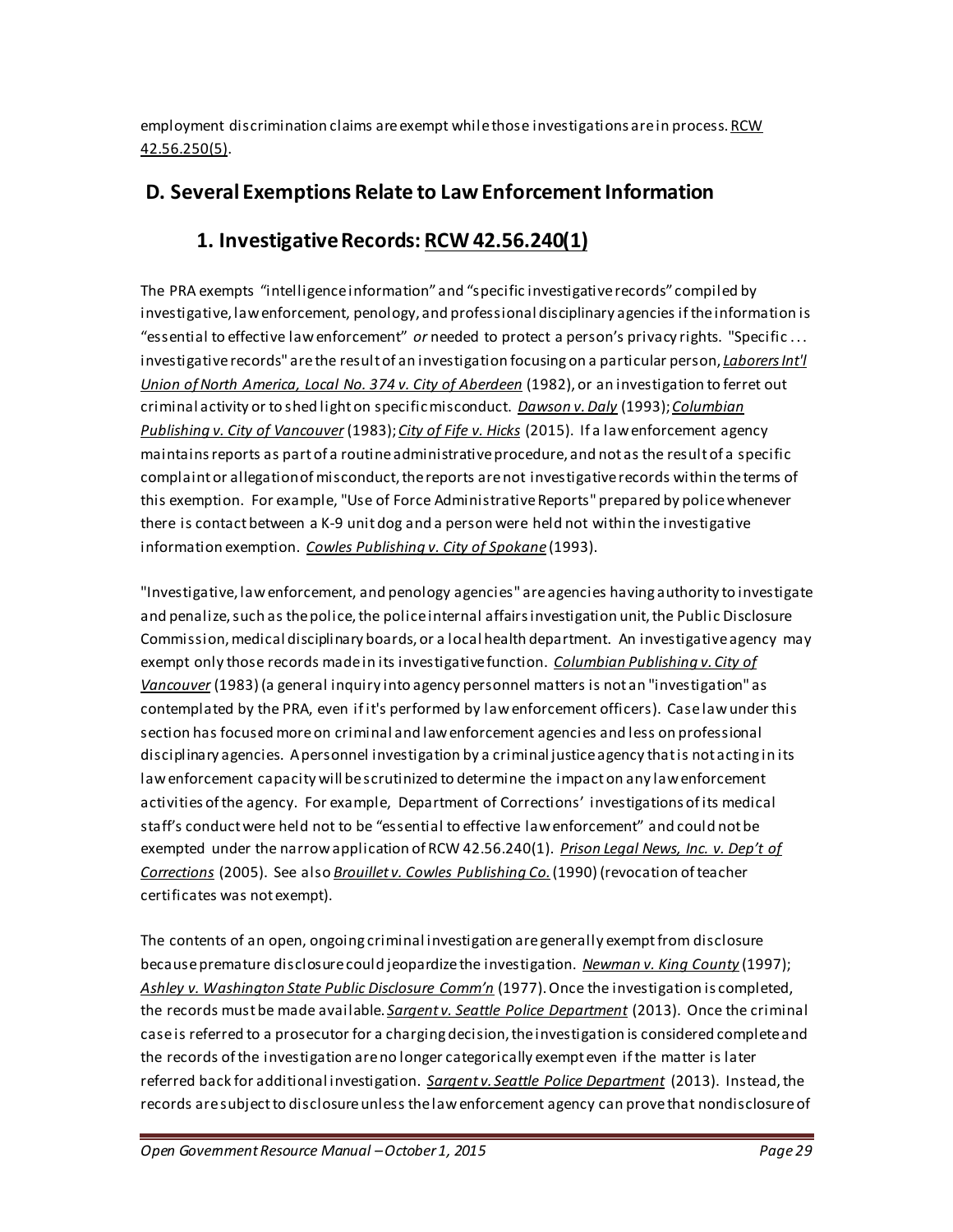the information is essential to effective law enforcement, or disclosure would violate a person's right to privacy. *Id.* Additionally, the exemption does not apply categorically to criminal investigation records that are part of a related internal investigation;the agency has the burden of proving any withheld parts of internal files are essential to effective law enforcement. *Id.*

An agency may withhold specific records of completed investigations if their disclosure would jeopardize witnesses or discourage potential sources of information from coming forward in the future. *[Cowles Publ'g Co. v. State Patrol](http://courts.mrsc.org/mc/courts/zsupreme/109wn2d/109wn2d0712.htm)* (1988); *[Tacoma News, Inc. v. Tacoma-Pierce County Health](http://courts.mrsc.org/mc/courts/zappellate/055wnapp/055wnapp0515.htm)  [Dep't](http://courts.mrsc.org/mc/courts/zappellate/055wnapp/055wnapp0515.htm)* (1989). The names of complainants, witnesses, and officers contained in police internal investigation unit (IIU) files of sustained complaints are exempt from disclosure because the IIU process is vital to law enforcement, and officers would be reluctant to be candid if they thought their identities would be disclosed. The substance of the files is, however, not exempt. *[Cowles Publ'g Co.](http://courts.mrsc.org/mc/courts/zsupreme/109wn2d/109wn2d0712.htm)  [v. State Patrol](http://courts.mrsc.org/mc/courts/zsupreme/109wn2d/109wn2d0712.htm)* (1988). When the identity of the officer who was the subject of the investigation is well known through other sources, exemption of the name is not essential to effective law enforcement. *[Ames v. City of Fircrest](http://courts.mrsc.org/mc/courts/zappellate/071wnapp/071wnapp0284.htm)* (1993). The *Cowles* court held that the redaction of officers' names in the IIU files was not necessary to protect their privacy. In *City of [Fife v. Hicks](http://www.courts.wa.gov/opinions/index.cfm?fa=opinions.showOpinion&filename=454505MAJ)* (2015), the court held that the identity of high-ranking police officials who were the subject of an investigation is inherently a matter of greater interest to the public.

#### **2. Identity of Complainants, Witnesses, and Victims[: RCW](http://apps.leg.wa.gov/RCW/default.aspx?cite=42.56.240)  [42.56.240\(2\)](http://apps.leg.wa.gov/RCW/default.aspx?cite=42.56.240) and [RCW 42.56.240\(5\)](http://apps.leg.wa.gov/RCW/default.aspx?cite=42.56.240)**

The identity of victims and witnesses is protected in two places in this part of the PRA. *[Sargent v.](http://courts.mrsc.org/mc/courts/zsupreme/179wn2d/179wn2d0376.htm)  [Seattle Police Department](http://courts.mrsc.org/mc/courts/zsupreme/179wn2d/179wn2d0376.htm)* (2013). Unde[r RCW 42.56.240\(1\),](http://apps.leg.wa.gov/rcw/default.aspx?cite=42.56.240) addressed above, disclosure can be prevented due to the chilling effect on other witnesses if their identity will be disclosed. Unde[r RCW](http://apps.leg.wa.gov/rcw/default.aspx?cite=42.56.240)  [42.56.240\(2\),](http://apps.leg.wa.gov/rcw/default.aspx?cite=42.56.240) witness and victim identities can be protected if "disclosure would endanger any person's life, physical safety, or property." Also, if the witness or victim requests nondisclosure of his or her identity, the identity can presumptively be withheld but the courts have not clearly determined whether potential harm must also be demonstrated.

The agency has the burden of showing that the exemption requirements are met, and it cannot assert a categorical exemption for this information. An agency need not verify the accuracy of the alleged endangerment, but the desire for nondisclosure must be based upon risk of harm rather than mere embarrassment at the prospect of disclosure. Agencies should inquire about endangerment at an early stage of the complaint process. A general allegation of the chilling effect or endangerment is not sufficient, and the agency must produce evidence to support the exemption. *[Sargent v. Seattle](http://courts.mrsc.org/mc/courts/zsupreme/179wn2d/179wn2d0376.htm)  [Police Department](http://courts.mrsc.org/mc/courts/zsupreme/179wn2d/179wn2d0376.htm)* (2013).

For child victims of sexual assault[, RCW 42.56.240\(5\)](http://apps.leg.wa.gov/rcw/default.aspx?cite=42.56.240) lists specific items of identifying information that are to be redacted from records, including the relationship with the alleged perpetrator. In *[Koenig v. City of Des Moines](http://courts.mrsc.org/mc/courts/zsupreme/158wn2d/158Wn2d0173.htm)* (2006), the court held that this statute requires disclosure of victim information with redaction only of the specified identifiers, even if the requester knows the identity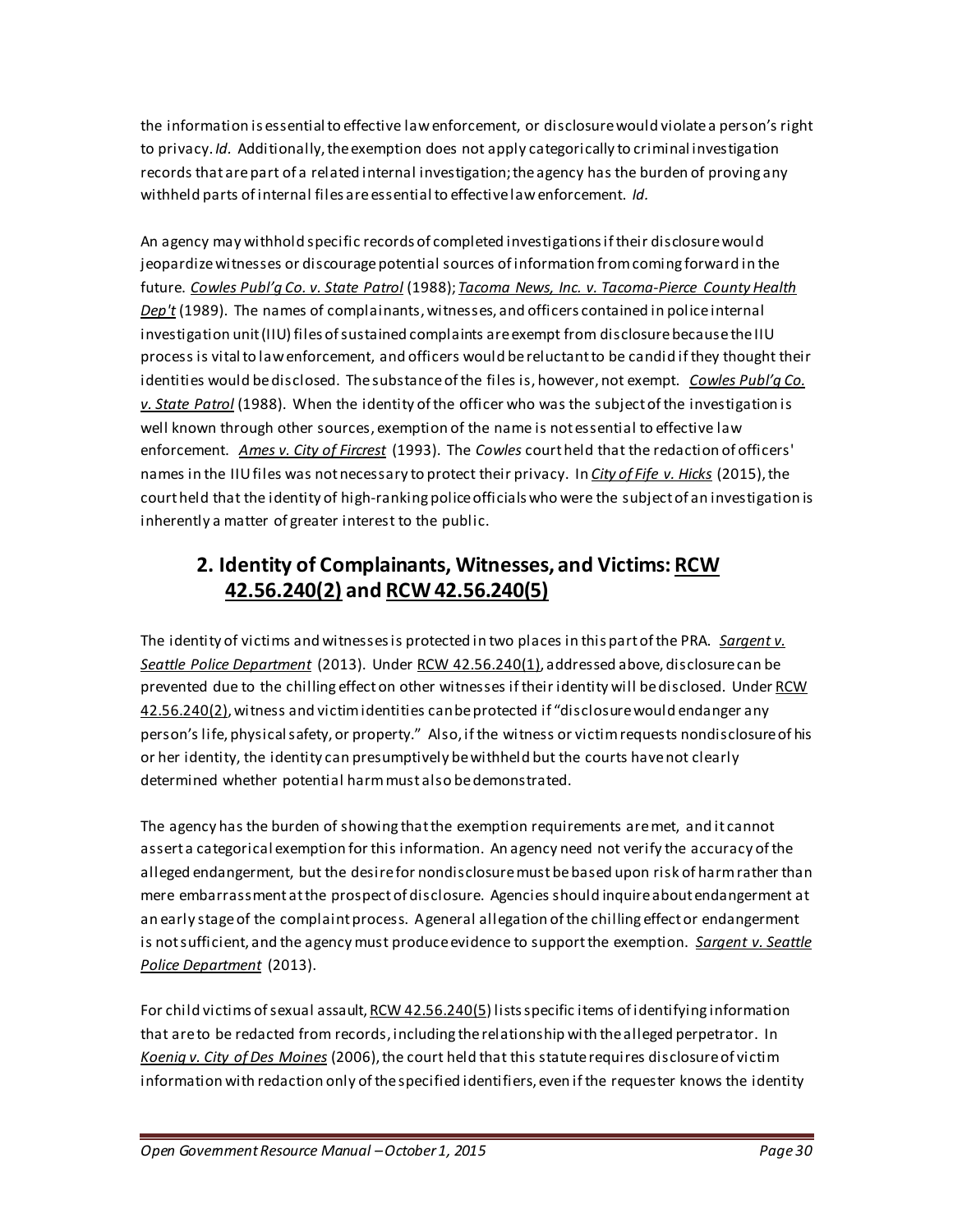of the child victim and requests the record by the victim's name. Personal details of the assault cannot be redacted on the basis of embarrassment or violation of right to privacy.

#### **3. Sex Offender Records[: RCW 42.56.240\(3\)](http://apps.leg.wa.gov/RCW/default.aspx?cite=42.56.240)[, RCW 42.56.240\(8\),](http://apps.leg.wa.gov/rcw/default.aspx?cite=42.56.240) [RCW 71.09.080](http://apps.leg.wa.gov/RCW/default.aspx?cite=71.09.080)**

Law enforcement investigative reports on sex offenders that are transferred to the Washington Association of Sheriffs and Police Chiefs are exempt under [RCW 42.56.240\(3\)](http://apps.leg.wa.gov/RCW/default.aspx?cite=42.56.240), but some information reported about offenders that is relevant and necessary under community protection and notification statutes such a[s RCW 4.24.550](http://apps.leg.wa.gov/RCW/default.aspx?cite=4.24.550) may be disclosed. The Association must refer requesters to local law enforcement agencies when it receives such a request but has no further obligation to respond. Information submitted to the statewide sex offender and notification program by persons asking to be notified about the release of a registered sex offender is exempt under RCW [42.56.240\(8\).](http://apps.leg.wa.gov/RCW/default.aspx?cite=42.56.240)

In *[Koenig v. Thurston County](http://courts.mrsc.org/mc/courts/zappellate/155wnapp/155wnapp0398.htm)* (2012), the Washington Supreme Court held that special sex offender sentencing alternative (SSOSA) evaluations and impact statements from victims of sex offenders were not exempt from disclosure as investigative records unde[r RCW 42.56.240.](http://apps.leg.wa.gov/RCW/default.aspx?cite=42.56.240) Not all records held by a prosecutor are protected by this exemption. Victim impact statements and SSOSA evaluations are not designed or intended to uncover or investigate criminal activity but instead are used to determine an appropriate penalty for an offender and thus cannot be exempted under this statute.

The medical and treatment records of sexually violent predators who have been civilly confined to secure facilities at the end of criminal sentences are protected from disclosure except to the committed persons, their attorneys, and others involved in the system who have a need for the records. RCW 71.09.080(3). Additionally, these individuals are considered to be residents of state institutions whose personal information is subject to the exemption in RCW  $42.56.230(1)$ . However, agencies may release information relevant and necessary to protect the public about sex offenders under [RCW 4.24.550.](http://apps.leg.wa.gov/RCW/default.aspx?cite=4.24.550) 

# **4. Criminal Records Privacy Act [\(Chapter 10.97 RCW](http://apps.leg.wa.gov/RCW/default.aspx?cite=10.97))**

This act deals with disclosure of "criminal history record information," which is defined as information contained in records collected on individuals by criminal justice agencies, other than courts[. RCW 10.97.030\(1\).](http://apps.leg.wa.gov/rcw/default.aspx?cite=10.97.030) These documents include identifiable descriptions and records of arrests, detentions, indictments, and criminal charges, and any dispositions, including sentences, correctional supervision, and release. An agency may freely disclose criminal history record information which pertains to an incident that occurred within the last twelve months for which a person is currently being processed by the criminal justice system. RCW 10.97.050(2). Also, "conviction data" may be disseminated freely at any time. [RCW 10.97.050\(1\)](http://apps.leg.wa.gov/RCW/default.aspx?cite=10.97.050). "Nonconviction data" may not be copied by the public, but may be inspected without copying if it is not subject to any PRA disclosure exemption. *[Bainbridge Island Police Guild v. City of Puyallup](http://courts.mrsc.org/mc/courts/zsupreme/172wn2d/172wn2d0398.htm)* (2011).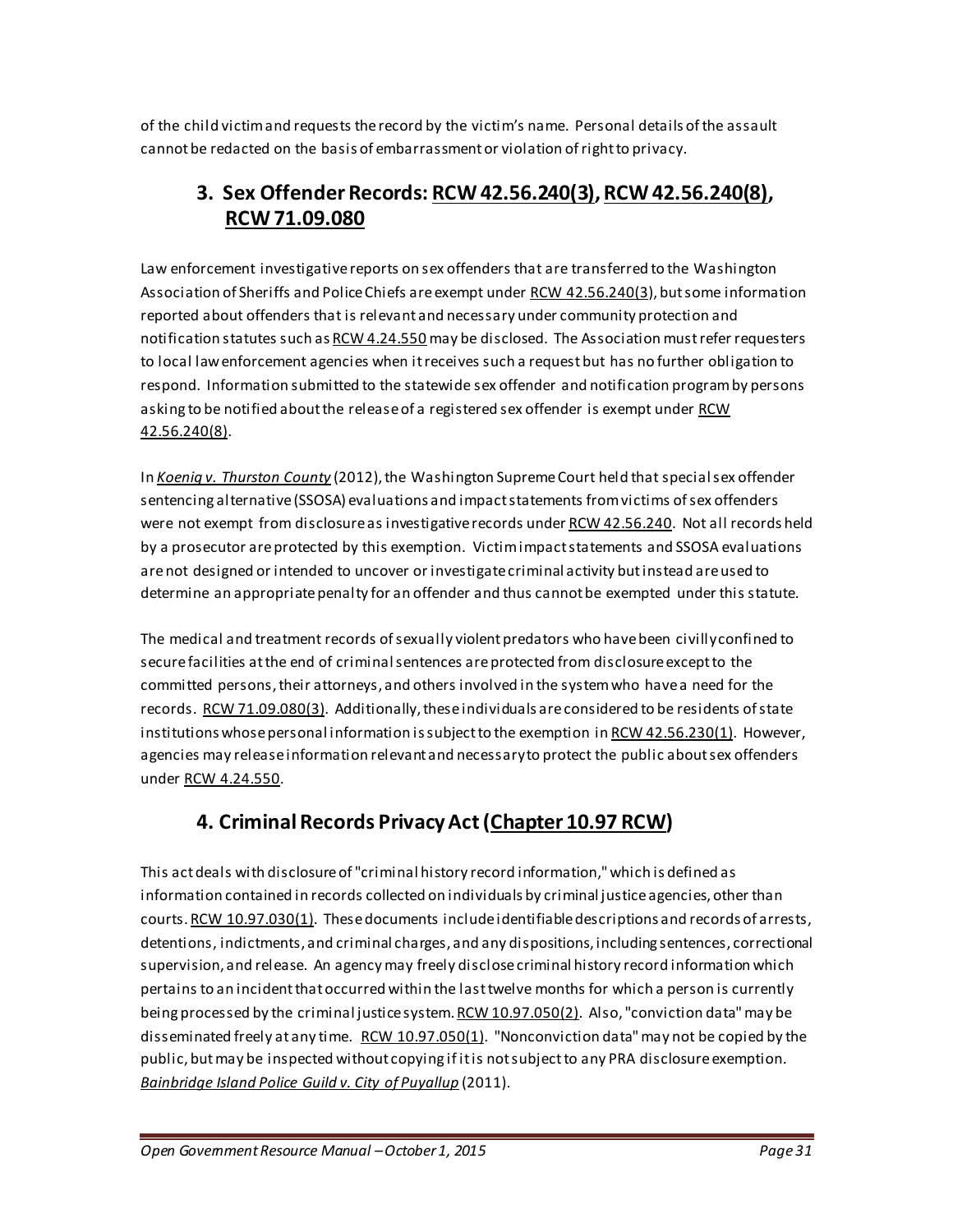Additionally, the subject of the records can inspect and review the records and can obtain a copy of personal nonconviction data if the criminal justice agency has verified the person's identity. RCW [10.97.080.](http://apps.leg.wa.gov/rcw/default.aspx?cite=10.97.080) This statute provides that the PRA must not be construed to allow any other copying of nonconviction data.

Investigative information does not fall within the definition of "criminal history record information." Release of police investigative information is covered by the PRA i[n RCW 42.56.240,](http://apps.leg.wa.gov/RCW/default.aspx?cite=42.56.240) discussed in [Chapter 2.2D1](#page-29-0) above.

#### **5. Miscellaneous Law Enforcement-Related Exemptions**

- **a.** Concealed pistol licenses[:RCW 42.56.240\(4\)](http://apps.leg.wa.gov/RCW/default.aspx?cite=42.56.240)
- **b.** Statewide, local or regional gang databa[se: RCW 42.56.240\(6\)](http://apps.leg.wa.gov/RCW/default.aspx?cite=42.56.240)
- **c.** Electronic sales tracking system for ephedrine and related products[: RCW 42.56.240\(7\)](http://apps.leg.wa.gov/RCW/default.aspx?cite=42.56.240)
- **d.** Security alarm system and vacation crime watch program participants[: RCW](http://apps.leg.wa.gov/RCW/default.aspx?cite=42.56.240)  [42.56.240\(9\)](http://apps.leg.wa.gov/RCW/default.aspx?cite=42.56.240)
- **e.** Felony firearm conviction database: RCW [42.56.240\(10\)](http://apps.leg.wa.gov/RCW/default.aspx?cite=42.56.240)
- **f.** Security threat group information at DOC[: RCW 42.56.240\(12\)](http://apps.leg.wa.gov/RCW/default.aspx?cite=42.56.240)
- **g.** Global positioning data of criminal justice agency employees and workers[: RCW](http://apps.leg.wa.gov/rcw/default.aspx?cite=42.56.240)  [42.56.240\(13](http://apps.leg.wa.gov/rcw/default.aspx?cite=42.56.240))
- **h.** Jail register: [RCW 70.48.100](http://apps.leg.wa.gov/rcw/default.aspx?cite=70.48.100). The register containing the names of persons confined in jail, the reason for confinement, and dates of confinement, is open to the public, but other records of a person confined in jail are confidential and are to be made available only to criminal justice agencies, the courts, and the Washington Association of Sheriffs and Police Chiefs, and in jail certification proceedings, for research, or with the written permission of the confined individual. Booking photographs of an arrested person or person confined in jail, while confidential, may be used by law enforcement to assist in investigating crimes. [RCW 70.48.100\(3](http://apps.leg.wa.gov/rcw/default.aspx?cite=70.48.100)); *[Cowles Publ'g Co. v. Spokane Police Dep't](http://courts.mrsc.org/mc/courts/zsupreme/139wn2d/139wn2d0472.htm)* (1999).
- **i.** Certain information contained in enhanced 911 emergency communications systems: [RCW 42.56.230\(9\)](http://apps.leg.wa.gov/RCW/default.aspx?cite=42.56.230) and chapter 38.52 RCW [\(Laws of 2015 c. 224\)](http://apps.leg.wa.gov/billinfo/summary.aspx?bill=1980&year=2015).

# **E. Certain Business-Related Information is Exempt**

## **1. Real Estate Appraisals and Certain Other Real Estate Lease or Purchase Records: [RCW 42.56.260](http://apps.leg.wa.gov/rcw/default.aspx?cite=42.56.260)**

Real estate appraisals for or by an agency to buy or sell real property are exempt from disclosure for no more than three years. Also exempt are: documents prepared for considering the selection of a site when public knowledge would cause a likelihood of increased price, and documents prepared for considering the minimum price for sale or lease of real estate when public knowledge would cause a likelihood of decreased price, unless disclosure is mandated under another statute, or certain other actions with respect to the property have occurred.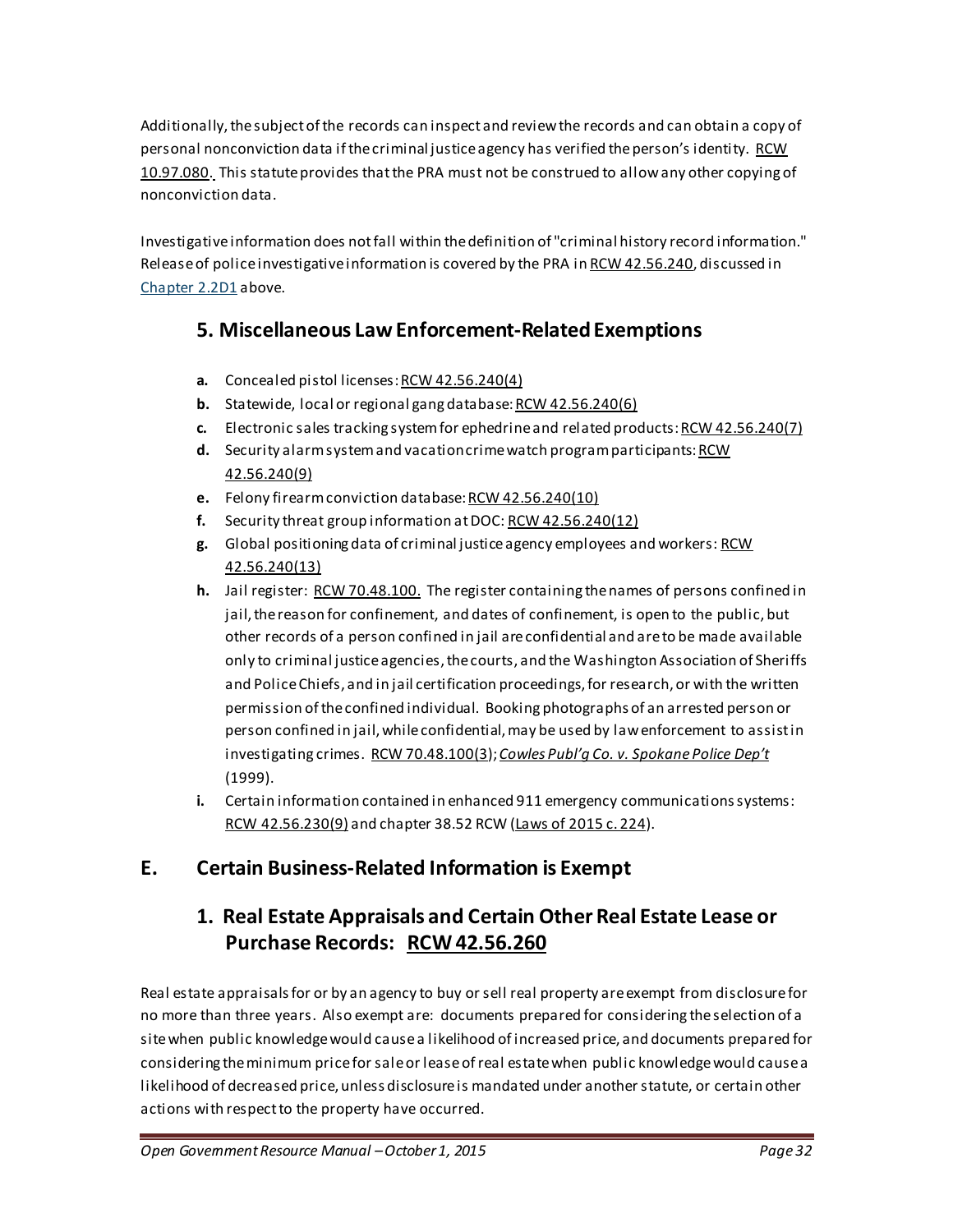#### **2. Research, Intellectual Property, and Proprietary Information; [RCW 42.56.270,](http://apps.leg.wa.gov/RCW/default.aspx?cite=42.56.270) Other Laws**

# **a. Valuable Formula, Designs, Drawings, Research[: RCW](http://apps.leg.wa.gov/RCW/default.aspx?cite=42.56.270)  [42.56.270\(1\)](http://apps.leg.wa.gov/RCW/default.aspx?cite=42.56.270)**

As a general provision applying to any agency, this statute protects "valuable formulae, designs, drawings, and research" data for five years after obtained by the agency. However, withholding the records is permitted only if disclosure would "produce private gain and public loss." The purpose of this exemption is to prevent the taking of potentially valuable intellectual property held by an agency. *[Progressive Animal Welfare Soc'y v. University of Wash.](http://courts.mrsc.org/mc/courts/zsupreme/125wn2d/125wn2d0243.htm)* (1994) (*PAWS II*). Valuable formula or research data may include, for example, material in an unfunded grant proposal, including raw data and guiding hypotheses that structure data *(id.)*, and a cash flow analysis prepared by a consultant to assist an agency to negotiate lease rates for potential developers of agency properties. *[Servais v. Port of Bellingham](http://courts.mrsc.org/mc/courts/zsupreme/127wn2d/127wn2d0820.htm)*(1995). In *Servais*, the court held the cash flow analysis to be exempt because private developers would benefit by insight into the port's negotiating position to the detriment of the public if the record was disclosed. Research data, which is not limited to scientific or technical information, means facts and information collected for a specific purpose and derived from close study or from scholarly or scientific investigation or inquiry; this information is similarly exempt from disclosure, if the disclosure would result in private gain and public loss. *Id*., see also *[Evergreen Freedom Fdn. v. Locke](http://courts.mrsc.org/mc/courts/zappellate/127wnapp/127wnapp0243.htm)* (2005) (holding that release of designs needed to facilitate Boeing's 787 project would allow private parties to benefit and interfere with the agency's agreement with Boeing).

# **b. Trade Secrets: [Ch. 19.108 RCW](http://apps.leg.wa.gov/RCW/default.aspx?cite=19.108)**

In addition, intellectual and proprietary information may be exempt under the Washington Trade Secrets Act[, chapter 19.108 RCW.](http://apps.leg.wa.gov/RCW/default.aspx?cite=19.108) *[Servais v. Port of Bellingham](http://courts.mrsc.org/mc/courts/zsupreme/127wn2d/127wn2d0820.htm)* (1995). Information submitted by a law firm in response to the request for qualifications and quotations was held not to be exempt from disclosure as a trade secret unde[r RCW 19.108.010\(4\)](http://apps.leg.wa.gov/RCW/default.aspx?cite=19.108.010) or as financial and commercial information supplied to the Washington State Investment Board under RCW [42.56.270\(6\).](http://apps.leg.wa.gov/RCW/default.aspx?cite=42.56.270) *[Robbins, Geller,](http://courts.mrsc.org/mc/courts/zappellate/179wnapp/179wnapp0711.htm)  [Rudman & Dowd, LLP v. Office of Attorney General](http://courts.mrsc.org/mc/courts/zappellate/179wnapp/179wnapp0711.htm)* (2014).

# **c. Copyrighted Materials: [17 U.S.C. § 106](http://www.law.cornell.edu/uscode/text/17/106)**

In addition, agencies may need to consider federal copyright laws when providing copies of materials that are subject to copyright protection unde[r 17 U.S.C. § 106.](http://www.law.cornell.edu/uscode/text/17/106) This issue may arise where private entities have copyrighted their work, such as building plans provided under contract. But there are exceptions for "fair use" of copyrighted material to allow it to be reproduced or inspected without consent of the copyright holder unde[r 17 U.S.C. 106.](http://www.law.cornell.edu/uscode/text/17/106) An agency may notify the holder of the copyright of the request. [RCW 42.56.540](http://apps.leg.wa.gov/RCW/default.aspx?cite=42.56.540). See, for example, *[Lindberg v. Kitsap Cy.](http://courts.mrsc.org/mc/courts/zappellate/082wnapp/082wnapp0566.htm)* (1996) for a discussion of this issue.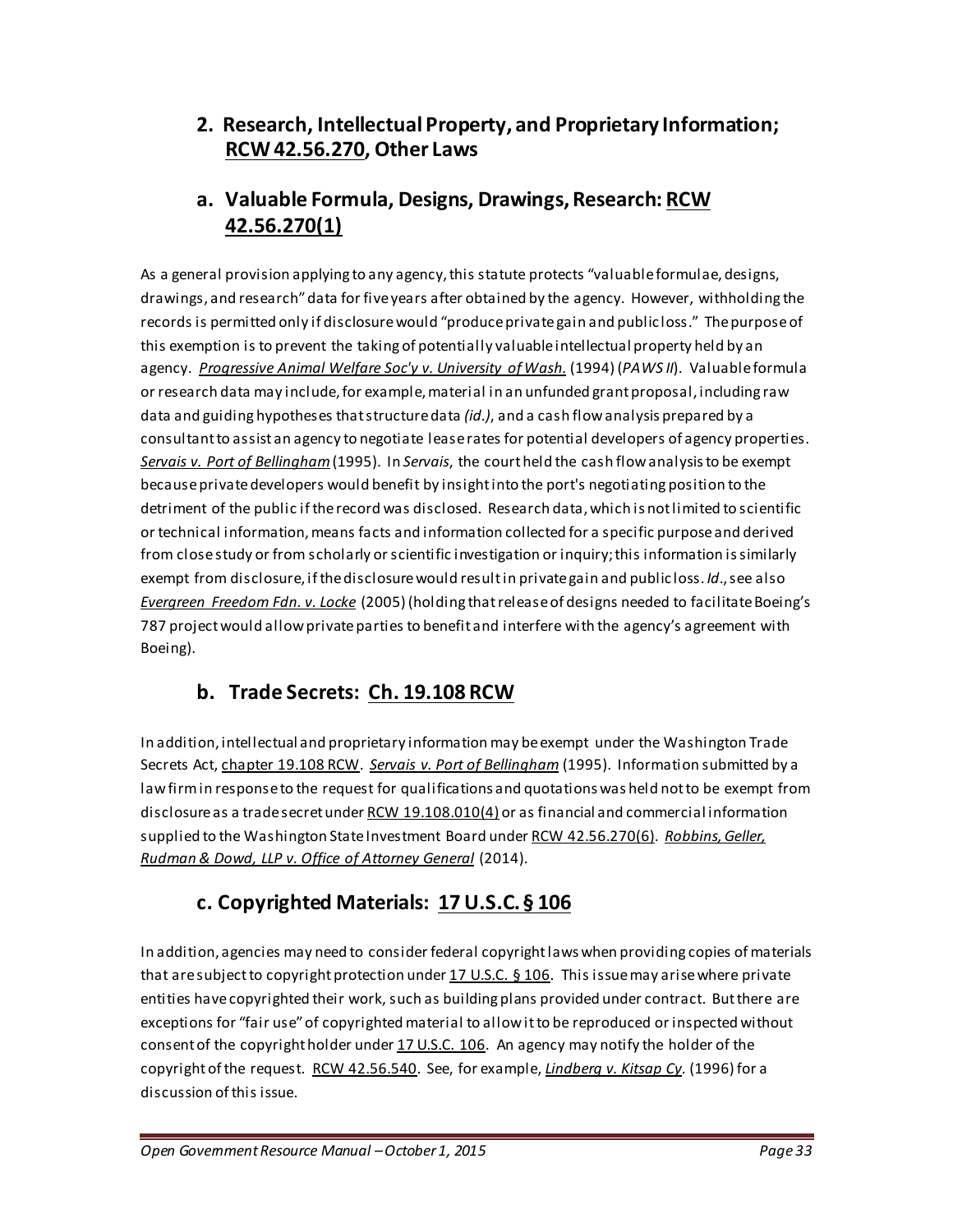#### **3. Financial and Proprietary Information Supplied to Specific Agencies: [RCW 42.56.270\(2\) –](http://apps.leg.wa.gov/RCW/default.aspx?cite=42.56.270) (23)**

Other subsections withi[n RCW 42.56.270](http://apps.leg.wa.gov/RCW/default.aspx?cite=42.56.270) apply to financial and commercial information in records submitted to agencies for specific purposes. Each exemption is worded slightly differently, and little case law interprets these exemptions. The kinds of records or agencies affected are listed below by subsection. The language of the specific subsection should be consulted for the scope of the exemption.

- (2) Ferry and highway construction
- (3) Export services and projects
- (4) Economic development loans
- (5) Business and industrial development corporations
- (6) State Investment Board
- (7) Department of Labor and Industries medical aid contractors
- (8) Clean Washington Center programs
- (9) Public stadium authority

(10) Applications for licenses for horse racing, gambling, liquor, lottery retail, or marijuana producer, processor, or retailer *(*See*: Dragonslayer, Inc. [v. Washington State](http://courts.mrsc.org/mc/courts/zappellate/139wnapp/139wnapp0433.htm) Gambling [Commission](http://courts.mrsc.org/mc/courts/zappellate/139wnapp/139wnapp0433.htm)* (2007)).

- (11) State purchased health care
- (12) Department of Commerce siting decisions
- (13) Department of Ecology electronic product recycling program
- (14) Life Sciences Discovery Fund Authority grants
- (15) Department of Licensing special fuel license applications
- (16) Department of Natural Resources mining permit applications
- (17) Conservation district farm plans
- (18) Health sciences and services authority grants
- (19) Identifiable small business impact statements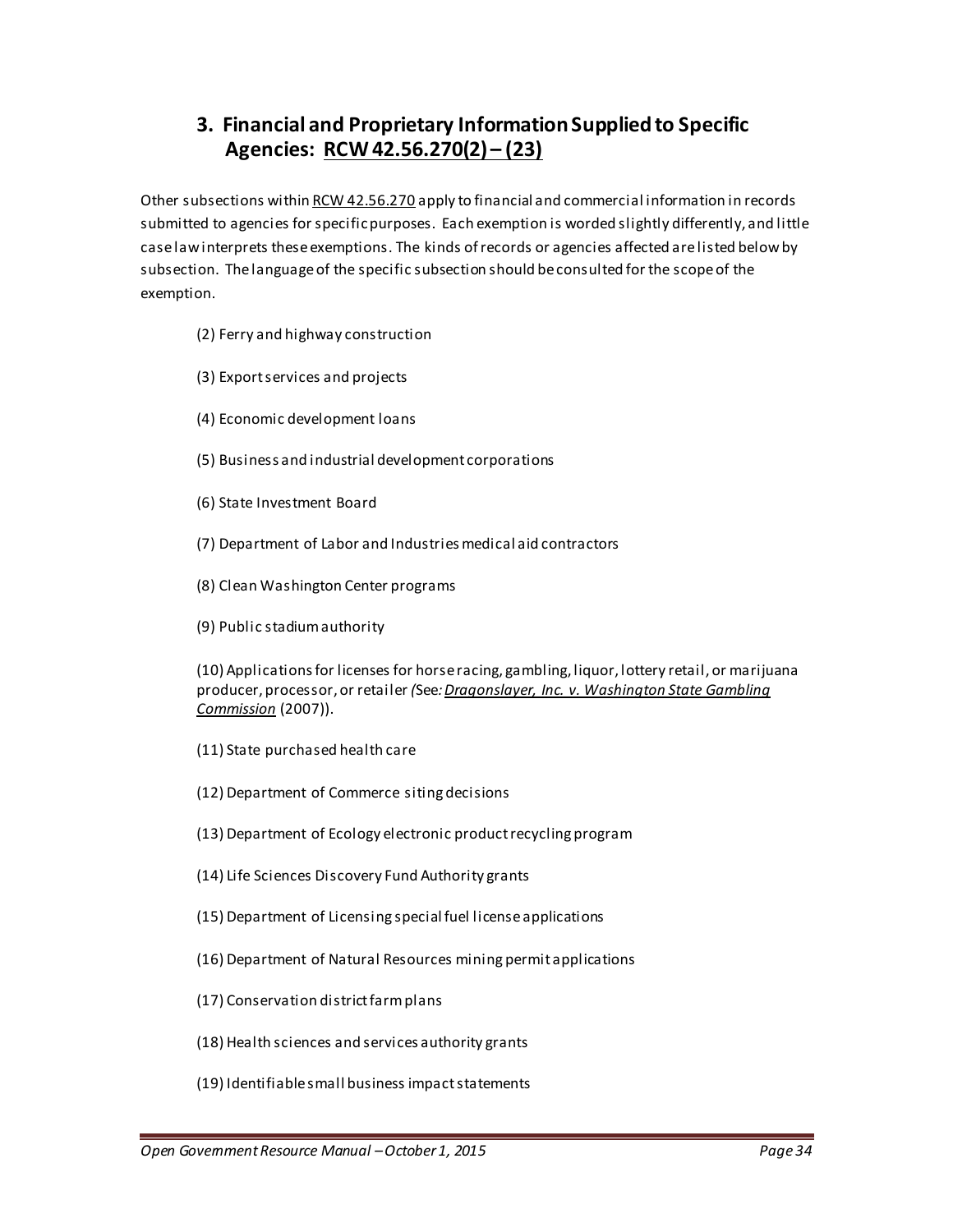(20) University of Washington endowment funds

(21) Market share data on electronic product recycling

(22) Registration of small securities offerings

(23) Unaggregated or individual notices of a transfer of crude oil that is financial, proprietary, or commercial information submitted to the Department of Ecology

#### **4. Public Utilities and TransportationRecords: [RCW 42.56.330](http://apps.leg.wa.gov/RCW/default.aspx?cite=42.56.330)[; RCW](http://apps.leg.wa.gov/RCW/default.aspx?cite=42.56.335)  [42.56.335](http://apps.leg.wa.gov/RCW/default.aspx?cite=42.56.335)**

As summarized below[, RCW 42.56.330](http://apps.leg.wa.gov/rcw/default.aspx?cite=42.56.330) provides exemptions for:

(1) Commercial information filed with the Utilities and Transportation Commission or Attorney General – but these records may be disclosed after notice is provided to the subject and if they fail to obtain a court order to protect the records unde[r RCW 80.04.095](http://apps.leg.wa.gov/RCW/default.aspx?cite=80.04.095) o[r RCW 81.77.210;](http://apps.leg.wa.gov/rcw/default.aspx?cite=81.77.210)

(2) Addresses, telephone numbers, electronic contact information and billing information for less than a billing cycle held by a public utility;

(3) Individually identifiable records of members of a vanpool, carpool, or other ride-sharing program;

(4) Identifying information of participants or applicants in a paratransit or other transit service operated for persons with disabilities or the elderly;

(5) Identifying information of persons using transit passes or other fare payment media, except to an entity responsible for payment of any of the cost;

(6) Information collected by use of motor carrier intelligent transportation system or equipment;

(7) Identifying information of person using transponders to pay tolls; and

(8) Identifying information of users of driver's licenses or identicards including radio frequency identification chip or similar technology for border crossing ("enhanced" licenses).

I[n RCW 42.56.335](http://apps.leg.wa.gov/RCW/default.aspx?cite=42.56.335), law enforcement is restricted from obtaining records of customers of public utility districts or city utilities unless a written statement is provided stating the customer is suspected of committing a crime and that the records would help determine whether the suspicion is true. This exemption only applies to a specific requester, namely, a law enforcement agency. It was passed in response to the decision in *[In re Rosier](http://courts.mrsc.org/mc/courts/zsupreme/105wn2d/105wn2d0606.htm)* (1986), which limited the ability of law enforcement to engage in "fishing expeditions" through utility records while investigating marijuana growing operations. A telephone request is not sufficient. *[State v. Maxwell](http://courts.mrsc.org/mc/courts/zsupreme/114wn2d/114wn2d0761.htm)* (1990). Voluntary production of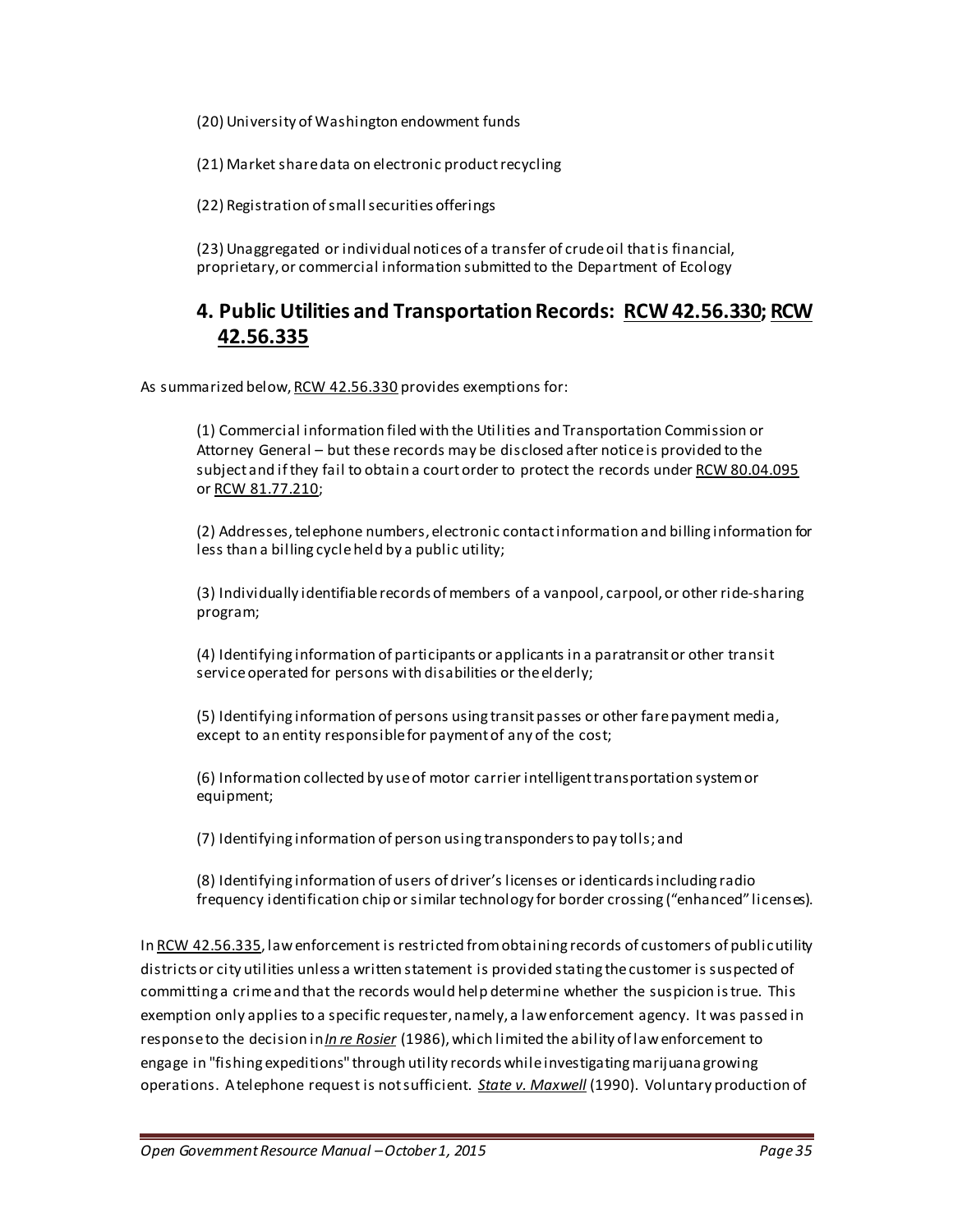information about power consumption does not violate the statute. *[State v. Maxfield](http://courts.mrsc.org/mc/courts/zsupreme/125wn2d/125wn2d0378.htm)* (1994). See also *[State v. Cole](http://courts.mrsc.org/mc/courts/zsupreme/128wn2d/128wn2d0262.htm)* (1995).

## **5. Agriculture and Livestock Records: [RCW 42.56.380](http://apps.leg.wa.gov/RCW/default.aspx?cite=42.56.380)[; RCW](http://apps.leg.wa.gov/RCW/default.aspx?cite=42.56.610)  [42.56.620](http://apps.leg.wa.gov/RCW/default.aspx?cite=42.56.610)**

[RCW 42.56.380](http://apps.leg.wa.gov/rcw/default.aspx?cite=42.56.380) exempts from disclosure various kinds of commercial and proprietary information gathered by regulatory agencies for: (1) organic products; (2) fertilizers and minerals; (3) various agriculture products and livestock commissions and boards; (4) phytosanitary (plant disease) certificates; (5) – (7) marketing activities; (8) financial statements of public livestock markets; (9) herd inventory management; (10) testing for animal diseases; and  $(11) - (12)$  import information of livestock exempt under homeland security or other federal law.

In addition[, RCW 42.56.610](http://apps.leg.wa.gov/RCW/default.aspx?cite=42.56.610) provides that records obtained by state and local agencies from dairies, animal feeding operations, and concentrated animal feeding operations about discharge elimination system permits can be disclosed only to provide meaningful information to the public, while ensuring confidentiality of business information.

#### **6. Insurance and Financial InstitutionRecords: [RCW 42.56.400](http://apps.leg.wa.gov/RCW/default.aspx?cite=42.56.400)**

[RCW 42.56.400](http://apps.leg.wa.gov/rcw/default.aspx?cite=42.56.400) exempts from production include the following records:

(1) Board of Industrial Insurance Appeals records related to appeals of crime victims' compensation claims;

(2) Health Care Authority records unde[r RCW 41.05.026](http://apps.leg.wa.gov/RCW/default.aspx?cite=41.05.026) transferred to another state purchased health care program, to a technical review committee created to acquire state purchased health care;

(3) Identification of all owners or insureds received by the Insurance Commissioner under [chapter 48.102 RCW;](http://apps.leg.wa.gov/RCW/default.aspx?cite=48.102)

(4), (5) and (23) Information provided to the Insurance Commissioner under various legal requirements;

(6) Examination reports and information obtained from regulated institutions by the Department of Financial Institutions;

(10) Claim data revealing the identity of claimants, providers, facilities, and insurers.

Various other exemptions exist in this section for records filed with the Insurance Commissioner under the various regulated programs. This section and the cited references in the subsections should be consulted for more detailed information on these exemptions.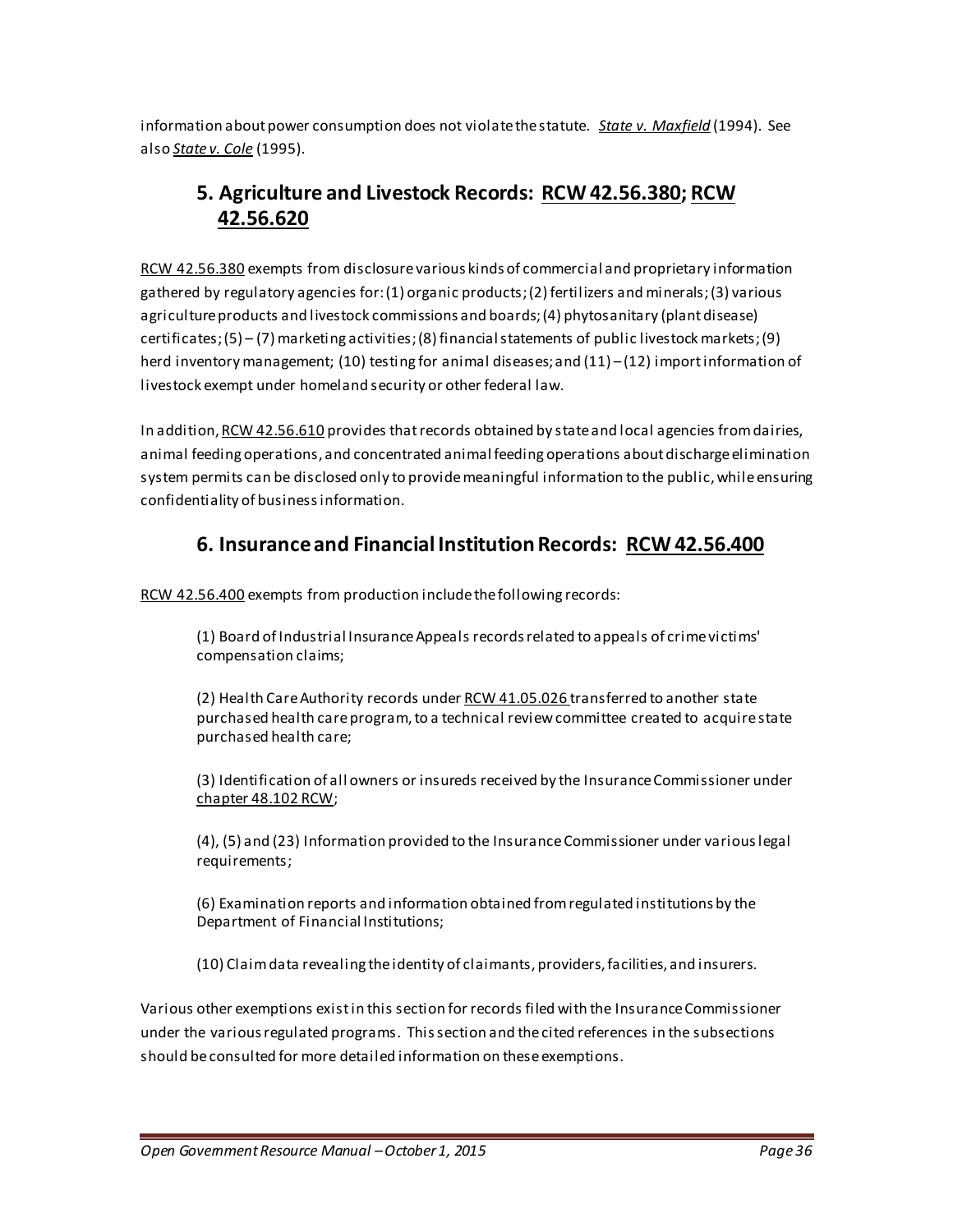## **7. Marijuana Cooperative Registration Information: [RCW 42.56](http://app.leg.wa.gov/billinfo/summary.aspx?bill=2136&year=2015)  [\(Laws of 2015 c. 4\)](http://app.leg.wa.gov/billinfo/summary.aspx?bill=2136&year=2015)**

Registration information submitted to the state Liquor and Cannabis Board under chapter 69.51A RCW is exempt from disclosure under Section 1002[, Laws of 2015 c. 4](http://app.leg.wa.gov/billinfo/summary.aspx?bill=2136&year=2015) (to be codified in a new section of chapter 42.56 RCW).

#### **F. Health Information Exemptions**

#### <span id="page-37-0"></span>**1. Public Health and Health Professional Records: [RCW 42.56.350](http://apps.leg.wa.gov/RCW/default.aspx?cite=42.56.350); [RCW 42.56.360](http://apps.leg.wa.gov/RCW/default.aspx?cite=42.56.360)**

[RCW 42.56.350](http://apps.leg.wa.gov/rcw/default.aspx?cite=42.56.350) exempts from disclosure the following records of health care providers licensed by the Department of Health:

(1) The federal Social Security number; and,

(2) The residential address and telephone number if the provider requests the information be withheld and provides a business address and business telephone number or if the provider requests the information be released or as provided i[n RCW 42.56.070\(9\).](http://apps.leg.wa.gov/RCW/default.aspx?cite=42.56.070)

[RCW 42.56.360\(](http://apps.leg.wa.gov/rcw/default.aspx?cite=42.56.360)1) contains numerous exemptions affecting health care providers and data collected by the Department of Health. Categories of exempt records include:

- (a) and (b) Information about drug samples, legend drugs, or nonresident pharmacies obtained by the pharmacy quality assurance commission.
- (c) Records created for or collected and maintained by a hospital quality improvement, or peer review or quality improvement committee and reports of adverse health events. See *[Cornu-Labat v. Hospital Dist. No. 2 Grant County](http://courts.mrsc.org/mc/courts/zsupreme/177wn2d/177wn2d0221.htm)* (2013) and *[Lowy v. PeaceHealth](http://courts.mrsc.org/mc/courts/zsupreme/174wn2d/174wn2d0769.htm)* (2012) for judicial interpretation of and limits on this exemption.
- (d) Proprietary financial and commercial information provided to the Department of Health with an application for an antitrust exemption sought by the entity. This subsection also contains procedures on notifying the affected entity and actions to compel disclosure.
- (e) Records of a provider obtained in an action under the impaired physician program.
- (f) Complaints filed under the Uniform Disciplinary Act for providers under chapter [18.130 RCW.](http://apps.leg.wa.gov/RCW/default.aspx?cite=18.130)
- Exemptions are also provided for records collected by the Department of Health under (g) prescription monitoring program, (h) Washington Death with Dignity Act, (i) cardiac and stroke system performance, and (k) state wide health care claims data reporting in chapter [43.371 RCW.](http://apps.leg.wa.gov/RCW/default.aspx?cite=43.371)
- For all public agencies, employee wellness program records except for statistics that do not identify individuals are exempted under RCW 42.56.360(1)(j).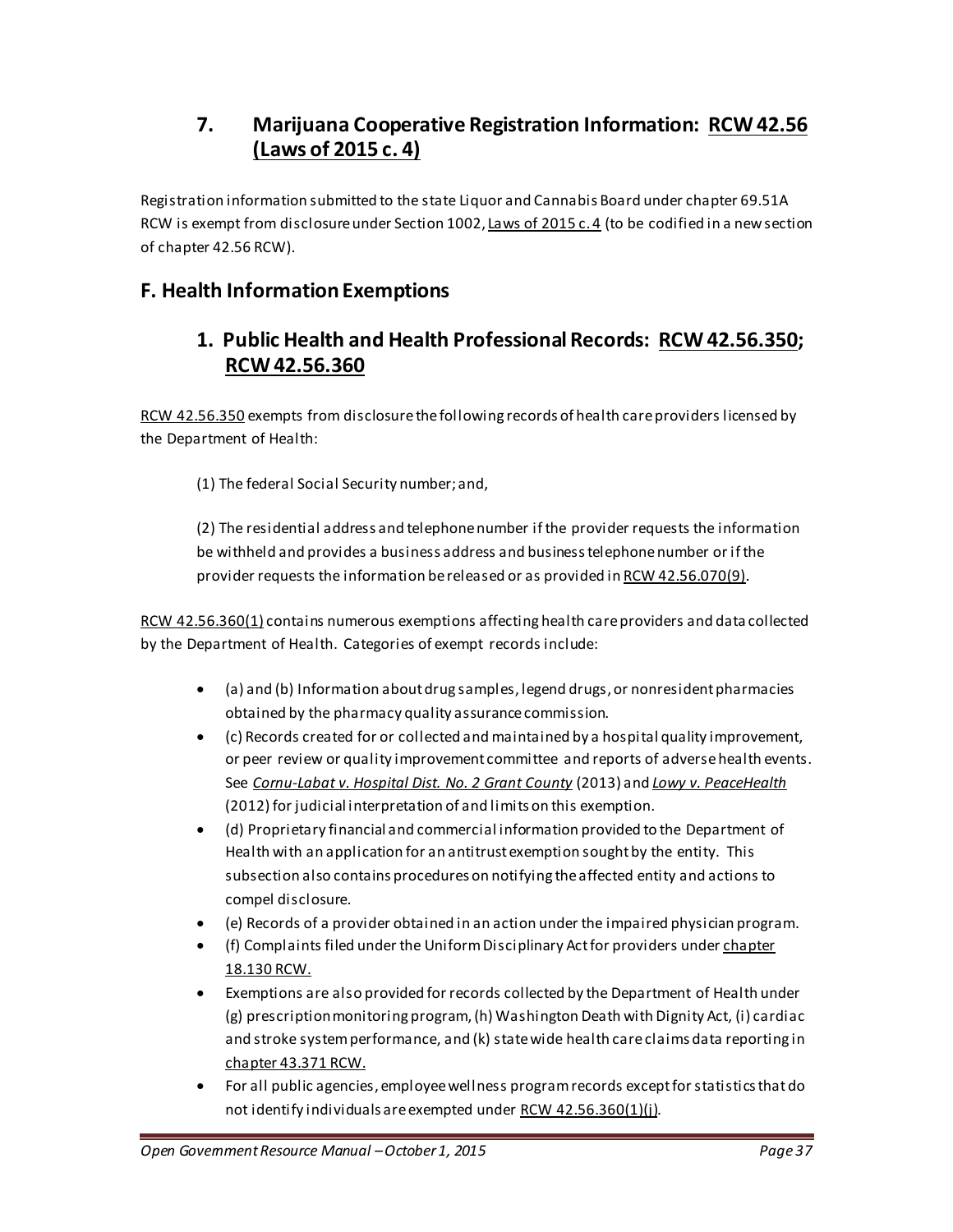Records of child mortality reviews by local health departments are exempted under RCW [70.05.170\(3\).](http://app.leg.wa.gov/rcw/default.aspx?cite=70.05.170)

# **2. Health Care Records of Individuals: [RCW 42.56.360\(2\)](http://apps.leg.wa.gov/RCW/default.aspx?cite=42.56.360)[; Chapter](http://apps.leg.wa.gov/RCW/default.aspx?cite=70.02) [70.02 RCW;](http://apps.leg.wa.gov/RCW/default.aspx?cite=70.02) Chapter [70.96A RCW;](http://apps.leg.wa.gov/RCW/default.aspx?cite=70.96A) [Chapter](http://apps.leg.wa.gov/RCW/default.aspx?cite=68.50) 68.50 RCW; Federal Laws and Rules**

I[n RCW 42.56.360\(2\),](http://apps.leg.wa.gov/rcw/default.aspx?cite=42.56.360) the PRA provides tha[t chapter 70.02 RCW](http://apps.leg.wa.gov/RCW/default.aspx?cite=70.02) applies to the inspection and copying of health care information of individuals, incorporating that law as an "other statute" exemption to the PRA. [Chapter 70.02 RCW](http://apps.leg.wa.gov/RCW/default.aspx?cite=70.02) is the state Health Care Information Act (HCIA), adopted in 1991. That law provides standards for when entities and individuals can access medical records of patients when held by providers or facilities and establishes that health care information is "personal and sensitive information" that can harm individuals if improperly disclosed*. [Planned Parenthood v. Bloedow](http://www.courts.wa.gov/opinions/index.cfm?fa=opinions.showOpinion&filename=710397MAJ)* (2015).

The HCIA mirrors in many aspects the federal HIPAA Privacy Rule, 45 CFR 160 - 164, adopted by authority of th[e Health Insurance Portability and Accountability Act \(HIPAA\),](http://www.hhs.gov/ocr/privacy/index.html) [42 USC §1320d,](http://www.law.cornell.edu/uscode/text/42/1320d-6) which applies in all states. That law applies to government agencies that provide or pay for health care and those entities that obtain health information when doing business with covered agencies.

The HCIA establishes standards and obligations for government entities thatserve as health care providers, facilities or payors to protect records and to disclose as authorized. In addition, it requires that all agencies that are not health care facilities or providers but obtain health care information under the exceptions to confidentiality in that chapter must have rules and policies for the acquisition, retention, destruction, and security of health care records, consistent with the HCIA. [RCW 70.02.290.](http://apps.leg.wa.gov/RCW/default.aspx?cite=70.02.290) Entities which receive records to provide services must not disclose records in violation of the HCIA. [RCW 70.02.270.](http://apps.leg.wa.gov/RCW/default.aspx?cite=70.02.270)

As an exception to the confidentiality of these records[, RCW 70.02.060](http://apps.leg.wa.gov/RCW/default.aspx?cite=70.02.060) creates a process to allow disclosure of health care information, without authorization, in court proceedings. The attorney seeking access to individual health care information must give the health care provider and the patient or his or her attorney at least 14 days' notice before service of a discovery request or compulsory process. The patient can seek a protective order to prohibit or restrict the provider from producing these records. However, the HCIA does not restrict providers, payors or insurers from complying with obligations imposed by federal or state health care payment programs or federal or state law. [RCW 70.02.900\(1\).](http://apps.leg.wa.gov/RCW/default.aspx?cite=70.02.900) In addition, the HCIA does not modify disclosure under worker's compensation, juvenile records law, and chemical dependency provisions. [RCW 70.02.900\(2\)](http://apps.leg.wa.gov/RCW/default.aspx?cite=70.02.900).

Special standards are provided in the HCIA for records of mental health treatment and services for adults and minors[. RCW 70.02.230-.260](http://apps.leg.wa.gov/RCW/default.aspx?cite=70.02). Restrictions on the disclosure of records of sexually transmitted diseases are also contained in the HCIA i[n RCW 70.02.220](http://apps.leg.wa.gov/RCW/default.aspx?cite=70.02.220) an[d 70.02.300](http://apps.leg.wa.gov/RCW/default.aspx?cite=70.02.300). Records of persons treated for chemical dependence issues are strictly protected b[y RCW 70.96A.150](http://apps.leg.wa.gov/RCW/default.aspx?cite=70.96A.150) and by federal regulations contained a[t 42 C.F.R. Part 2.](http://www.ecfr.gov/cgi-bin/text-idx?tpl=/ecfrbrowse/Title42/42cfr2_main_02.tpl)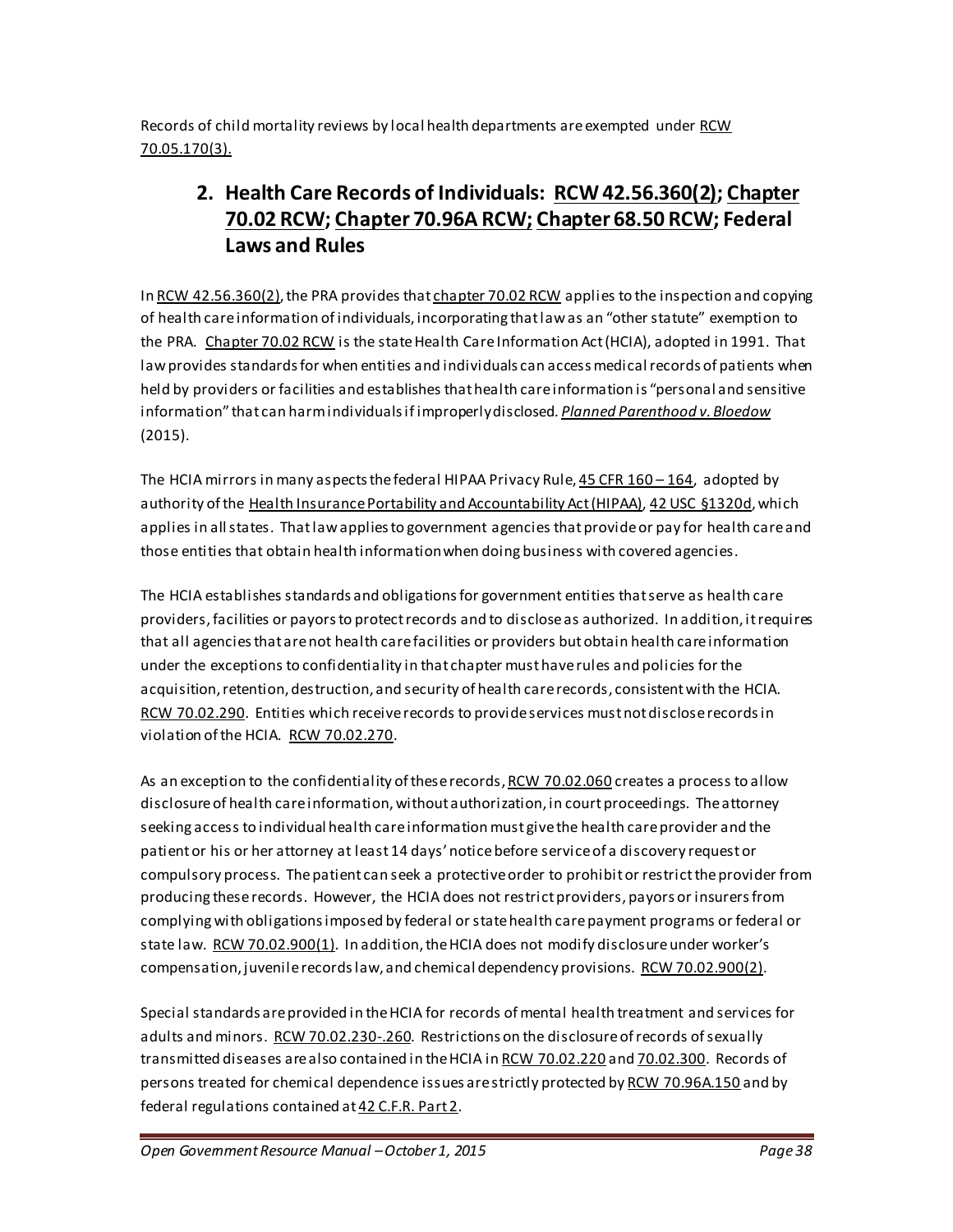Information in the medical marijuana authorization databasecontaining names and other personally identifiable information of patients and providers is exempt from disclosure under Sections 21-23 of [Chapter 70, 2015 Laws](http://app.leg.wa.gov/billinfo/summary.aspx?bill=5052&year=2015) (to be codified in chapters 69.51A and 42.56 RCW).

Reports from autopsies or postmortems are confidential except to personal representatives, family members, attending physicians, and others involved in investigatio[ns. RCW 68.50.105](http://apps.leg.wa.gov/rcw/default.aspx?cite=68.50.105). However, a coroner or medical examiner is not prohibited from publicly discussing findings on deaths caused by a law enforcement or corrections officers[. RCW 68.50.105\(2\).](http://apps.leg.wa.gov/rcw/default.aspx?cite=68.50.105) Records of child mortality reviews by local health departments are exempted from disclosure unde[r RCW 70.05.170\(3\).](http://app.leg.wa.gov/rcw/default.aspx?cite=70.05.170)

#### **G. Government Services and Benefits**

#### **1. Juvenile Offender and Child Welfare Records: [Chapter 13.50](http://apps.leg.wa.gov/RCW/default.aspx?cite=13.50)  [RCW](http://apps.leg.wa.gov/RCW/default.aspx?cite=13.50)**

Records relating to the offenses committed by juveniles are governed by [RCW 13.50.050](http://apps.leg.wa.gov/RCW/default.aspx?cite=13.50.050)[, 13.50.260](http://apps.leg.wa.gov/RCW/default.aspx?cite=13.50.260), an[d 13.50.270.](http://apps.leg.wa.gov/RCW/default.aspx?cite=13.50.270) The official juvenile court file is open to the public unless sealed unde[r RCW](http://apps.leg.wa.gov/RCW/default.aspx?cite=13.50.260)  [13.50.260.](http://apps.leg.wa.gov/RCW/default.aspx?cite=13.50.260) Procedures were adopted in 2014 and 2015 to require juvenile judges to hold sealing hearings to address whether the records should be sealed from public inspection. Records are presumed to be sealed unless they relate to the commission of a more serious offense, a later offense is committed, or an objection is filed. If the court records are sealed, those records, along with the social file and other related records, are to be exempted from disclosure wherever held. If an agency holds these records, it can only respond that the records are confidential and the agency can not reveal the existence of any records. [RCW 13.50.260\(6\).](http://apps.leg.wa.gov/RCW/default.aspx?cite=13.50.260) Agencies holding such sealed records can communicate with the juvenile respondent. [RCW 13.50.260\(11\).](http://apps.leg.wa.gov/RCW/default.aspx?cite=13.50.260)

Child welfare records are made confidential and exempted from the PRA under [RCW 13.50.100.](http://apps.leg.wa.gov/RCW/default.aspx?cite=13.50.100) The records can only be disclosed to the individuals authorized under that statute, which include the child and his or her parents, and their attorneys. In a line of cases arising under chapter [13.50 RCW,](http://apps.leg.wa.gov/RCW/default.aspx?cite=13.50) appellate courts have held that, although these records meet the definition of public records under the PRA, these are "other statute" exemptions that exempt or prohibit disclosure. The courts have found that these statutes supplement the PRA unless they conflict, and that the process set by these statutes is the "exclusive means" of obtaining these records and for challenging any denial of records. See *[Deer v. Dep't of Social & Health Servs](http://courts.mrsc.org/mc/courts/zappellate/122wnapp/122wnapp0084.htm)*. (2004), and *[Wright v. State](http://courts.mrsc.org/mc/courts/zappellate/176wnapp/176wnapp0585.htm)* (2013).

As an exception to confidentiality of child welfare records, the Department of Social and Health Services must, under [RCW 74.13.500,](http://apps.leg.wa.gov/RCW/default.aspx?cite=74.13.500) disclose information about the abuse or neglect of a child, investigations of abuse or neglect, and services provided with regard to the abuse or neglect, if there is a child death or near fatality as a result of the abuse or neglect or if the child was receiving services within 12 months before the death. Identifying information can be redacted from these records if determined not to be in the best interest of the child or is medical information of others under the standards i[n RCW 74.13.515](http://apps.leg.wa.gov/RCW/default.aspx?cite=74.13.515) an[d .520](http://apps.leg.wa.gov/RCW/default.aspx?cite=74.13.520).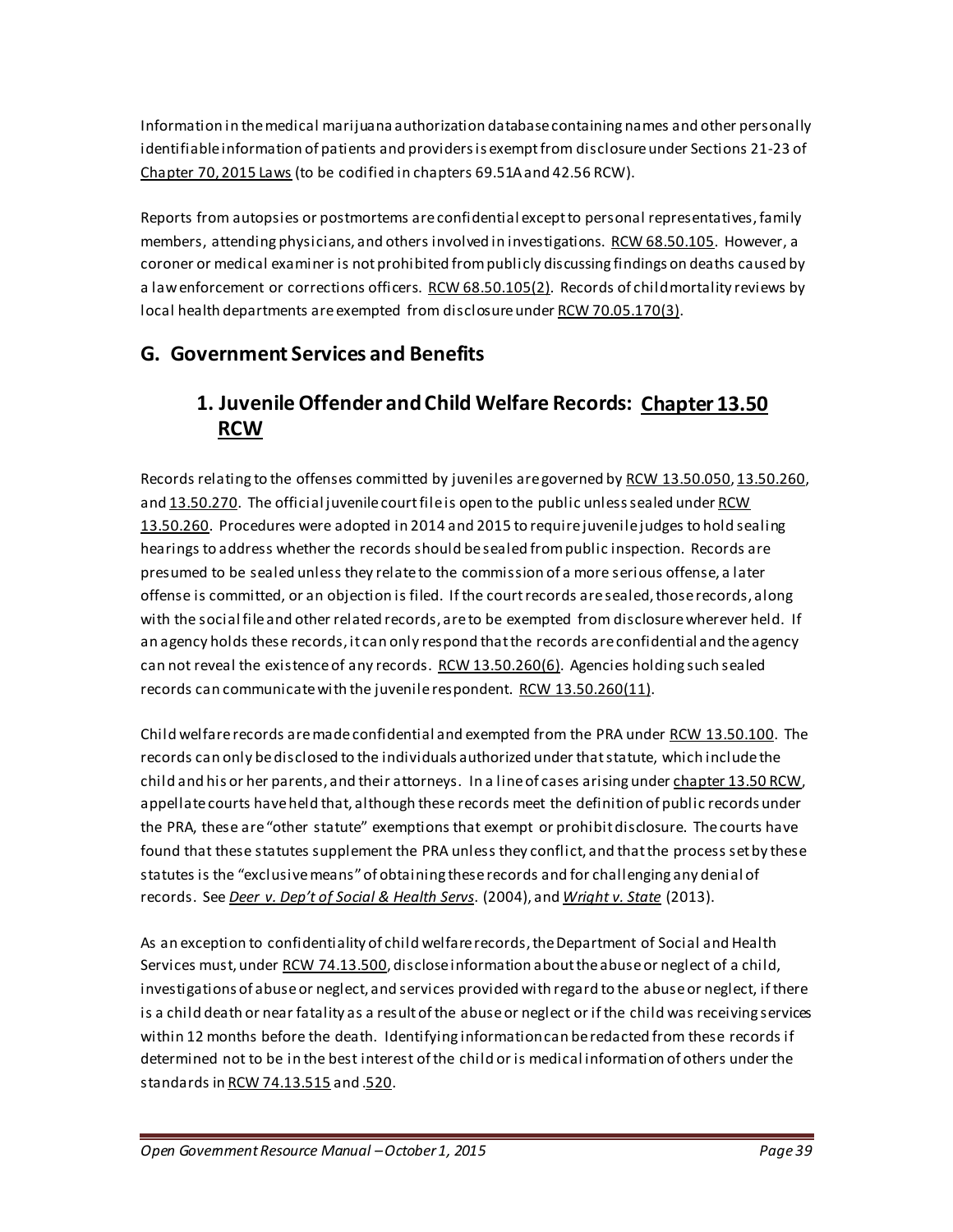# **2. Adoption Records: [Chapter 26.33 RCW](http://apps.leg.wa.gov/RCW/default.aspx?cite=26.33)**

Adoption records are confidential. Information that does not identify the parties can be provided to others involved in the process. [RCW 26.33.340.](http://apps.leg.wa.gov/RCW/default.aspx?cite=26.33.340) A confidential intermediary may be appointed by the court to determine if the identity can be revealed if requested by birth parents or adopted children to find each other. [RCW 26.33.343.](http://apps.leg.wa.gov/RCW/default.aspx?cite=26.33.343) Adults adopted after October 1, 1993 can receive noncertified copies of their original birth certificates unless the birth parents have filed an affidavit of nondisclosure or a contact preference form.

#### **3. Public Assistance Records: [RCW 74.04.060](http://apps.leg.wa.gov/rcw/default.aspx?Cite=74.04.060)**

In addition to the PRA exemption in  $RCW$  42.56.230(1), the contents of records and communications regarding public assistance programs unde[r Title 74 RCW](http://apps.leg.wa.gov/RCW/default.aspx?cite=74) are exempt from disclosure unde[r RCW](http://apps.leg.wa.gov/RCW/default.aspx?cite=74.04.060)  [74.04.060](http://apps.leg.wa.gov/RCW/default.aspx?cite=74.04.060) and are deemed privileged and confidential. [RCW 74.04.060\(1\)\(a\)](http://apps.leg.wa.gov/RCW/default.aspx?cite=74.04.060). Information may be disclosed for purposes related to the administration of these programs. As a general exception to confidentiality, any person can ask whether someone is a current recipient of public assistance and receive a "yes or no" answer. Other entities receiving public assistance information to administer, regulate, or investigate the public assistance program must maintain the same degree of confidentiality. [RCW 74.04.060\(3\).](http://apps.leg.wa.gov/RCW/default.aspx?cite=74.04.060) It is a gross misdemeanor to use a list of names for commercial or political purposes[. RCW 74.04.060\(4\).](http://apps.leg.wa.gov/RCW/default.aspx?cite=74.04.060)

# **4. Child Support Records: RC[W 26.23.120](http://apps.leg.wa.gov/RCW/default.aspx?cite=26.23.120)**

Child support enforcement records are confidential and may only be released with authorization of the parties, except that information can be disclosed to the parents about each other as needed to conduct the support enforcement action. A request for address information of the other parent is subject to limitations designed to protect the safety of that parent.

# **5. Domestic Violence and Rape Crisis Center Records: [RCW](http://apps.leg.wa.gov/rcw/default.aspx?cite=42.56.370)  [42.56.370](http://apps.leg.wa.gov/rcw/default.aspx?cite=42.56.370)[; RCW 26.04.175](http://apps.leg.wa.gov/RCW/default.aspx?cite=26.04.175)**

Client records held by agency domestic violence or sexual assault programs are exempt from production under the PRA. In additio[n, chapter 40.24 RCW](http://apps.leg.wa.gov/RCW/default.aspx?cite=40.24) establishes an address confidentiality program at the office of the Secretary of State to protect the residential information of victims of domestic violence, sexual assault, and stalking, with this program's records exempted from production unde[r RCW 40.24.070.](http://apps.leg.wa.gov/RCW/default.aspx?cite=40.24.070) Victim address information is also protected in applications for marriage licenses unde[r RCW 26.04.175](http://apps.leg.wa.gov/RCW/default.aspx?cite=26.04.175)**.**

#### **6. Employment Security Department Records: [RCW 42.56.410](http://apps.leg.wa.gov/RCW/default.aspx?cite=42.56.410) and Chapter [50.13 RCW](http://apps.leg.wa.gov/RCW/default.aspx?cite=50.13)**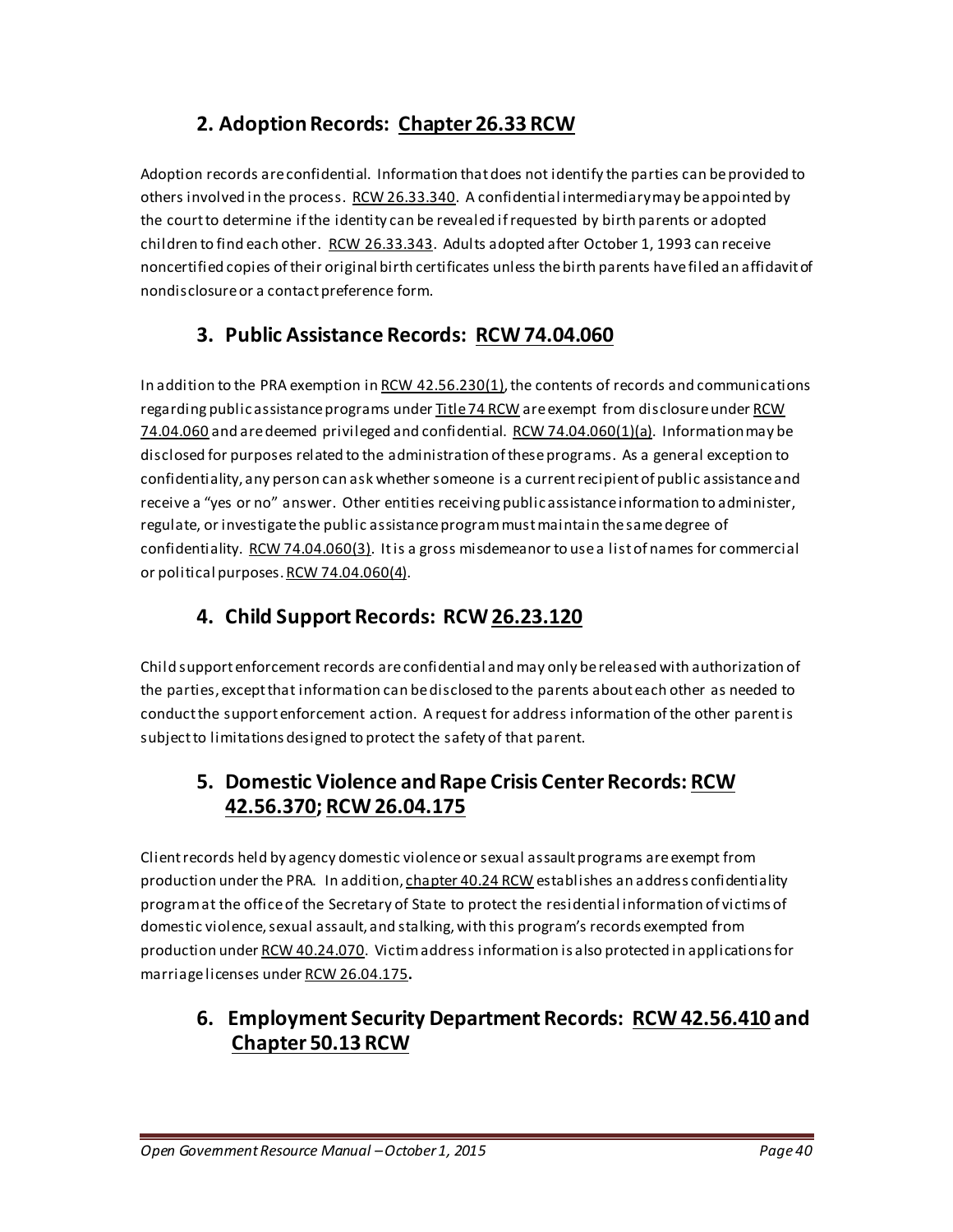Under the PRA, records of the Department of Employment Security that are confidential under [chapter 50.13 RCW](http://apps.leg.wa.gov/RCW/default.aspx?cite=50.13) remain exempt from disclosure when provided to another individual or organization for operational, research, or evaluation purposes[. RCW 42.56.410](http://apps.leg.wa.gov/rcw/default.aspx?cite=42.56.410).

Under [RCW 50.13.020,](http://apps.leg.wa.gov/RCW/default.aspx?cite=50.13.020) information or records concerning an individual or employing unit obtained by the Department of Employment Security pursuant to the administration of its unemployment compensation program are private and confidential[. Chapter 50.13 RCW](http://apps.leg.wa.gov/RCW/default.aspx?cite=50.13) contains exceptions to that confidentiality for various purposes. Individuals and employers have access to their own information and those related to the awarding of benefit[s. RCW 50.13.040.](http://apps.leg.wa.gov/RCW/default.aspx?cite=50.13.040) Decisions entered by the commissioner appeal process are public[. RCW 50.13.050](http://apps.leg.wa.gov/RCW/default.aspx?cite=50.13.050). Other government agencies that obtain records due to their need for official purposes must maintain the confidentiality of the records received. [RCW 50.13.060.](http://apps.leg.wa.gov/RCW/default.aspx?cite=50.13.060)

# **7. Workers' Compensation Records: [Title 51 RCW](http://apps.leg.wa.gov/RCW/default.aspx?Cite=51)**

Several laws make various records in the industrial insurance program exempt. Records about individual claims resolution structural settlement agreements provided to the Board of Industrial Insurance Appeals are exempt under [RCW 51.04.063](http://apps.leg.wa.gov/RCW/default.aspx?cite=51.04.063) and in the PRA under [RCW 42.56.230\(8\).](http://apps.leg.wa.gov/RCW/default.aspx?cite=42.56.230) Information obtained from employers records by the Department of Labor and Industries is exempt under [RCW 51.16.070\(2\).](http://apps.leg.wa.gov/RCW/default.aspx?cite=51.16.070) Claim files of workers are exempt b[y RCW 51.28.070.](http://apps.leg.wa.gov/RCW/default.aspx?cite=51.28.070) For health care providers involved in workers compensation cases, records of audits are exempt unde[r RCW](http://apps.leg.wa.gov/RCW/default.aspx?cite=51.36.110)  [51.36.110](http://apps.leg.wa.gov/RCW/default.aspx?cite=51.36.110) and their proprietary information is exempt unde[r RCW 51.36.120](http://apps.leg.wa.gov/RCW/default.aspx?cite=51.36.120). Records of crime victims' compensation claimants held by the Department of Labor and Industries are also confidential unde[r RCW 7.68.140.](http://apps.leg.wa.gov/RCW/default.aspx?cite=7.68.140)

## **8. Educational InformationRecords: [RCW 42.56.230](http://apps.leg.wa.gov/RCW/default.aspx?cite=42.56.230); Other Laws and Rules**

In addition to the student information exemption i[n RCW 42.56.230\(1\),](http://apps.leg.wa.gov/RCW/default.aspx?cite=42.56.230) the child program exemption i[n RCW 42.56.230\(2\),](http://apps.leg.wa.gov/RCW/default.aspx?cite=42.56.230) and the Federal Education Rights and Privacy Act (FERPA, 20 U.S.C. § 1232g), exempt other information regarding students. [RCW 42.56.320](http://apps.leg.wa.gov/rcw/default.aspx?cite=42.56.320) exempts from disclosure: (1) financial disclosures by private vocational schools; (2) financial and commercial information relating to purchase and sale of tuition units; (3) identifiable information received for research or evaluation by the workforce training and education coordinating board; (4) nonpublic records received relating to gifts and grants; and (5) annual declarations of intent by parents who home-school children. Student education records may also be addressed in other laws, for example, records of students in common schools are also addressed in Title 28A RCW. See, for example[, RCW 28A.605.030](http://apps.leg.wa.gov/rcw/default.aspx?cite=28A.605.030) (parental or guardian access to records).

# **9. Library Records: [RCW 42.56.310](http://apps.leg.wa.gov/rcw/default.aspx?cite=42.56.310)**

The PRA i[n RCW 42.56.310](http://apps.leg.wa.gov/rcw/default.aspx?cite=42.56.310) protects from disclosure library records kept to track use of libraries and their resources and that identify or could be used to identify a library user.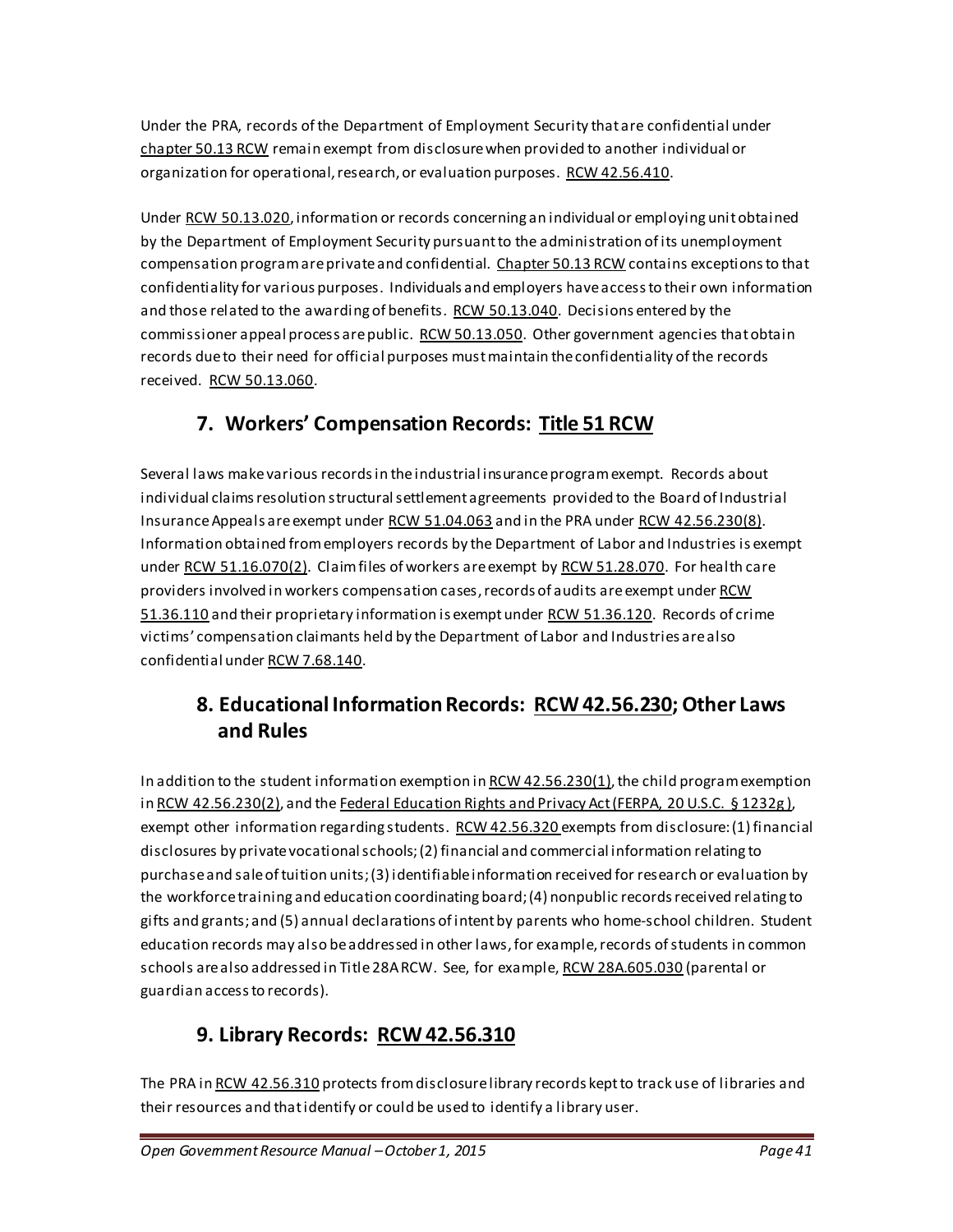- **H. Miscellaneous Exemptions**
	- **1. Emergency or Transitional Housing**: **[RCW 42.56.390](http://apps.leg.wa.gov/rcw/default.aspx?cite=42.56.390)**
	- **2. Traffic Accident Reports[: RCW 46.52.080](http://apps.leg.wa.gov/RCW/default.aspx?cite=46.52.080)**
	- **3. Communications Made to a Public Officer in Official Confidence, When the Public Interest Would Suffer by Disclosure[: RCW 5.60.060\(5\)](http://apps.leg.wa.gov/RCW/default.aspx?cite=5.60.060)**
	- **4. Timeshare and Condominium Owners Lists: [RCW 42.56.340](http://apps.leg.wa.gov/rcw/default.aspx?cite=42.56.340)**
	- **5. Archaeological Sites[: RCW 42.56.300](http://apps.leg.wa.gov/rcw/default.aspx?cite=42.56.300)**
	- **6. Fish and Wildlife: [RCW 42.56.430](http://apps.leg.wa.gov/rcw/default.aspx?cite=42.56.430)**
	- **7. Veterans' Discharge Papers[: RCW 42.56.440](http://apps.leg.wa.gov/rcw/default.aspx?cite=42.56.440)**
	- **8. Check Cashers and Sellers Licensing Applications[: RCW](http://apps.leg.wa.gov/rcw/default.aspx?cite=42.56.450)  [42.56.450](http://apps.leg.wa.gov/rcw/default.aspx?cite=42.56.450)**
	- **9. Fireworks: [RCW 42.56.460](http://apps.leg.wa.gov/rcw/default.aspx?cite=42.56.460)**
	- **10. Enumeration Data used by the Office of Financial Management for Population Estimates: [RCW 42.56.615](http://apps.leg.wa.gov/rcw/default.aspx?cite=42.56.615)**
	- **11. Correctional Industry Workers[: RCW 42.56.470](http://apps.leg.wa.gov/rcw/default.aspx?cite=42.56.470)**

## <span id="page-42-0"></span>**Chapter 3 OPEN PUBLIC MEETINGS ACT**

*Chapter last revised: October 1, 2015*

#### **3.1 Introduction**

The Open Public Meetings Act ("OPMA"), [chapter 42.30 RCW,](http://apps.leg.wa.gov/RCW/default.aspx?cite=42.30) was passed by the Legislature in 1971 as a part of a nationwide effort to make government affairs more open, accessible and responsive. It was modeled on a California law known as the "Brown Act" and a similar Florida statute. The OPMA and the Public Records Act (PRA)[, chapter 42.56 RCW,](http://apps.leg.wa.gov/RCW/default.aspx?cite=42.56) create important and powerful tools enabling the people to inform themselves about their government, both state and local.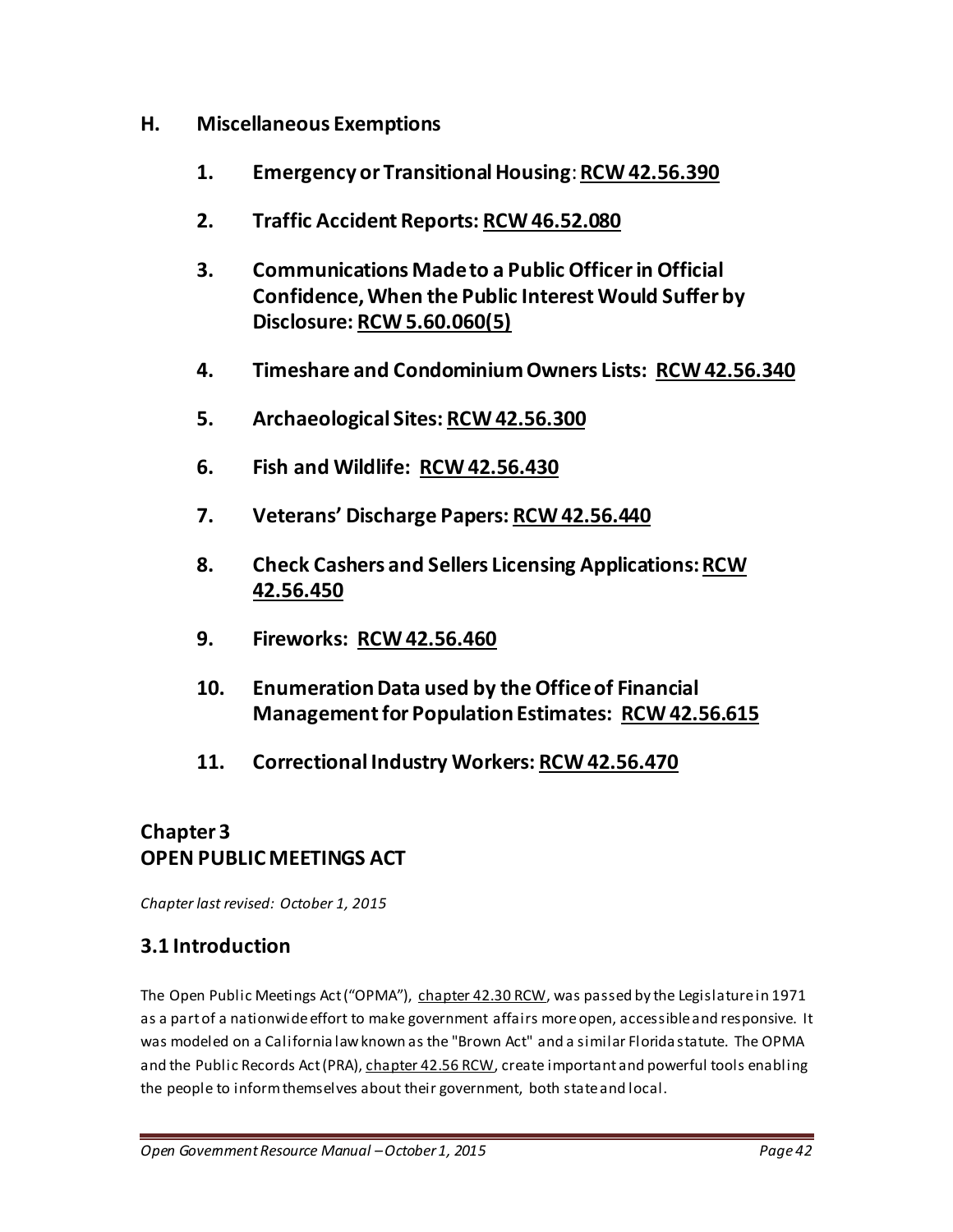#### **3.2 The Courts Will Interpret the OPMA to Accomplish Its Stated Intent**

As with all laws, the courts will interpret the OPMA to accomplish the Legislature's intent. RCW [42.30.010](http://apps.leg.wa.gov/rcw/default.aspx?cite=42.30.010) declares the OPMA's purpose in a strongly worded statement.

The legislature finds and declares that all public commissions, boards, councils, committees, subcommittees, departments, divisions, offices, and all other public agencies of this state and subdivisions thereof exist to aid in the conduct of the people's business. It is the intent of this chapter that their actions be taken openly and that their deliberations be conducted openly. The people of this state do not yield their sovereignty to the agencies which serve them. The people, in delegating authority, do not give their public servants the right to decide what is good for the people to know and what is not good for them to know. The people insist on remaining informed so that they may retain control over the instruments they have created.

The OPMA also provides that, "The purposes of this chapter are hereby declared remedial and shall be liberally construed." [RCW 42.30.910.](http://apps.leg.wa.gov/rcw/default.aspx?cite=42.30.910) As such, exceptions to the openness requirements of the OPMA (such as the grounds for executive sessions) are narrowly construed. *[Miller v. City of Tacoma](http://courts.mrsc.org/mc/courts/zsupreme/138wn2d/138wn2d0318.htm)* (1999).

# **3.3 What Entities are Subject to the OPMA?**

# **A. "Public Agency"**

The OPMA requires that meetings of the "governing body" of a "public agency" be open to the public. [RCW 42.30.030](http://apps.leg.wa.gov/rcw/default.aspx?cite=42.30.030)**.** A "public agency" is defined for purposes of the OPMA i[n RCW 42.30.020\(](http://apps.leg.wa.gov/rcw/default.aspx?cite=42.30.020)1) to include:

- Any state board, commission, committee, department, educational institution, or other state agency that is created by statute;
- Any county, city, school district, special purpose district, or other municipal corporation or political subdivision of the state;
- Any "subagency" of a public agency that is created by statute, ordinance, or other legislative act, such as planning commissions and library or park boards.

A "public agency" for purposes of the OPMA does *not* include:

- Any court;
- The Legislature.

#### [RCW 42.30.020\(](http://apps.leg.wa.gov/rcw/default.aspx?cite=42.30.020)1)(a).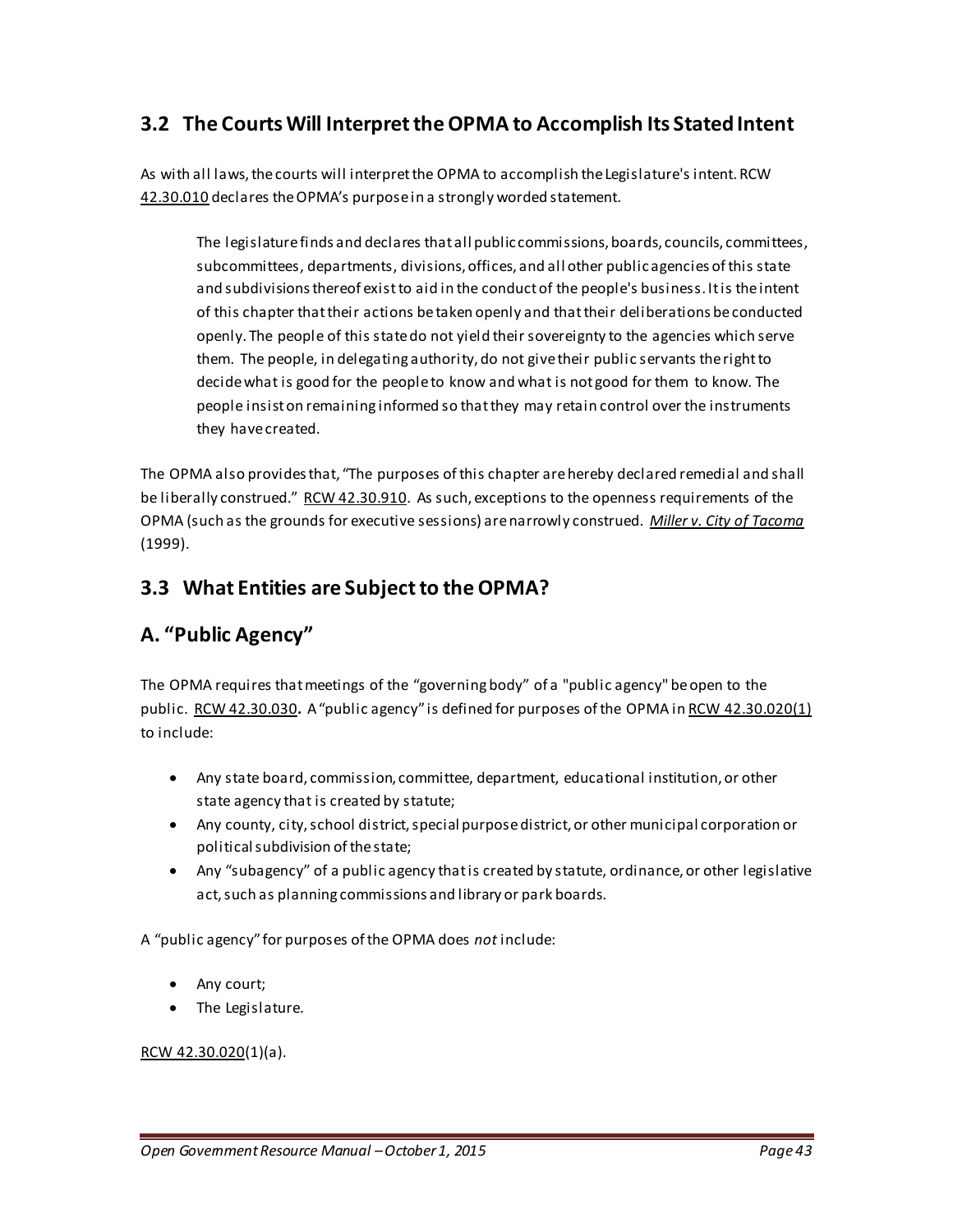# **B. "Subagencies"**

In addition to applying to the governing bodies of state and local government agencies as identified i[n RCW 42.30.020](http://apps.leg.wa.gov/RCW/default.aspx?cite=42.30.020) above, the OPMA applies also to the governing bodies of any "subagency" of such state and local government agencies. Although a "subagency" is not defined in the OPMA, a subagency must be "created by a statute, ordinance, or other legislative act." [RCW 42.30.020\(](http://apps.leg.wa.gov/rcw/default.aspx?cite=42.30.020)1)(c). Case law and attorney general opinions suggest that, to be a subagency, the entity established by legislative act must have some policy or rule making authority. See *[Loeffelholz v. Citizens for Leaders](http://courts.mrsc.org/mc/courts/zappellate/119wnapp/119wnapp0665.htm)  [with Ethics & Accountability Now](http://courts.mrsc.org/mc/courts/zappellate/119wnapp/119wnapp0665.htm)* (2004)[; 1983 Att'y Gen. Op. No. 1;](http://www.atg.wa.gov/ago-opinions/applicability-open-public-meetings-act-services-and-activities-fees-committee) [1971 Att'y Gen. Op. No. 33.](http://www.atg.wa.gov/ago-opinions/meetings-public-applicability-open-public-meetings-act-state-and-local-governmental)

# **C. Other Entities**

The courts have interpreted the OPMA to apply to "an association or organization created by or pursuant to statute which serves a statewide public function." *[West v. Wash. Ass'n of Cnty. Officials](http://courts.mrsc.org/mc/courts/zappellate/162wnapp/162wnapp0120.htm)* (2011).

The OPMA may also apply to the "functional equivalent" of a public agency, though the courts have yet to address that issue squarely. In a 1991 opinion, the Attorney General suggested a four-part test to be used in determining whether an entity is a "public agency" and subject to the OPMA: "(1) whether the organization performs a governmental function; (2) the level of government funding; (3) the extent of government involvement or regulation; and (4) whether the organization was created by the government." [1991 Att'y Gen. Op. No. 5.](http://www.atg.wa.gov/ago-opinions/public-records-open-public-meetings-act-corporations-small-business-export-finance) The courts have applied these factors to determine whether an entity is the "functional equivalent" of a public agency for purposes of the Public Records Act. *[Telford v. Thurston County Board of Commissioners](http://courts.mrsc.org/mc/courts/zappellate/095wnapp/095wnapp0149.htm)* (1999); *[Clarke v. Tri-Cities Animal Care &](http://courts.mrsc.org/mc/courts/zappellate/144wnapp/144wnapp0185.htm)  [Control Shelter](http://courts.mrsc.org/mc/courts/zappellate/144wnapp/144wnapp0185.htm)* (2008). However, the courts have yet to apply this test to that question for purposes of the OPMA.

# **3.4 What is a "Governing Body"?**

# **A. Definition**

A "governing body" is defined in the OPMA as "the multimember board, commission, committee, council, or other policy or rule-making body of a public agency, or any committee thereof when the committee acts on behalf of the governing body, conducts hearings, or takes testimony or public comment." [RCW 42.30.020\(](http://app.leg.wa.gov/rcw/default.aspx?cite=42.30.020)2). Because the OPMA is directed to meetings of governing bodies, it does not apply to the activity of an agency that is governed by an individual. In *[Salmon for All v.](http://courts.mrsc.org/mc/courts/zsupreme/118wn2d/118wn2d0270.htm)  [Department of Fisheries](http://courts.mrsc.org/mc/courts/zsupreme/118wn2d/118wn2d0270.htm)* (1992), the court held that the Department of Fisheries was not subject to the OPMA because it was governed by an individual, the director. Many state agencies, such as the Department of Labor and Industries, the Department of Licensing, the Department of Social and Health Services, the Department of Employment Security, and the Washington State Patrol, similarly lack governing bodies and so are not subject to the OPMA. All local public agencies have governing bodies within the agency. With subagencies, the governing body of the subagency is often the subagency itself, as in the example of a city or county planning commission.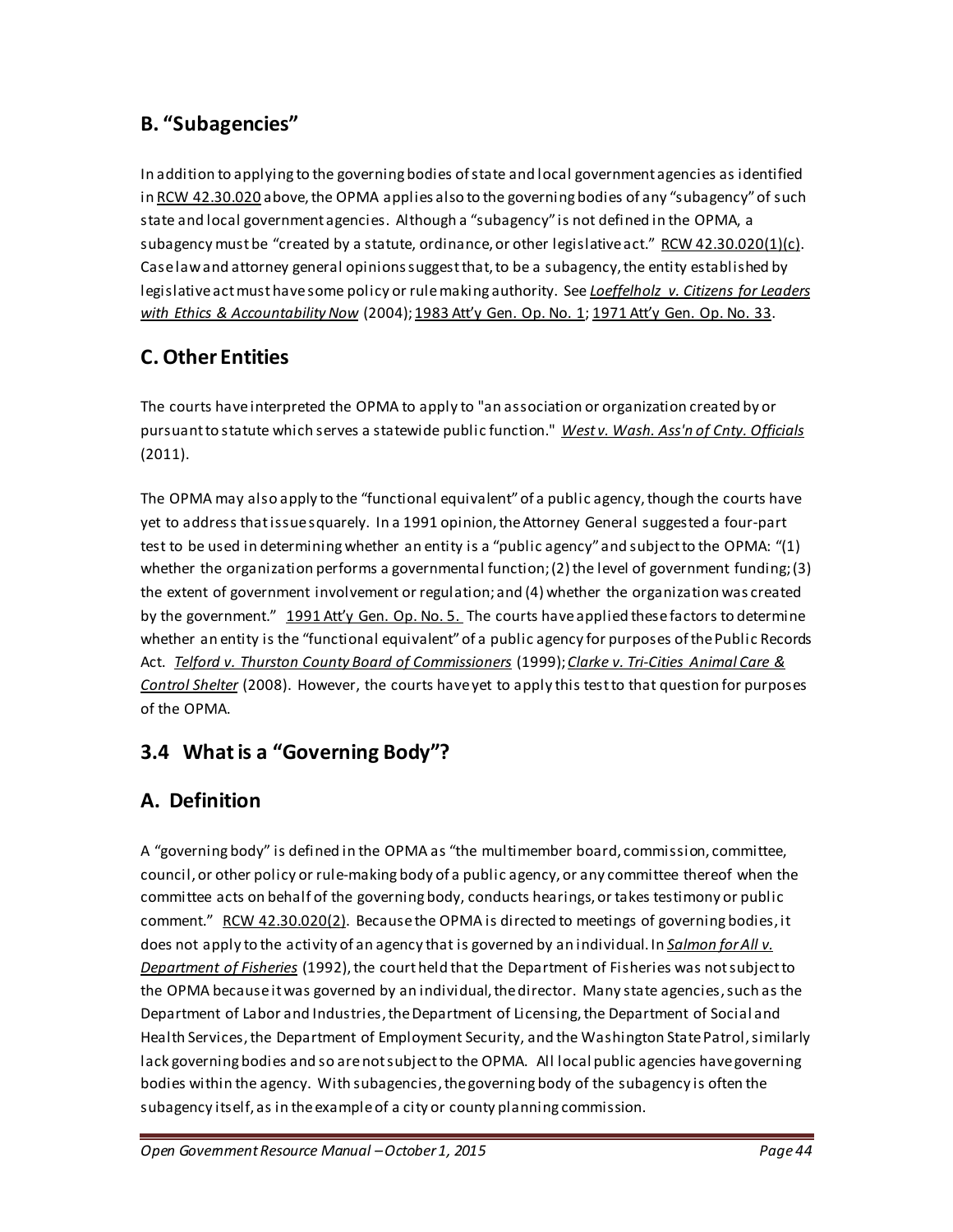#### **B. Committees of a Governing Body**

In 1983, the legislature amended the definition of governing body to include "any committee thereof when the committee acts on behalf of the governing body, conducts hearings, or takes testimony or public comment." [RCW 42.30.020\(](http://app.leg.wa.gov/rcw/default.aspx?cite=42.30.020)2). The Attorney General has interpreted "committee thereof" to include all committees established by a governing body, regardless of the identity of their members, such that a committee need not include members of the governing body, though nonmembers must be appointed by the governing body[. 1986 Att'y Gen. Op. No. 16.](http://www.atg.wa.gov/ago-opinions/applicability-open-public-meetings-act-committee-governing-body) As a consequence, there may exist little practical difference, in some instances, between a subagency that consists only of a governing body and a committee of a governing body that is established by legislative act.

Although it may be clear when a committee is conducting hearings or taking public testimony or comment, it may not be clear when a committee "acts on behalf" of the governing body. However, in *[Citizens Alliance v. San Juan County](http://www.courts.wa.gov/opinions/index.cfm?fa=opinions.showOpinion&filename=905002MAJ)* (2015), the State Supreme Court adopted the reasoning of the Attorney General i[n 1986 Att'y Gen. Op. No. 16](http://www.atg.wa.gov/ago-opinions/applicability-open-public-meetings-act-committee-governing-body) and concluded that a committee acts on behalf of the governing body "when it exercises actual or de facto decision-making authority for the governing body." A committee is not exercising such authority when it is simply providing advice or information to the governing body. See *[Clark v. City of Lakewood](http://openjurist.org/259/f3d/996/brian-clark-v-city-of-lakewood-)* (2001).

While, clearly, all meetings of the governing body of a subagency are subject to the notice requirements of the OPMA, there is some dispute as to whether a committee of a governing body is similarly required to give notice for all of its meetings when it is only at some of its meetings that it is acting so as to come within the definition of "governing body." Nevertheless, it would be pragmatic for such committees that sometimes engage in such activities - acting on behalf of the governing body, conducting hearings, or taking testimony or public comment - to conduct all their business in open meetings.

*Case example: The seven-member city council is considering the purchase of public art. The council agrees that public input would assist the selection process. Some councilmembers believe that the creation of an arts commission that would adopt policies for the city's acquisition of public art would "get politics out of the world of art." Other councilmembers express concern that an arts commission will control too much of the process without significant council input. Three resolutions are drafted for council consideration:*

*The first establishes a city arts commission and details the method of selecting the members, including three city councilmembers and two citizen members, who would serve specific terms. The commission is directed to establish policies for the selection and placement of public art in the city. Its recommended policies will be subject to city council approval. It is directed to obtain public input before the adoption of the recommended policies. As funding becomes available, it will make recommendations to the city council regarding the purchase of works of public art and their location in the city.*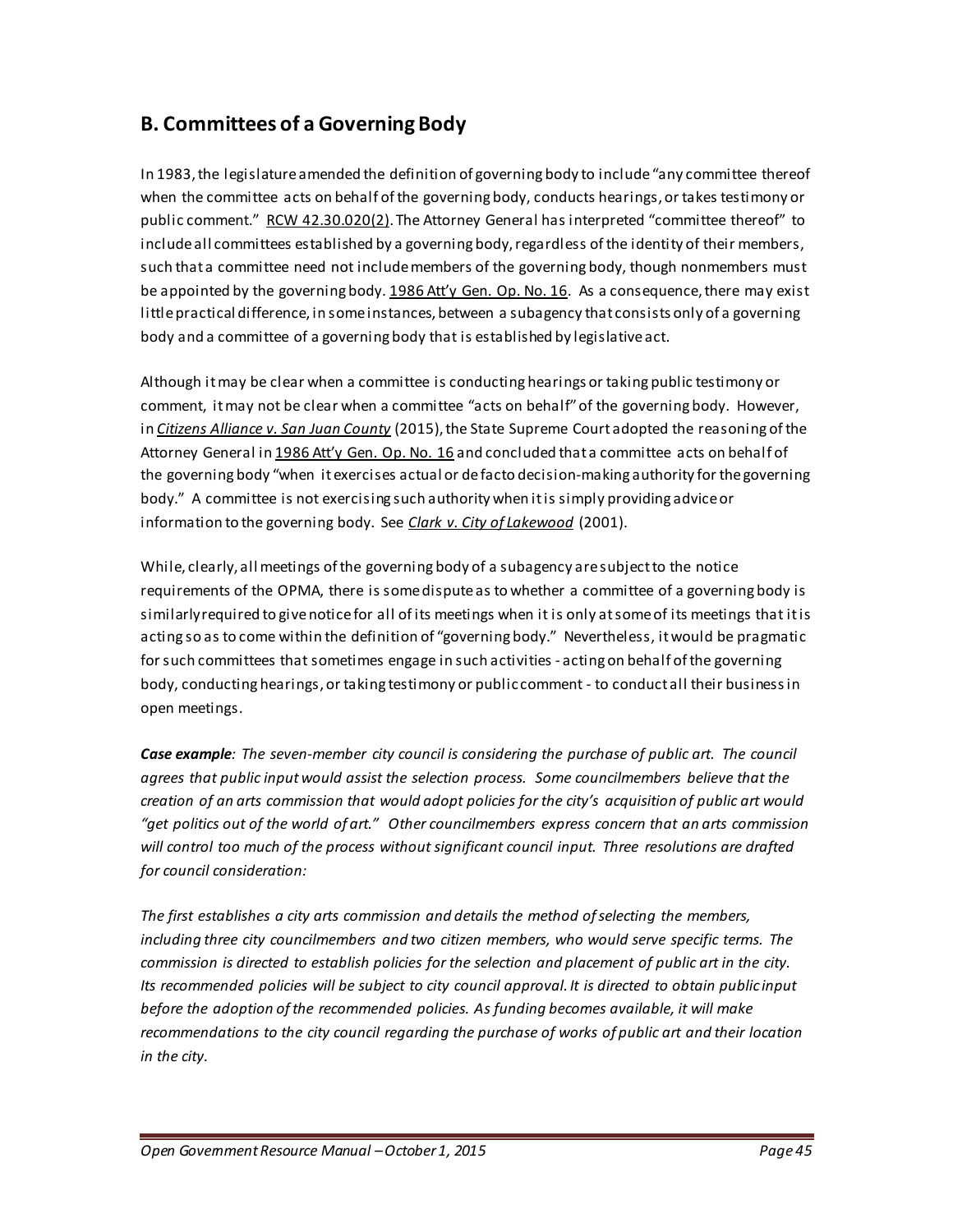*The second resolution establishes a public arts committee of the city council consisting of three members of the council. Five interested citizens will be asked to participate in its determination of worthy projects. The citizens would serve at the pleasure of the council. The public arts committee is directed to develop a list of citizens who have expressed interest in public art and to hold hearings seeking public comment regarding any recommendations that the committee might make to the full city council.*

*The third resolution recognizes the existence of a citizen's committee known as "Public Art Now!" that was formed by a councilmember. The committee would be authorized to use city's meeting rooms. The council would welcome the committee's advice regarding the selection and placement of*  public art and its recommendations would be considered at any public hearing when the council *decided to purchase works of art.*

*What would be the consequences under the OPMA of the adoption of each resolution?*

*Answer: The city arts commission is probably a "subagency" under the OPMA. It has been created by legislative act and its governing body is directed to develop policy for the city. As such, all of its meetings would be subject to the OPMA's requirements.*

*The public arts committee is probably a "committee" of the governing body, the city council. It is not a separate entity (subagency). Since it will be obtaining public input, at least some of its meetings would be subject to the OPMA. However, it is advisable that it hold all its meetings in open session.*

*"Public Art Now!" is not subject to the OPMA. The city council did not establish it or grant it any authority.*

# **3.5 What Procedures Apply to MeetingsUnder the OPMA?**

# **A. "Meeting"**

In its definition section, the OPMA first defines "action" before defining a "meeting" as a meeting "at which action is taken." [RCW 42.30.020\(4\).](http://apps.leg.wa.gov/RCW/default.aspx?cite=42.30.020) "Action" is defined to mean "the transaction of the official business of a public agency by a governing body including but not limited to receipt of public testimony, deliberations, discussions, considerations, reviews, evaluations, and final actions." RCW [42.30.020\(](http://apps.leg.wa.gov/rcw/default.aspx?cite=42.30.020)3). "Final action" is defined as "a collective positive or negative decision, or an actual vote by a majority of the members of a governing body when sitting as a body or entity, upon a motion, proposal, resolution, order, or ordinance." *Id*. It is not necessary for a governing body to take "final action" for there to be a "meeting" that is subject to the requirements of the OPMA; mere "action," such as a discussion of agency business, is sufficient. However, it is not "action" for members of a governing body to individually review material in advance of a meeting at which a public contract was awarded. *[Equitable Shipyards, Inc. v. State](http://courts.mrsc.org/mc/courts/zsupreme/093wn2d/093wn2d0465.htm)* (1980).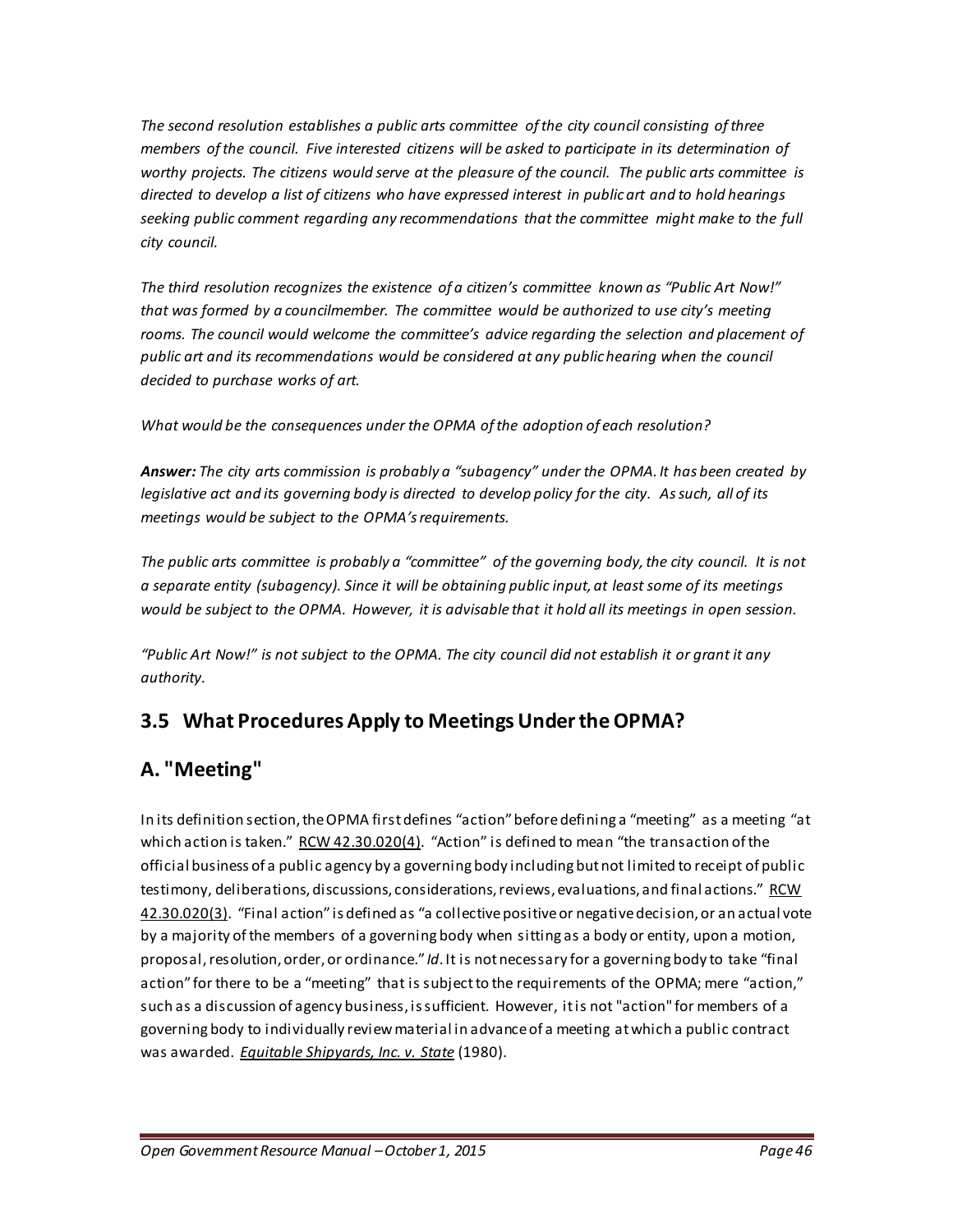Ordinarily, a quorum (majority) ofthe members of a governing body must be present at a meeting for the governing body to be able to transact agency business. As such, a meeting that would be subject to the OPMA occurs if a majority of the members of a governing body were to discuss or consider agency business, no matter where that discussion or consideration might occur. "Action" by less than a quorum is generally not subject to the OPMA*.* See, e.g., *[Eugster v. City of Spokane](http://courts.mrsc.org/mc/courts/zappellate/128wnapp/128wnapp0001.htm)* (2005). However, as discussed above, a committee of a governing body that includes less than a quorum of the body may be subject to the OPMA in certain circumstances.

Physical presence by the members of a governing body is not necessary for there to be a "meeting." For example, an email exchange among a quorum of a governing body in which "action" takes place is a "meeting" under the OPMA. *Wood [v. Battle Ground School Dist](http://courts.mrsc.org/mc/courts/zappellate/107wnapp/107wnapp0550.htm)*. (2001). Since an email exchange among members of a governing body is not open to the public, such an exchange in which "action" takes place would violate the OPMA.

It is generally agreed that an agency may authorize one or more of its members to attend a meeting by telephone or video-conferencing, using technologies such as Skype or WebEx, when a speaker phone or video screen is available at the official location of the meeting so the governing body and the public can hear the member's input and the member can hear what is said at the meeting.

A quorum of members of a governing body may attend a meeting of another organization's provided that the body takes no "action." [2006 Att'y Gen. Op. No. 6.](http://www.atg.wa.gov/ago-opinions/applicability-open-public-meetings-act-when-quorum-members-governing-body-are-present) For example, a majority of a city council could attend a meeting of a regional chamber of commerce or a county commission meeting provided that the council members did not discuss city business or do anything else that constitutes an "action."

The OPMA expressly permits the members of the governing body to travel together or engage in other activity, such as attending social functions, so long as they do not take "action." [RCW](http://apps.leg.wa.gov/rcw/default.aspx?cite=42.30.070)  [42.30.070.](http://apps.leg.wa.gov/rcw/default.aspx?cite=42.30.070)

*Case example: The five-member school board attends the annual convention of the State School Association. Over dinner, three members discuss some of the ideas presented during the convention, but refrain from any conversation about how they might apply them to the school district. All five travel together to and from the convention and the only discussion is over whether they are lost.*

*Answer: No violation occurred but the board members must be careful. The example is offered to highlight the level of awareness members of a governing body must have. It is not unusual for such situations to arise. For instance, the dinner discussion was among a majority of the members so a discussion about school district business would have been "action" and, without the required notice, would be in violation of the OPMA.*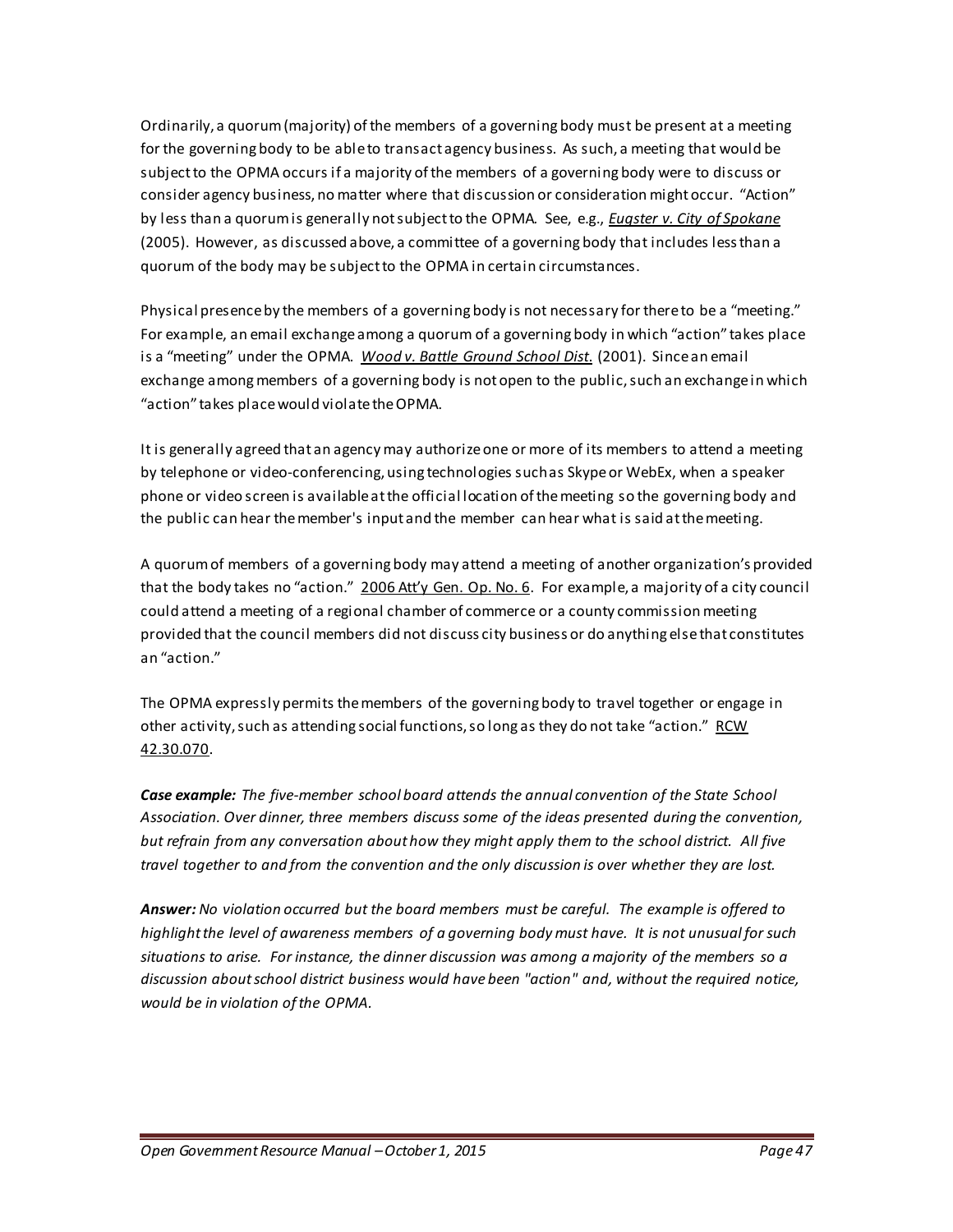# **B. Types of Meetings Not Covered by the OPMA**

The OPMA does not apply to certain types of meetings. [RCW 42.30.140](http://apps.leg.wa.gov/rcw/default.aspx?cite=42.30.140) provides that the OPMA does not apply to:

- Meetings involved with the issuing, denying, suspending, or revoking business, professional, and certain other licenses, including disciplinary proceedings
- Quasi-judicial proceedings
- Meetings involving matters subject to the Administrative Procedure Act[, chapter 34.05 RCW](http://apps.leg.wa.gov/rcw/default.aspx?cite=34.05)
- Collective bargaining negotiations and related discussions, and meetings involved with planning for such negotiations and for grievance and mediation proceedings

The exact wording of [RCW 42.30.140](http://apps.leg.wa.gov/rcw/default.aspx?cite=42.30.140) should be consulted to determine whether an exemption applies.

When a governing body engages in any of these exempt activities, it is not required to comply with the OPMA, although other public notice requirements may apply. Some exempt activities, such as quasi-judicial matters or hearings governed by the Administrative Procedure Act (chapter 34.05 [RCW\)](http://apps.leg.wa.gov/rcw/default.aspx?cite=34.05), have their own notice requirements. Quasi-judicial matters are those where the governing body is required to determine the rights of individuals based on legal principles. Common examples of quasi-judicial proceedings are certain local land use decisions, such as site-specific rezones, conditional use permits, and variances.

*Case example: During a break in the regular meeting, the city council gets together in the chambers to decide what they should do with regard to the union's latest offer. They authorize the negotiator to accept the offer on wages if the union will accept the seniority amendments. When they return to the meeting, nothing is said about the discussion or decision.*

*Answer: The OPMA specifically exempts the discussion and decisions about the collective bargaining strategy or position from its requirements. Since it was exempt, the discussion was not required to be open.*

The OPMA does not provide grounds for exempting public records from disclosure. See *[Am. Civil](http://courts.mrsc.org/mc/courts/zappellate/121wnapp/121wnapp0544.htm)  [Liberties Union v. City](http://courts.mrsc.org/mc/courts/zappellate/121wnapp/121wnapp0544.htm) of Seattle* (2004). An independent exemption under the Public Records Act or other statute must exist to exempt records from disclosure. Se[e Chapter 1](#page-4-0) an[d Chapter 2.](#page-18-0) Therefore, even though collective bargaining matters can be discussed in a closed session, this is not a basis for withholding public records reviewed in the executive session relating to that topic.

# **C. Public Notice of Meetings**

Under the OPMA, public agencies must give notice of regular and special meetings. Se[e Chapter 3.6](#page-50-0) for details.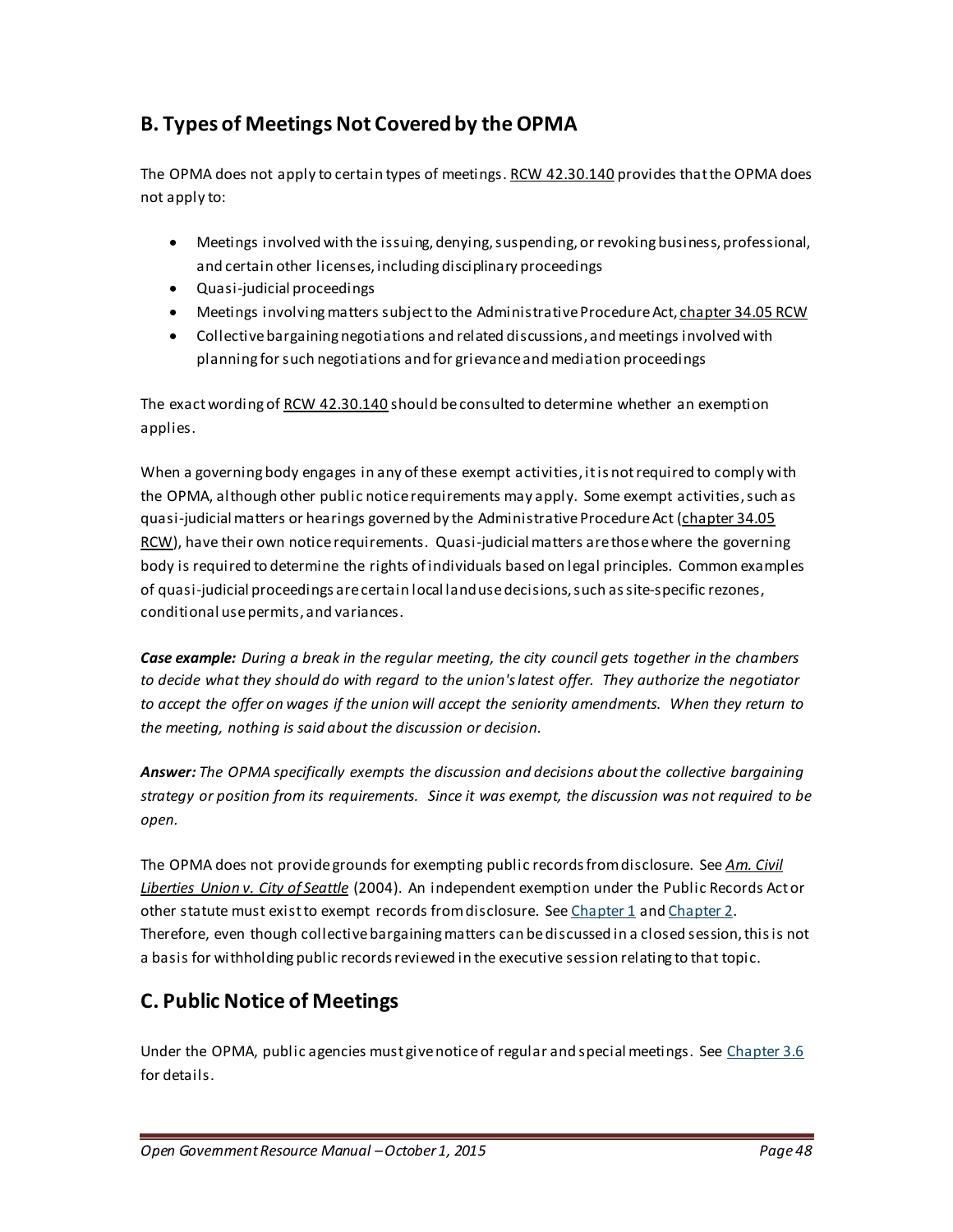#### **D. Secret Votes Prohibited**

"Secret" votes - where individual votes are not divulged - are prohibited, and any votes taken in violation of the OPMA are null and void[. RCW 42.30.060](http://apps.leg.wa.gov/rcw/default.aspx?cite=42.30.060)(2). The votes of the members of a governing body should be publicly announced at the time the vote is taken.

#### **E. Attendance at Meetings**

The OPMA provides that any member of the public may attend the meetings of the governing body of a public agency. The agency may not require people to sign in, complete questionnaires, or establish other conditions to attendance. [RCW 42.30.040.](http://apps.leg.wa.gov/rcw/default.aspx?cite=42.30.040) For instance, an agency could not limit attendance to those persons subject to its jurisdiction. The OPMA does not address whether an agency is required to hold its meeting at a location that would permit every person to attend. However, it seems clear that the courts would discourage any attempt to deliberately schedule a meeting at a location that was too small to permit full attendance or that was locked. RCW [42.30.050.](http://apps.leg.wa.gov/RCW/default.aspx?cite=42.30.050)

A person may record (audio or video) a meeting provided that it does not disrupt the meeting. 1998 [Att'y Gen. Op. No.15.](http://www.atg.wa.gov/ago-opinions/authority-county-restrict-video-andor-sound-recording-county-meetings) A stationary audio or video recording device would not normally disrupt a meeting.

If those in attendance are disruptive and make further conduct of the meeting unfeasible, those creating the disruption may be removed. [RCW 42.30.050;](http://apps.leg.wa.gov/rcw/default.aspx?cite=42.30.050) *[In re Recall of Kast](http://courts.mrsc.org/mc/courts/zsupreme/144wn2d/144wn2d0807.htm)* (2001). If order cannot be restored to the meeting by the removal of persons disrupting the meeting, the meeting room may be cleared and the meeting continued, or the meeting may be reconvened in another location. However, members of the media are entitled to attend the adjourned meeting and the governing body is limited to act only on those matters on the agenda. The governing body may also authorize readmitting persons not responsible for disrupting the meeting. *Id.*

*Case example: The school board schedules a special meeting to discuss a controversial policy question. It becomes obvious that the regular meeting room is too small for all of those trying to attend the meeting. The board announces that the meeting will be adjourned to an auditorium in the same building. The chair announces that those who wish to speak should sign in on the sheet on the table. She states that given the available time, speakers will be limited to three minutes each. At one point, the meeting is adjourned to remove an apparently intoxicated person who had been interrupting the comments of speakers.*

*Resolution: While the OPMA allows the public to attend all meetings, it does not allow for the possibility of insufficient space. Presumably, if a nearby location is available, the governing body should move there to allow attendance. The chair can require those who wish to speak (but not all attendees) to sign in. The sign-in requirement for speaking does not restrict attendance, only participation. Since the OPMA does not require the governing body to allow public participation, the*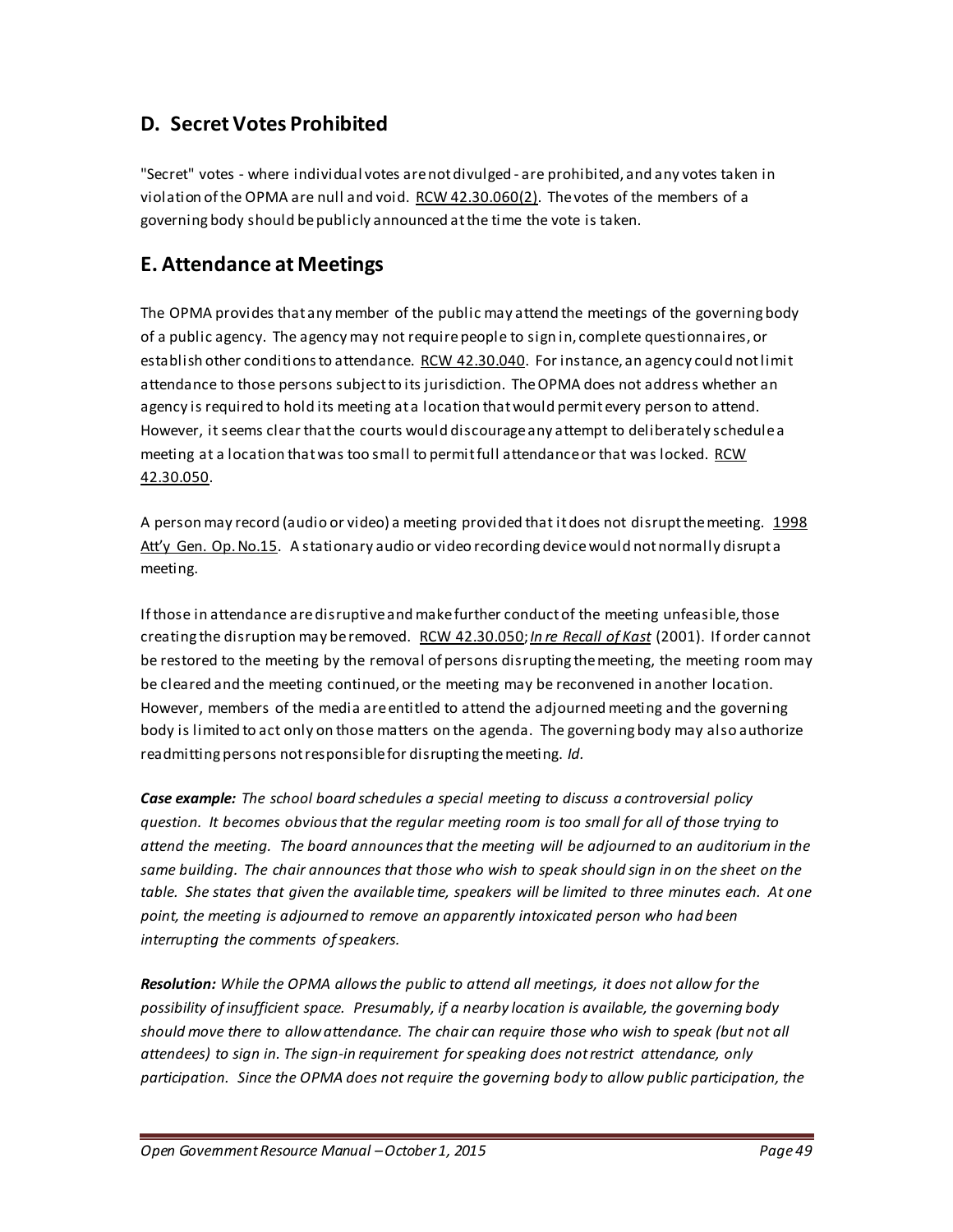*time for each speaker can also be limited. The governing body can maintain order by removing those who are disruptive.*

# **F. Right to Speak at Meetings**

The OPMA does not require a governing body to allow public comment at a public meeting. If a governing body does allow public comment, it has authority to limit the time of speakers to a uniform amount (such as three minutes) and the topics speakers may address.

#### <span id="page-50-0"></span>**3.6 The OPMA Requires Notice of Meetings**

A "meeting" under the OPMA is either a "regular" meeting or a "special" meeting, with different notice requirements for each. So, for example, a meeting designated as a "retreat," "study session," or "workshop" is, for OPMA purposes, either a regular or a special meeting, depending on how it is held.

#### **A. Regular Meetings**

The OPMA requires agencies to identify the time and place their governing bodies will hold regular meetings, which are defined as "recurring meetings held in accordance with a periodic schedule declared by statute or rule." [RCW 42.30.075.](http://apps.leg.wa.gov/rcw/default.aspx?cite=42.30.075) State agencies subject to the OPMA must publish their schedule in th[e Washington State Register,](http://www.leg.wa.gov/codereviser/pages/washington_state_register.aspx) while local agencies (such as cities and counties) must adopt the schedule "by ordinance, resolution, bylaws, or by whatever other rule is required for the conduct of business by that body." [RCW 42.30.075](http://apps.leg.wa.gov/rcw/default.aspx?cite=42.30.075)[; RCW 42.30.070.](http://apps.leg.wa.gov/rcw/default.aspx?cite=42.30.070) Although the OPMA does not require local agency governing bodies to meet inside the boundaries of their jurisdiction, there is general agreement that agencies should not schedule meetings at locations that effectively exclude the public. Other statutes may require certain entities to hold their meetings at particular locations, such a[s RCW 36.32.080](http://apps.leg.wa.gov/RCW/default.aspx?cite=36.32.080), which requires a board of county commissioners to hold regular meetings at the county seat, or at the alternate locations specified in that statute.

If a scheduled regular meeting falls on a holiday, it must be held on the next business day[. RCW](http://apps.leg.wa.gov/rcw/default.aspx?cite=42.30.070)  [42.30.070.](http://apps.leg.wa.gov/rcw/default.aspx?cite=42.30.070)

A 2014 amendment to the OPMA requires agencies with governing bodies to make the agenda of regular meetings available online at least 24 hours in advance of the meeting. [RCW 42.30.077.](http://app.leg.wa.gov/rcw/default.aspx?cite=42.30.077) This requirement does not apply if the agency does not have a website or if it employs fewer than 10 fulltime equivalent employees. Also, this requirement does not mean that an agency cannot modify the agenda after it is posted online. A failure to comply with this requirement with respect to a meeting will not invalidate an otherwise legal action taken at the meeting.

Other laws and local governing body rules may require additional regular meeting notice and publication and/or posting of a preliminary agenda. See, e.g., [RCW 35.23.221](http://apps.leg.wa.gov/rcw/default.aspx?cite=35.23.221)[, RCW 35A.12.160.](http://apps.leg.wa.gov/RCW/default.aspx?cite=35A.12.160)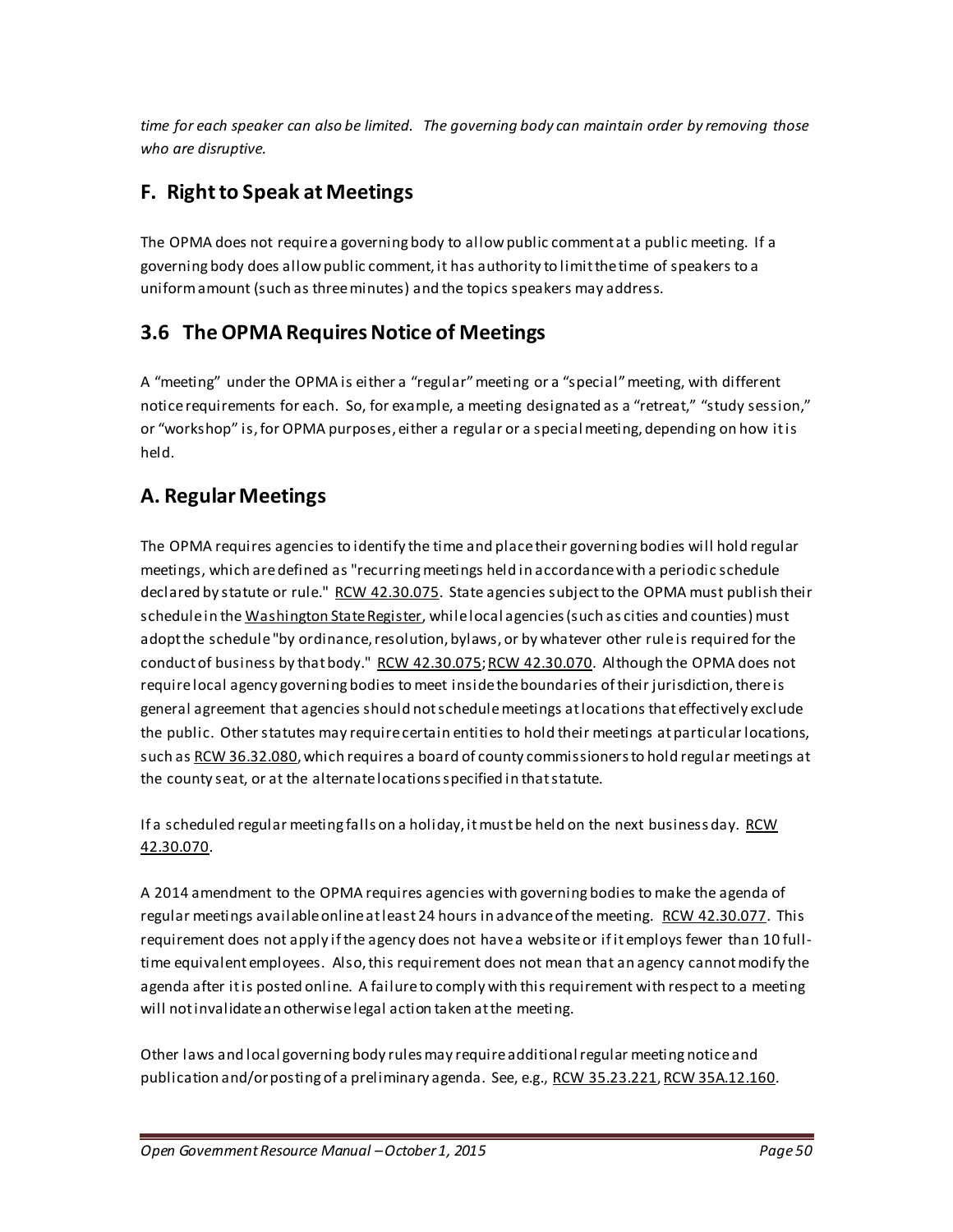#### **B. Special Meetings**

Whenever an agency has a meeting at a time other than a scheduled regular meeting, it is conducting a "special meeting." [RCW 42.30.080.](http://apps.leg.wa.gov/RCW/default.aspx?cite=42.30.080) For each special meeting, the OPMA requires at least 24 hours' written notice to:

- the members of the governing body, delivered personally, or by mail, fax, or email;
- media representatives (newspaper, radio, and television) who have filed a written request for notices of a particular special meeting or of all special meetings, delivered personally, or by mail, fax, or email; and
- the public, by posting on the agency website and by prominently posting it at the main entrance of the agency's principal location and at the meeting site if the meeting will not be held at the agency's principal location.

An agency is not required to post the public notice on its website if it does not have one, if it has less than 10 full-time equivalent employees, or if doesn't employ personnel whose job it is to maintain the website.

The OPMA does not provide any guidance as to whether the media's written request for notice must be renewed; it is advisable, however, to periodically renew such requests to ensure that they contain the proper contact information for the notice and have not been misplaced or inadvertently overlooked due to changes in agency personnel.

The notice of a special meeting must specify the time and place of the meeting and "the business to be transacted," which would normally be an agenda. At a special meeting, final disposition by the agency is limited to the matters identified as the business to be conducted in the notice. The statutory language suggests that the governing body could discuss, but not finally dispose of, matters not included in the notice of the special meeting.

A member of the governing body may waive the required notice by filing a written waiver or by simply appearing at the special meeting. *[Estey v. Dempsey](http://courts.mrsc.org/mc/courts/zsupreme/104wn2d/104wn2d0597.htm)* (1985). The failure to provide notice to a member of the governing body can only be asserted by the person who should have received the notice, not by any person affected by action at the meeting. *[Kirk v. Pierce County Fire Protection](http://courts.mrsc.org/mc/courts/zsupreme/095wn2d/095wn2d0769.htm)  [Dist. No. 21](http://courts.mrsc.org/mc/courts/zsupreme/095wn2d/095wn2d0769.htm)* (1981).

# **C. Emergency Meetings**

The OPMA provides that, in the event of an emergency such as a fire, flood, or earthquake, meetings may be held at a site other than the regular meeting site, and the notice requirements of the OPMA are suspended during the emergency. [RCW 42.30.070](http://apps.leg.wa.gov/rcw/default.aspx?cite=42.30.070). An agency should, however, provide specialmeeting notice of an emergency meeting, if practicable. [RCW 42.30.080\(](http://apps.leg.wa.gov/rcw/default.aspx?cite=42.30.080)4).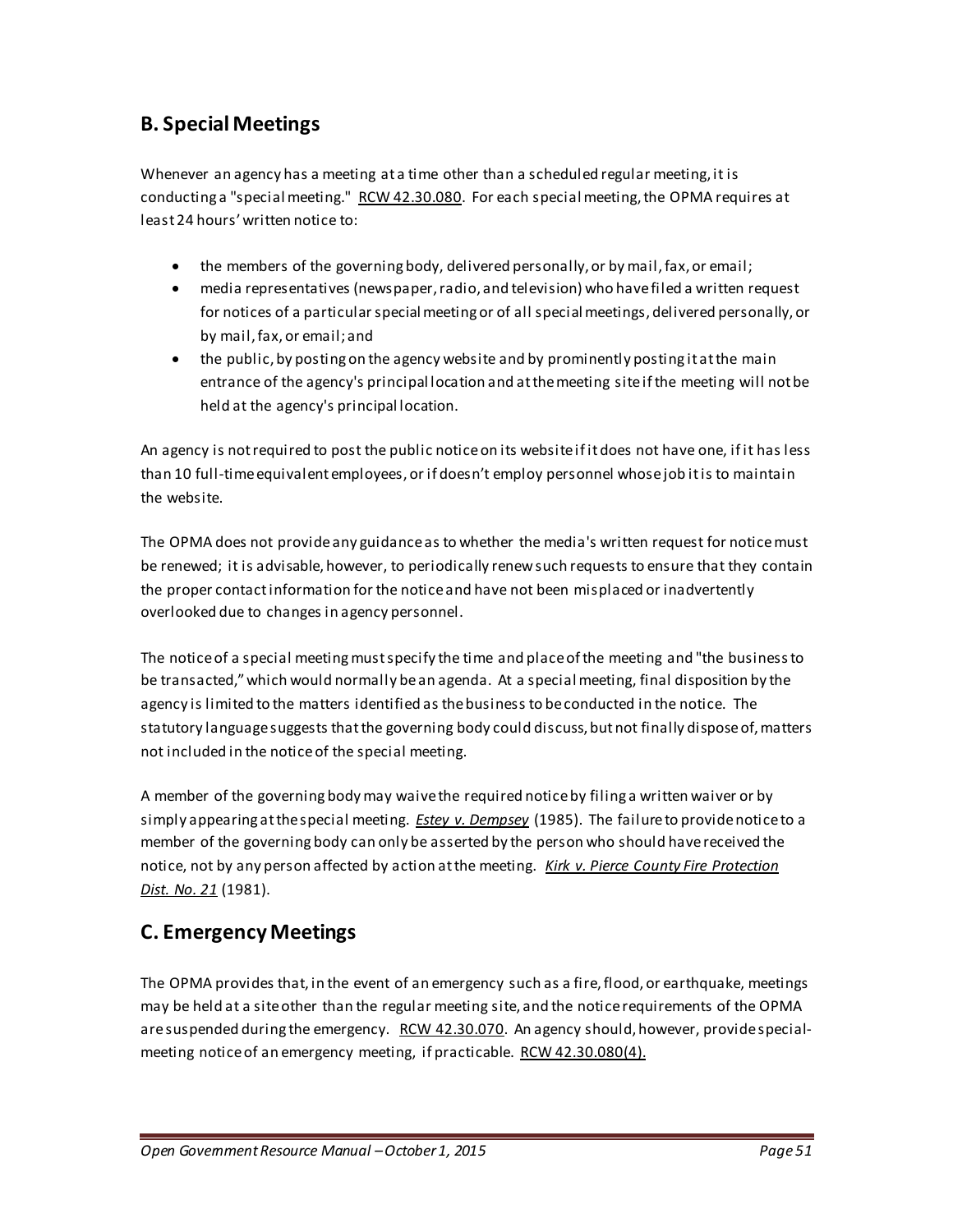The courts have found that an agency must be confronted with a true emergency that requires immediate action, such as a natural disaster, for its governing body to hold an emergency meeting that does not comply with the OPMA. It has been held that a strike by teachers did not justify an "emergency" meeting by the school board. *[Mead School Dist. No. 354 v. Mead Education Ass'n](http://courts.mrsc.org/mc/courts/zsupreme/085wn2d/085wn2d0140.htm)* (1975).

#### **D. Adjournments and Continuances**

The OPMA establishes procedures for a governing body to adjourn a regular or special meeting and continue that meeting to a time and place identified in an order of adjournment. [RCW 42.30.090.](http://apps.leg.wa.gov/rcw/default.aspx?cite=42.30.090) Less than a quorum of a governing body may adjourn and continue a meeting under these procedures, or the clerk or secretary of the body may do so if no members are present. Notice of the meeting adjournment must be the same that is required for special meetings i[n RCW 42.30.080,](http://apps.leg.wa.gov/rcw/default.aspx?cite=42.30.080) and a copy of the order or notice of adjournment must be posted on or near the door of the place where the meeting was held.

Public hearings held by a governing body may be continued to a subsequent meeting of the governing body following the procedures for adjournment i[n RCW 42.30.090.](http://apps.leg.wa.gov/rcw/default.aspx?cite=42.30.090) [RCW 42.30.100.](http://apps.leg.wa.gov/rcw/default.aspx?cite=42.30.100)

#### **3.7 Executive Sessions Are Allowed for Specific Topics, Following OPMA Procedures**

"Executive session" is not expressly defined in the OPMA, but the term is commonly understood to mean that part of a regular or special meeting of a governing body that is closed to the public. A governing body may hold an executive session only for specified purposes, which are identified in [RCW 42.30.110\(1\)\(a\)-\(m\)](http://apps.leg.wa.gov/RCW/default.aspx?cite=42.30.110), and only during a regular or special meeting. Nothing, however, prevents a governing body from holding a meeting, which complies with the OPMA's procedural requirements, for the sole purpose of having an executive session.

Attendance at an executive session need not be limited to the members of the governing body. Persons other than the members of the governing body may attend the executive session at the invitation of that body. Those invited should have some relationship to the matter being addressed in the closed session, or they should be in attendance to otherwise provide assistance to the governing body. For example, staff of the governing body or of the governmental entity may be needed to present information or to take notes or minutes. However, minutes are not required to be taken at an executive session. Se[e RCW 42.32.030](http://apps.leg.wa.gov/RCW/default.aspx?cite=42.32.030).

Because an executive session is an exception to the OPMA's overall provisions requiring open meetings, a court will narrowly construe the grounds for an executive session in favor of requiring an open meeting. *[Miller v. City of Tacoma](http://courts.mrsc.org/mc/courts/zsupreme/138wn2d/138wn2d0318.htm)* (1999).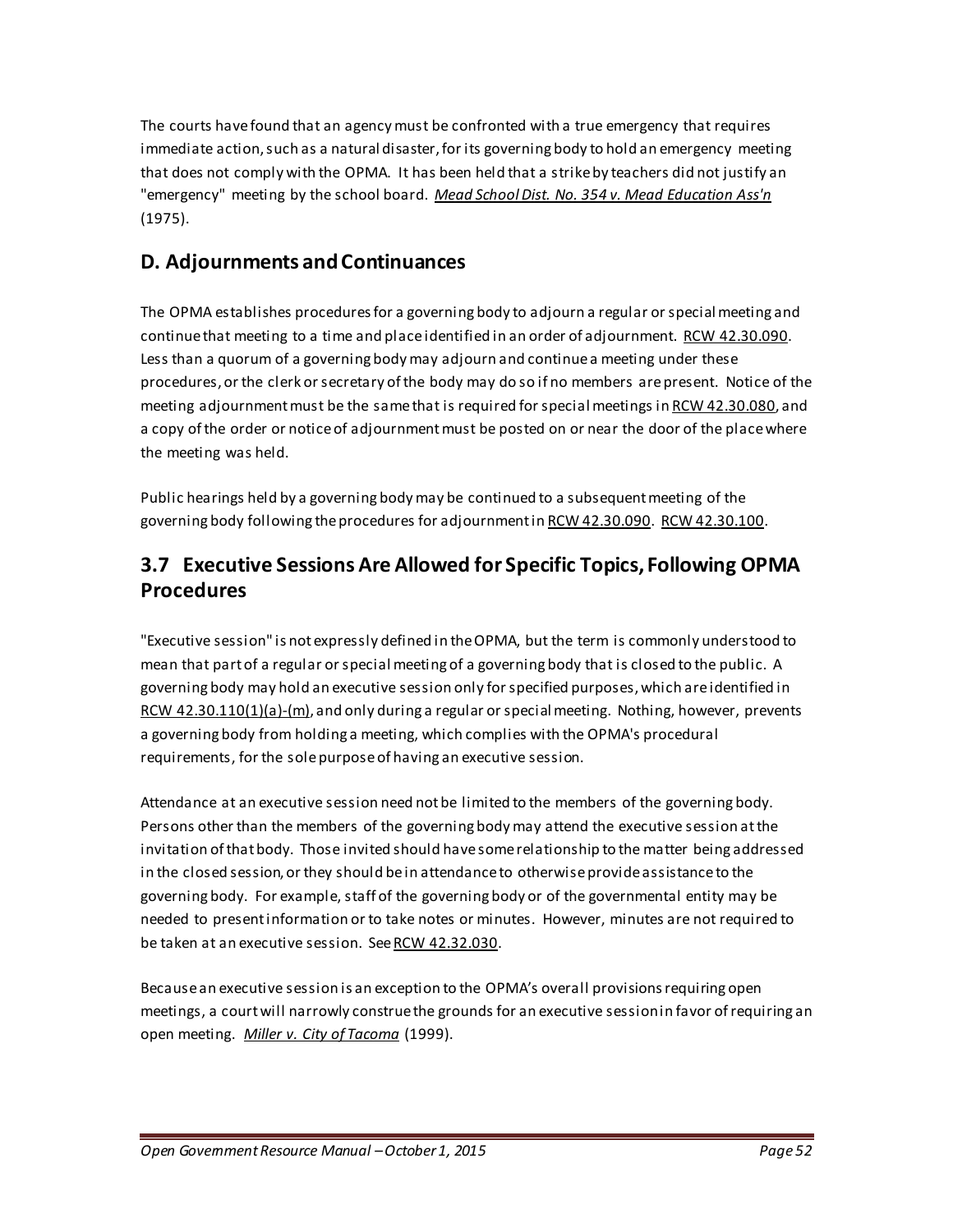#### **A. Procedures for Holding an Executive Session**

To convene an executive session, the governing body's presiding officer must announce: (1) the purpose of the executive session, and (2) the time when the executive session will end. The announcement is to be given to those in attendance at the meeting. [RCW 42.30.110\(2\).](http://apps.leg.wa.gov/RCW/default.aspx?cite=42.30.110)

The announced purpose of the executive session must be one of the statutorily identified purposes for which an executive session may be held. The announcement therefore must contain enough information to identify the purpose as falling within one of those identified i[n RCW 42.30.110\(1\).](http://apps.leg.wa.gov/RCW/default.aspx?cite=42.30.110) It would not be sufficient, for example, for a mayor to declare simply that the council will now meet in executive session to discuss "personnel matters." Discussion of personnel matters, in general, is not an authorized purpose for holding an executive session; only certain specific issues relating to personnel may be addressed in executive session. Se[e RCW 42.30.110\(1\)\(f\), \(g\).](http://apps.leg.wa.gov/RCW/default.aspx?cite=42.30.110)

Another issue that may arise concerning these procedural requirements for holding an executive session involves the estimated length of the session. If the governing body concludes the executive session *before* the time that was stated it would conclude, it should not reconvene in open session until the time stated. Otherwise, the public may, in effect, be excluded from that part of the open meeting that occurs between the close of the executive session and the time when the presiding officer announced the executive session would conclude.

If the executive session is not over at the stated time, it may be extended only if the presiding officer announces to the public at the meeting place that it will be extended to a stated time.

*Case Example: Three members of a five-member school board meet privately, without calling a meeting, to exchange opinions of candidates for the school superintendent position. They justify this private meeting on the ground that the board may meet in executive session to discuss the qualifications of applicants for the superintendent position, unde[r RCW 42.30.110\(1\)\(g\).](http://apps.leg.wa.gov/RCW/default.aspx?cite=42.30.110) Have these school board members complied with [RCW 42.30.110?](http://apps.leg.wa.gov/RCW/default.aspx?cite=42.30.110)*

*Answer: Clearly, they have not. Although a governing body may discuss certain matters in closed session under this statute, that closed session must occur during an open regular or special meeting and it may be commenced only by following the procedures i[n RCW 42.30.110\(2\).](http://apps.leg.wa.gov/RCW/default.aspx?cite=42.30.110) The public must know the board is meeting in executive session and why. Although, as discussed above, some matters are not subject to the Open Public Meetings Act unde[r RCW 42.30.140;](http://apps.leg.wa.gov/RCW/default.aspx?cite=42.30.140) however, the above example is not one of them.*

#### **B. Grounds for Holding an Executive Session**

An executive session may be held only for one of the purposes identified i[n RCW 42.30.110\(1\)](http://apps.leg.wa.gov/RCW/default.aspx?cite=42.30.110), as follows: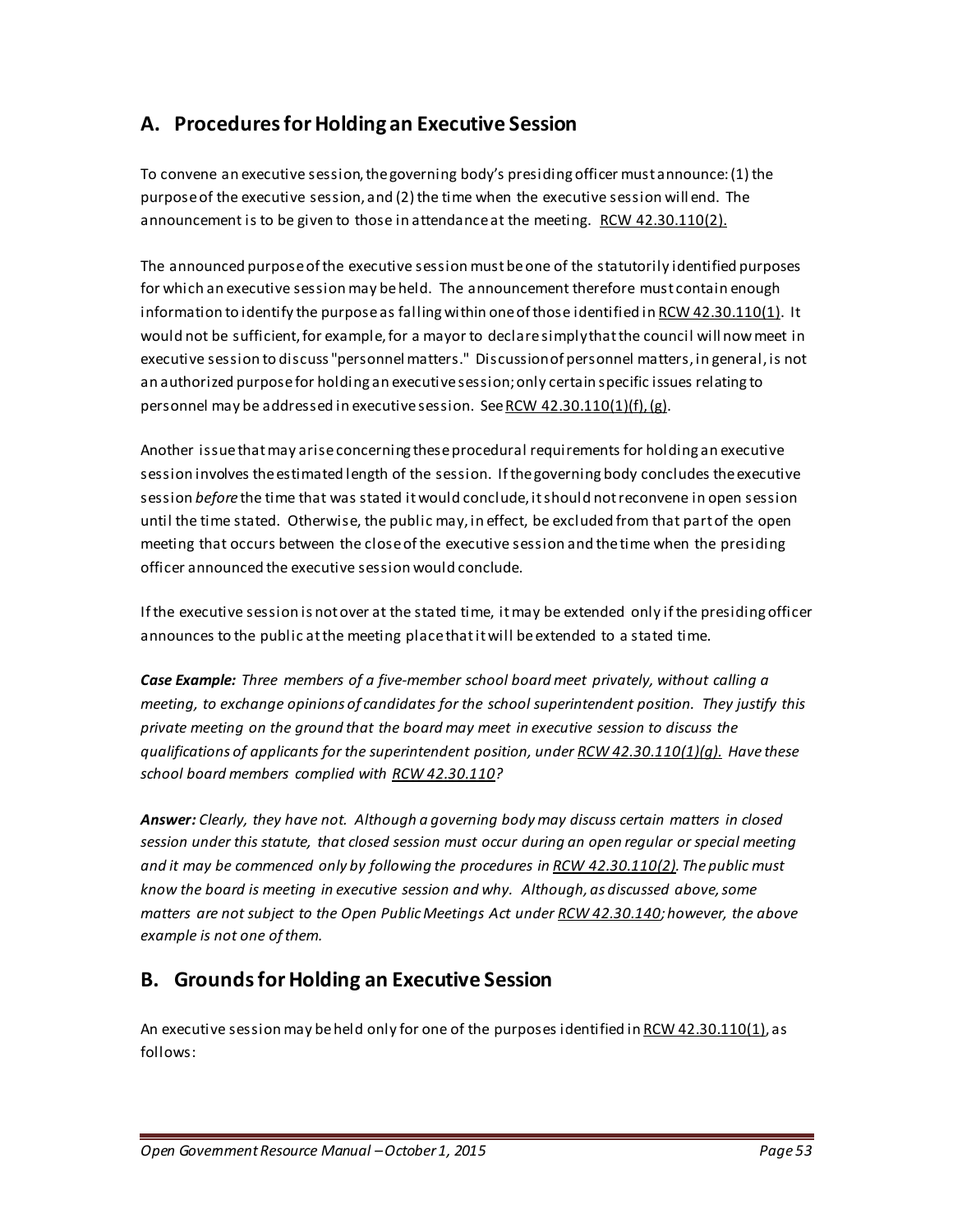# **(a) Matters Affecting National Security**

After September 11, 2001, state and local agencies have an increased role in national security. Therefore, discussions by agency governing bodies of security matters relating to possible terrorist activity should come within the scope of this executive session provision.

# <span id="page-54-0"></span>**(b) Acquisition of Real Estate by Lease or Purchase**

This provision has two elements: (1) the governing body must be considering either selecting real property for purchase or lease or it must be considering purchasing or leasing specific property; and (2) public knowledge of the governing body's consideration would likely cause an increase in the price of the real property.

For the purposes of this provision, the consideration of the purchase of real property can involve condemnation of the property, including the amount of compensation to be offered for the property. *[Port of Seattle v. Rio](http://courts.mrsc.org/mc/courts/zappellate/016wnapp/016wnapp0718.htm)* (1977).

However, it remains unclear exactly what the scope is of "considering" the acquisition of real property. Since this subsection recognizes that the process of purchasing or leasing real property or selecting real property to purchase or lease may, in some circumstances, justify an executive session, it implies that the governing body may need to reach some consensus in closed session as to the price to be offered or the particular property to be selected. See *[Port of Seattle](http://courts.mrsc.org/mc/courts/zappellate/016wnapp/016wnapp0718.htm)* (1977). However, the Washington Supreme Court in *[Miller v. City of Tacoma](http://courts.mrsc.org/mc/courts/zsupreme/138wn2d/138wn2d0318.htm)* (1999) emphasized that "only the action explicitly specified by the exemption ["consider"] may take place in executive session." See also *[Feature Realty, Inc. v. City of Spokane](http://caselaw.findlaw.com/us-9th-circuit/1158500.html)* (2003). Taken literally, this limitation would preclude a governing body in executive session from actually selecting a piece of property to acquire or setting a price at which the body would be willing to purchase property, because such action would be beyond the power to merely "consider." Yet, the purpose of an executive session under this subjection would be defeated if the governing body would be required to vote in open session to select the property or to decide how much it would be willing to pay for the property, where public knowledge of these matters would likely increase its price.

# **(c) Sale or Lease of Agency Property**

This subsection, the reverse of the previous one, also has two elements: (1) the governing body must be considering the minimum priceat which real property belonging to the agency will be offered for sale or lease; and (2) public knowledge of the governing body's consideration will likely cause a decrease in the price of the property.

This provision also states that final action selling or leasing public property must be taken in an open meeting. That statement may seem unnecessary, since all final actions must be taken in a meeting open to the public. However, its possible purpose may be to indicate that, although the decision to sell or lease the property must be in open session, the governing body may decide in executive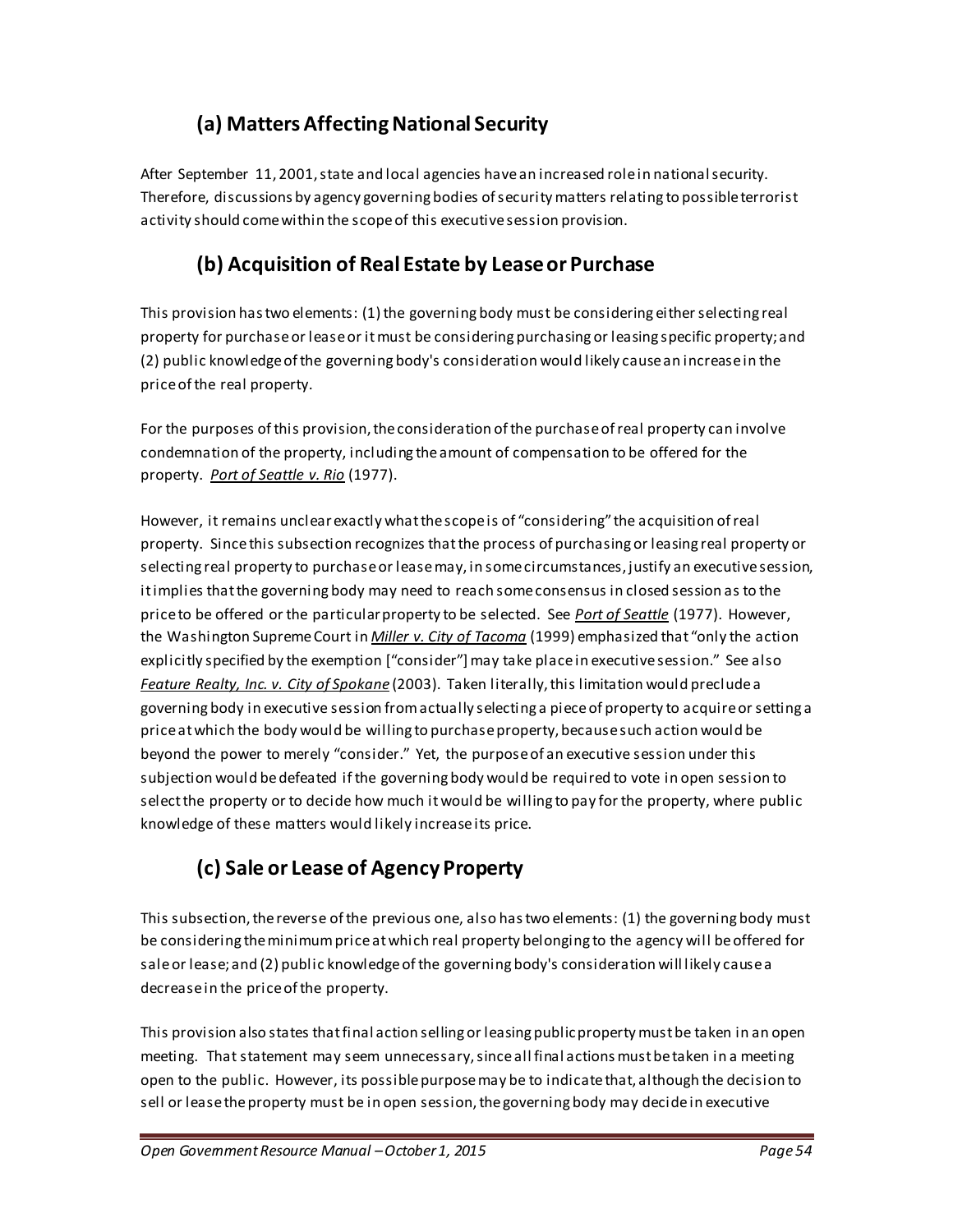session the minimum price at which it will do so. A contrary interpretation would seemingly defeat the purpose of this subsection. But see *[Miller v. City of Tacoma](http://courts.mrsc.org/mc/courts/zsupreme/138wn2d/138wn2d0318.htm)* (1999) and discussion i[n Chapter](#page-54-0)  [3.9B\(b\)](#page-54-0) above.

Governing bodies should exercise caution when meeting in closed session under this and the preceding provision so that they are not doing so when there would be no likelihood of increased price if the matter were considered in open session.

# **(d) Performance of Publicly Bid Contracts**

This subsection indicates that when a public agency and a contractor performing a publicly bid contract are negotiating concerning how the contract is being performed, the governing body may "review" those negotiations in executive session *if* public knowledge of the review would likely cause an increase in contract costs. Presumably, difficulties or disputes concerning contract performance have arisen in some contexts that require confidentiality to avoid increased costs where the nature of the difficulties or disputes would become public knowledge.

# **(e) Consideration of Certain Information by an Export Trading Company**

This provision, which authorizes consideration in executive session of financial and commercial information supplied by private persons to an export trading company, applies to export trading companies that can be created by port districts unde[r chapter 53.31 RCW.](http://apps.leg.wa.gov/RCW/default.aspx?cite=53.31) Unde[r RCW 53.31.050,](http://apps.leg.wa.gov/RCW/default.aspx?cite=53.31.050) financial and commercial information supplied by private persons to an export trading company must be kept confidential.

# **(f) Complaints or Charges Against Public Officer or Employee**

This provision authorizes executive sessions to receive and evaluate complaints or charges brought against a public officer or employee. It should be distinguished from subsection (g), discussed below, concerning reviewing the performance of a public employee in executive session. For purposes of meeting in executive session under this provision, a charge or complaint must have been brought against a public officer or employee. The complaint or charge could come from within the agency or from the public. Bringing the complaint or charge triggers the opportunity for the officer or employee to request that a public hearing or open meeting be held regarding the complaint or charge.

# **(g) Evaluating Qualifications or Performance of a Public Employee/Official**

There are two different purposes under this provision for which a governing body may meet in executive session. For both purposes, the references to "public employment" and to "public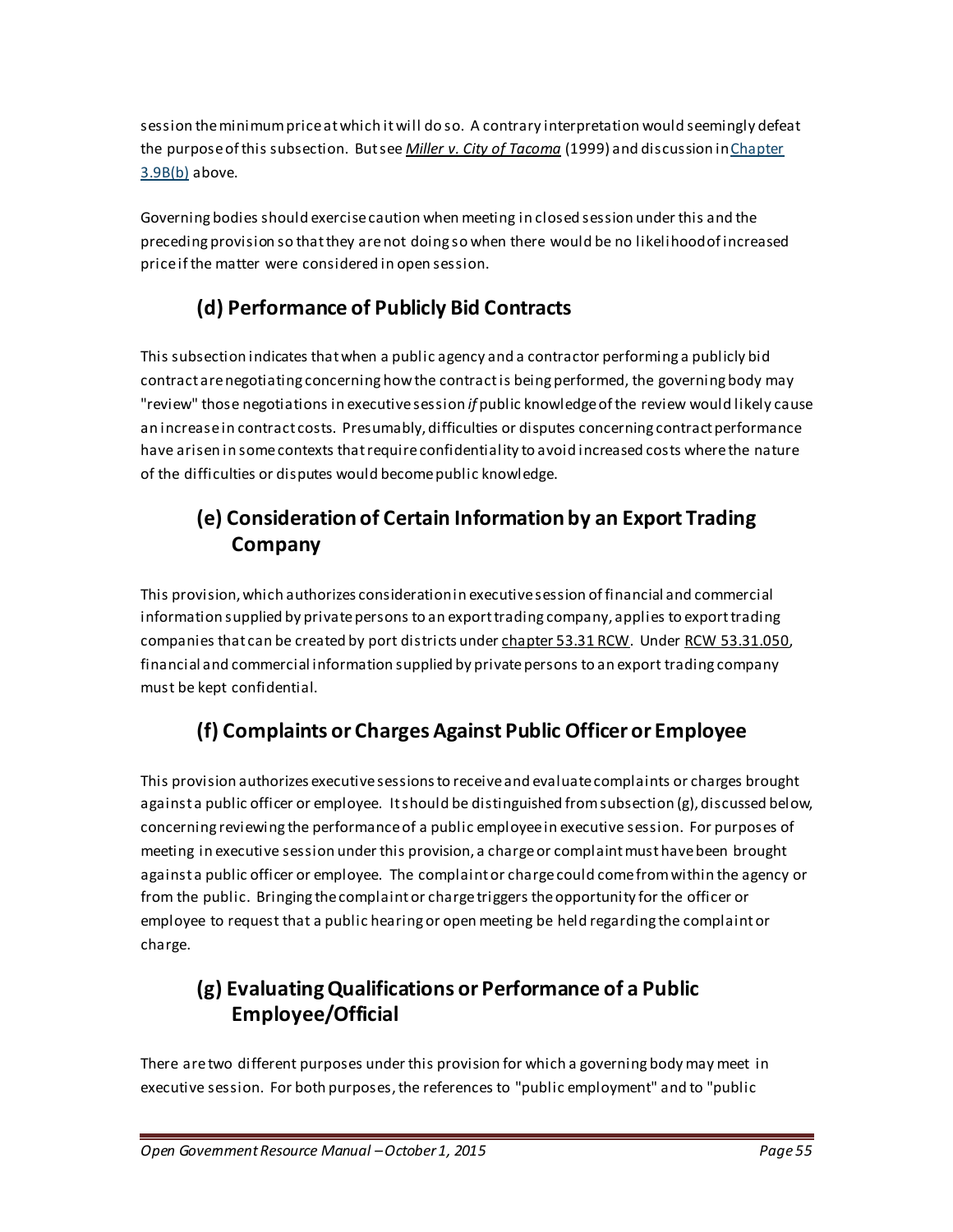employee" include within their scope public offices and public officials, so that a governing body may evaluate in executive sessions persons who apply for appointive office positions, such as state university president or city manager, as well as for employee positions.

The first purpose involves evaluating the qualifications of applicants for public employment. This could include personal interviews with an applicant, discussions concerning an applicant's qualifications for a position, and discussions concerning salaries, wages, and other conditions of employment personal to the applicant. The authority to "evaluate" applicants in closed session allows a governing body to discuss the qualifications of applicants, not to choose which one to hire. Although this subsection expressly mandates that "final action hiring" an applicant for employment be taken in open session, this does not mean that the governing body may take preliminary votes that eliminate candidates from consideration. *[Miller v. City of Tacoma](http://courts.mrsc.org/mc/courts/zsupreme/138wn2d/138wn2d0318.htm)* (1999).

The second part of this provision concerns reviewing the performance of a public employee. This provision would be used typically either where the governing body is considering a promotion or a salary or wage increase for an individual employee or where it may be considering disciplinary action based on an employee's performance. It should be distinguished from subsection (f), which concerns specific complaints or charges brought against an employee and which, at the request of the employee, must be discussed in open session.

The result of a governing body's closed session review of the performance of an employee may be that the body will take some action either beneficial or adverse to the officer or employee. That action, whether raising a salary of or disciplining an officer or employee, must be made in open session.

When a discussion involves salaries, wages, or conditions of employment to be "generally applied" in the agency, it must take place in open session. However, if that discussion involves collective bargaining negotiations or strategies, it is not subject to the OPMA and may be held in closed session without being subject to the procedural requirements for an executive session i[n RCW 42.30.110\(2\)](http://apps.leg.wa.gov/RCW/default.aspx?cite=42.30.110). See RCW [42.30.140\(4\)](http://apps.leg.wa.gov/RCW/default.aspx?cite=42.30.140).

*Case Example: A city council meets in executive session to consider two applicants for the city manager position. During the discussion of the applicants' qualifications, particularly regarding their past city manager experience, it becomes clear that a majority of the council members are not happy with the qualifications of either candidate. The discussion then turns to the search process and whether it was broad enough or sufficiently advertised to attract all interested and qualified candidates. A number of council members express dissatisfaction with the process and express a desire to begin the search for a city manager anew, with a more comprehensive search process. The council then closes the executive session and reconvenes the open session. A motion is made and a vote is taken to reject both of the candidates for the city manager position the council had evaluated in closed session. Then a second motion is made and approved to authorize city staff to develop a new search procedure that is broader and more extensively advertised than the original search. Did the council meet improperly in executive session?*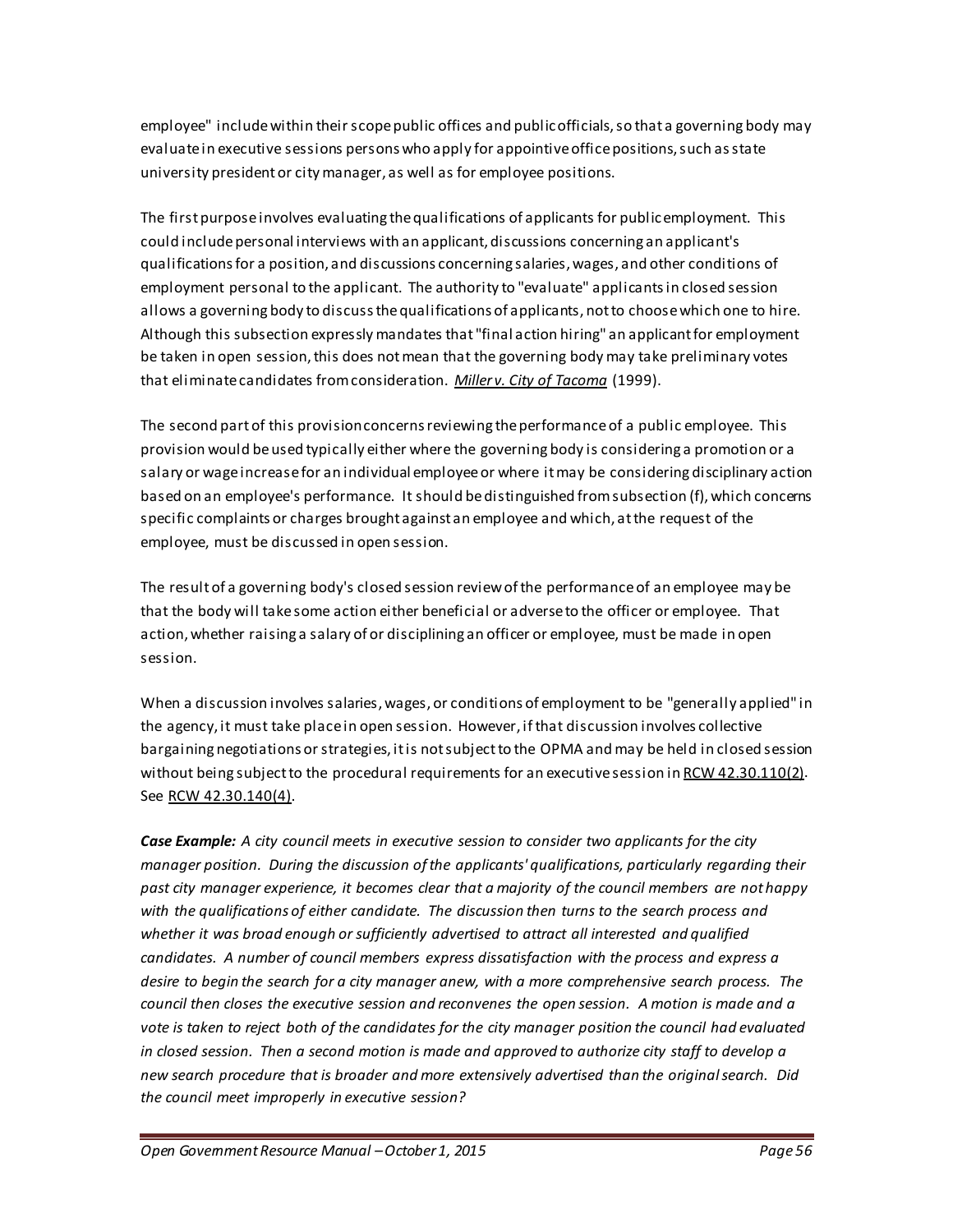*Resolution: Yes and no. The council satisfied subsection (g) by discussing the merits of the two applicants. It did not vote on either of the applicants. The fact that it became clear from the individual council members' expressions of opinion that neither applicant was sufficiently qualified from the council's point of view does not allow any final action in closed session. The vote taken to reject both applicants took place in open session.*

*However, the discussion concerning the search process should have taken place in open session, because it did not involve evaluating the qualifications of any applicant for the city manager position.*

# **(h) Evaluating Candidates for Elective Office**

This provision applies when an elected governing body is filling a vacant position on that body. Examples of such bodies include a board of county commissioners, a city council, a school board, and the boards of special purpose districts, such as fire protection and water-sewer districts. Under this provision, an elected governing body may evaluate the qualifications for an applicant for a vacant position on that body in executive session. However, unlike when it is filling other positions, the governing body may interview an applicant for a vacancy in an elective office only in open session. As with all other appointments, the vote to fill the position must also be in open session.

# **(i) Litigation, Potential Litigation, or Enforcement Actions**

An agency must meet three basic requirements before it can invoke this provision to meet in closed session. First, "legal counsel representing the agency" must attend the executive session to discuss the enforcement action, or the litigation or potential litigation. This is the only executive session provision that requires the attendance of someone other than the members of the governing body. The legal counsel may be the "regular" legal counsel for the agency, such as a city attorney or the county prosecutor, or it may be legal counsel hired specifically to represent the agency in particular litigation.

Second, the discussion with the legal counsel either must concern an agency enforcement action or it must concern litigation or "potential litigation" to which the agency, the governing body, or one of its members acting in an official capacity is or is likely to become a party. Discussions concerning enforcement actions or existing litigation could, for example, involve matters such as strategy or settlement.

This provision for an executive session defines "potential litigation" as matters that are protected by attorney-client privilege concerning:

- Litigation that has been specifically threatened to which the agency, the governing body, or a member acting in an official capacity is, or is likely to become, a party;
- Litigation that the agency reasonably believes may be commenced by or against the agency, the governing body, or a member acting in an official capacity; or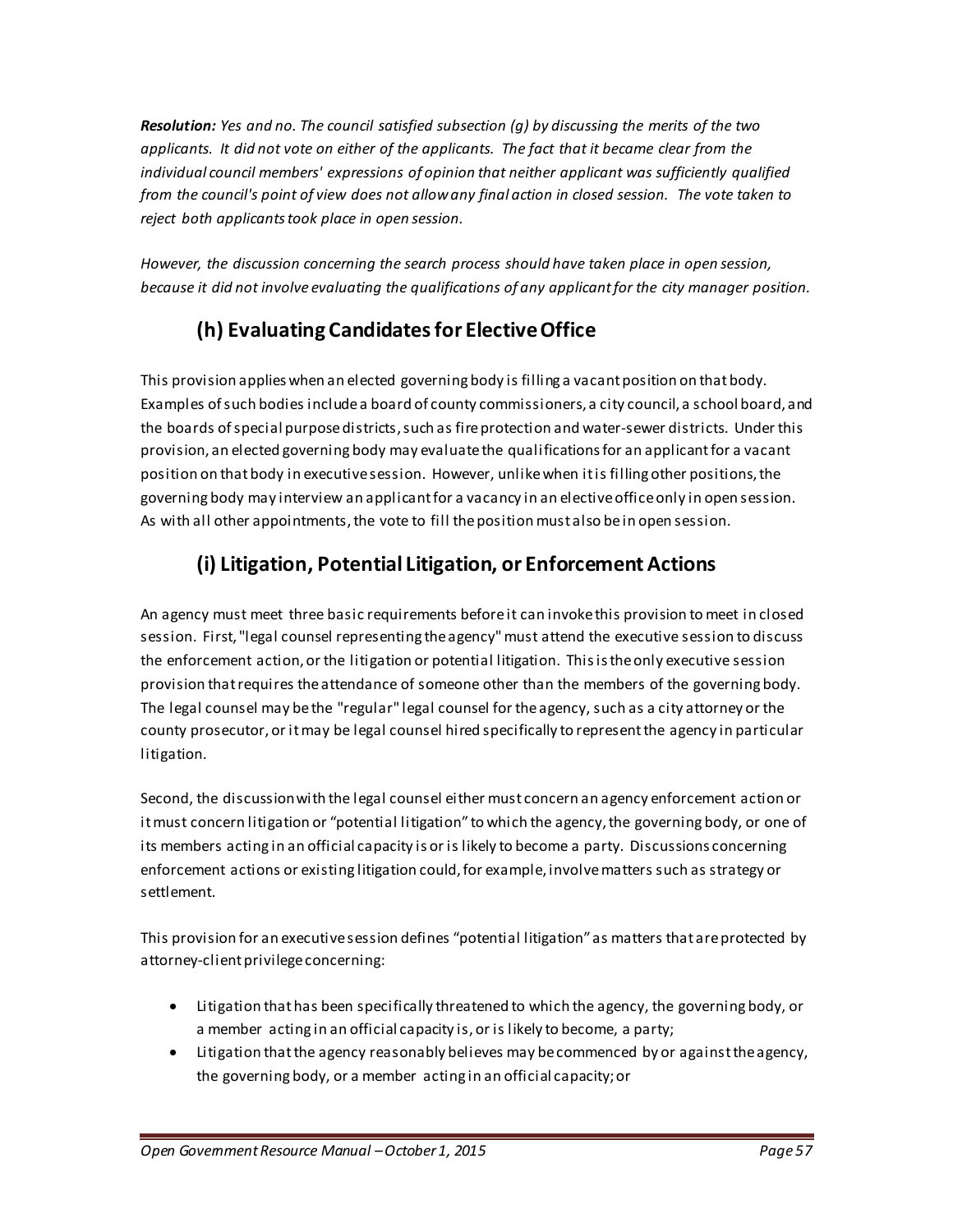• Litigation or legal risks of a proposed action or current practice that the agency has identified when public discussion of the litigation or legal risks is likely to result in an adverse legal or financial consequence to the agency.

This definition permits discussions by an agency governing body of actions that involve a genuine legal risk to the agency. This allows a governing body to freely consider the legal implications of a proposed decision without the concern that it might be jeopardizing some future litigation position.

The third requirement for meeting in closed session under this subsection is that public knowledge of the discussion would likely result in adverse legal or financial consequence to the agency. It is probable that public knowledge of most discussions of existing litigation to which the agency, the governing body, or one of its members in an official capacity is a party would result in adverse legal or financial consequence to the agency. Knowledge by one party in a lawsuit of the communications between the opposing party and its attorney concerning that lawsuit will almost certainly give the former an advantage over the latter. The same probably can be said of most discussions that qualify as involving potential litigation. The Washington Supreme Court, in *[Recall of Lakewood City Council](http://courts.mrsc.org/mc/courts/zsupreme/144wn2d/144wn2d0583.htm)* (2001), held that a governing body is not required to determine beforehand whether disclosure of the discussion with legal counsel would likely have adverse consequences; it is sufficient if the agency, from an objective standard, should know that the discussion is not benign and will likely result in adverse consequences.

Since the purpose of this executive session provision is only to allow the governing body to *discuss* litigation or enforcement matters with legal counsel, the governing body is not authorized to take final action regarding such matters in an executive session. Recent case law suggests that a governing body may do no more than discuss litigation or enforcement matters and may therefore be precluded from decisions in the context of such a discussion in order to advance the litigation or enforcement action*.* In *[Feature Realty, Inc. v. City of Spokane](http://caselaw.findlaw.com/us-9th-circuit/1158500.html)* (2003), the federal Ninth Circuit Court of Appeals invalidated a "collective positive decision" of a governing body in executive session to approvea settlement agreement. The *Feature Realty* court relied on the Washington Supreme Court's holding in *[Miller v. City of Tacoma](http://courts.mrsc.org/mc/courts/zsupreme/138wn2d/138wn2d0318.htm)* (1999) that a governing body can only take an action in executive session "explicitly specified" in an exemption to the OPMA.

This provision is, in practice, often used as a justification for executive sessions, particularly because "potential litigation" is susceptible to a broad reading. Indeed, many things a public agency does will subject it to the possibility of a lawsuit. However, a court will construe "potential litigation" or any other grounds for an executive session narrowly and in favor of requiring open meetings. *[Miller v.](http://courts.mrsc.org/mc/courts/zsupreme/138wn2d/138wn2d0318.htm)  [City of Tacoma](http://courts.mrsc.org/mc/courts/zsupreme/138wn2d/138wn2d0318.htm)* (1999). To avoid a reading of this subsection that may be broader than that intended by the legislature— and to avoid a suit alleging a violation of the OPMA — it is important for a governing body to look at the facts of each situation in the context of all the requirements of this subsection.

*Case Example: A board of county commissioners is considering adopting a stringent adult entertainment ordinance, and a company that had announced its intention to locate a nude dancing*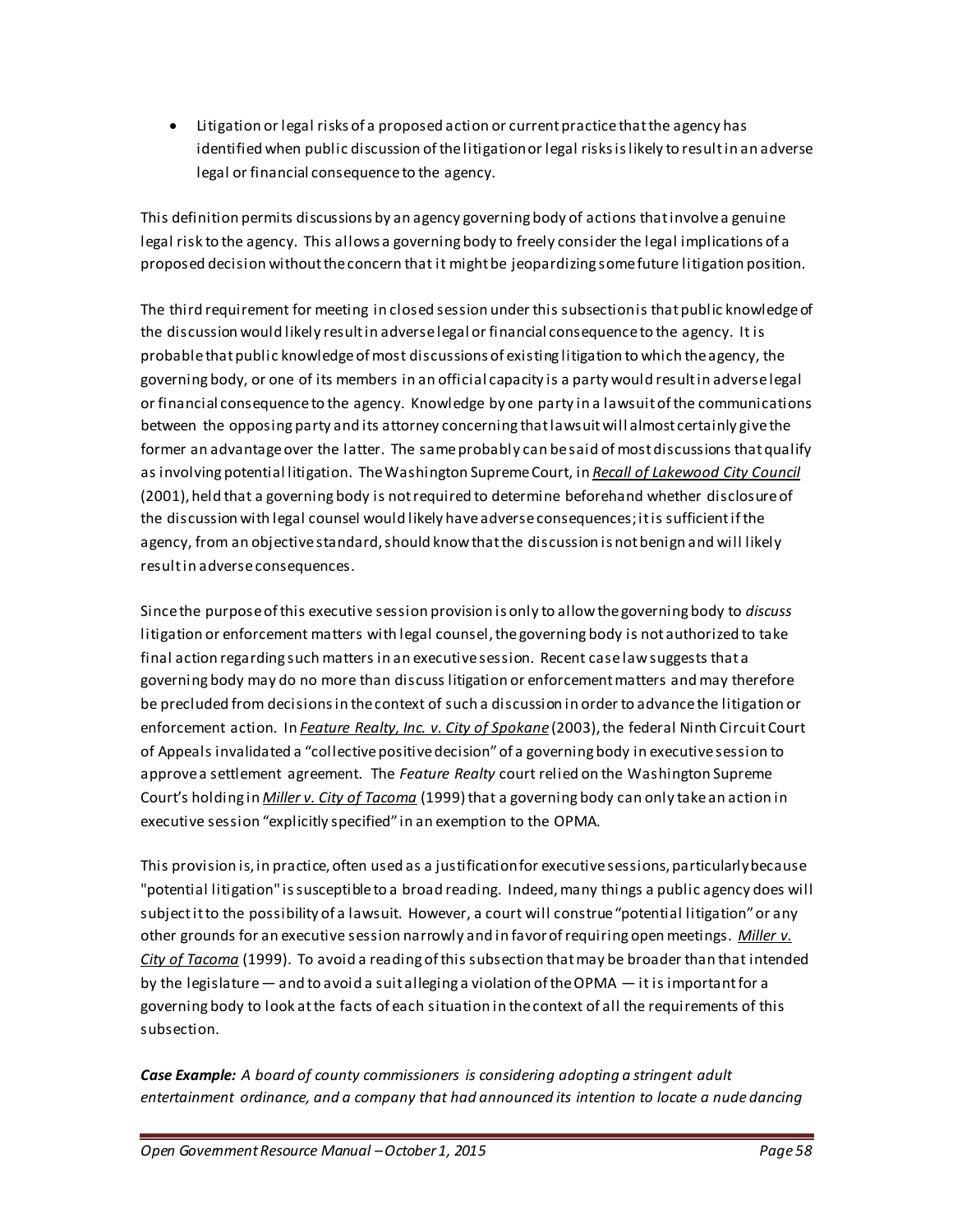*establishment in the county states that it will sue the county if it passes this ordinance. The commissioners call an executive session to discuss with the prosecuting attorney this "potential litigation." Specifically, they intend to discuss with the prosecuting attorney his opinion as to the proposed ordinance's constitutionality. May the commissioners meet in executive session to discuss this?*

*Answer: The county commissioners may discuss with their legal counsel in executive session the constitutionality of the proposed ordinance, particularly in light of the threatened legal challenge. They want to have a strong position coming into the litigation. The company's knowledge of their discussion would give it an unfair advantage in framing the constitutional theories in support of its threatened suit against the county. Also, the prosecuting attorney may not feel he can be totally candid with the commissioners in open session.*

*The company, on the other hand, may argue that the commissioners are not discussing the potential litigation, but rather are only discussing the ordinance. The commissioners should always be aware of the constitutionality of the actions they take. But, that does not mean the commissioners have the authority to meet in executive session any time they are proposing legislation that may implicate constitutional issues. However, given the circumstances here, the commissioners' position should prevail. Consistent with the definition of "potential litigation" added by the legislature in 2001, the county commissioners may discuss the "legal risks of a proposed action," in this case, the legal risks of adopting a stringent adult entertainment ordinance, particularly when the company has threatened litigation if the county adopts the ordinance.* 

#### **(j) Western Library Network Prices, Products, Equipment, and Services**

This provision for executive session no longer has any applicability, as the State Library Commission has been abolished and the Western Library Network statutes have been repealed. See [RCW 27.04.090](http://apps.leg.wa.gov/RCW/default.aspx?cite=27.04.900) and former chapter 27.26 RCW.

## **(k) State Investment Board Consideration of Financial and Commercial information**

This provision clearly is designed to protect the integrity of public trust or retirement funds. It allows the State Investment Board, established and governed b[y chapter 43.33A RCW,](http://apps.leg.wa.gov/RCW/default.aspx?cite=43.33A) to consider commercial and financial information relating to the investment of such funds in closed session, if discussion in open session would result in loss to those funds or to the private providers of the information.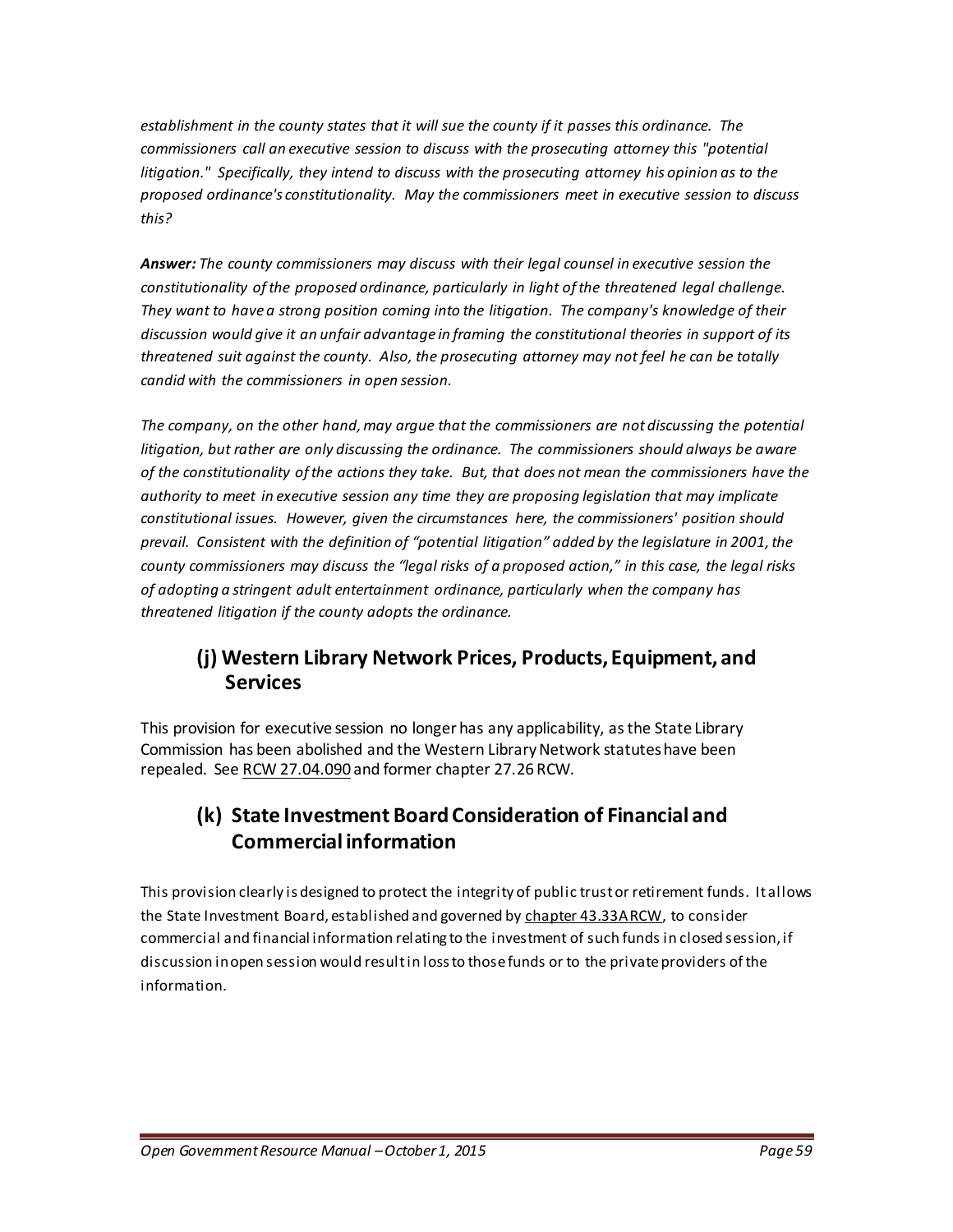# **(l) Information Related to State Purchased Health Care Services**

This provision allows executive sessions to consider proprietary or confidential nonpublished information related to the development, acquisition, or implementation of state purchased health care services as provided in RCW [41.05.026](http://app.leg.wa.gov/rcw/default.aspx?cite=41.05.026).

#### **(m) Life Sciences Discovery Fund Authority Grant Applications and Grant Awards**

#### **(n) Health Sciences and Services Authority Grant Applications and Grant Awards**

The above two provisions for executive sessions, added in 2005 and 2010 respectively, are clearly intended to protect applicants for grants awarded by these agencies from disclosure of certain confidential or proprietary information that the agency governing bodies consider in discussions concerning the award of these grants. To convene an executive session for such discussions, there must be a reasonable expectation that public knowledge of these discussions would cause harm to the applicants who provide this information.

# **3.8 The OPMA Provides Remedies/Penalties for Violations**

Any person may challenge an action based on a violation of the OPMA through a suit in superior court as provided i[n RCW 42.30.120](http://apps.leg.wa.gov/RCW/default.aspx?cite=42.30.120) and [RCW 42.30.130.](http://apps.leg.wa.gov/RCW/default.aspx?cite=42.30.130) Four distinct remedies are available to persons under the OPMA:

- Nullification of actions taken in illegal meetings [\(RCW 42.30.060\(](http://apps.leg.wa.gov/rcw/default.aspx?cite=42.30.060)1))
- Civil penalties of \$100 per member of the governing body for knowing violations of the OPMA [\(RCW 42.30.120\(](http://apps.leg.wa.gov/rcw/default.aspx?cite=42.30.120)1))
- An award of costs and reasonable attorney fees for any person prevailing in an action alleging an OPMA violation [\(RCW 42.30.120](http://apps.leg.wa.gov/rcw/default.aspx?cite=42.30.120)(2))
- Mandamus or injunction to stop OPMA violations or prevent threatened violations [\(RCW](http://apps.leg.wa.gov/rcw/default.aspx?cite=42.30.130)  [42.30.130\)](http://apps.leg.wa.gov/rcw/default.aspx?cite=42.30.130)

If the court determines that a public agency has taken action in violation of the OPMA, that action is null and void. [RCW 42.30.060](http://apps.leg.wa.gov/rcw/default.aspx?cite=42.30.060)(1). If an agency's action is null and void as a result of an OPMA violation, theagency must re-trace its steps by taking the action in accordance with the OPMA in order to make that action valid. See*[Henry v. Town of Oakville](http://courts.mrsc.org/mc/courts/zappellate/030wnapp/030wnapp0240.htm)* (1981); *[Feature Realty v. City of](https://law.resource.org/pub/us/case/reporter/F3/331/331.F3d.1082.01-36137.02-35430.html)  [Spokane](https://law.resource.org/pub/us/case/reporter/F3/331/331.F3d.1082.01-36137.02-35430.html)* (2003) (agency re-tracing of steps must be done in public). But if the OPMA violation occurs early in the governing body's consideration of a matter, subsequent actions taken in compliance with the OPMA, including the final action, are valid. *[OPAL v. Adams County](http://courts.mrsc.org/mc/courts/zsupreme/128wn2d/128wn2d0869.htm)* (1996); see also [33 Op. Att'y](http://www.atg.wa.gov/ago-opinions/meetings-public-applicability-open-public-meetings-act-state-and-local-governmental)  [Gen. at 40](http://www.atg.wa.gov/ago-opinions/meetings-public-applicability-open-public-meetings-act-state-and-local-governmental) (1971)*.*